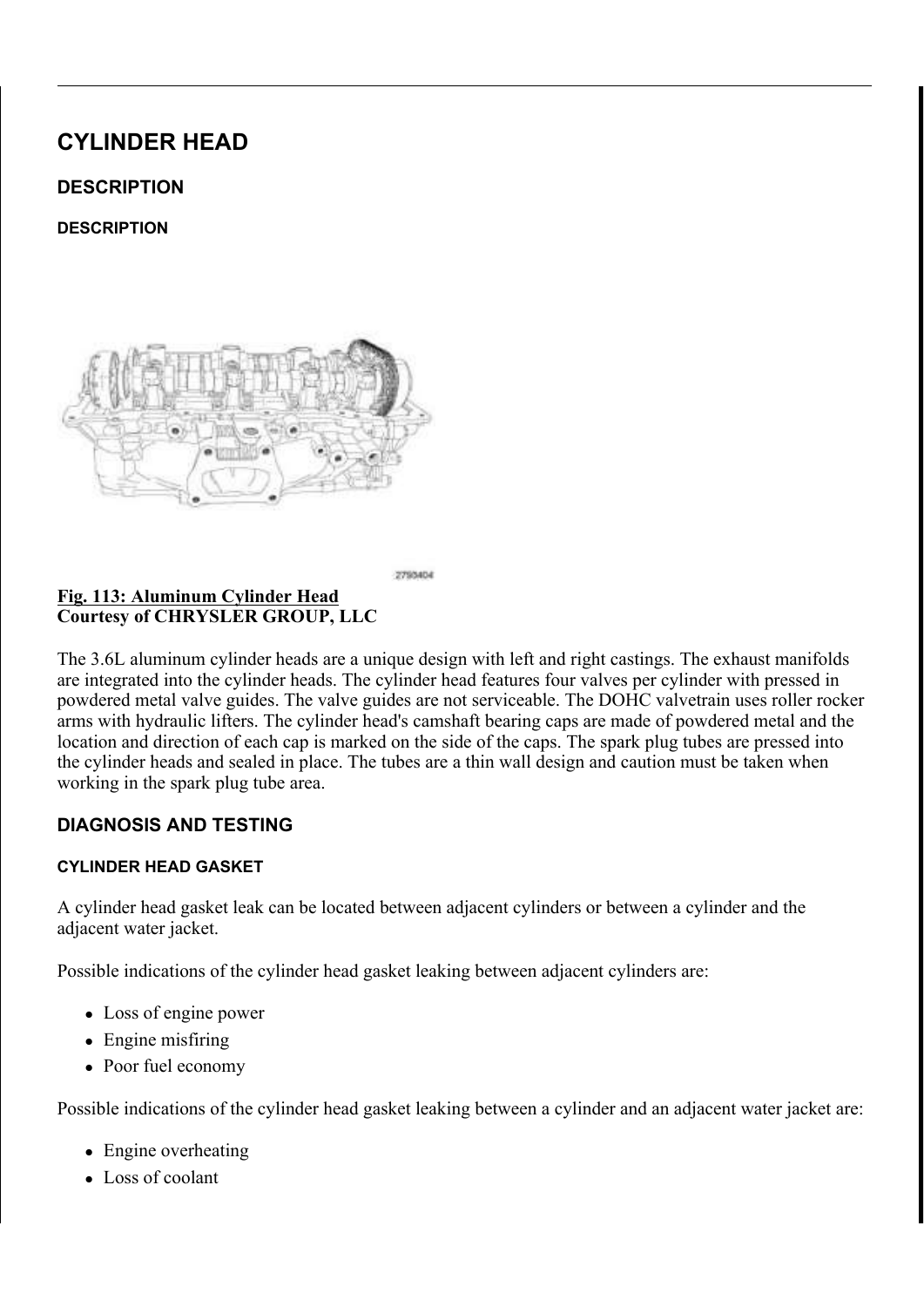- Excessive steam (white smoke) emitting from exhaust
- Coolant foaming

#### CYLINDER-TO-CYLINDER LEAKAGE TEST

To determine if an engine cylinder head gasket is leaking between adjacent cylinders, follow the procedures in Cylinder Compression Pressure Test. Refer to CYLINDER COMPRESSION PRESSURE LEAKAGE. An engine cylinder head gasket leaking between adjacent cylinders will result in approximately a 50 - 70% reduction in compression pressure.

#### CYLINDER-TO-WATER JACKET LEAKAGE TEST

## WARNING: USE EXTREME CAUTION WHEN THE ENGINE IS OPERATING WITH COOLANT PRESSURE CAP REMOVED.

#### VISUAL TEST METHOD

With the engine cool, remove the coolant pressure cap. Start the engine and allow it to warm up until thermostat opens.

If a large combustion/compression pressure leak exists, bubbles will be visible in the coolant.

#### COOLING SYSTEM TESTER METHOD



Fig. 114: Cooling System Pressure Tester - 7700-A Courtesy of CHRYSLER GROUP, LLC

## WARNING: WITH COOLING SYSTEM TESTER IN PLACE, PRESSURE WILL BUILD UP FAST. EXCESSIVE PRESSURE BUILT UP, BY CONTINUOUS ENGINE OPERATION, MUST BE RELEASED TO A SAFE PRESSURE POINT. NEVER PERMIT PRESSURE TO EXCEED 138 kPa (20 psi).

Install Cooling System Tester (special tool #7700-A, Tester, Cooling System) or equivalent to pressure cap neck. Start the engine and observe the tester's pressure gauge. If gauge pulsates with every power stroke of a cylinder a combustion pressure leak is evident.

#### CHEMICAL TEST METHOD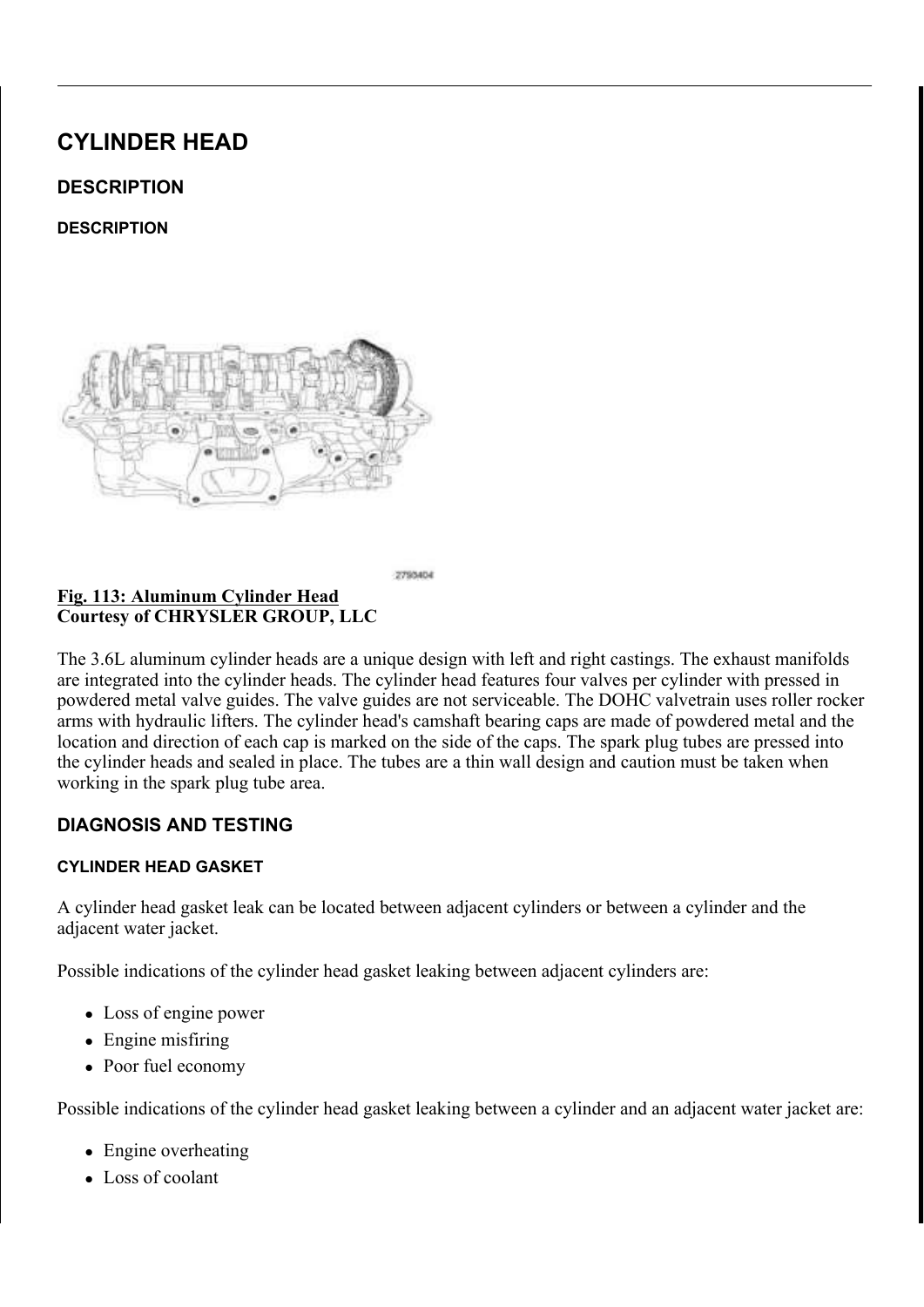

#### Fig. 115: Bloc-Chek Kit C-3685-A Courtesy of CHRYSLER GROUP, LLC

Combustion leaks into the cooling system can also be checked by using Bloc-Chek Kit (special tool #C-3685-A, Bloc-Chek Kit) or equivalent. Perform test following the procedures supplied with the tool kit.

## HYDRAULIC LASH ADJUSTER

A tappet-like noise may be produced from several items. Check the following items.

- 1. Engine oil level too high or too low. This may cause aerated oil to enter the adjusters and cause them to be spongy.
- 2. Insufficient running time after rebuilding cylinder head. Low speed running up to 1 hour may be required.
- 3. Turn engine off and let set for a few minutes before restarting. Repeat this several times after engine has reached normal operating temperature.
- 4. Low oil pressure.
- 5. The oil passage in cylinder head gasket or the oil passage to the cylinder head is plugged with debris.
- 6. Air ingested into oil due to broken or cracked oil pump pick up.
- 7. Worn valve guides.
- 8. Rocker arm ears contacting valve spring retainer.
- 9. Rocker arm loose, adjuster stuck or at maximum extension and still leaves lash in the system.
- 10. Oil leak or excessive cam bore wear in cylinder head.
- 11. Faulty lash adjuster.
- a. Check lash adjusters for "sponginess" while installed in cylinder head and cam on camshaft at base circle. Depress part of rocker arm over adjuster. Normal adjusters should feel firm when pressed quickly. When pressed very slowly, lash adjusters should collapse.
- b. Remove suspected lash adjusters, and replace.
- c. Before installation, make sure adjusters are full of oil. This can be verified by little plunger travel when lash adjuster is depressed quickly.

## REMOVAL

### LEFT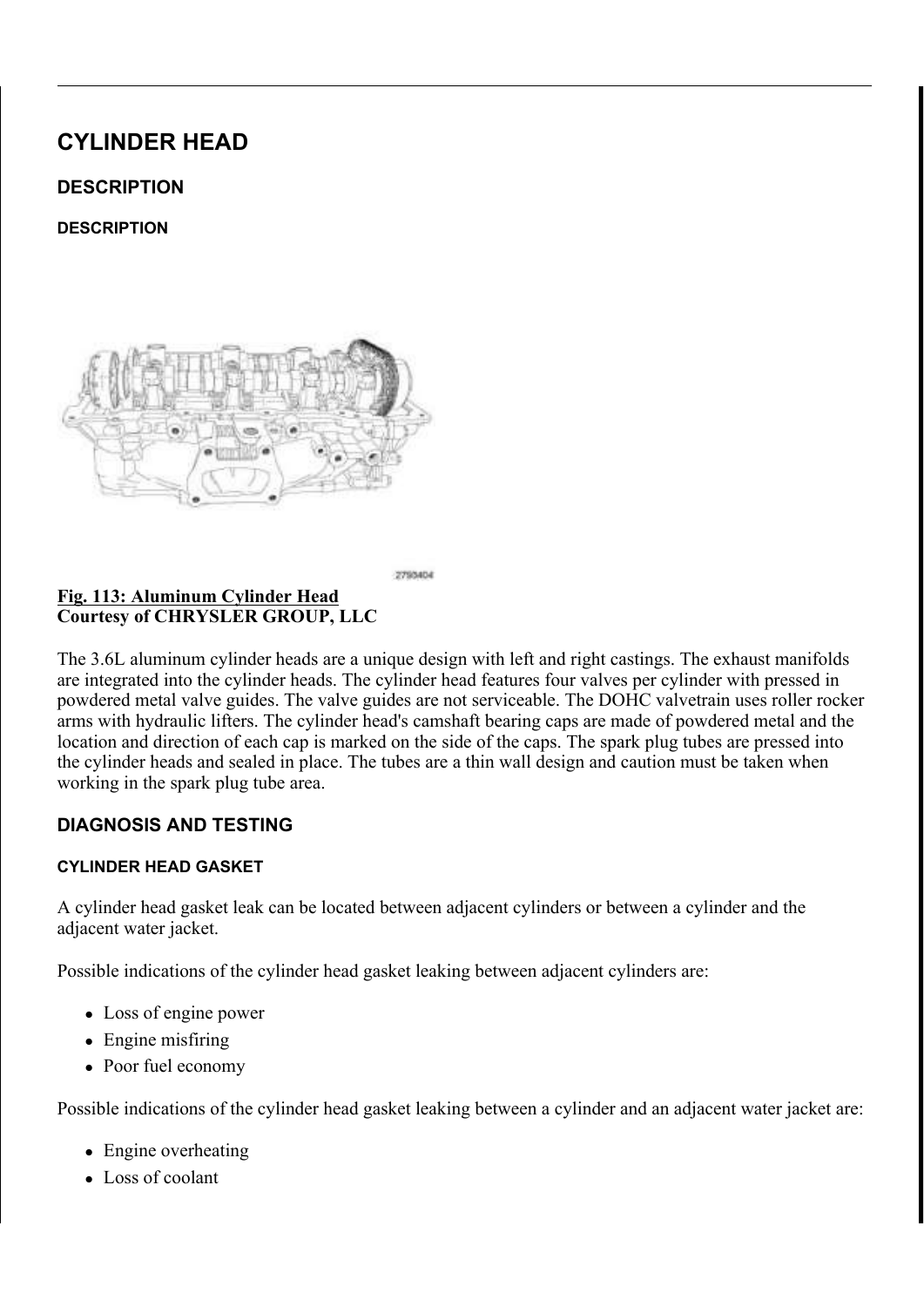

Courtesy of CHRYSLER GROUP, LLC

CAUTION: The magnetic timing wheels (1) must not come in contact with magnets (pickup tools, trays, etc.) or any other strong magnetic field. This will destroy the timing wheels ability to correctly relay camshaft position to the camshaft position sensor.

### Fig. 117: Engine Cover Courtesy of CHRYSLER GROUP, LLC

- 1. Perform the fuel pressure release procedure. Refer to **FUEL DELIVERY**, GAS, STANDARD PROCEDURE .
- 2. Disconnect and isolate the negative battery cable.
- 3. Remove the engine cover (1).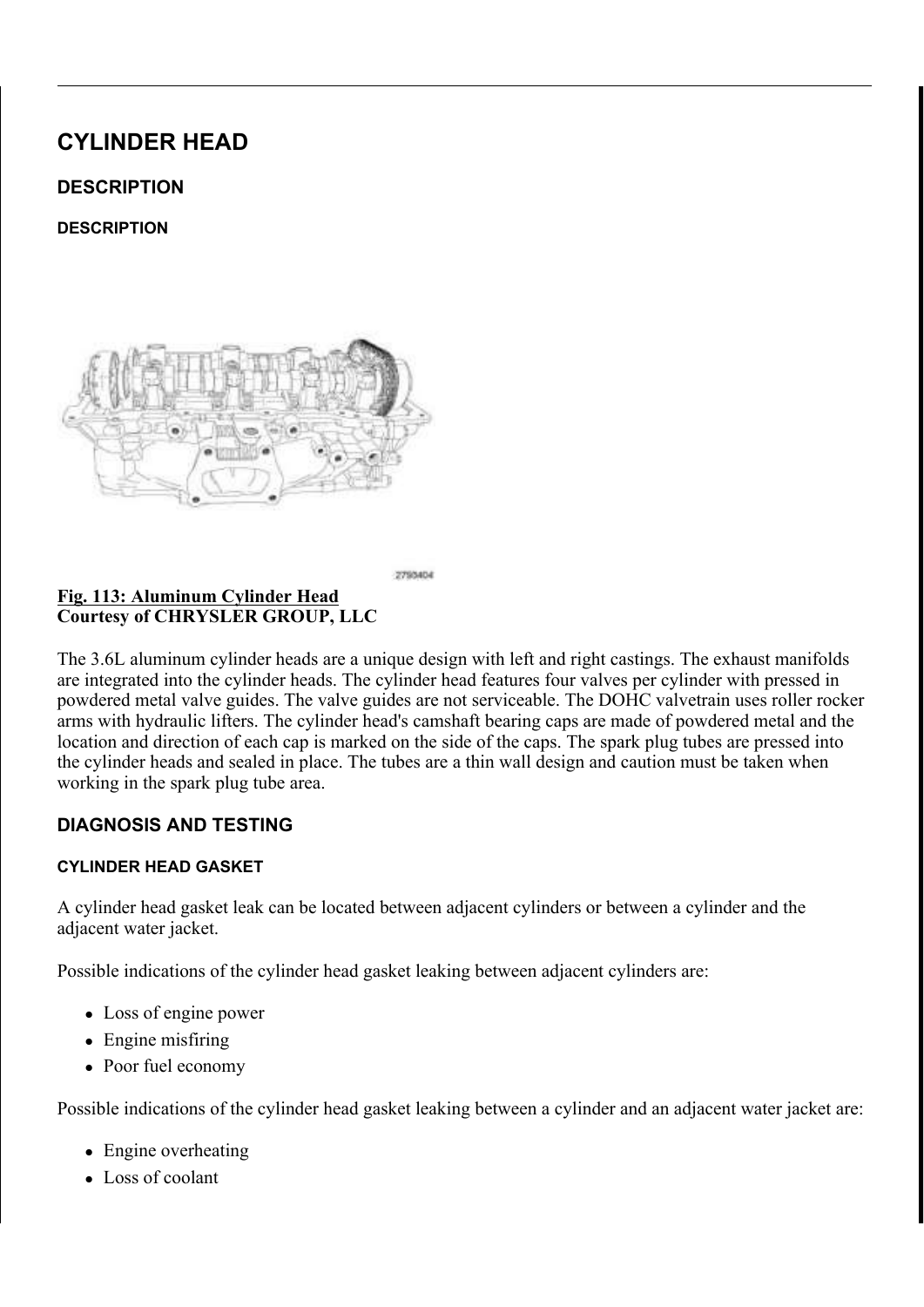## Fig. 118: Air Inlet Hose, Air Temperature (IAT) Sensor Connector & Clamps Courtesy of CHRYSLER GROUP, LLC

4. Remove the air inlet hose (3) and the air cleaner body. Refer to **BODY, AIR CLEANER**, REMOVAL.

### Fig. 119: Mounting Bracket, Bolts, Electrical Connector, Vacuum Pump, Locking Tab & Quick-Connect Type End Courtesy of CHRYSLER GROUP, LLC

5. Remove the electric vacuum pump (4) and mounting bracket (1). Refer to **PUMP, ELECTRIC** VACUUM, REMOVAL .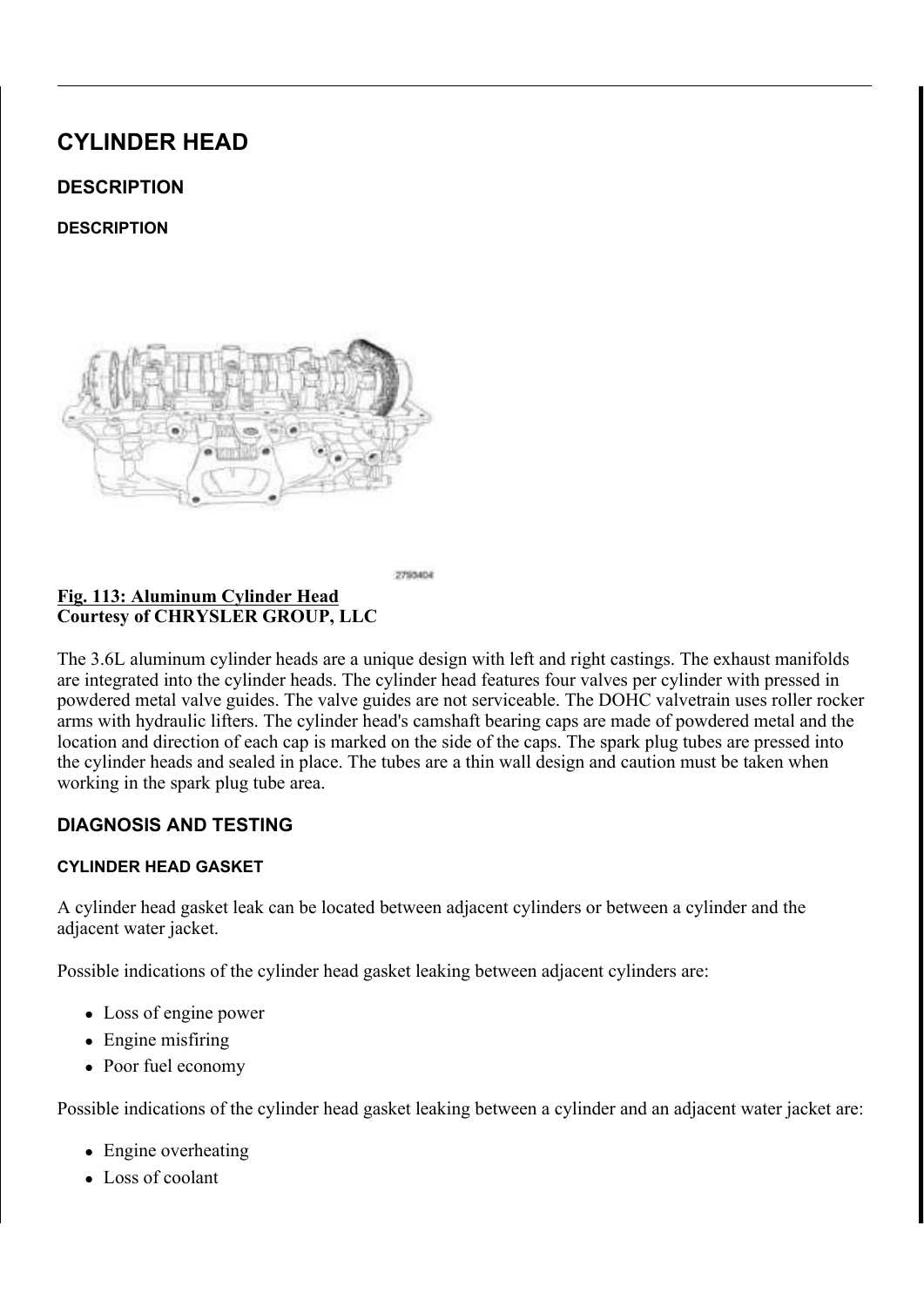## Fig. 120: Heater Core Return Tube, Nut & Bolt Courtesy of CHRYSLER GROUP, LLC

## NOTE: Power steering pump not shown in illustration.

- 6. Raise and support the vehicle. Refer to **HOISTING, STANDARD PROCEDURE**.
- 7. If equipped, remove the front skid plate and front suspension skid plate. Refer to UNDER BODY PROTECTION .
- 8. Drain the cooling system. Refer to STANDARD PROCEDURE .
- 9. Drain the engine oil. Refer to Engine/Lubrication/OIL Standard Procedure.
- 10. Remove the nut (1) and bolt (4) from the support brackets of the heater core return tube (3).
- 11. Remove the A/C compressor mounting stud (2).

## Fig. 121: Heater Core Return Hose, Heater Core Return Tube & Nut Courtesy of CHRYSLER GROUP, LLC

- 12. Lower the vehicle.
- 13. Remove the nut (2) from the support bracket of the heater core return tube (3) and reposition the tube.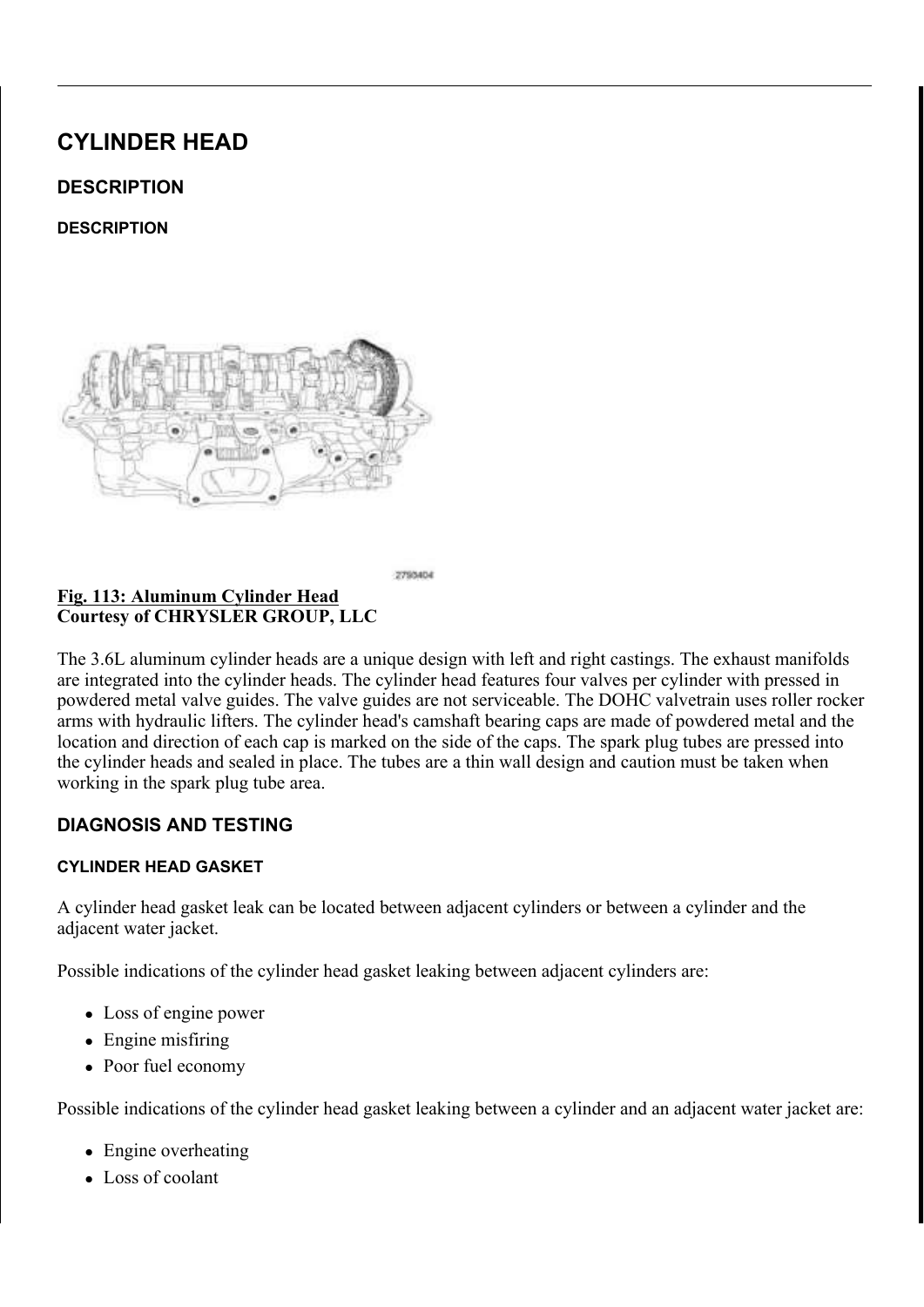## Fig. 122: Vapor Purge Tube & Fuel Purge Solenoid Courtesy of CHRYSLER GROUP, LLC

14. Remove the vapor purge tube (1) from the fuel purge solenoid (2). Refer to **FITTING, QUICK** CONNECT, STANDARD PROCEDURE.

#### Fig. 123: Upper Intake Manifold & Bolts Courtesy of CHRYSLER GROUP, LLC

15. Remove the upper and lower intake manifolds (2) and insulator. Refer to **MANIFOLD, INTAKE**, REMOVAL.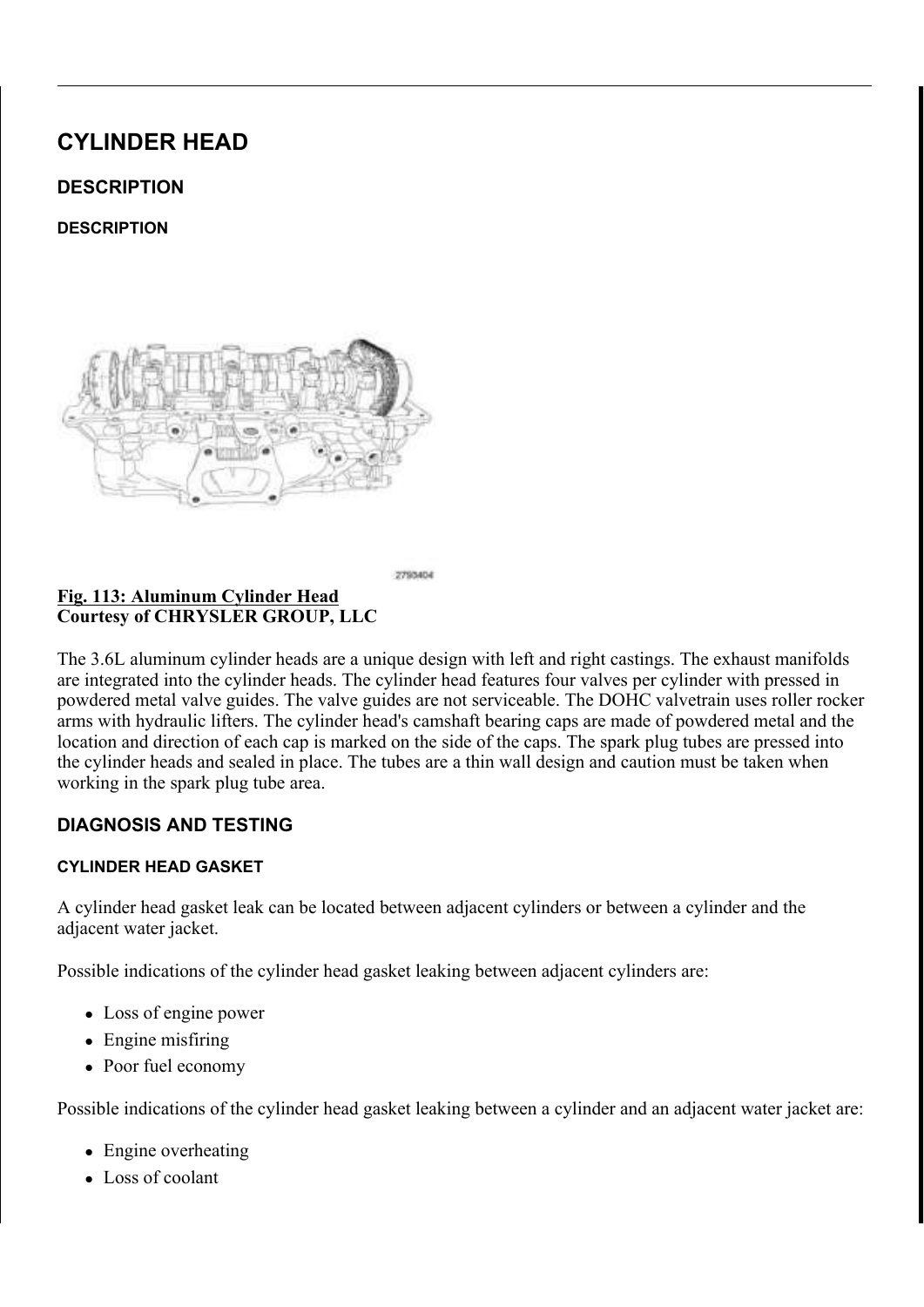### Fig. 124: Transmission Breather Hose, Make-Up Air Tube & Clips Courtesy of CHRYSLER GROUP, LLC

16. Disengage the clips (1), remove the make-up air tube (3) from the left cylinder head cover and reposition the transmission breather hose (2).

## Fig. 125: Right Upstream Oxygen Electrical Sensor Connector, Down Pipe Flanges & Bolts Courtesy of CHRYSLER GROUP, LLC

### NOTE: Right catalytic converter shown in illustration, left catalytic converter similar.

- 17. Disconnect the left upstream oxygen sensor connector (4) from the main wire harness.
- 18. Loosen the lower catalytic converter flange bolts (3).
- 19. Remove the upper catalytic converter flange bolts (1) and reposition the catalytic converter (2).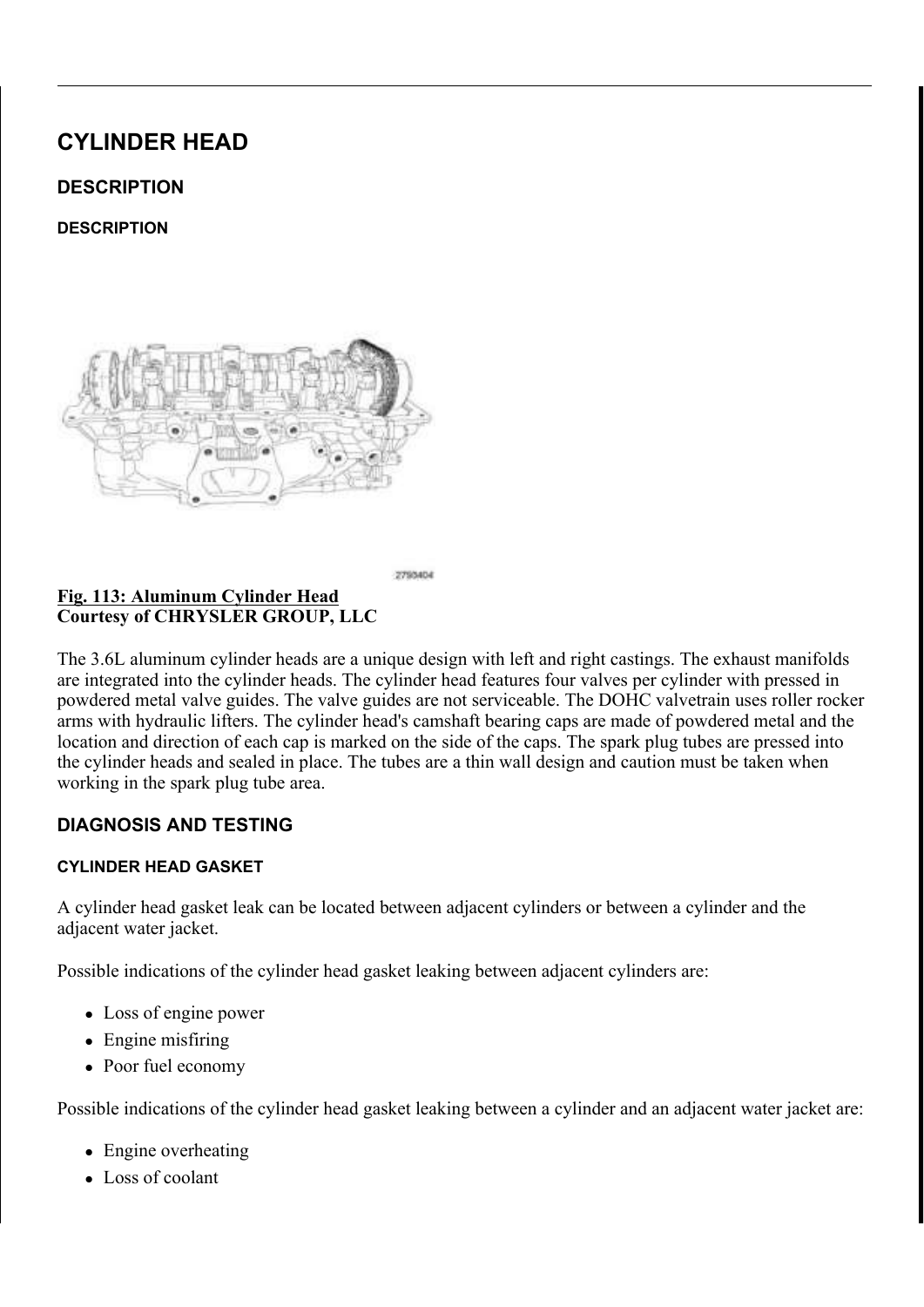### Fig. 126: Drive Belt Tensioners & Accessory Drive Belt Routing Courtesy of CHRYSLER GROUP, LLC

20. Remove the accessory drive belt (4). Refer to **BELT, SERPENTINE, REMOVAL**.

#### Fig. 127: A/C Compressor Electrical Connector & Wire Harness Retainer Courtesy of CHRYSLER GROUP, LLC

21. Disconnect the A/C compressor electrical connector (1) and disengage the wire harness retainer (2) from the A/C compressor discharge line.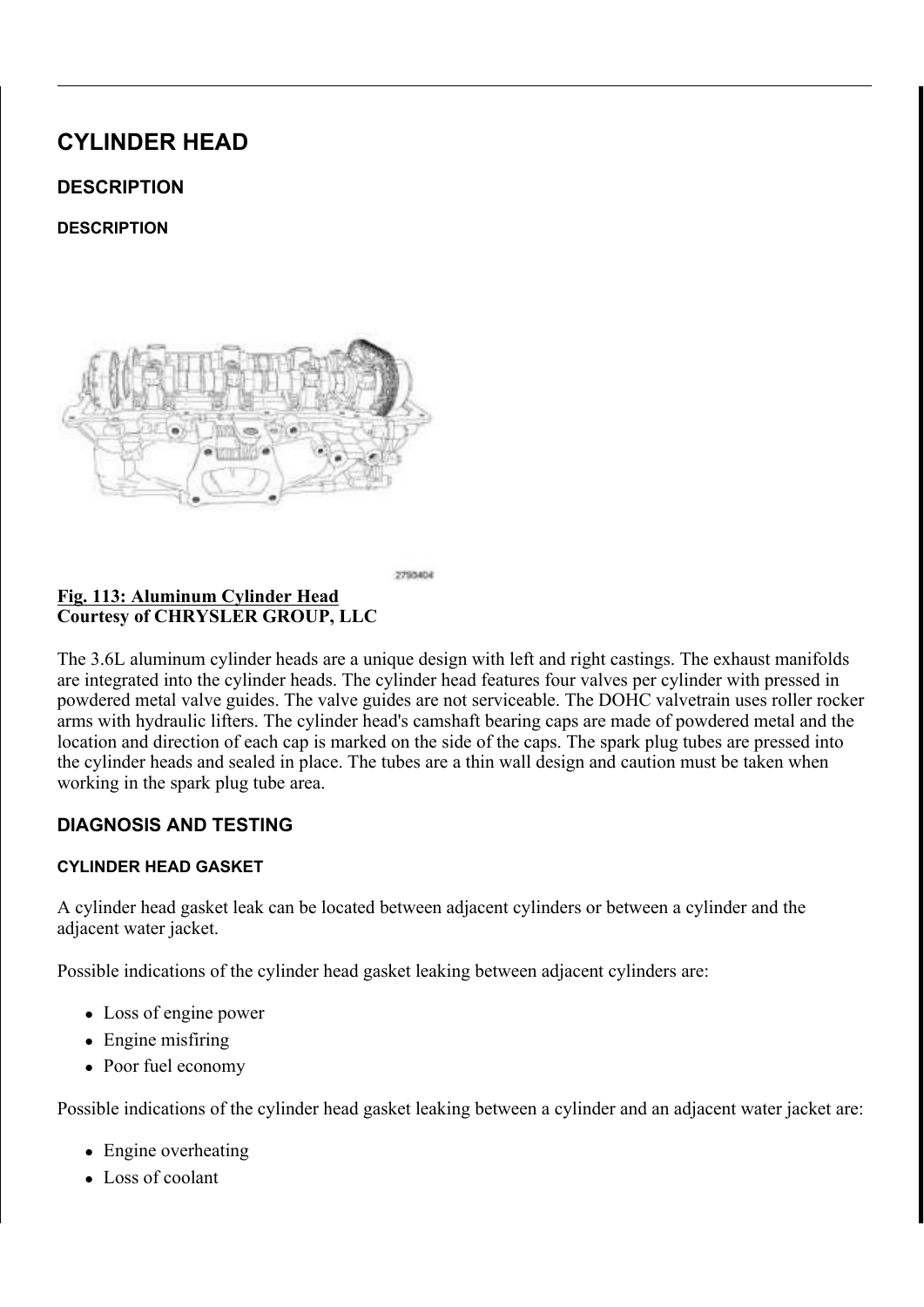#### Fig. 128: A/C Compressor, Nut, Stud & Three Bolts Courtesy of CHRYSLER GROUP, LLC

22. Remove the remaining three bolts (1) and reposition the A/C compressor (2).

#### Fig. 129: ECT Sensor Connector, CMP Sensor & Main Wire Harness Retainers Courtesy of CHRYSLER GROUP, LLC

23. Disconnect the Engine Coolant Temperature (ECT) sensor electrical connector (3).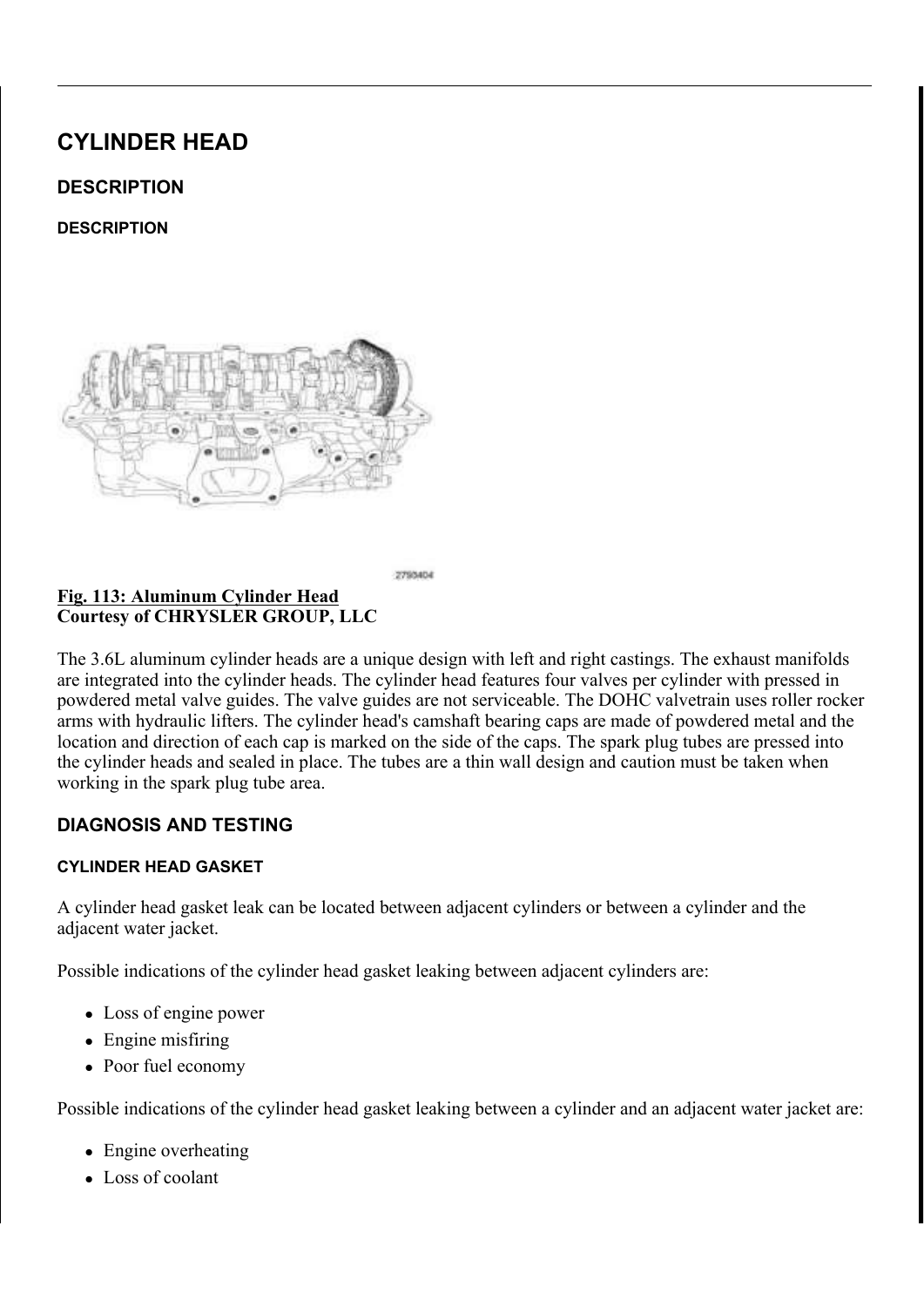### Fig. 130: Injection/Ignition Electrical Connector & Engine Oil Pressure/Temperature Sensor Electrical Connector Courtesy of CHRYSLER GROUP, LLC

- 24. Disconnect the ignition coil capacitor electrical connector.
- 25. Disengage the injection/ignition harness connector (1) and the engine oil pressure/temperature harness connector (3) from the retainer bracket (2) on the rear of the left cylinder head.

#### Fig. 131: Starter Wire Harness Retainers, Main Wire Harness Retainer & Manifold Support Bracket Retainers Courtesy of CHRYSLER GROUP, LLC

- 26. Disengage two starter wire harness retainers (1) from the upper intake manifold support brackets.
- 27. Disengage one main wire harness retainer (3) from the left cylinder head cover and two retainers (2) from the upper intake manifold support brackets.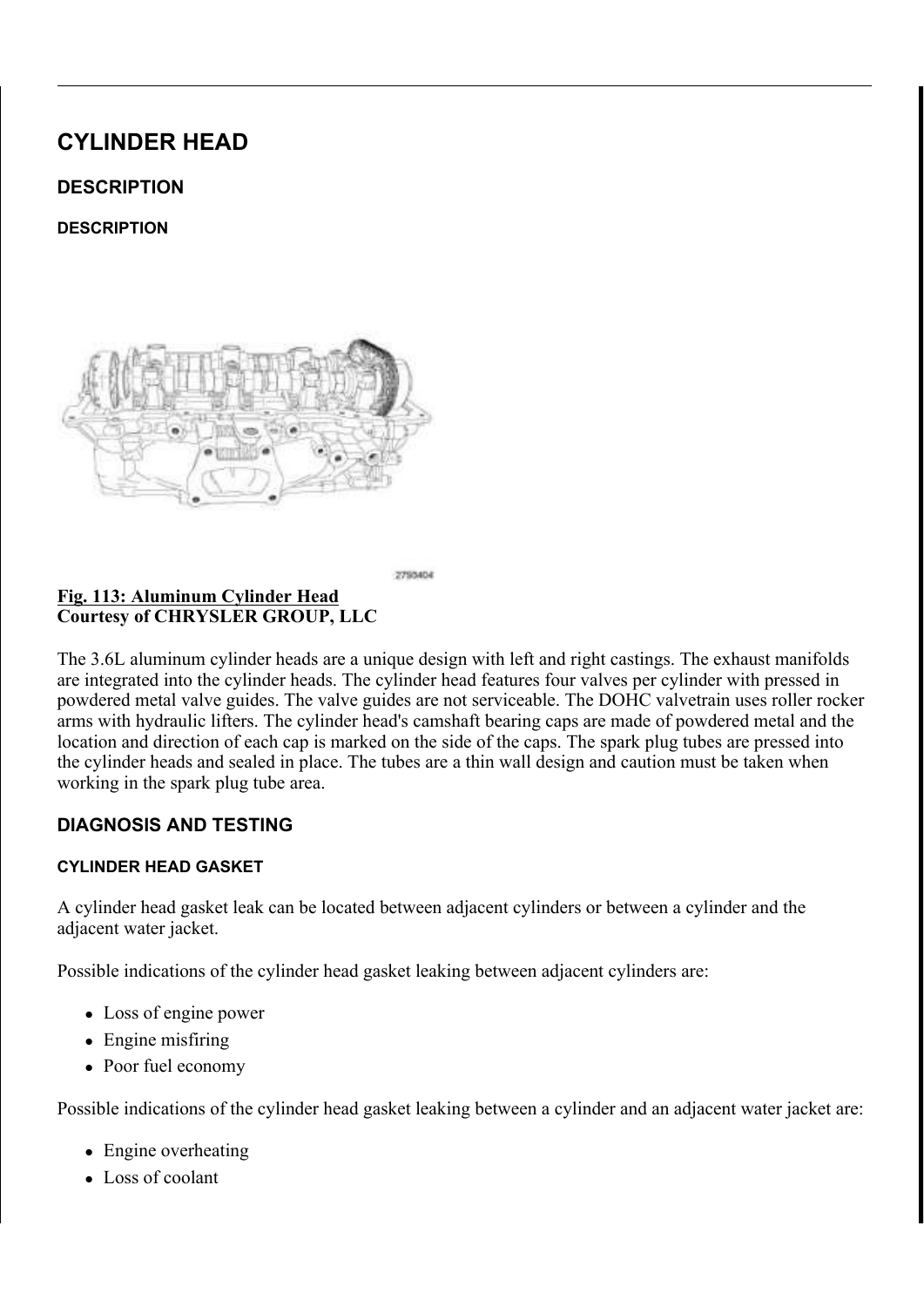## Fig. 132: Left Intake Manifold Support Brackets & Retaining Bolts Courtesy of CHRYSLER GROUP, LLC

28. Remove the bolts (2) and remove the LH upper intake manifold support brackets (1).

### Fig. 133: Piston Extension & RH Cam Chain Tensioner Courtesy of CHRYSLER GROUP, LLC

- 29. Remove the spark plugs. Refer to **SPARK PLUG, REMOVAL**.
- 30. Remove the cylinder head covers, lower and upper oil pans, crankshaft vibration damper and engine timing cover. Refer to COVER(S), ENGINE TIMING, REMOVAL.

## NOTE: Take this opportunity to measure timing chain wear. Refer to VALVE TIMING, STANDARD PROCEDURE.

31. Lower the vehicle.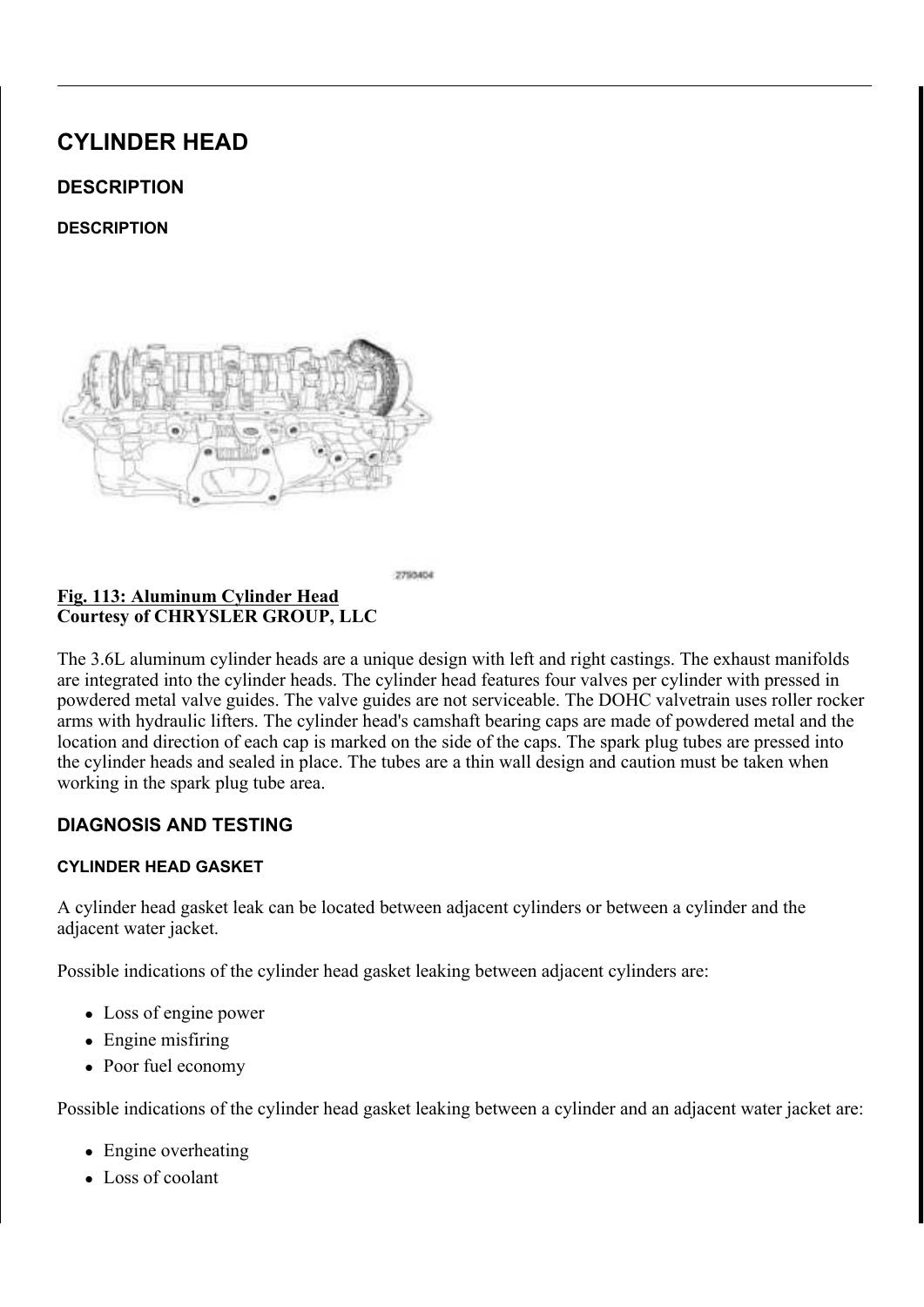## Fig. 134: Rotating Crankshaft Clockwise To Position No. 1 Piston At TDC On Exhaust Stroke Courtesy of CHRYSLER GROUP, LLC

## CAUTION: When aligning timing marks, always rotate engine by turning the crankshaft. Failure to do so will result in valve and/or piston damage.

32. Rotate the crankshaft CW to place the number one piston at TDC on the exhaust stroke by aligning the dimple (4) on the crankshaft with the block/bearing cap junction (5). The left side cam phaser arrows (2) should point toward each other and be parallel to the valve cover sealing surface (3). The right side cam phaser arrows (7) should point away from each other and the scribe lines (9) should be parallel to the valve cover sealing surface (8).

#### CAUTION: Always reinstall timing chains so that they maintain the same direction of rotation. Inverting a previously run chain on a previously run sprocket will result in excessive wear to both the chain and sprocket.

33. Mark the direction of rotation on the timing chain using a paint pen or equivalent to aid in reassembly.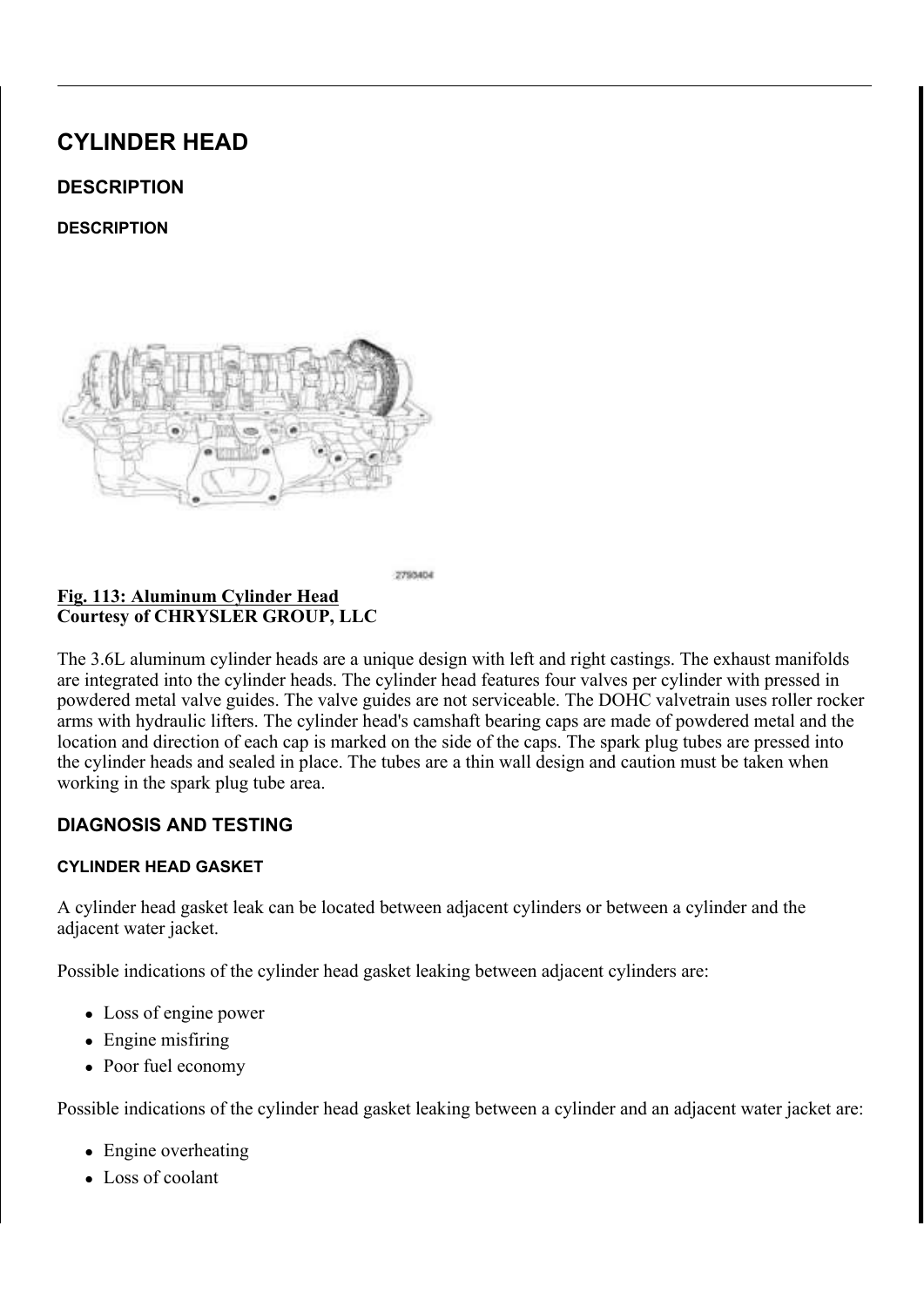

Fig. 135: Resetting Left Cam Chain Tensioner By Lifting Pawl, Pushing Back Piston & Installing Tensioner Pin Courtesy of CHRYSLER GROUP, LLC

- CAUTION: When the timing chains are removed and the cylinder heads are still installed, DO NOT rotate the camshafts or crankshaft without first locating the proper crankshaft position. Failure to do so will result in valve and/or piston damage.
- 34. Reset the LH cam chain tensioner by lifting the pawl (1), pushing back the piston (2) and installing Tensioner Pin (special tool #8514, Pins, Tensioner) (3). Refer to VALVE TIMING, STANDARD PROCEDURE.

Fig. 136: Phaser Timing Marks, Oil Control Valves & LH Camshaft Phaser Lock Courtesy of CHRYSLER GROUP, LLC

NOTE: Minor rotation of a camshaft (a few degrees) may be required to install the camshaft phaser lock.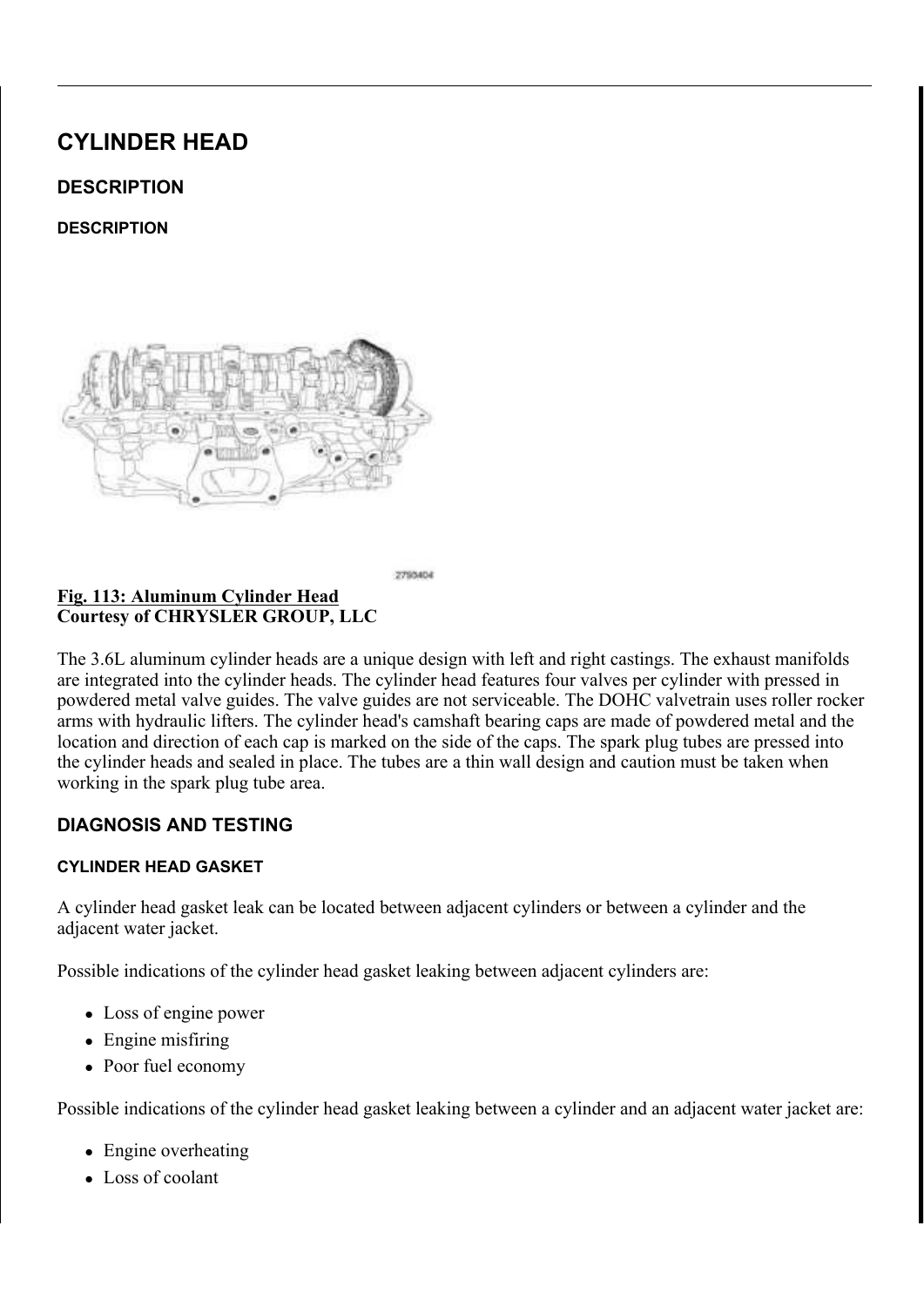- 35. Install the LH Camshaft Phaser Lock (special tool #10202, Locks, Camshaft/Phaser) (4).
- 36. Loosen both the intake oil control valve (6) and exhaust oil control valve (2).
- 37. Remove the LH Camshaft Phaser Lock (special tool #10202, Locks, Camshaft/Phaser) (4).
- 38. Remove the oil control valve (2) from the left side exhaust cam phaser and pull the phaser off of the camshaft.
- 39. Remove the oil control valve (6) from the left side intake cam phaser and pull the phaser off of the camshaft.

### Fig. 137: Left Cam Chain Tensioner, Arm, Guide & Bolts Courtesy of CHRYSLER GROUP, LLC

- 40. Remove the LH cam chain tensioner arm (1).
- 41. Remove two T30 bolts (6) and the LH cam chain tensioner (5).
- 42. Remove two T30 bolts (4) and the LH cam chain guide (2).



2692295 Fig. 138: Cylinder Head Retaining Bolt Removal Sequence - Left Courtesy of CHRYSLER GROUP, LLC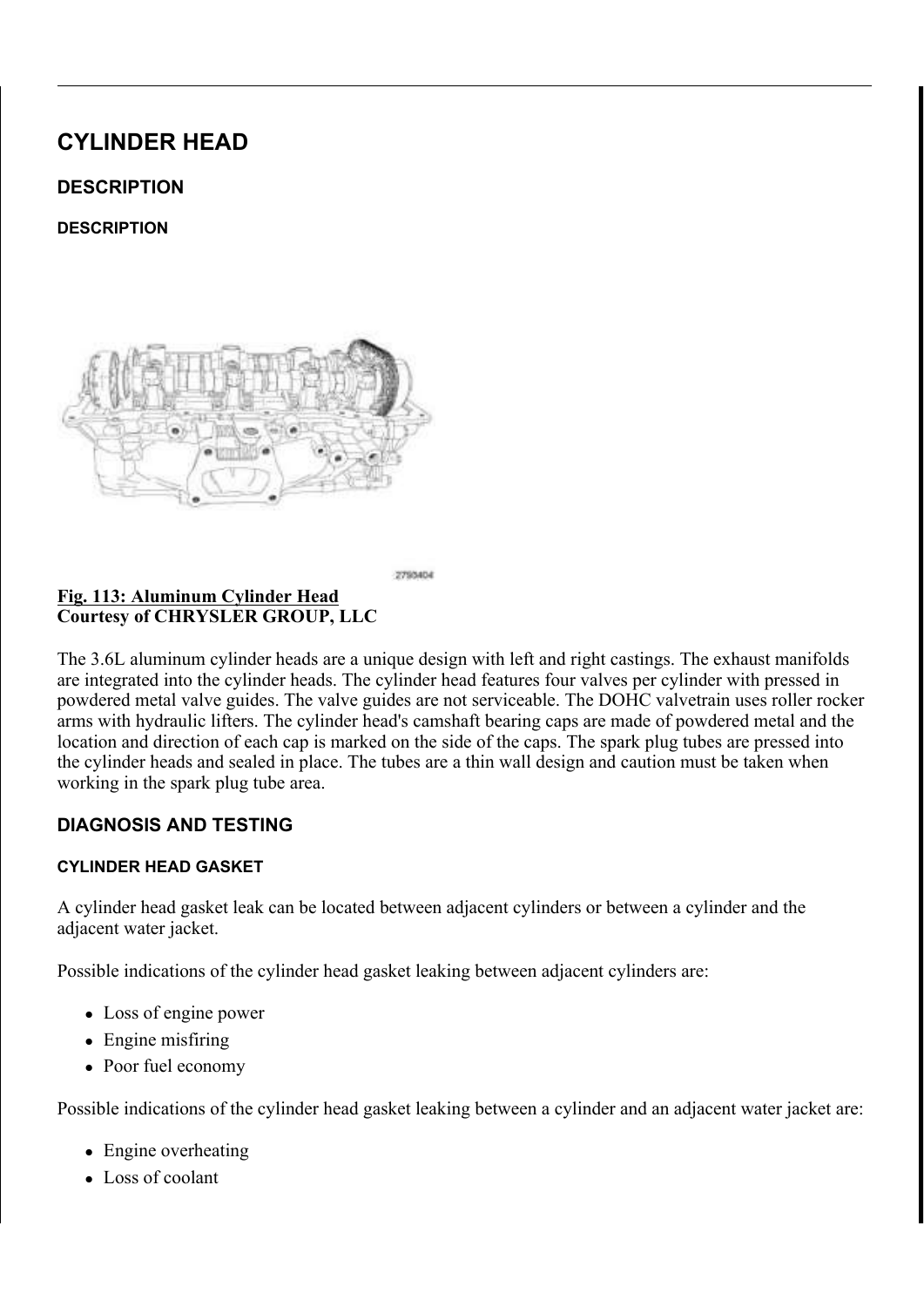43. Remove the left camshafts. Refer to CAMSHAFT, ENGINE, REMOVAL.

## NOTE: If the rocker arms are to be reused, identify their positions so that they can be reassembled into their original locations.

44. Remove the rocker arms. Refer to ROCKER ARM, VALVE, REMOVAL.

## NOTE: If the hydraulic lifters are to be reused, identify their positions so that they can be reassembled into their original locations.

- 45. If required, remove the hydraulic lifters. Refer to LIFTER(S), HYDRAULIC, REMOVAL.
- 46. Using the sequence shown in illustration, remove the cylinder head retaining bolts.

### Fig. 139: Head Gasket & Locating Dowels Courtesy of CHRYSLER GROUP, LLC

NOTE: Right head gasket shown in illustration, left head gasket similar.

## WARNING: The multi-layered steel head gaskets have very sharp edges that could cause personal injury if not handled carefully.

- NOTE: The head gasket (1) crimps the locating dowels (2) and the dowels may pull out of the engine block when the head gasket is removed.
- 47. Remove the cylinder head and gasket (1). Discard the gasket.
	- CAUTION: Do not lay the cylinder head on its gasket sealing surface, due to the design of the cylinder head gasket, any distortion to the cylinder head sealing surface may prevent the gasket from properly sealing resulting in leaks.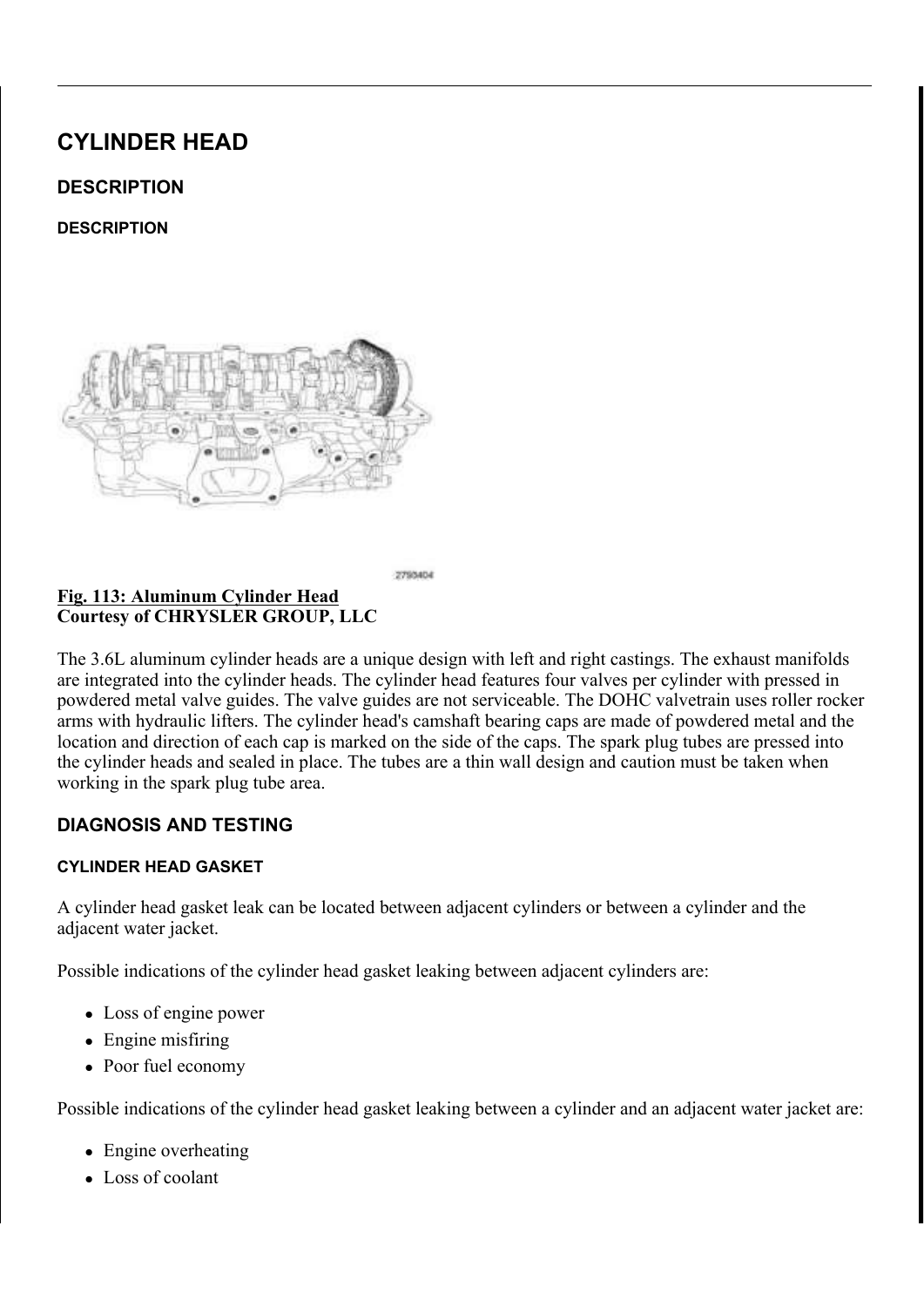## Fig. 140: ECT Sensor, Ignition Coil Capacitor, Engine Wire Harness Retainer Bracket & Bolts Courtesy of CHRYSLER GROUP, LLC

- 48. If required, remove the Engine Coolant Temperature (ECT) sensor (4).
- 49. If required, remove the bolt (2) and the ignition coil capacitor (1).
- 50. If required, remove the bolt (3) and the engine wire harness retainer bracket (5).

RIGHT

Fig. 141: Magnetic Timing Wheels Courtesy of CHRYSLER GROUP, LLC

> CAUTION: The magnetic timing wheels (1) must not come in contact with magnets (pickup tools, trays, etc.) or any other strong magnetic field. This will destroy the timing wheels ability to correctly relay camshaft position to the camshaft position sensor.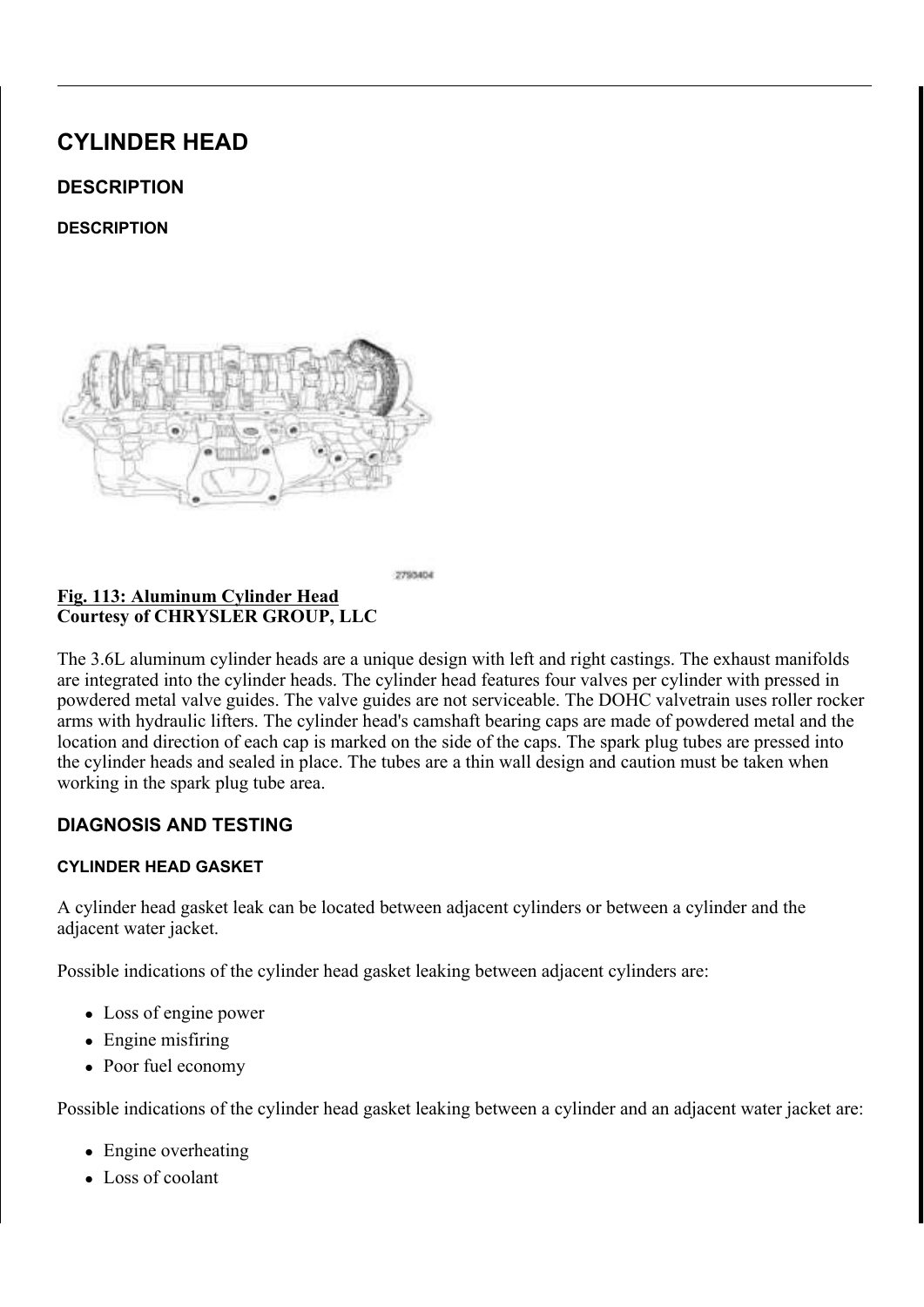ILJ (QJLQH &RYHU &RXUWHV\RI &+5<6/(5 \*5283 //&

3 HUIRUP WKH IXHO SUHVV WUWER UH (0,19) D5V-H SSUGR FG-FGS X USHS ' 5 HI 352& ('85)

'LVFRQQHFW DQG LVRODWH WKH QHJDWLYH EDWWHU\ FDE **5HPRYH WKH HQJLQH FRYHU** 

<u>) LJ \$LU, QOHW + RVH \$LURHP&SRHQUONNFXWUR</u>HU, \$& OBRQV<br>& RXUWHV\RI& + 5 < 6 / (5 \* 5283 //&

'LVFRQQHFW WKH HOHFWUQDDHOW FSTLQQ7HFFPVSSRIWDWXURP,\\$V7KH| /RRVHQ WKH FODPS DW WKH WKURWWOH ERG\ /RRVHQ WKH FODPS DW WKH DLU FOHDQHU ERG\ 5HPRYH WKH DLU LQOHW KRVH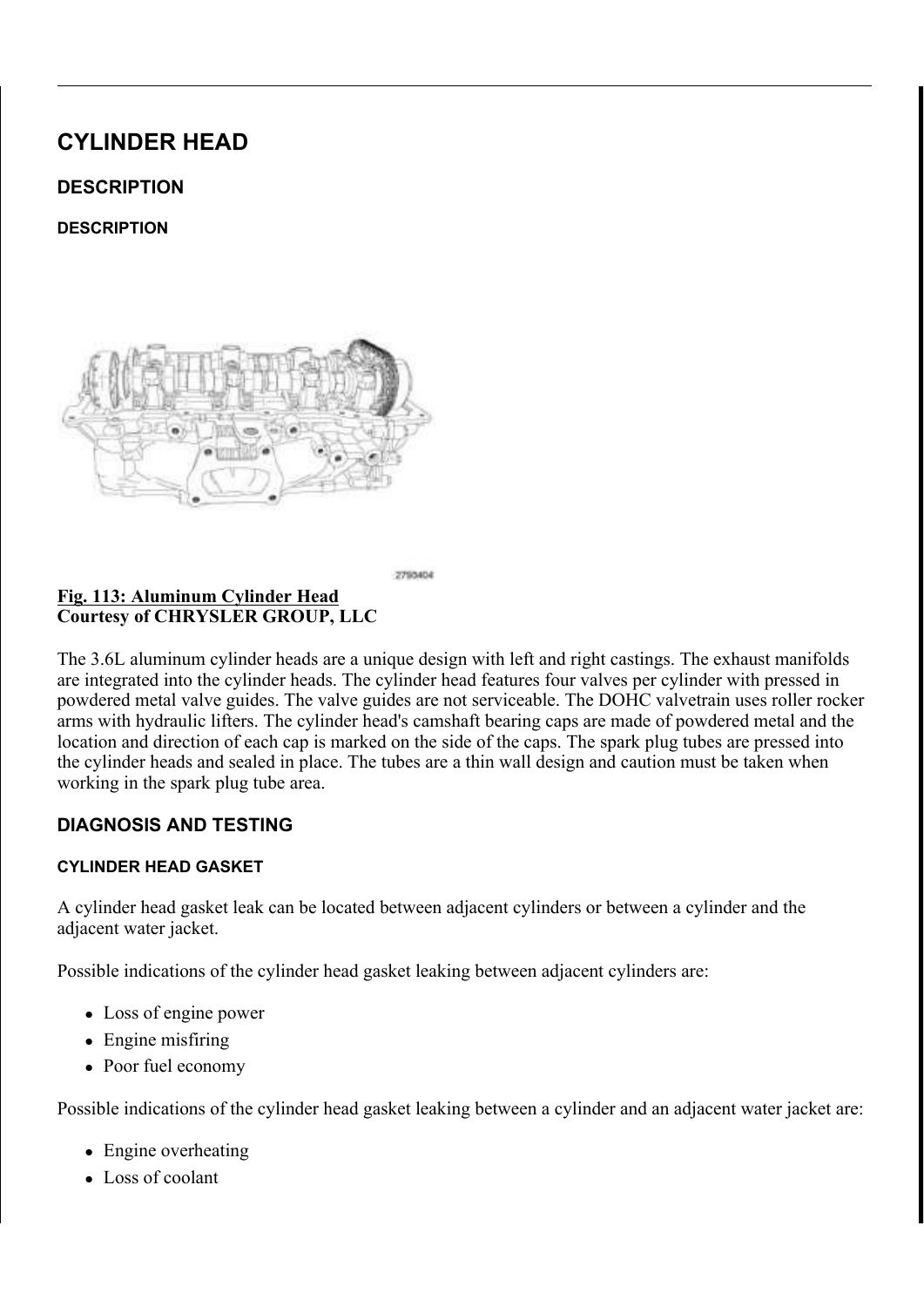5HPRYH WKH 3&9 KRVH IURP WKH 3&9 YDOYH

5 D L V H D Q G V X S S R U W + 2W, K F H, N \* H K6L7F30 H \$ 55 H 3 15 H 2 L & (V18F6 (

/RZHU WKH YHKLFOH

 $3527(87, 21)$ 

, I HTXLSSHG UHPRYH WKQHWIWKRQ/SUHVQNVLLGRGSOKBONW(GSISKOQDG-WINDR5

'UDLQ WKH HQJLQQHLQRHOYXEHULHFUD6WWMERQQGD,UG 3URFHGXUH

3&9 + R V H 3&9 9 D O Y H

'UDLQ WKH FRROLQJ\$VI\`\$WH3P52&HI'I8H5U WR

&RXUWHV\RI &+5<6/(5 \*5283 //&

5 HPRYH WKH HOHFWULF YDFEXUXDPFSNXHPWS 38 06369 QH/UP&RMXSRQ & WLQJ 9\$&880 5(029\$/

& R X U W H V \ R | & + 5 < 6 / (5 \* 5 2 8 3  $1/8$ 

OR X Q W L Q J % U D F N H W F%N/FRQUW Y D F Q & H P W 3 W L PFD O R& FRN Q Q <u>) L J \_</u> &RQQHFW 7\SH (QG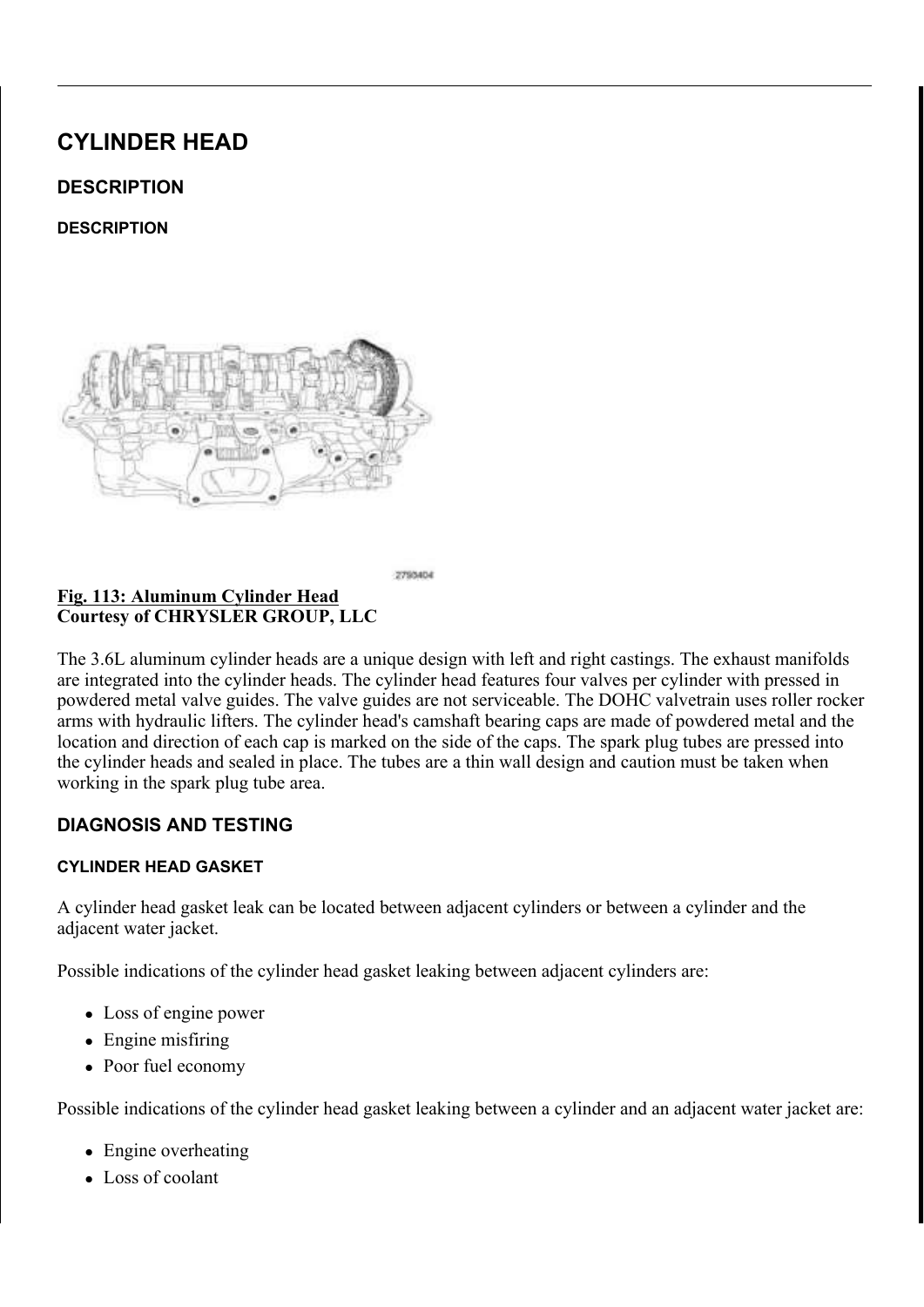<u>) LJ 8SSHU, QWDNH</u> 0DQLIROG %ROWV<br>& RXUWHV\RI & +5<6/(5 \*5283 //&

5 HPRYH WKH XSSHU DQG ODROZGHULQLQXWODDWGHRPUD2GSLHILPHOLOGWAR  $5(029$  \$/

<u>) LJ 5 LJKW 8 SVWUHDP 2 [\JHQQ(HOFHNFRWULFRDZOQ 63HLGSV</u>HR)LO BAR<br>& RXUWHV\RI& + 5 < 6 / (5 \* 5 2 8 3 / / &

'LVFRQQHFW WKH ULJKW XBNFWWRUHDP RUNDPHOWKHOPVORLOQ FZRQQG /RRVHQ WKH ORZHU FDWDO\WLF FRQYHUWHU IODQJH ERO 5 HPRYH WKH XSSHU FDWDO \WDDG FRUGHSHRUYW WURIOD DNOKUHH FE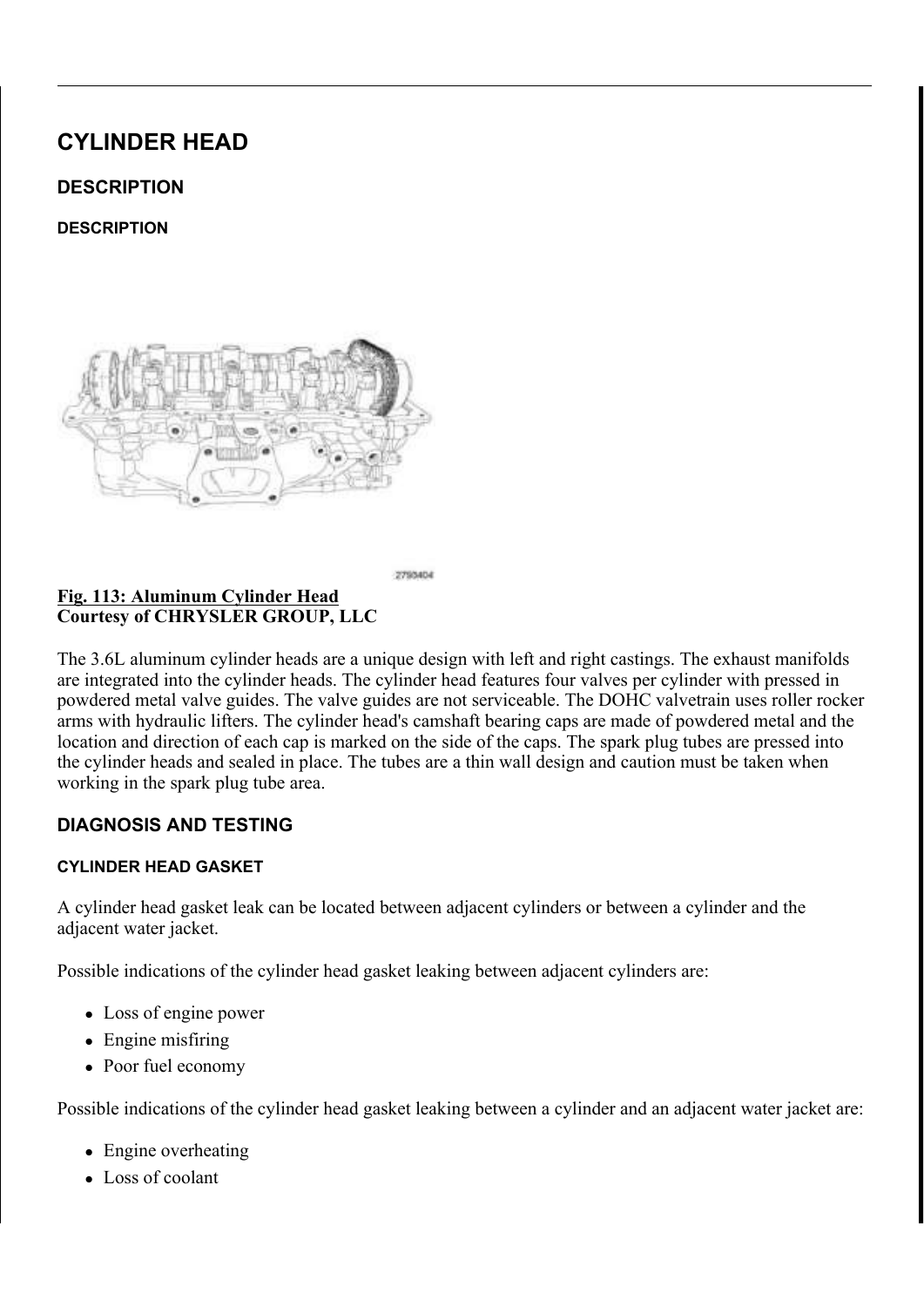<u>)LJ'VLYH%HOW7HQVLRQHOUW5R</u>\$XFWFLHQVJRU\'ULYH%H &RXUWHV\RI&+5<6/(5\*5283//&

5 HPRYH WKH DFFHVVRU\%GLUTLYGH(5E3H(O7W) 1 (56GENISHSU WR 5 H P R Y H W K H J H Q H U(D W5F\$ 0 2 5 55(8 2 19 \$) W R

)LJ2LO/HYHO,QGLFDWRU 5HWDLQLQJ%ROW &RXUWHV\RI&+5<6/(5\*5283//&

5HPRYH WKH EROW DQGFDMRRUYH WKH RLO OHYHOLQG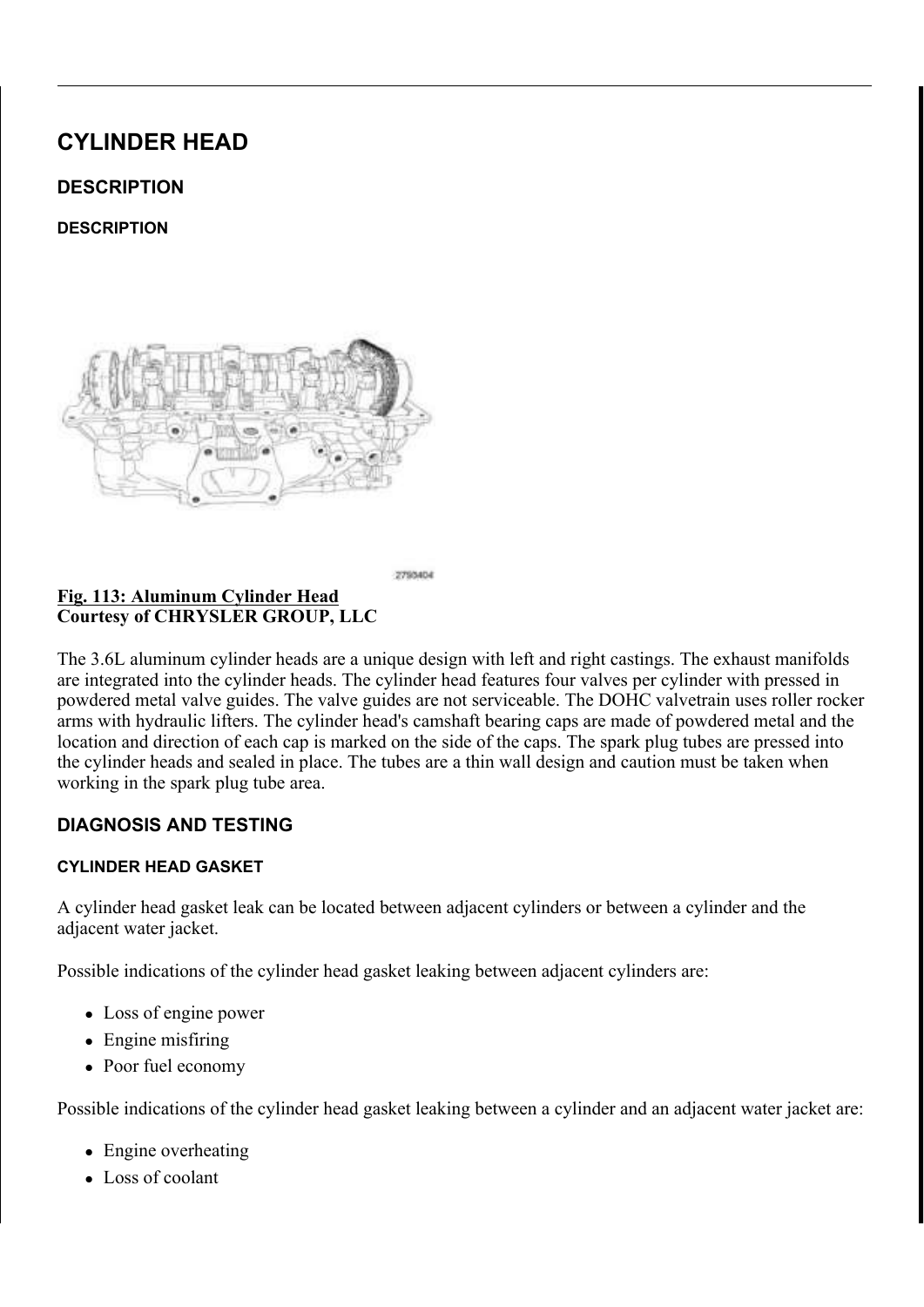5HPRYH WKH EROW DQXGEWKH KHDWHU FRUH VXSSO\ W

<u>)LJ 8SSHU,QWDNH0DQLIRXOGG)XOSA</u>SVRHUQVHU&VDFNHW6W<br>&RXUWHV\RI&+5<6/(5 \*5283 //&

'LVFRQQHFW WKH LJQLWORFOR@ROHOFWBBDFLWRU HOHFWULF 5 HPR YH WKH VWX GEROW DNDHQ FEDLOLH PRROYGH WAKSHS RISI SWHEULDOF W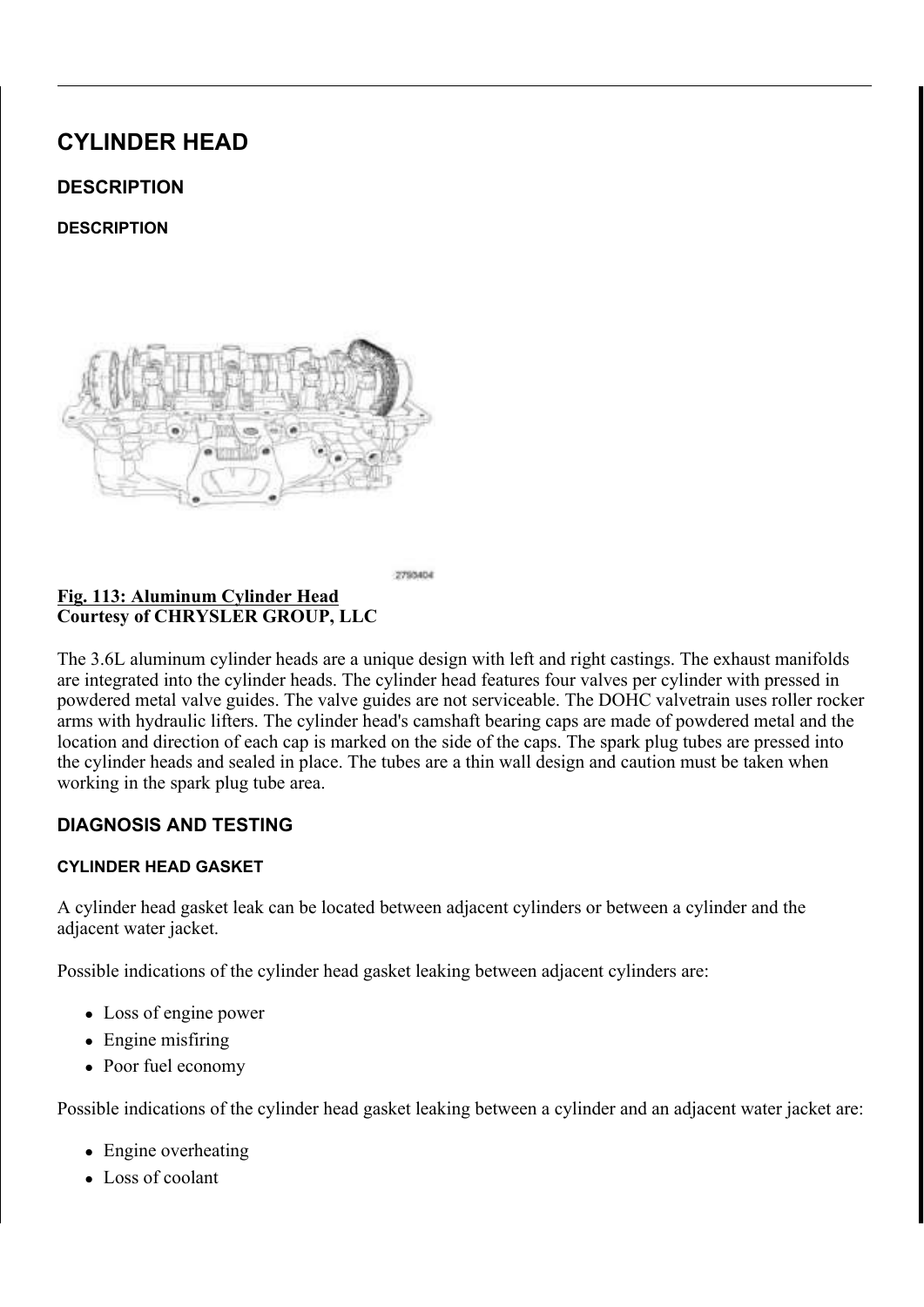<u>) LJSTER WDWLQJ&UDQNVKDIWR&ORSEN ZWLRVOH \$7VR 78'R&V2L</u>QUIL(RKORSEN ZWLANDIVITEI & +5<6/(5 \*5283 //&

**/RZHU WKH YHKLFOH** 

- 7 DNH WKLV RSSRUWXQLW\WR DHD VSXHUHHUWVLIRL9O\$J'S  $127($  $7,0,1*$  67\$1'\$5' 352& ('85)
- 5 HPRYH WKH VSD L6NS \$550 X38 \* 55H DH2L9 \$WR 5 HPRYH WKH F\OLQGHU KHDROLOF FSYDHOW FOURDZOHN NIDAIGW XYSLSEHUU WLPLQJ FRYBU9(5H6HU(1WR1(7,0,1\* 5(029\$/
- ) LJ 3LVWRQ ([WHQVLRQ 5+ & DP & KDLQ 7HQVLRQHU<br>& RXUWHV\RI & +5<6/(5 \*5283 //&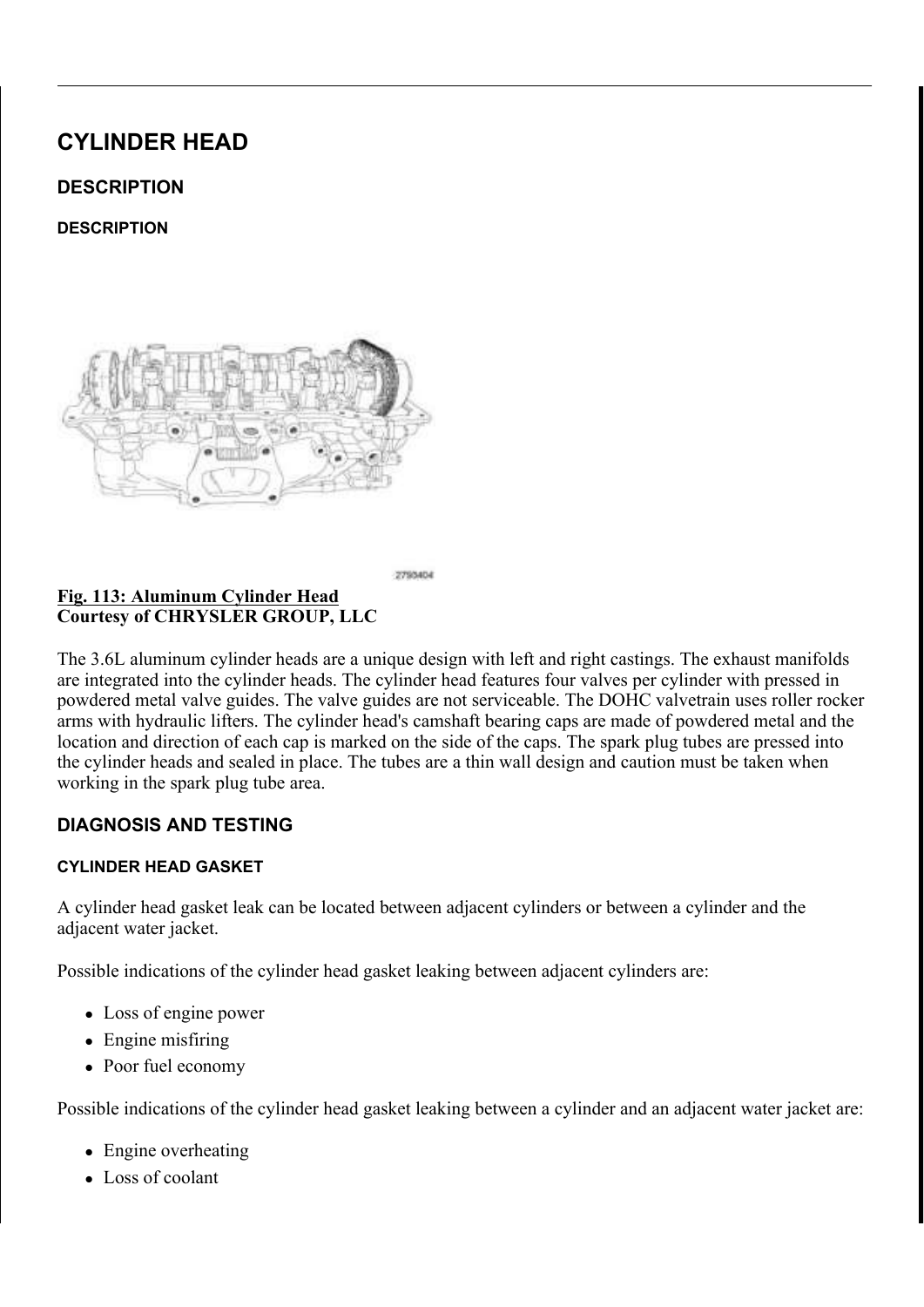#### & \$87,21 : KHQ DOLJQLQJ WLPLQJ PDULNQ/H ED ZNO ANU QULROVL FUDQNVKDIW ) DLOXUH WR GRQVGR EZUOSOLW WARQIO GDPDJH

5 R W D W H W K H F U D Q N V K D I W S& L V WW R GS OD DNF F1 ' & W K HQ ONWAPHE HHUK PD QX WKH GLPSOH RQ WKH FUDDQQNJV KFD SWMZXLQNFKW LWRKQH EOR7FKNHEO DUURZV VKRXOG SRLOW WIRØDHOG MERFKVKRHWKBDYE-OGREYHH ULJKW VLGH FDP SKDVHU DUWERZ VHDFKVERWYKOHOU SOROLOO WYKOHZ DYN SDUDOOHO WR WKH YDOYH FRYHU VHDOLQJ VXUIDFH

& \$87.21 \$QZD\V UHLQVWDOO WLPLRODILROKOOLLOOV WIREHWAKDI GLUHFWLRQ RIURWDWLRQ, QYKHOLLWQLKQQ D SUH SUHYLRXVO\ UXQ VSURFNHW ZLODOU UWHRV **EQWKLO** FKDLQ DQG VSURFNHW

O D U N W K H G L U H F W L R O R IOU R W LOW LOR OS DRICO W K S H W LRELL OB JO XF LKN

 $L$   $J$ 5HVHWWLQJ5LJKW & DPK&LAQDIL%QD7FHNQ7/HLQRQLHRUQ%HU33ALV 7HQVLRQHU 3LQ &RXUWHV\RI &+5<6/(5 \*5283 //&

8 \$ 8 7 . 2 1 : KHQ WKH WLPLQJ FKDLQV DOHQUGHPUR KHOGONG VWLOO LQVWDOOHG '2 127 URWNWWHOWWKHZLFWDKP ILUVW ORFDWLQJ WKH SURSHUXFUUHDWIRVOKPINWRS UHVXOW LQ YDOYH DQG RU SLVWRQ GDPDJH

5 H V H W W K H 5 + F D P F K D L Q WHK CH V W FRO CHOLY SYSK W W R G DDFONG VSHFLDO WRRO 3LQV 7HQVLRQHU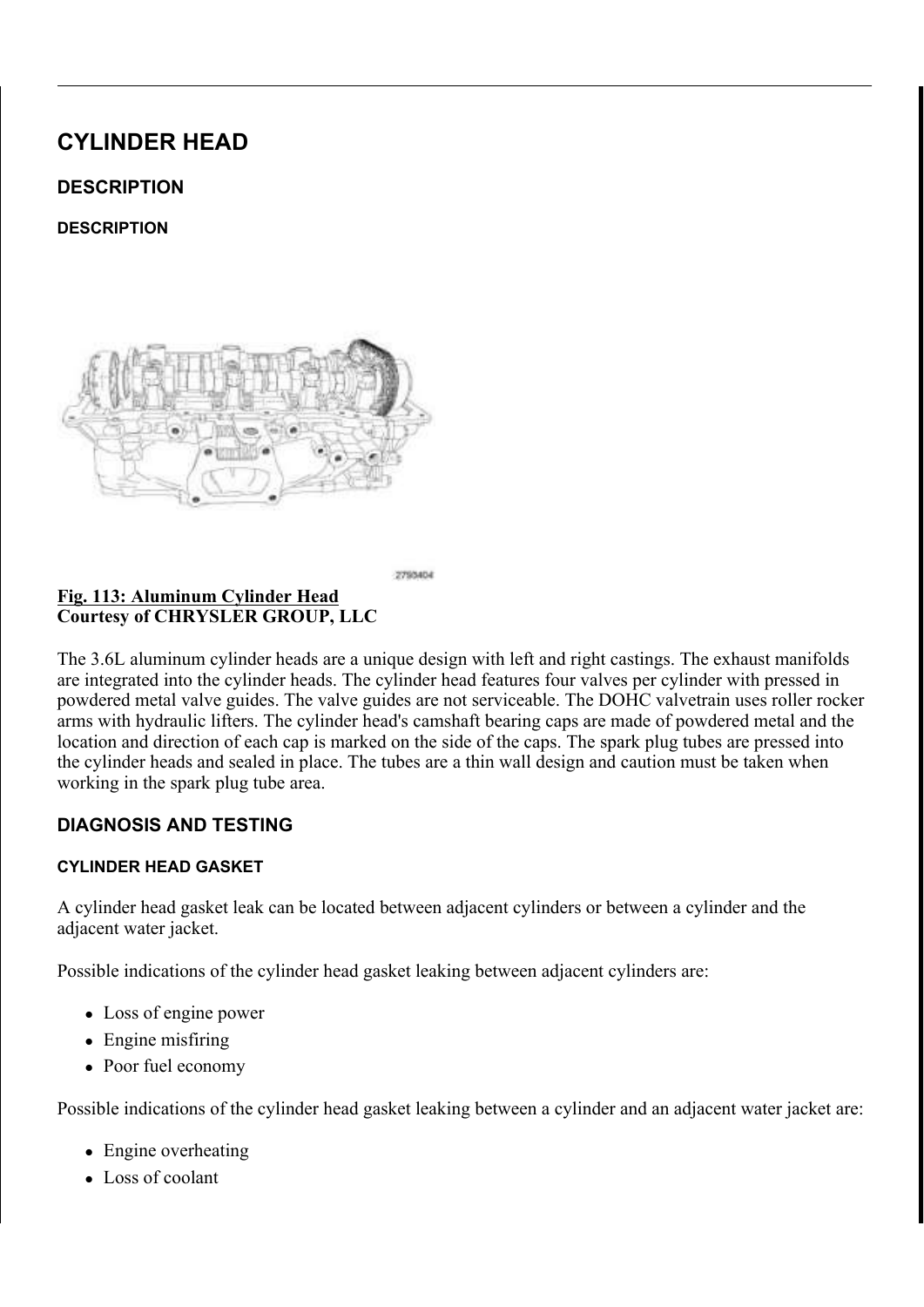3KDVHU 7LPLQJ 0DUNV PL&ODREKROWN WR3OK DIDYGHVURFN5 ) L J & R X U W H V \ R I & + 5 < 6 / (5 \* 5 2 8 3 / / &

 $127($ OLQRU URWDWLRQ RID FDPVKDEINWUBTIXHZUGHGJWLRH WKH FDPVKDIW SKDVHU ORFN

.QVWDOO WKH 5+ &DPVKDIOW 3KDVHPUFARAFN&DAPSAHAFDLIDNO3WKBRH / RRVHQ ERWK WKH LQWDNH HROLXOV FWRRQLWOU RRO WIDLORYOH YDODYOHG 5 H P R Y H W K H 5 + & D P V K D I W 3 K D V H U R R NF W & DS P V K D D W W 3 K D V H U R R NF W & SHPRYH WKH RLO FRQWURDGYHDDQYWDNHIUFI**RP WKD**IVUHUUKHRINQIG **FDPVKDIW** 

5 HPRYH WKH RLO FRQWURDGYHDHONKHDXVWUFRDPPWSKKHDWHLUWKDRAGIG **FDPVKDIW** 

<u>) LJ 5 LJKW & DP & KDLQ 7 HQVL</u>RQHU \$UP \* XLGH<br>& RXUWHV\RI & +5<6/(5 \* 5283 //&  $%$  RO

5HPRYH WKH 5+ FDP FKDLQ WHQVLRQHU DUP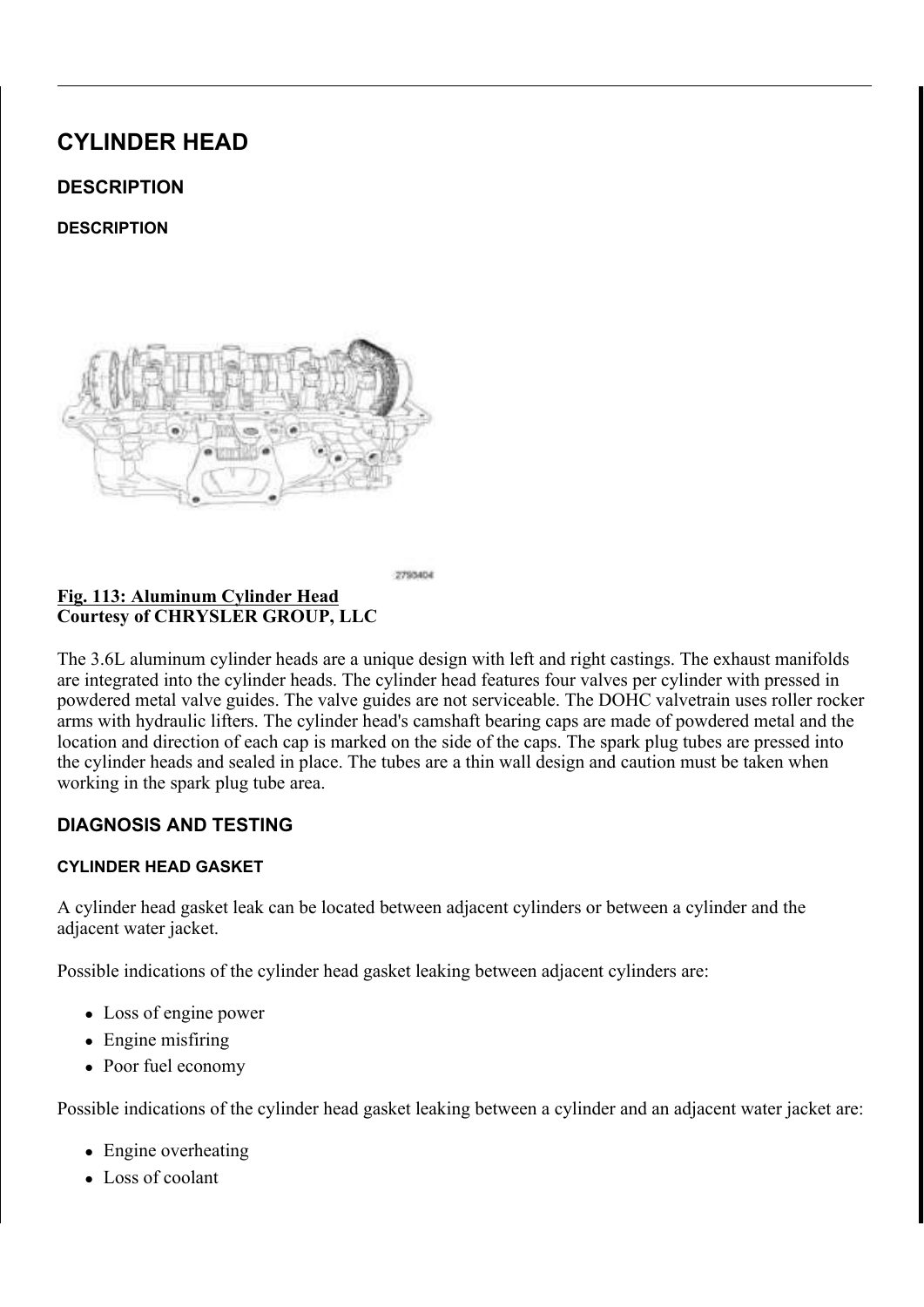## 5HPRYH WZR 7 EROWV QIQUGRQWHCH 5+ FDP FKDLQ WH 5HPRYH WKUHH 7 EROWV JXLCGIOG WKH 5+ FDP FKDLO

#### \_) L J &\OLQGHU +HDG 5HWDLQEGE5JL96KRWOW 5HPRYDO 6HTX & R X U W H V \ R | & + 5 < 6 / (5 \* 5 2 8 3 / / &

5 HPRYH WKH ULJKW & FSIDNEY \$KDOTIW(VI \*. 51 HIHSU0 249R\$)

- I WKH URFNHU DUPV DUH WARHELH SURHVKLWHIGROLVG HYQE 127( FDQ EH UHDVVHPEOHG LQWR WKHLU RULJLQDO O
- 5 H P R Y H W K H U R F N 5H 208. DEU B 5 0 5 9H 3 H B U W 5 R 0 2 9 \$ /
- 127( ,I WKH K\GUDXOLF OLIWHUQVVDLUVHWWKRHLEUHSURHVXLWHLGR WKH\ FDQ EH UHDVVHPEOHG LQWR WKHLU RULJLO

,IUHTXLUHG UHPRYH WKWHRKK (GSUGOXOJEF5\$D&L/1,W&HU5I,VO259H\$J/HU 8 V L Q J W K H V H T X H Q F H V K R XW K HL OF \LOOLOOXGY-MW UKDHYDLGROUH WHDPLROYL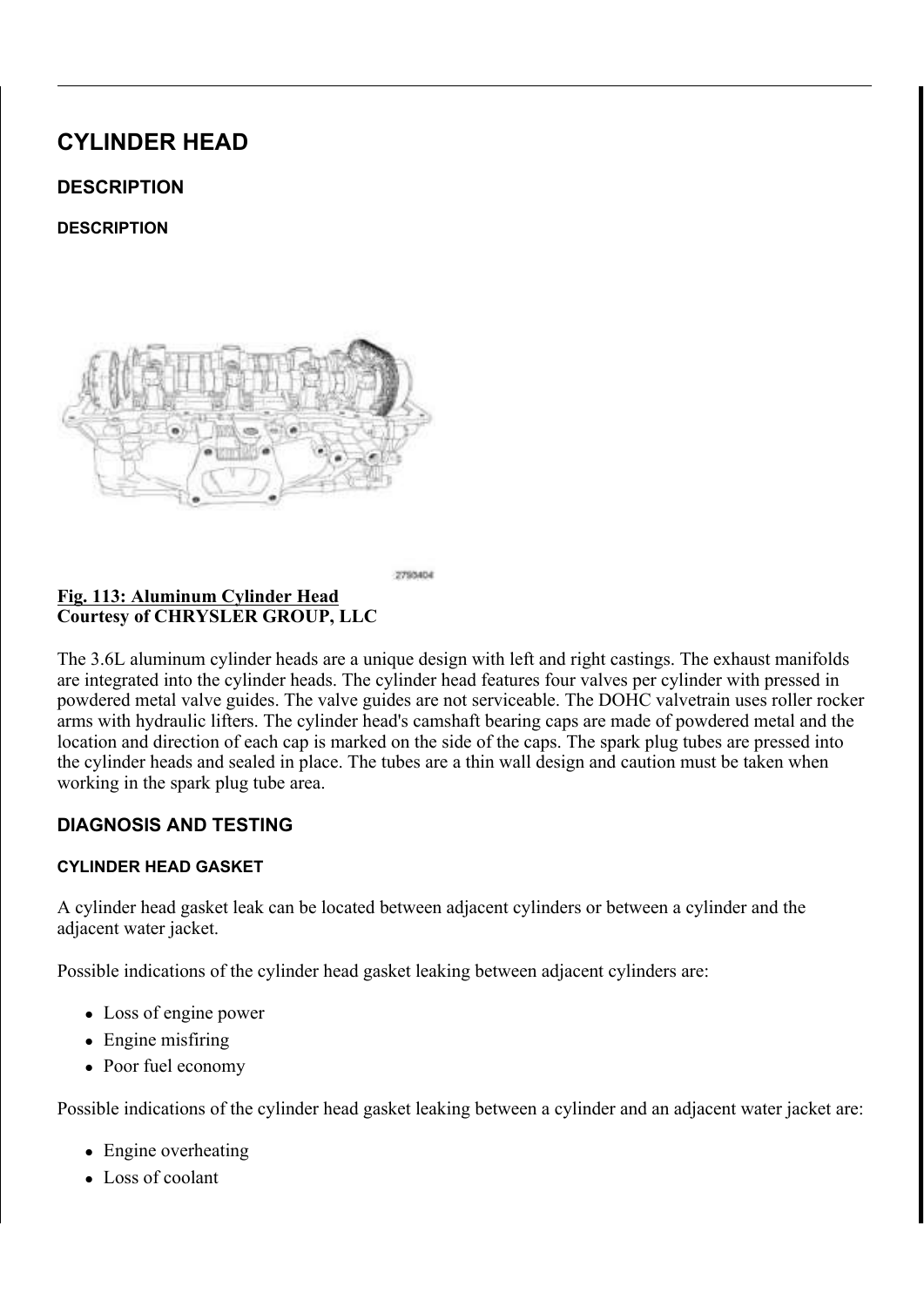+HDG \*DVNHW /RFDWLQJ 'RZHOV 8 R X U W H V \ R I & + 5 < 6 / (5 \* 5 2 8 3 / / &

> : \$51, 1 \* 7 KH P X O W L O D \ H U H G V W H H O K H D G HU D J H W K D FRXOG FDXVH SHUVRQDO LQMXU\ LI QRW KDQ

127( 7KH KHDG JDVNHWFULPSV WKOHQORNFKOMWLGORLZKGOE SXOO RXW RI WKH HQJLQH EORFN DHARRYMNGH KHD

SHPRYH WKH F\OLQGHU KHDQVDNOHOWJDVNHW 'LVFDUG WKH

& \$87,21 'R QRW OD\ WKH F\OLQGHVH KABDOGJRVOX ULWDVFHD WKH GHVLJQ RI WKH F\OLQGHU KRQGWJRDWNKHHW F\OLQGHU KHDG VHDOLQJ VXUIDFHI PDP SUHYH SURSHUO\ VHDOLQJ UHVXOWLQJ LQ OHDNV

.JQLWLRQ &RLO &DSDFLWRU %ROW  $R$ RXUWHV\RI  $8+5<6$ /(5 \*5283 //8

I UHTXLUHG UHPRYH WQHFEEROWDSDEDWSRWKH LJQLWLR

 $8/($1.1*$ 

& \$87.21 : KHQ FOHDQLQJ F\OLQGHURKFHNDV6XDUQDGFFINOL'QQH2NZ D PHWDO VFUDSHU EHFDXVH WKH VMENDOFGHV8FFNXC 21/< D ZRRGHQ RU SODVWLF VFUDSHU

0XOWL/D\HU6WHHO00/6 KHDEGUDDWANKHWWHHUTHAOLOUHQ

7R HOVXUH HOJLOH JDVNHWSDVHDNOLORO PSXURWSHEUH WSXHUJIDREUHRBGH DOXPLQXP HQJLQH FRPSRQHQOWQQDHQUGKPHADOGAVILDQYNHHMUVVWHHO F

 $8/(51.1*)$ 

 $127($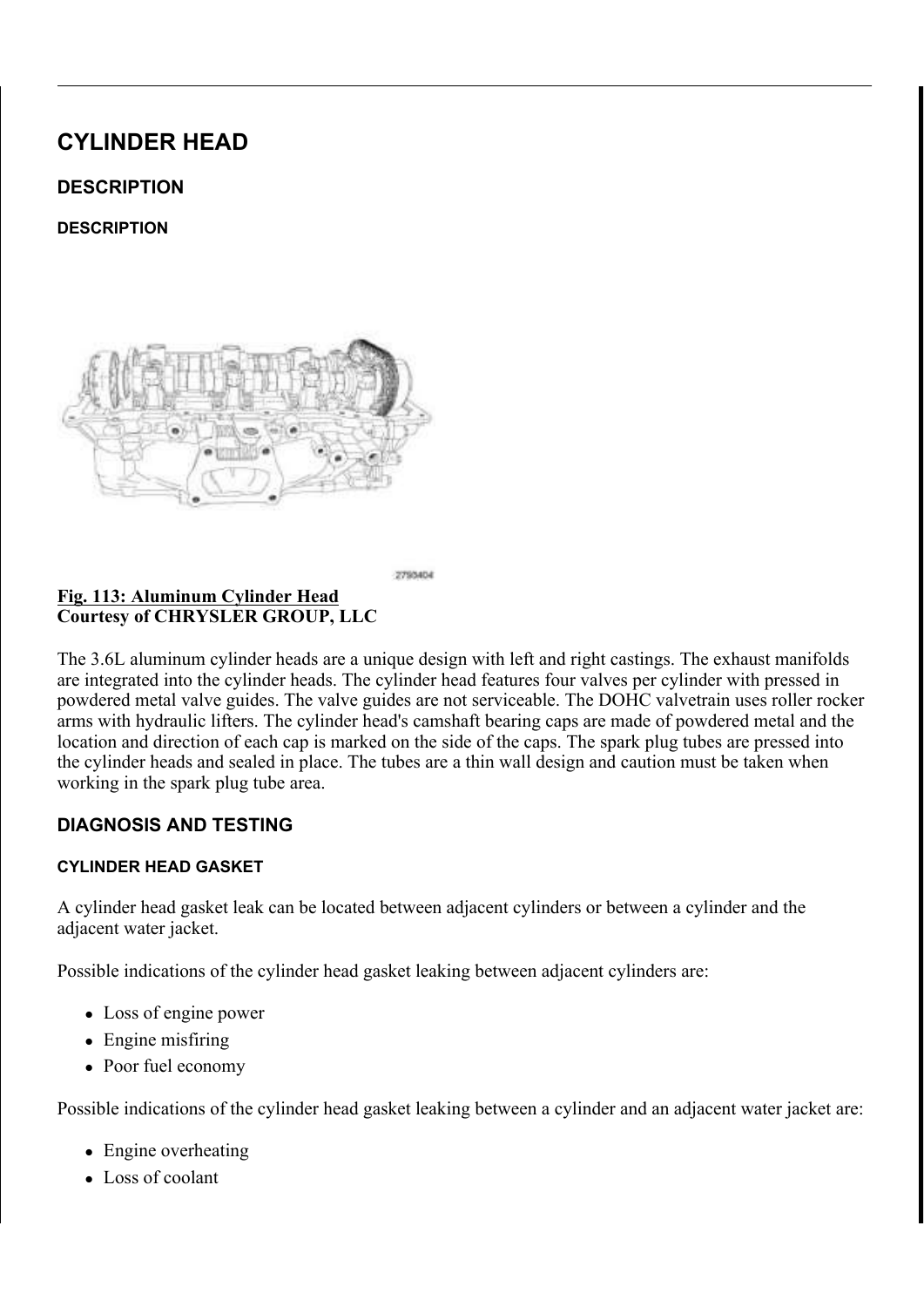$, 167$  \$ / / \$ 7, 21

- $29DOYHV$
- <sup>2</sup> 9DOYH \*XLGHV
- z 9DOYH 6HDWV
- $26$ SULQJV
- $29DOYH7DSSHWV$
- z & D P V K D I W V
- 6SHFLILFDWLRQV

& KHFN F\OLQGHU KHDG ZDUSDDUQHGZILHWHKOHDUV WOUXDJILHUKW HGJHI & \OLQGHU KHDG PXVW EH5HOBWQWZWEQ@AKSLHOFLWSLFIBMURDQWLRQ 9 HULI\ W K D W W K H Y D O Y HUW DESPSUHHWV DRORGY HAV KUDHWH WO K HOL KWOKYHH QVSHFW FDPVKDIW EHDULQJ MRXUQDOV IRU VFRULQJ. 5 HPRYH FDUER QDQG YDUQLWDXO OFH SJRXLLGWHW IZURWPKLDQ WUHGOHL BR .QVSHFW WKH IROORZLQJWFKKPHSROQUHHQZYLWVBIQOG WSHAQURILNQWFBIDWU

& R X U W H V \ R | & + 5 < 6 / (5 \* 5 2 8 3 / / &

& KHFNLQJ & \OLQGHU + HDG ) OD WQHVV ) L J

 $.163(87.21)$ 

 $, 163(87, 21)$ 

& \$87,21 1 RQ FRPSUHVVLEOH GHEULVR WYSF7149 DYVHDROLDQV1 DUH QRW UHPRYHG IURP EROW KROHFVDF DVQ OF D WR FUDFN ZKHO WLJKWHOLOJ WKH EROWV

5 HPR YH DOO JD V N H W P D W H EI O DR OF N U ROP JE O O HOM WORGN HOUGH WAS DIGHT RECT %H FDUHIXO QRW WR JRXJHGRWH/DFOUDOWJFKXWJKDHFBOXPLQXP & OHDQ DOO HQJLQH RLO SDVVDJHV

& OHD Q RXW WKH F\OLQ GHLOLMK HEDOGRET ROW KROHV LQ WKH H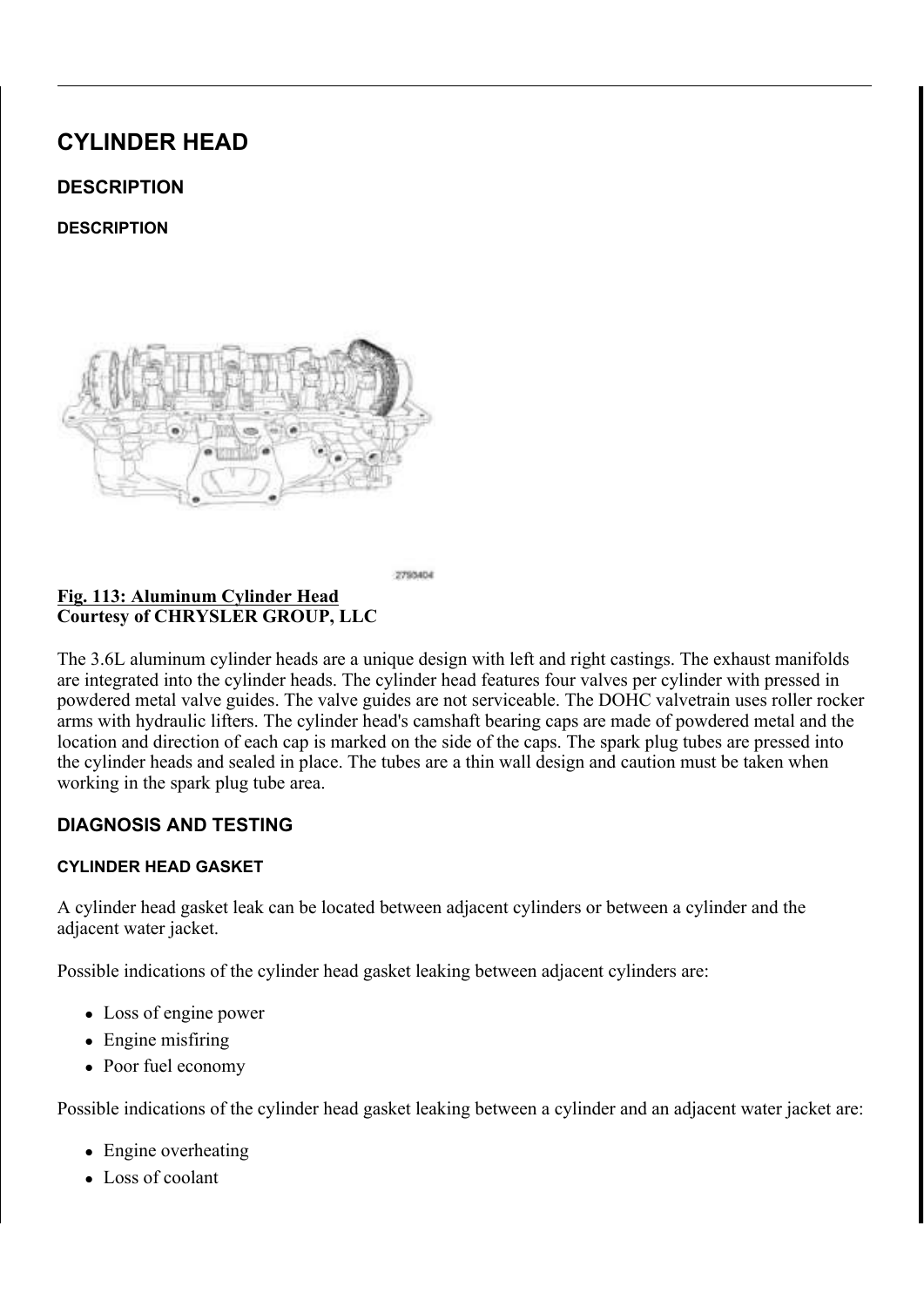<u>) L J 0D J Q H W L F</u> 7 L P L Q J : K H H O V<br>& R X U W H V \ R I & + 5 < 6 / (5 \* 5 2 8 3 / / &

& \$87,21 7 KH PDJQHWLF WLPLQJ ZKHHOFVRQWEDXFWWVZQLRWK P SLFNXS WRROV WUD\V HWF RHUWDQ\IRHWOKGHU7KLW GHVWUR\ WKH WLPLQJ ZKHHOV DEDLPOVLAWDIW PSRENU WKH FDPVKDIW SRVLWLRQ VHQVRU

<u>) LJ (& 7 6 H Q V R U, J Q L W L R Q H& R LLOH & DSJDOFHLWWR 5JH W QD L</u>IQ H U % L<br>& R X U W H V \ R I & + 5 < 6 / (5 \* 5 2 8 3 / / &

I UHPRYHG LQVWDOO WKHH (Q&JILQMH&GRARROUDQWD7GHGPSWHLUJEXW) **OEV** 

,IUHPRYHG LQVWDOO WKEZLLWNQLDW0LREQRFORWLO FDWSLDIRLWWHPQUHI(

.I UHPRYHG LQVWDOO W KOHIUH GE WIDOFHN HZWUH KZDLWOKH DYV WHEWRDO LQ OEV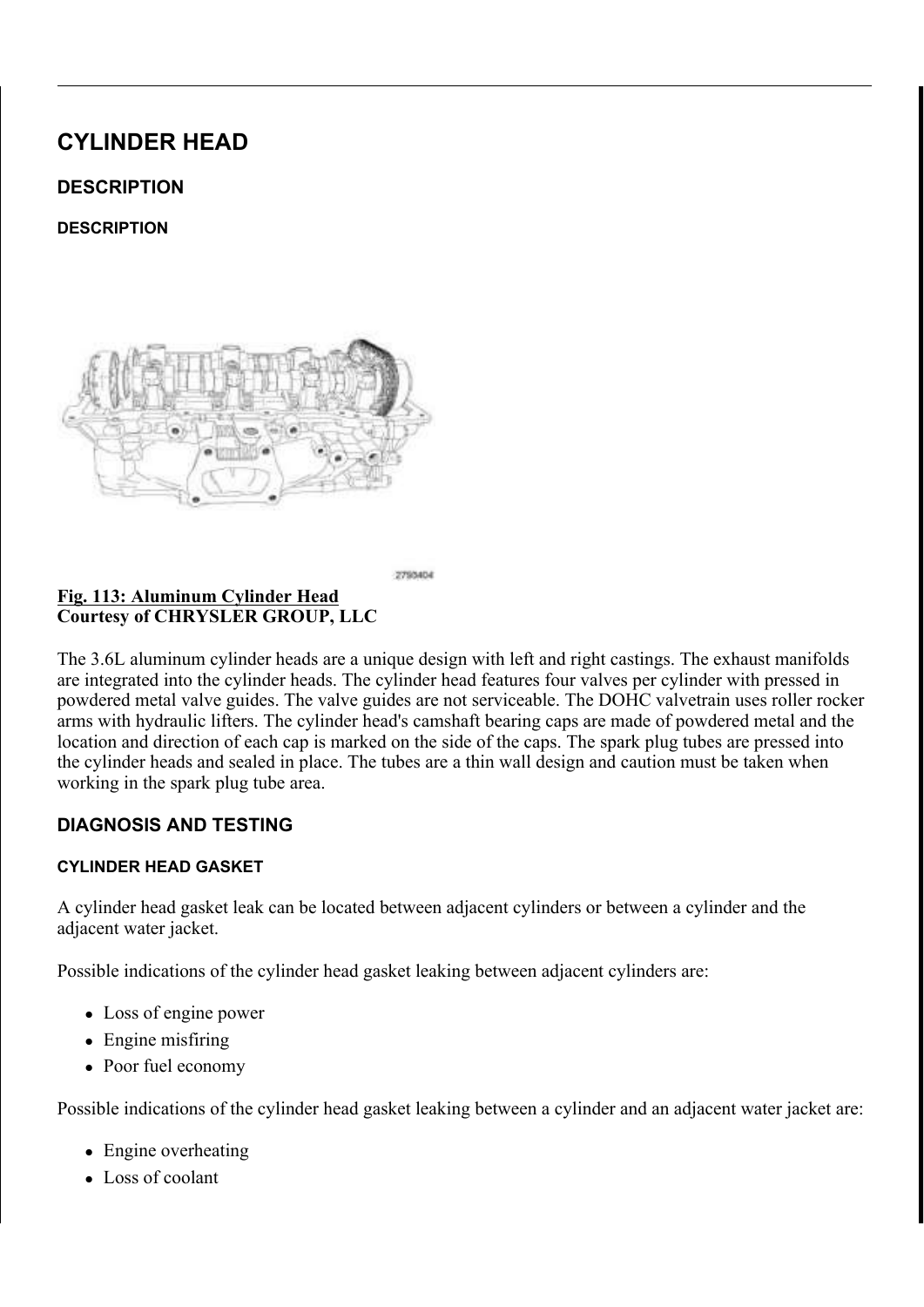& KHFNLQJ & \OLQGHU QHDGI HYFRNQ QY JRU 6 WUHWFKL 8RXUWHV\RI & +5<6/(5 \*5283 //

&\$87,21 7KH F\OLQGHU KHDG EROWDY WBUTWKLHJKSWYKWHO SURFHGXUH 7KH EROWV PXVW EH HIDVPKQHG WKUHDGV DUH QHFNHG GRZQ WKH EROWV PXV

7\SLFDO F\OLQGHU KHDG ERRQW VKRZQ LQ LOOXV  $127($ 

& KHFN F\OLQGHU KHDG ERDOWFDIGH RUHFWWLODLEJ WARHOGELMAAKDH WKUHDGV GRQRW FRQWDFEWH WYKHOWFFEHOGH WKH EROW PX

) L J + H D G \* D V N H W / R F D W L Q J 'R Z H O V<br>& R X U W H V \ R I & + 5 < 6 / (5 \* 5 2 8 3 / / &

 $127($ 5 L J K W K H D G J D V N H W V K R Z OK HL DO GLODD V KN W W D V W P R OO I

& \$87.21 : KHQ FOHDQLQJ F\OLQGHURKFHND\CXDUQDGFFINOLOQ XVH D PHWDO VFUDSHU EHFDXVH WWKRHUV XWRIXIQ 8VH 21/< D ZRRGHQ RU SODVWLF VFUDSHU

& OHDQ DQG SUHSDUH WKHNKLBIVFNHOWQVGHHDUOKLED GVO QULQUIQOFFEHDVRRI 6WDQGDUG 3URFHGXUH

& \$87,21 1RQ FRPSUHVVLEOH GHEULVR WYSF7149 DYVHDROLDQVF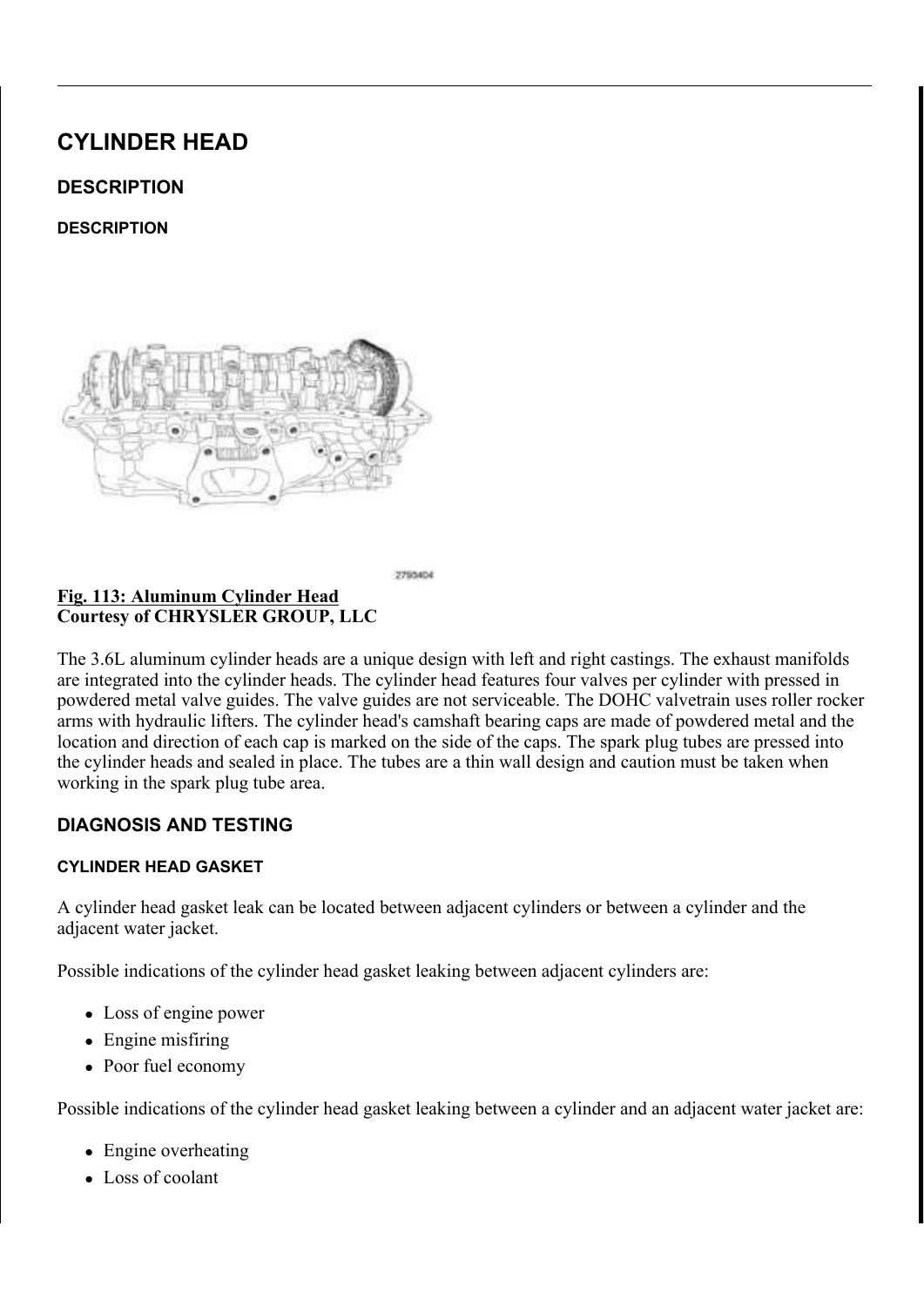#### DUH QRW UHPRYHG IURP EROW KROHFVDFUNQ CFD WR FUDFN ZKHQ WLJKWHQLQJ WKH EROWV

& OHD Q RXW WKH F\OLQ GHLOCH HEDOGRENROW KROHV LQ WKH H

:\$51,1\* 7KH PXOWL OD\HUHG VWHHO KHDGHUDJMNMHWKD FRXOG FDXVH SHUVRQDO LQMXU\ LI QRW KDQ

& \$87,21 7KH F\OLQGHU KHDG JDVN JHNNOWE O LHE BU W ZVHLHOOM OHIW DOG ULJKW F\OLOGHU KHDGV DOCHOUSH IRU ULJKW DQG / IRU OHIW

3 R V L W L R Q W K H Q H Z F \ O L @ @ HF D W H D G G HR Z HN @ W W K H Q W K H

&\OLQGHU +HDG 5HWDHLQXHQQFP&HNPOW 7LJKWHQLQJ 6  $\perp$  L J & R X U W H V \ R | & + 5 < 6 / (5 \* 5 2 8 3 / / &

3 R V L W L R Q W K H F \ O L Q G H UN K HO D NG HR VQ XWURH WWKKHH FR DOLLOGGGHHUU EKOH ORFDWLQJ GRZHOV

127 (R QRW DSSO\ DQ\ DGGLWLRUQDG\RLO WR WKH ER

QVWDOO WKH HLJKW KHDG EROWV ILQJHU WLJKW, 7 L J K W H Q W K H F \ O L Q G H U WKHRDZGQ ELROO WOVOLXOV WW WKIBHWLHRTOX SHIOROKHOO DQJOH PHWKRG 7LJKWHQ DUFFRHGADOOXWER WKH IROORZLQJ

| $\overline{z}$ 6 W H S $\overline{S}$ 0 O W R |  | 1 PIW OEV |  |
|-----------------------------------------------|--|-----------|--|
| z 6 W H S S O S W R                           |  | 1 PIW OEV |  |

- \$00'R QRWX NOH D WRUTXH ZUHQFK IRU WKLV \  $26$  W H S
- SOO'R Q FR WX NI QH D WRUTXH ZUHQ FK IRU WKLV V  $26$  W H S
- $26$  W H S / R R V H Q D O O I D V W H Q K R B Z Q L Q QU HOY GH X W W URD WILH TOX
- \$00 WR 1 P IW OEV z 6 W H S
- \$00 WR 1 P IW OEV  $26$  W H S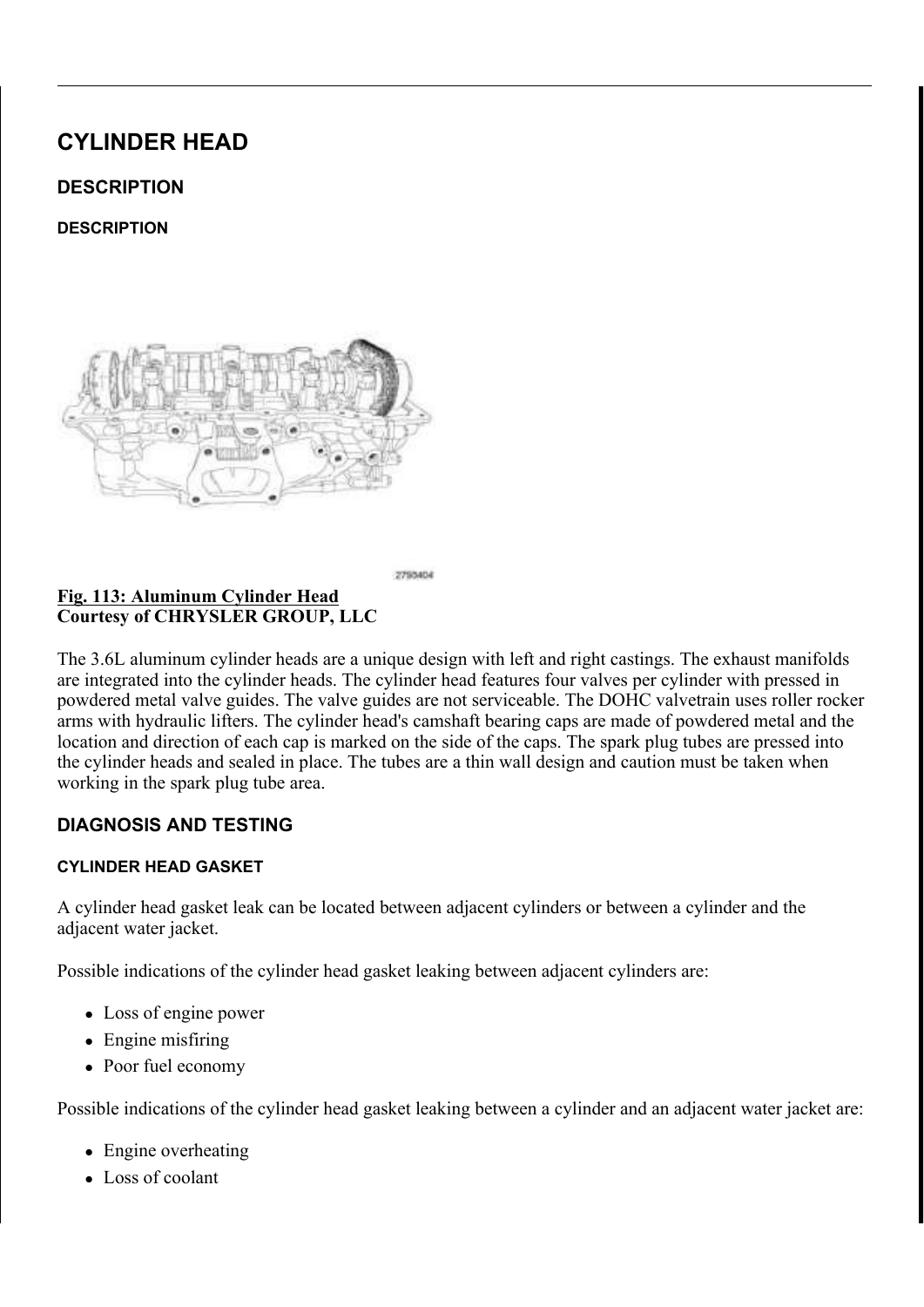z 6 WHS \$00'R QfR WX NI QH D WRUTXH ZUHQ FK IRU WKLV \  $26$  W H S SOO'R QRWXNQH D WRUTXH ZUHQFK IRU WKLV V

#### 3RVLWLRQLQJ & DPVKDIWO\$OOLJQPHQW +ROHV 9HUW <u>) L</u> J &RXUWHV\RI &+5<6/(5 \*5283 //&

- I WKH KIGUDXOLF OLIWHUVVDHUPHE OE HILWONSHUPHIXOV WHG  $127($ RULJLQDO ORFDWLRQV
- .IUHPRYHG LQVWDOO WMKRI7K15G6UDX+QL5F\$180/L&WH1U6V7 \$5/HSI7H1211
- I WKH URFNHU DUPV DUH EHLWEKHUPH KOMOR WHIBING  $127($ ORFDWLRQV

, QVWDOO WKH URFNHU D&U\$POV6 Đ\$QG F(DIP, VIK, DJIW6V7 \$5/H\$17H DJIWR 5 R W D W H W K H F D P V K D I W V & H D W Q L J G & P E N G SWR K R YO H R Q L Q Y H W K V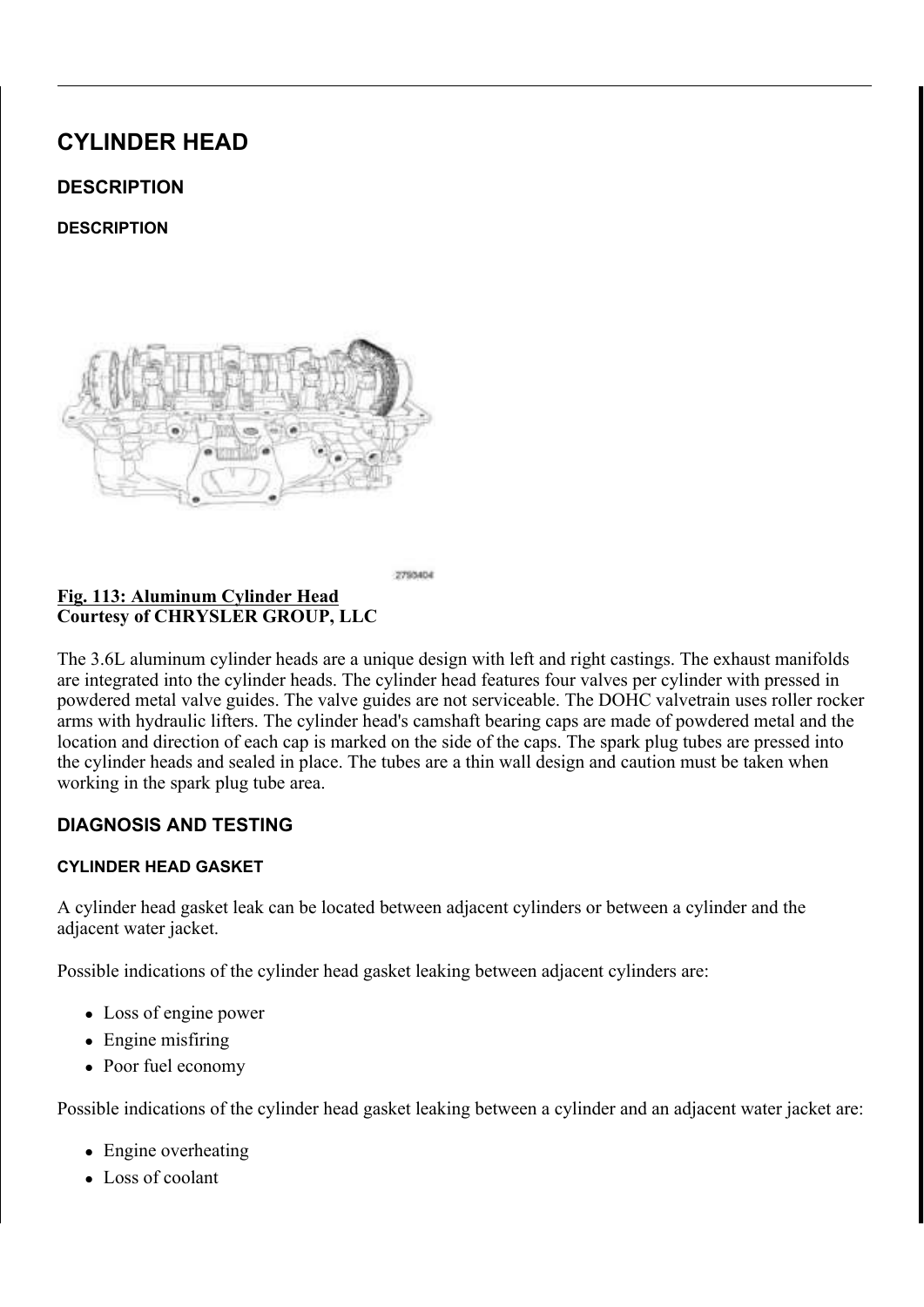.QVWDOO WKH /+ FDP FKDNLQ JX7LLGJHKWHOZLWWKKHWZREERROOWW **OEV** 

. Q V W D O O W K H / + F D P F K DD L Q GN H L Q K H B GG H Z L W K WH Z R W K RM OF W V WR. 1 P LO OEV

5 H V H W W K H / + F D P F K D L Q W KW HH GS VD ZROQ H U S X VE K LOQUIVE D GEN W K 7 H Q V L R Q H U 3 L Q V S H F L D O W R R G H 19HSU 9 W L ROW. 1 7 H GO A SLAR SQ H U  $3528('85)$ 

.QVWDOO WKH /+ WHQVLRQHU DUP

, GOHU 6SURFNHW 3ODWHG / LQN \$UURZ  $LJ$ & R X U W H V \ R | & + 5 < 6 / (5 \* 5 2 8 3 / / &

3 U H V V W K H / + L Q W D N H F DDPP SK D M H U Q Q W B O WOK B Q LGQ W D Q NG F YDOYH

&\$87.21 \$OZD\V UHLQVWDOO WLPLRODLEXWOOLLQQVWIKRHWWDO GLUHFWLRQ RIURWDWLRQ, QYKHOLLWQLKQQ D SUH SUHYLRXVO\ UXQ VSURFNHW ZLODOU UNHRVXEQ WKLO FKDLQ DQG VSURFNHW

'UDSH WKH OHIW VLGH FDFFDFFKLOSUKOD VRHYUHUD QWOKHRQ4W RO WWWOWHNKHHIGH LV DOLJQHG ZLWHKFWIRHFISDDOW HG OLQN  $D$  UUR  $Z$ R Q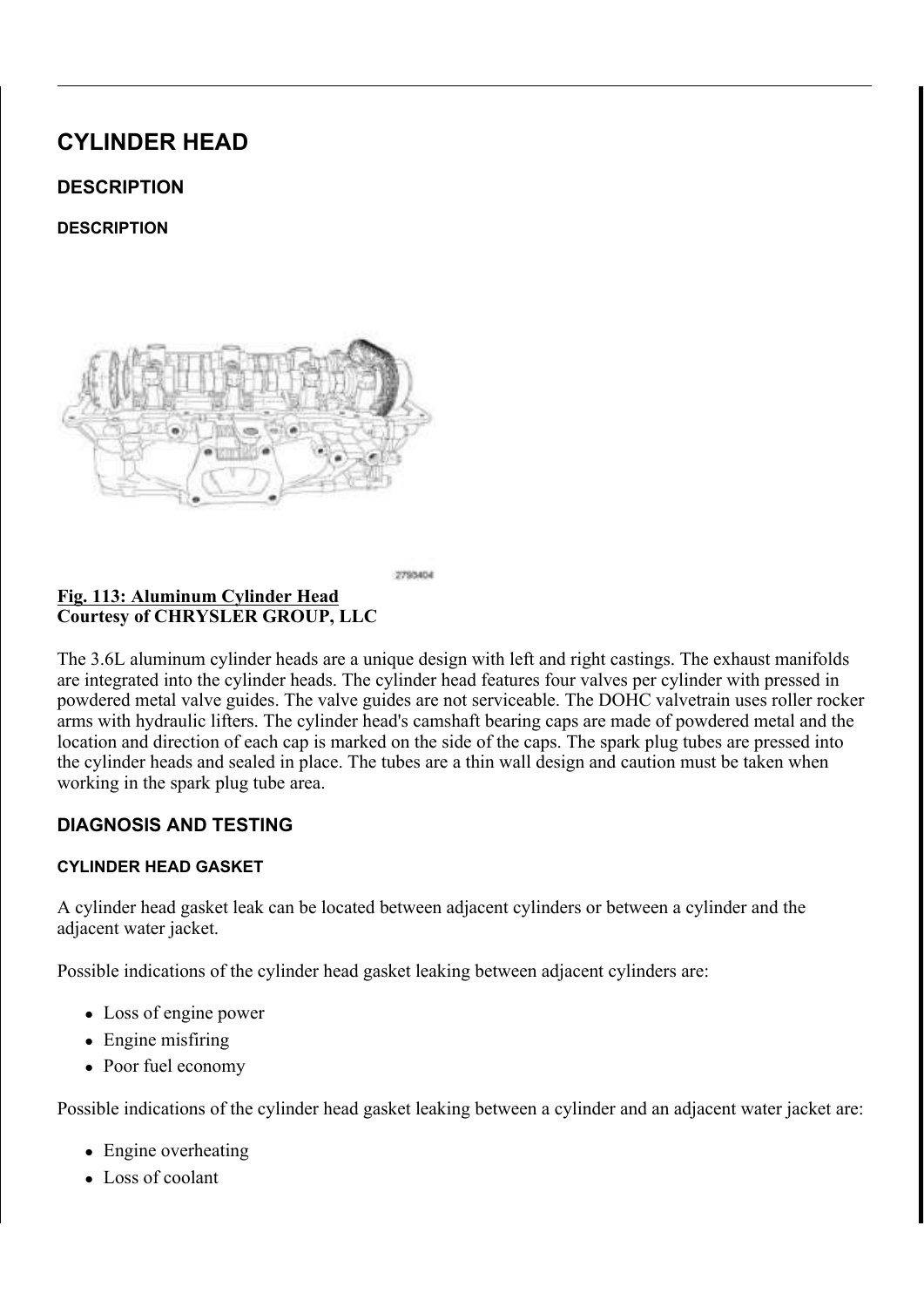<u>)LJ 3KDVHU 7LPLQJ 0DUNV -2L&ODRUKNOWWR3O</u>KDDOODHWRFN<br>&RXUWHV\RI&+5<6/(5 \*5283 //& <u>) L J \_ \_ \_</u>

: KLOH PDLQWDLQLQJ WKLYFKDDQLQJQDPLPRQXQYGUVRKXHWH[KWDKXHVFWDB WKDW WKH SODWHG OLQN NP DLON DDUN QH G Z & RAVKL WK RIQSY KREW WKDW WKH DUURZV SRLQSWDWDROZODHUG WHRFWKRHWYKDHOUYDHQFGR 3 U H V V W K H H J K D X V W F D P S KLOQWHW UD B Q WDRQ GU KKHD QH GK W K Y KWW FHDQ

OLQRU URWDWLRQ RI D FDPVKDEINWUBTTXHIZUGHGJWWRH 127( WKH FDPVKDIW SKDVHU RU SKDVHU ORFN

, QVWDOO WKH /+ & DPVKDIQW 3KDVHBIF/NRVFN&DVPSVHKFDDVD 3WKPDRVH WKH RLO FRQWURO YDOYHVW ODEQYG WR 1 P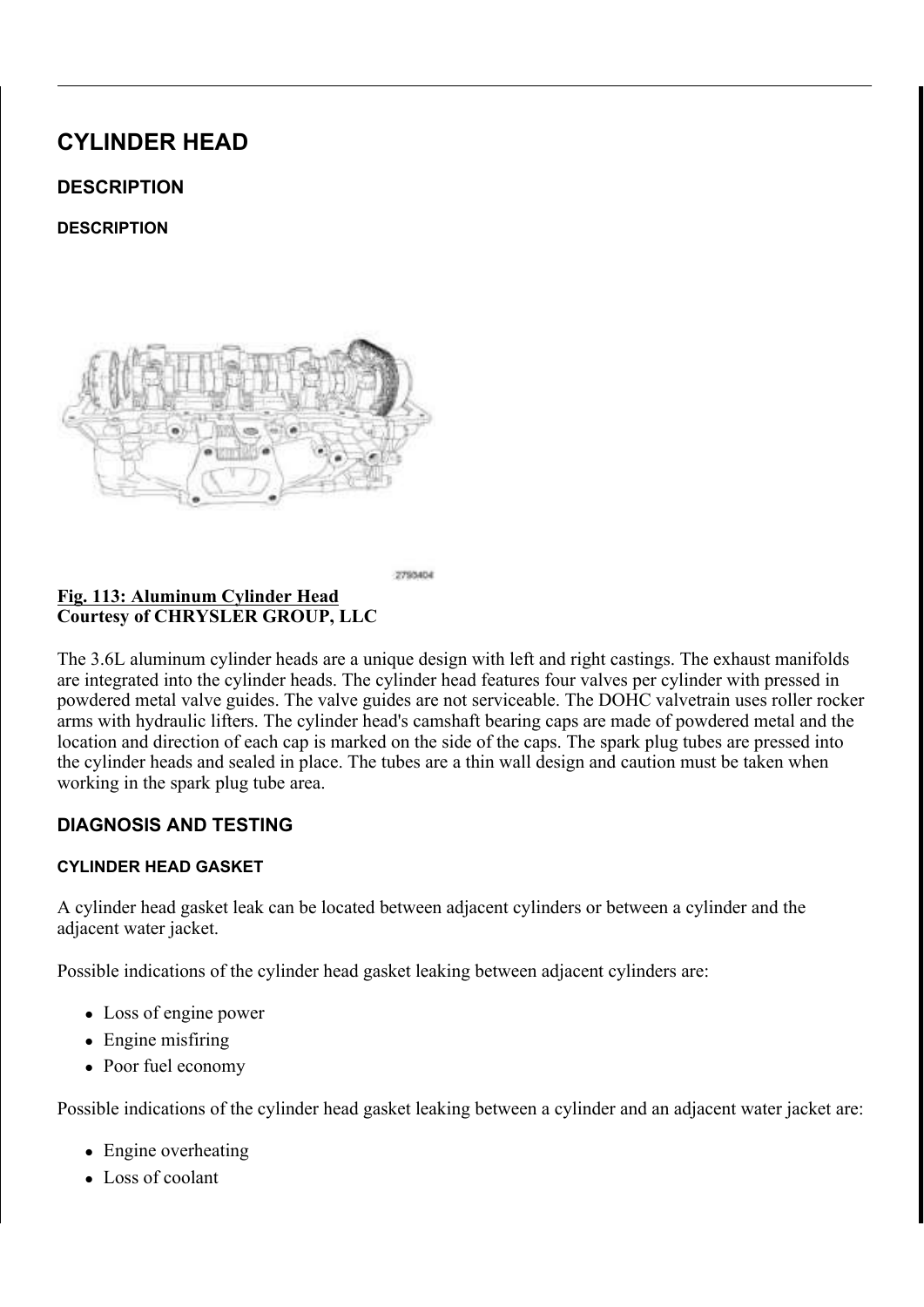## <u>5RWDWLQJ&UDQNVKDIWR&ORSENLAWARWAR7WR3'R&V</u>2QWL(RKO & R X U W H V \ R | & + 5 < 6 / (5 \* 5 2 8 3 / / &

5 H P R Y H W K H / + & D P V K D I W 3 K D V H U R R R N & B R F K D O WW3R ROO H 5 HPRYH WKH 7 HOVLROHU 30 LVO 7 YHSOHVELLEDOOH W RROIURP WSKH / 5 R W D W H W K H F U D Q N V K D I W V & V W F Z SR B B SZOK HH WO H W UK HH Y G D F X SAO LH DOLJQHG WKH ZLWK WKH EORFN EHDULQJ FDS MXQFWLRQ : KLOH PDLQWDLQLQJ WKLHVDDLOURI20VPHRODWW KYHHLUDLHIVW WRDDQWHKGWFKD HDFK RWKHU DQG DUH SDULDQQO WAXOU MDFRHWKHD YOOGD WHK PERY WHKH DUURZV SRLQW DZD\IUR**H ƏDƏK**WK**BUHDSGUWDKHOWL** VXUIDFH

#### <u>&KDLQ 3LQV ([KDXVW &UDNPLQOKJDV&HUUFLOLHDQDONNLOOD</u> <u>) L</u> J &RXUWHV\RI &+5<6/(5 \*5283 //&

7 K H U H V K R X O G E H F K D LKOD SS V QV V F D PESHKMDZ I HI HI QV W W K EI QHIHO H FDP SKDVHU FLUFOH PDUNLQJ

I WKH HQJLQH WLPLQJ LSWRRHNG KBUUHFW UHSHDW WKLV , QVWDOO WKH HQJLQH WDLWFLQQQ FGFOM-HSLHUF LAOSOSNHNUKDQWG YOLFEZU KHDG FRYHU&V2955H6HU(W\*R1(7.0.1\* .167\$//\$7.21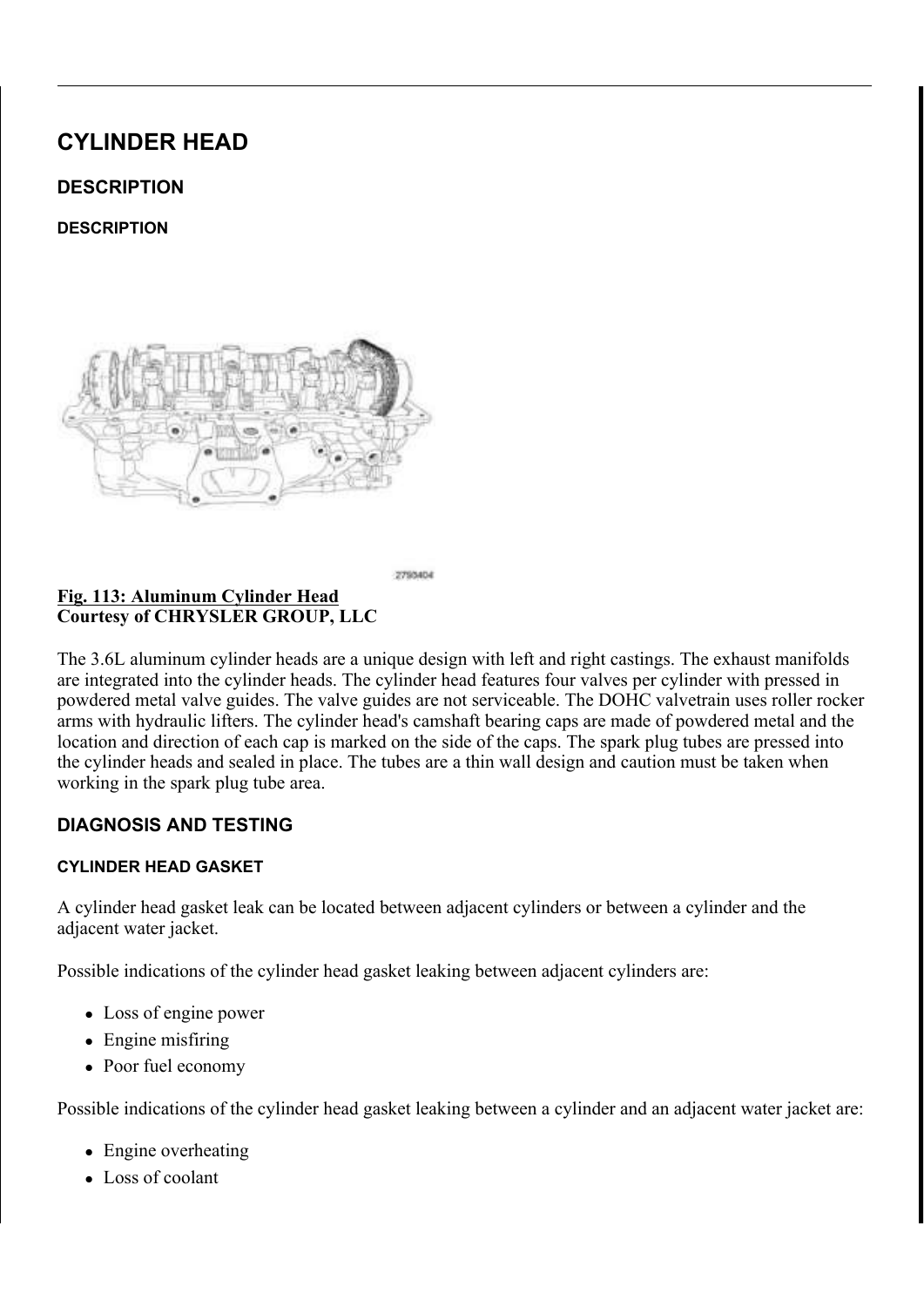& R X U W H V \ R | & + 5 < 6 / (5 \* 5 2 8 3 / / &

.QVWDOO WKH /+ XSSHU LFONWHDWNH PD @RRRVOHGO\VLXGS\SWPDDYOOEWD

 $LJ$ <u> 6 W D U W H U : L U H + D U Q H V+VD B BQ W VD V. C51 HIUWD LOOD HLOQ : LOUD FQ L</u> % UDFNHW 5HWDLQHUV &RXUWHV\ RI &+5<6/(5 \*5283 //&

(QJDJH WZR VWDUWHU ZLWWHK DISSEHUVL QUWWDHO PLOULIROWSK) (QJDJH RQH PDLQ ZLUH KDOUHQIMW FI\OLHQWGDHLQQHKUHDG YAWRYWAKKHHHD XSSHU LQWDNH PDQLIROG VXSSRUW EUDFNHWV

,QMHFWLRQ,JQLWLRQQ(JQLHQNFHW2JLLOFD31OH&VRVQXQUHHF1WHRPLSH  $) L J$ (OHFWULFDO & ROQHFWRU & R X U W H V \ R | & + 5 < 6 / (5 \* 5 2 8 3  $1/8$ 

, QVWDOO WKH VSDUN SOXJJW OTEJYK6W3HSGEIHABUR8WR 1 P  $167$ // $7, 21$ 

& RQQHFW WKH LJQLWLRQ FFFLWORED SDFLWRU HOHFWULF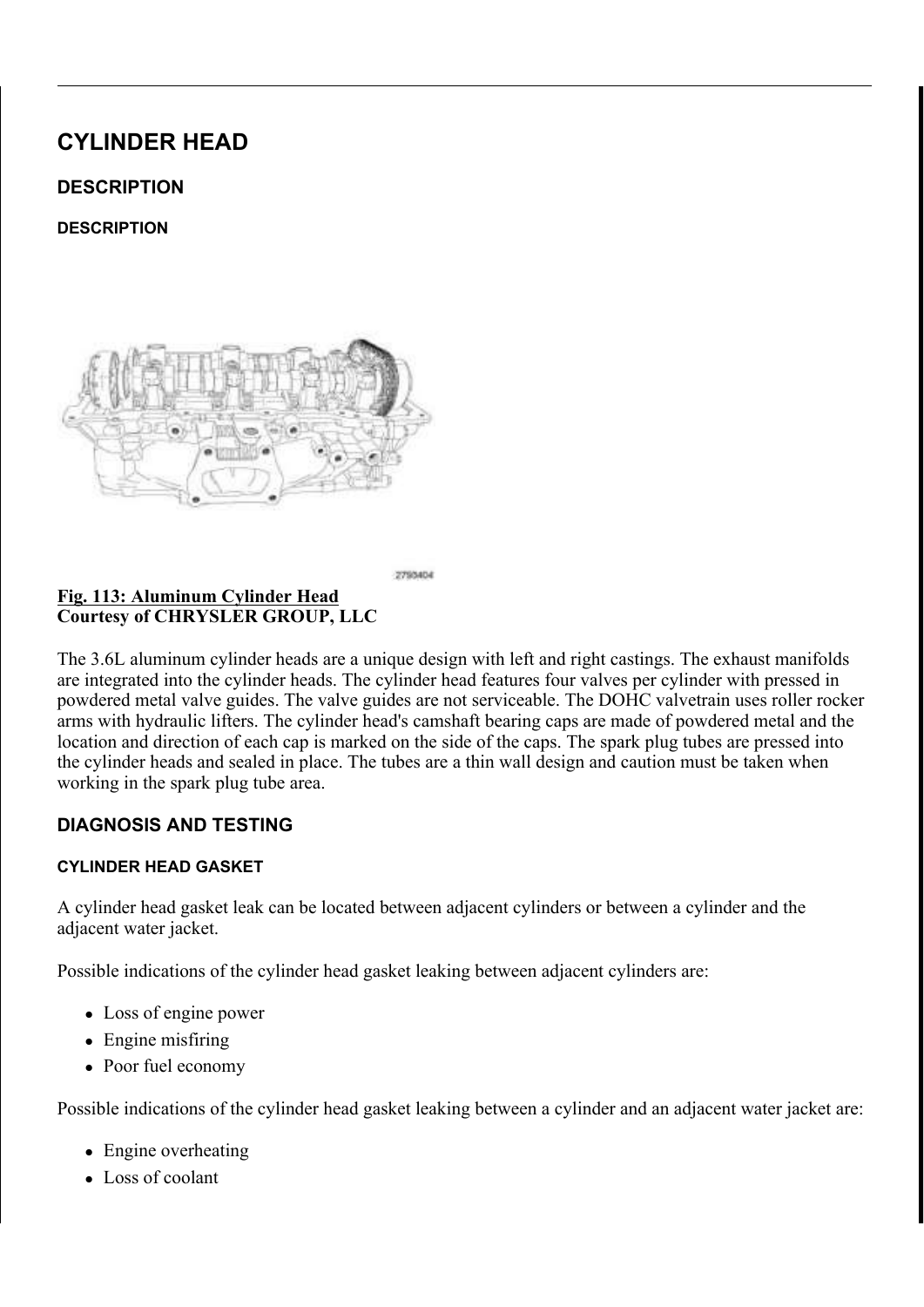## (QJDJH WKH LQMHFWLRQ LJQDLQWGLRWOKHKDHLQQJHLQM RRQQSHLFHWWR/I)<br>FRQQHFWRU WR WKH UHDNUDRLIQWHNJHEOIBFWNHFWOLQGRHQUWKKHHDI

# <u>) LJ (& 7 6 H Q V R U & R Q Q H F W R U U&HO 3 D6UHOQHVVRV</u>U 5 HOV1DDLIQQ:HLU V<br>& R X U W H V \ R I & + 5 < 6 / (5 \* 5 2 8 3 / / &

& RQQHFW WKH (QJLQH & RROVIRQU WHO HHIF SWHULLIFY OXOL SHAFWIRC

, Q V W D O O W K H \$ & F R P S U H V W R WK W H Z U H W FK W W RK U H 1H PE R O W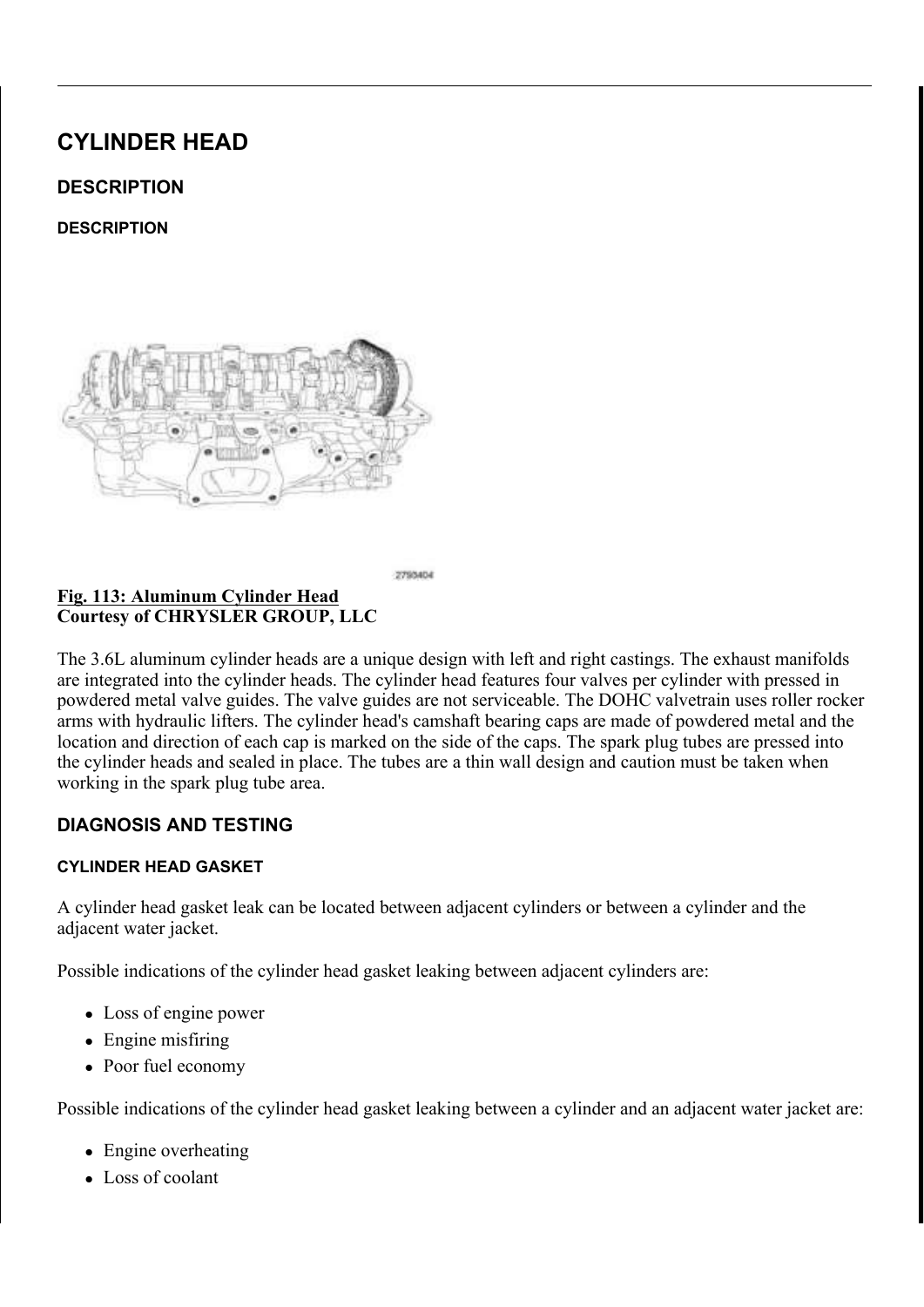) LJ \$ & & R P S U H V V R U (O H F W U D D D O V& R Q HQ W D W Q R HU I L U H<br>& R X U W H V \ R I & + 5 < 6 / (5 \* 5 2 8 3 / / &

, QVWDOO WKH DFFHVVRAUY7GU6L(378H(E7H, ON , 167\$1H/ISH7U2WR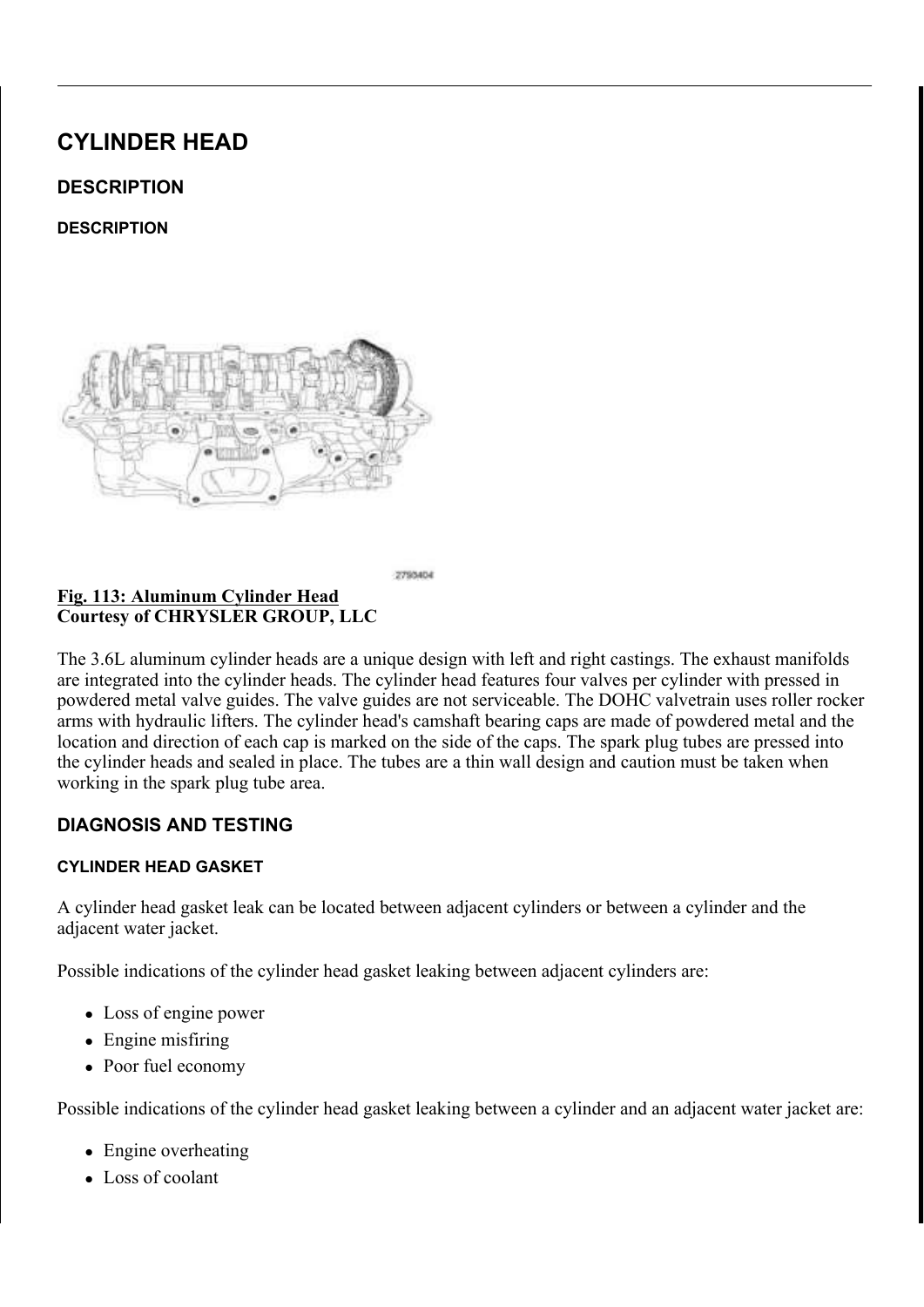, Q V W D O O W K H P D N H X S LIQUALH W X KEHID G F W YR HW KDHQ CGHHIVQ JED\LOH WUDQVPLVVLRQ EUHDWKHU KRVH

 $\underbrace{\begin{array}{c} 1 \perp J & \cdots & 7 \perp D \text{ Q} \lor P \text{ L} \lor \lor \text{ L} \text{ R} \text{ Q} & \text{\%} \text{ B} \text{ B} \text{ D} \text{S} \text{W} \text{ M} \text{ H} \text{7} \text{N} \text{ E} \text{ R} \lor \text{H} \text{8} \text{ Q} \text{ D} \text{S} \text{W} \text{H} \text{H} \text{R} & \text{A} \text{ R} \text{Y} \text{H} \text{R} \text{ Q} \text{Q} \text{I} \text{Q} \text{S} \text$ 

, Q V W D O O W K H X S S H U F DWWD O \ WDLOFGF RW Q Y KHW HW QH UD ON OD KQ J EIREOR & RQQHFW WKH OHIW XSVWUJHDPWRRIWHKQH PPDQQRZUUFRRQKODHUROM

, QVWDOO WKH OHIW FDHWB**OUWLLFDDROQYLHQUWWHDLOHGROOHRYERNOM** 

5 L J K W F D W D O \ W L F F R Q Y H U WQ H WD HVIK WR Z Q WL DO L W Q R V  $127($ VLPLODU

<u>) LJ 5 LJKW 8 SVWUHDP 2 [\JHQQ(HOFHWFRWULFRDZOQ 63HLGSV</u>HR)LO BAR<br>& RXUWHV\RI& + 5 < 6 / (5 \* 5 2 8 3 / / &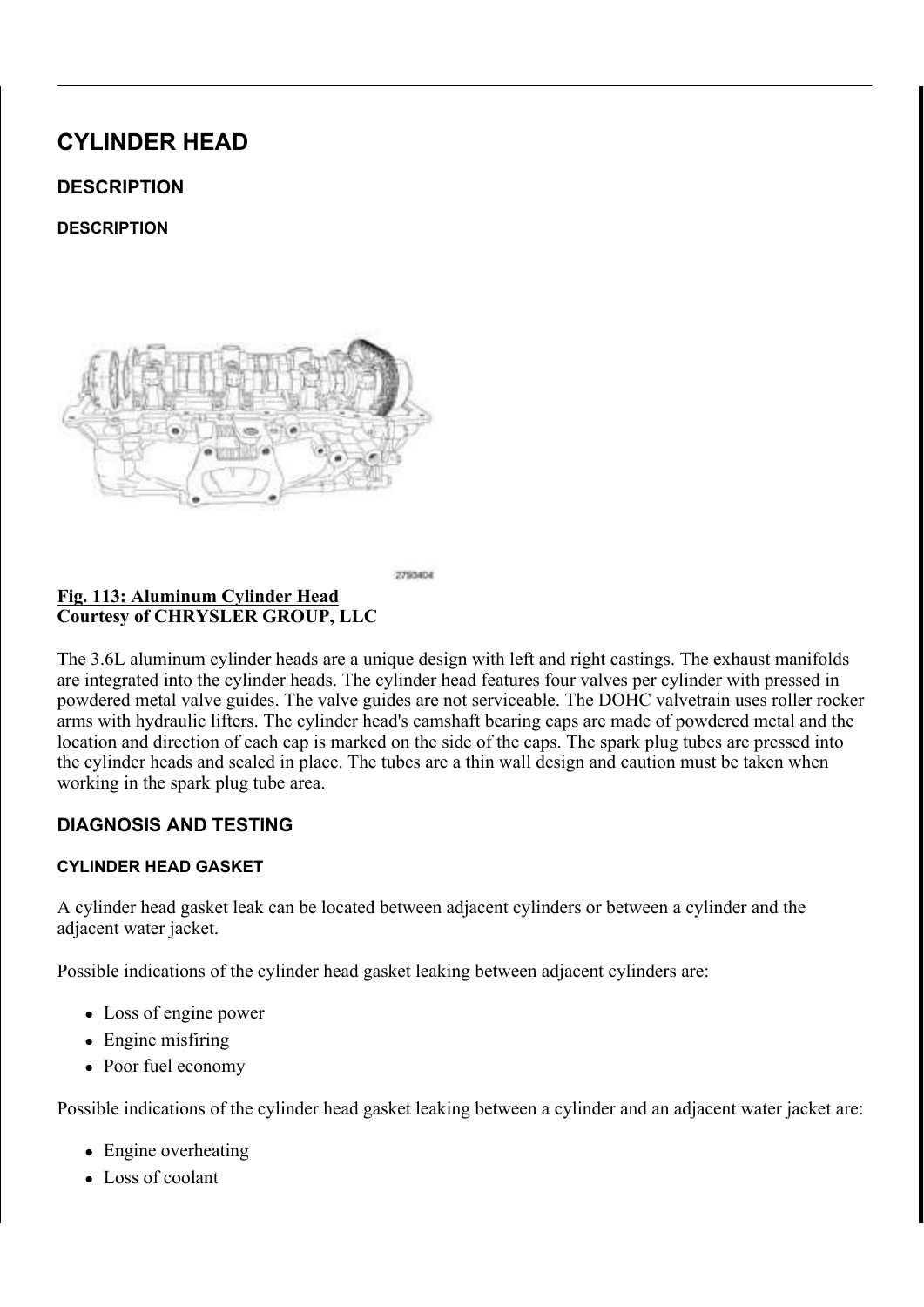) LJ 8SSHU , QWDNH 0DQLIRXOHOQ F&HROW 7LJKWHQLQJ 6HT & RXUWHV\RI & +5<6/(5 \*5283 //&

, QVWDOO WKH XSSHU DQGHORSERR N2L'QW1D7N\$H(PD1G8LESRAS\$G3, Y215 H

) LJ 9DSRU 3XUJH 7XEH ) XHO 3XUJH 6ROHQRLG<br>&RXUWHV\RI & +5<6/(5 \*5283 //&

, QVWDOO WKH YDSRU SXJUHJYARWOXHEQHRLG<u>),WYR, 16MHKIHHI8U</u>,XSMMB SXU<br><u>&211(&7 67\$1'\$5' 352&(</u>'85(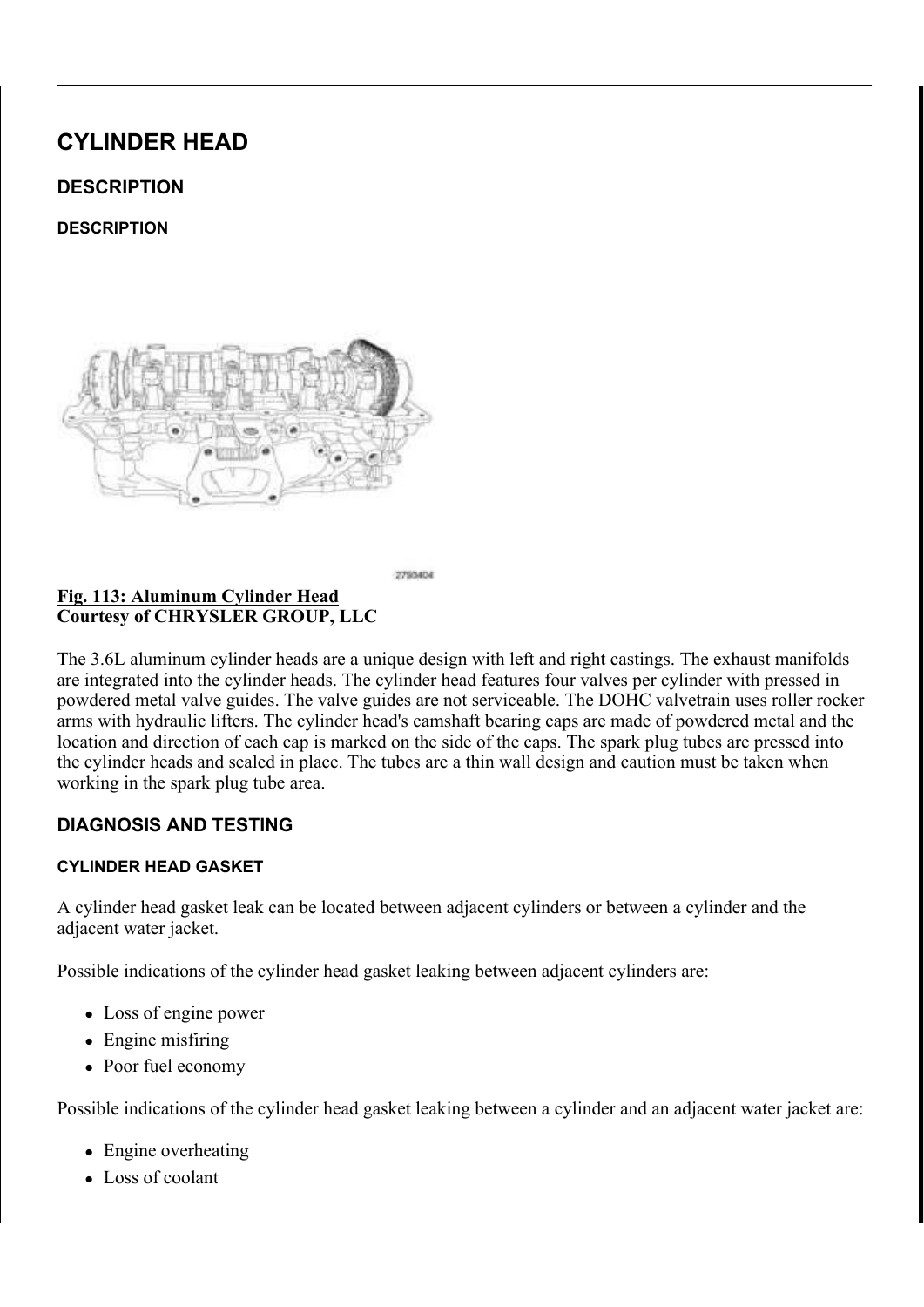<u>+HDWHU & RUH 5HWXUQU+QR17XHEH</u>HD1WMWU & RUH 5HWX <u> ) L J + H D W H U & R U H 5 H W X U W + U</u><br>& R X U W H V \ R I & + 5 < 6 / (5 \* 5 2 8 3 / / &

, Q V W D O O W K H Q X W WRK W K W K W HV X SF SRU HW HU B W D K HU K K HU W K H LQ OEV

) L J + H D W H U & R U H 5 H W X U Q 7 X E H 1 X W % R O W<br>& R X U W H V \ R I & + 5 < 6 / (5 \* 5 2 8 3 / / &

 $127($ 3RZHU VWHHULQJ SXPS QRW VKRZQ LQ LOOXVWU

5 D L V H D Q G V X S S R U W 2W K 7H, N \*H K6L7 FG O H \$ 5 5 H 3 F 2H & (W 8 FS (

, QVWDOO WKH \$&FRPSUHWWLRIKLWPHRQXQWWRLQJ1VPNXGIWDOOEGV ,QVWDOO WKH QXW DE QUIGIFENT-LOWW RIWK HWK HVK HDWXHSIOS FRWRATUH 1 P LQ OEV

, I HTXLSSHG LQVWDOORWQWAH VIXURSQHWQ**VNRG SS1OIDGSV1682DGGVGHIU**5 3527(&7,21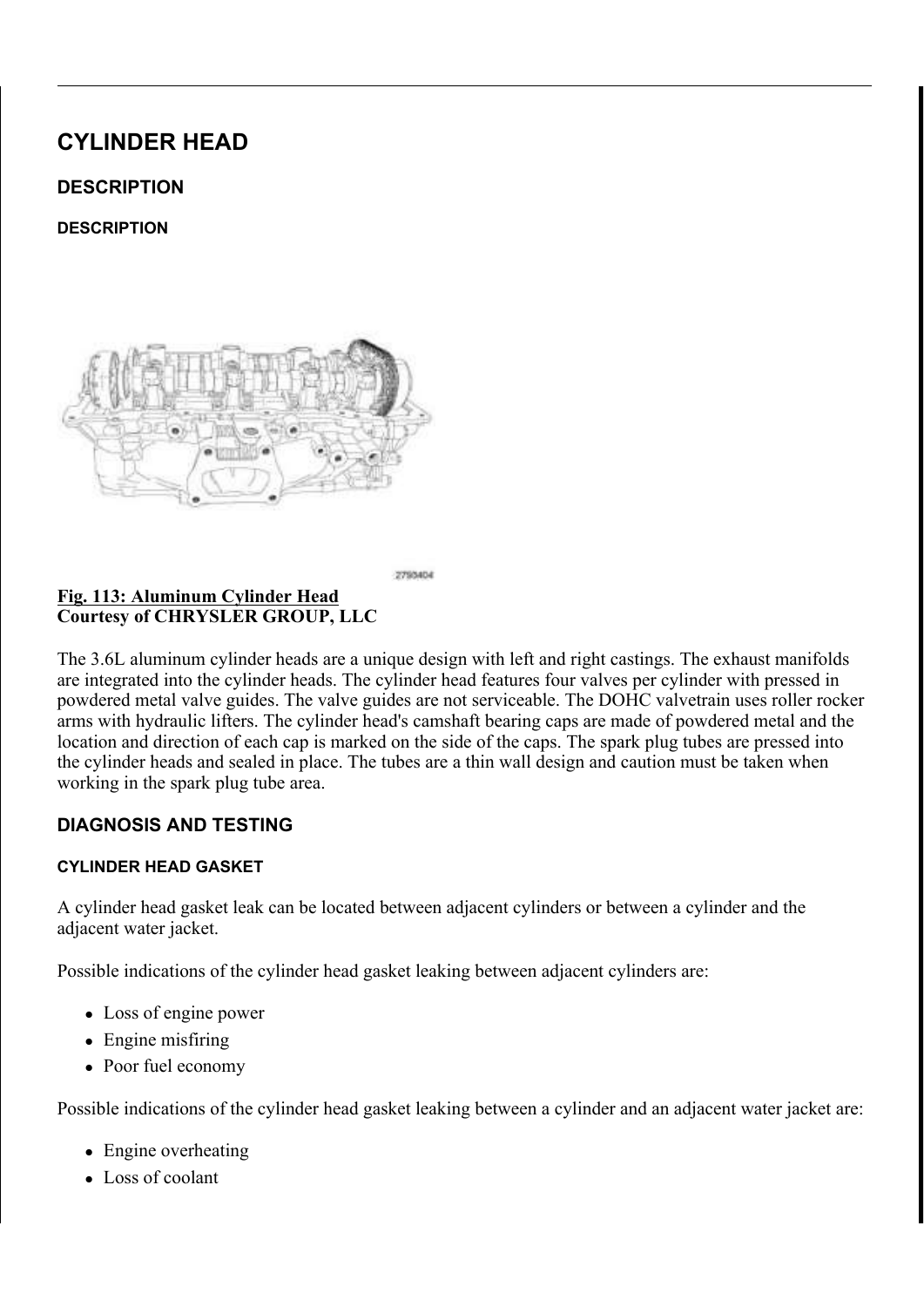$L_{\rm L}$ <u>OR X Q W L Q J % U D F N H W F%W/RROUW Y9 D FOX B P W3UX LPFSD OF R&FFNQLOQ</u> &RQQHFW\_7\SH (QG<br>&RXUWHV\ RI &+5<6/(5 \*5283  $1/8$ 

/RZHU WKH YHKLFOH

, QVWDOO WKH HOHFWULF JY LE EXOXFIN HSWY PASSO 35 HOLGALO ARSPENSE QWLQ 9\$&880,167\$//\$7,21

<u>) LJ \$LU, QOHW +RVH \$LURHP&SRHQUORNFXWUR</u>HU, \$&TOBRQV<br>&RXUWHV\RI&+5<6/(5 \*5283 //&

, QVWDOO WKH DLU LQOHHUW EKRRGAH <u>%581HDLQ\$CANGKWH\$D</u>LEU FOHDQ  $.167$$ //\$7,21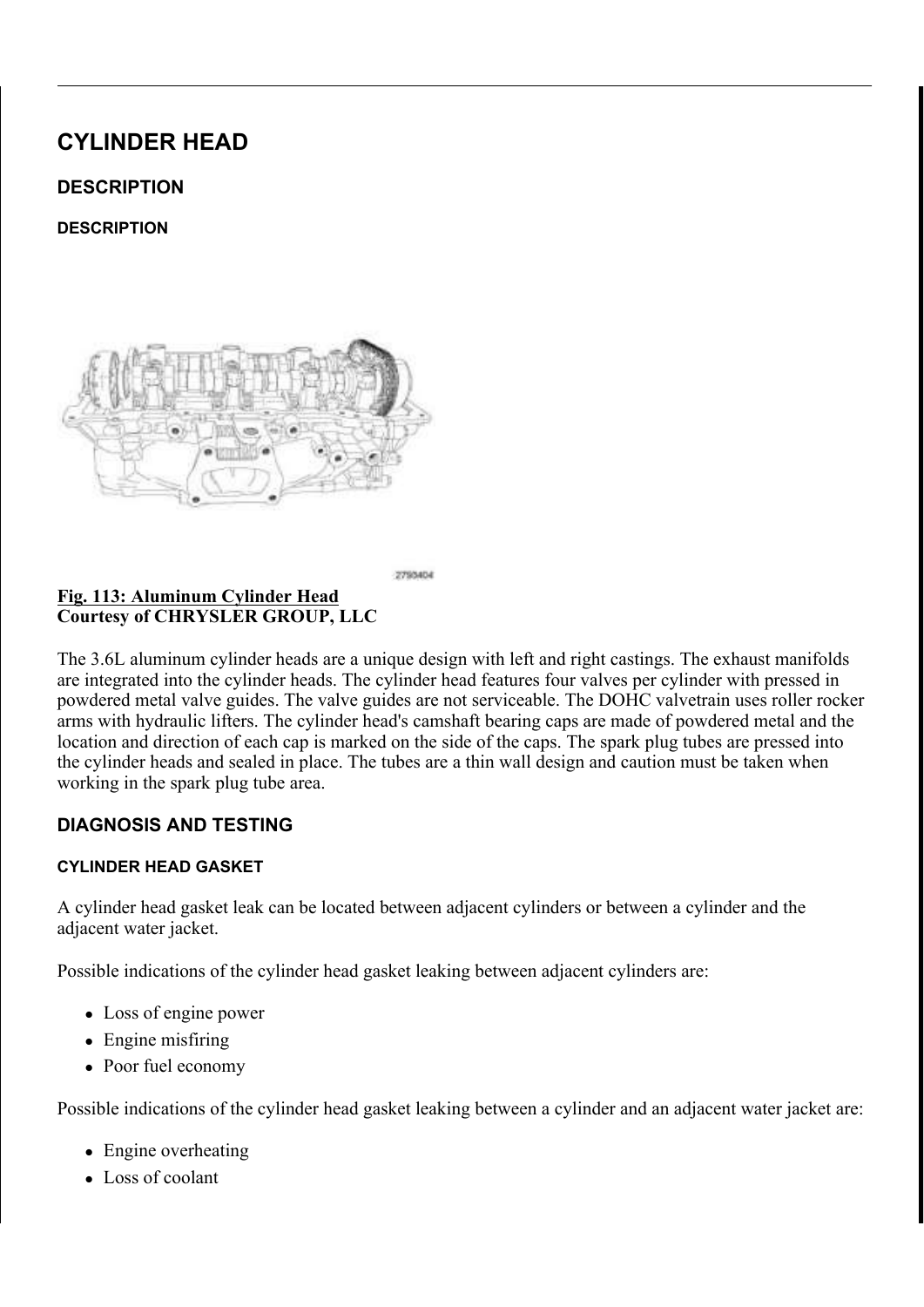<u>) L J</u> (QJLQH &RYHU & R X U W H V \ R | & + 5 < 6 / (5 \* 5 2 8 3 / / &

.IUHPRYHG LQVWDOOHWQKIHQRHLDUIDLONNTHDUVBQZGLWLKOWOKAMAKASHOR 5 H I H UQWIRQ H / X E U L F D6WILROQG D, U G 3 U R F H G X U H

) LOO WKH FRROLQ03\$VY\$\$VH3P528LH'I8H5U WR

QVWDOO WKH HQJLQH FRYHU

& RQQHFW WKH QHJDWLYHX EVDWW FRVHU \ PFDE QLEQ DQUEGVW LJKWHQ 5 X Q W K H H Q J L Q H X Q W L O LWMH B BHD FIB M W LIQHR USPHOHOF RISTHRURGO W LOC OHYHO 67-191 H'935 W R 5 2 & ('85 (

7KH & DP & UDQN 9DULDWLRQ 5HO HBUQI BURFIGGXXULHQJ  $127($ VFDQ WRRO DQ\WLPH WKHUH KDV EPHDHQHDWLRH BDSLRUZHI V\VWHP IRU HIDPSOH IO\ZKHHO GDRUYHFWUDQNQYKDDWP VHQVRUV RU FRPSRQHQWV

 $5.*+7$ 

#### ODJQHWLF 7LPLQJ :KHHOV <u>) L J</u> & R X U W H V \ R | & + 5 < 6 / (5 \* 5 2 8 3 / / &

& \$87,21 7 KH PDJQHWLF WLPLQJ ZKHHOFVRQWEDXFWWVZQLRWK P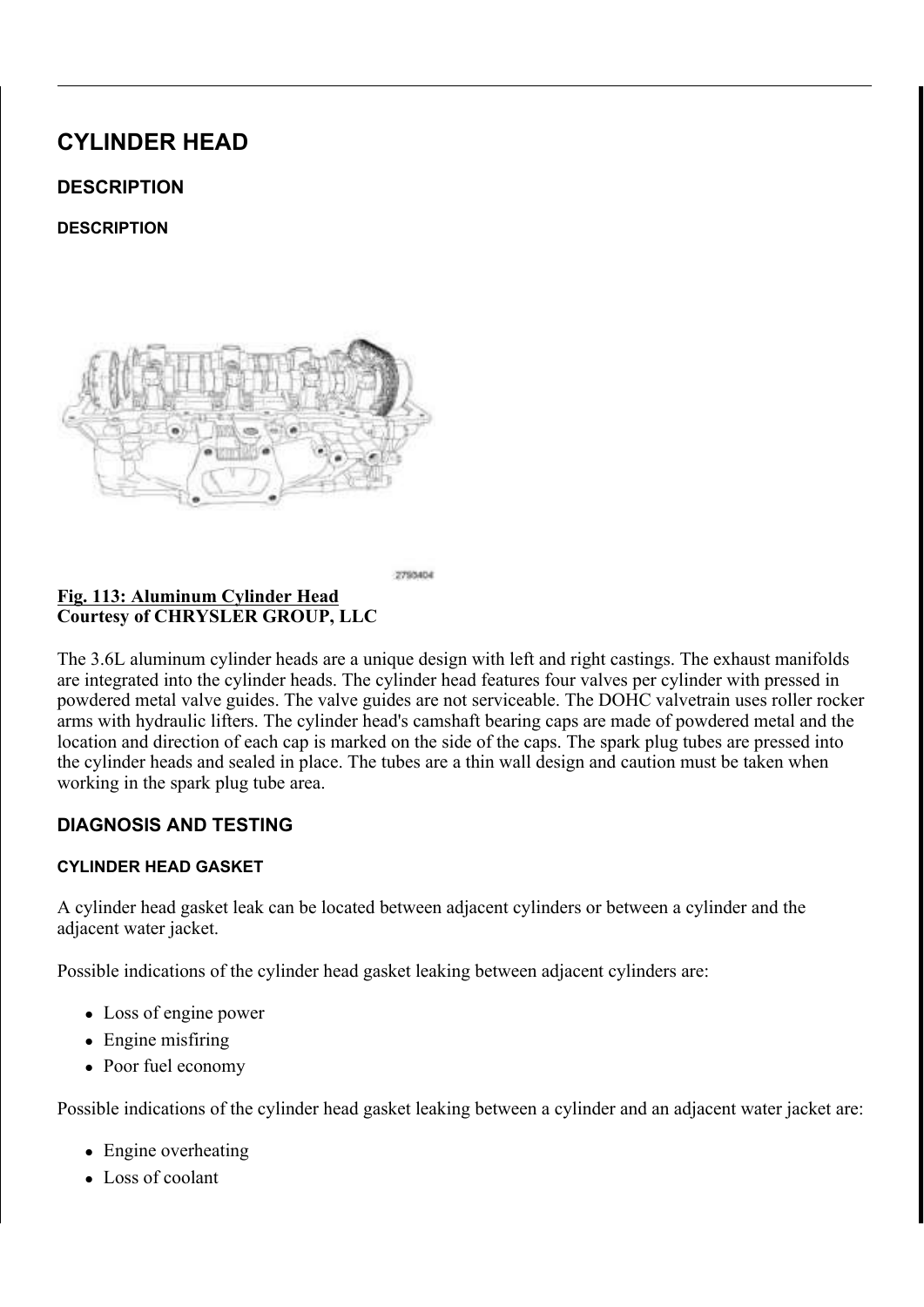## SLFNXS WRROV WUD\V HWF RHUWDQ\IRHWOKGHU7KLW GHVWUR\ WKH WLPLQJ ZKHHOV DEDLPOVLAWDIW PSRENU WKH FDPVKDIW SRVLWLRQ VHQVRU

JQLWLRQ &RLO &DSDFLWRU %ROW <u>) L</u> J &RXUWHV\RI &+5<6/(5 \*5283 //&

I UHPRYHG LQVWDOO WKEZLLWNQLDWORDRFORWLO FDWSLDRNWWHRQUHO

<u>&KHFNLQJ&\OLQGHU+QHDGH^FFNQWY</u>)RU6WUHWFKL 

&\$87,21 7KH F\OLQGHU KHDG EROWDY WRUTW.HJKSW.XHOHD SURFHGXUH 7KH EROWV PXVW EH HIDVPKQHG WKUHDGV DUH QHFNHG GRZQ WKH EROWV PXV

127( 7\SLFDO F\OLQGHU KHDG ERQQW VKRZQ LQ LOOXV

& KHFN F\OLQGHU KHDG ERDOWFDIGH RUHFWWLODLEJ WARHOGELMAAKDH WKUHDGV GRQRW FRQWDFEWH W**KHOWFFDHOGH WKH EROWPX**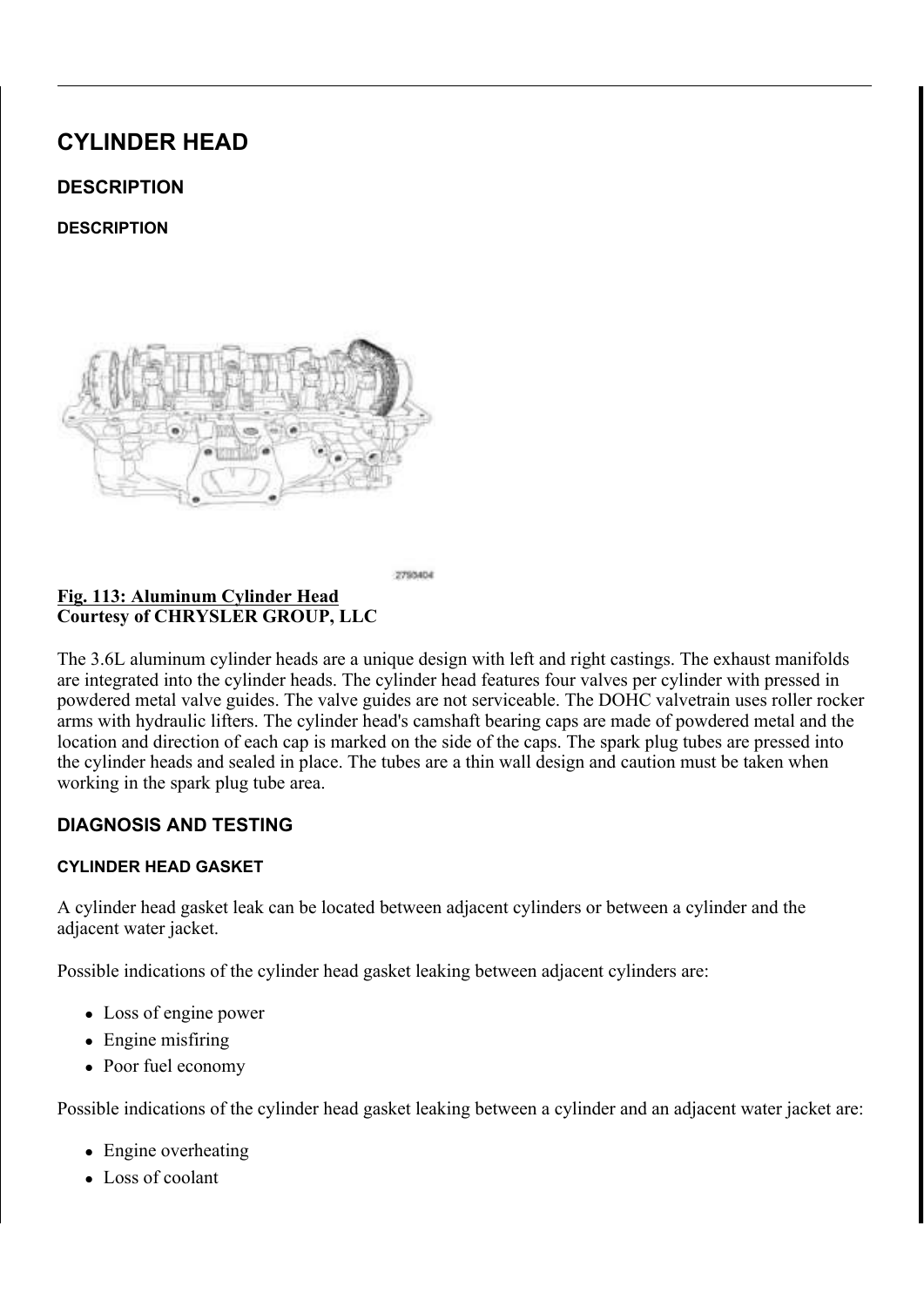+HDG \*DVNHW /RFDWLQJ 'RZHOV ) L J & R X U W H V \ R | & + 5 < 6 / (5 \* 5 2 8 3 / / &

> & \$87.21 : KHQ FOHDQLQJ F\OLQGHURKFHND C6XDUQDEF FINOLO XVH D PHWDO VFUDSHU EHFDXVH WWKRHUV XWRIXIQ 8VH 21/< D ZRRGHQ RU SODVWLF VFUDSHU

& OHDQ DQG SUHSDUH WKHNKLBIVFNADWQVGHHDUOKLEDGVOQUQU**QFEH**OVRRI 6WDQGDUG 3URFHGXUH

& \$87,21 1 RQ FRPSUHVVLEOH GHEULVR WYSF7149 DYVHDROLDQV1 DUH QRW UHPRYHG IURP EROW KROHFVDF DAVOLOFD WR FUDFN ZKHQ WLJKWHQLQJ WKH EROWV

& OHDQ RXW WKH F\OLQGHLQDHKHEDOGRENROW KROHV LQ WKH H

:\$51.1\* 7KH PXOWL OD\HUHG VWHHO KHDGHUDJJHNHWKD FRXOG FDXVH SHUVRQDO LQMXU\ LI QRW KDQ

&\$87,21 7KH F\OLQGHU KHDG JDVNJHNNOVEOHHER0NPWZHLHOQN OHIW DQG ULJKW F\OLQGHU KHDGV DZQQWOUSH IRU ULJKW DQG / IRU OHIW

3 R V L W L R Q W K H Q H Z F \ O L COURHE D W LHOD LG HD Z/HNOHW R Q W K H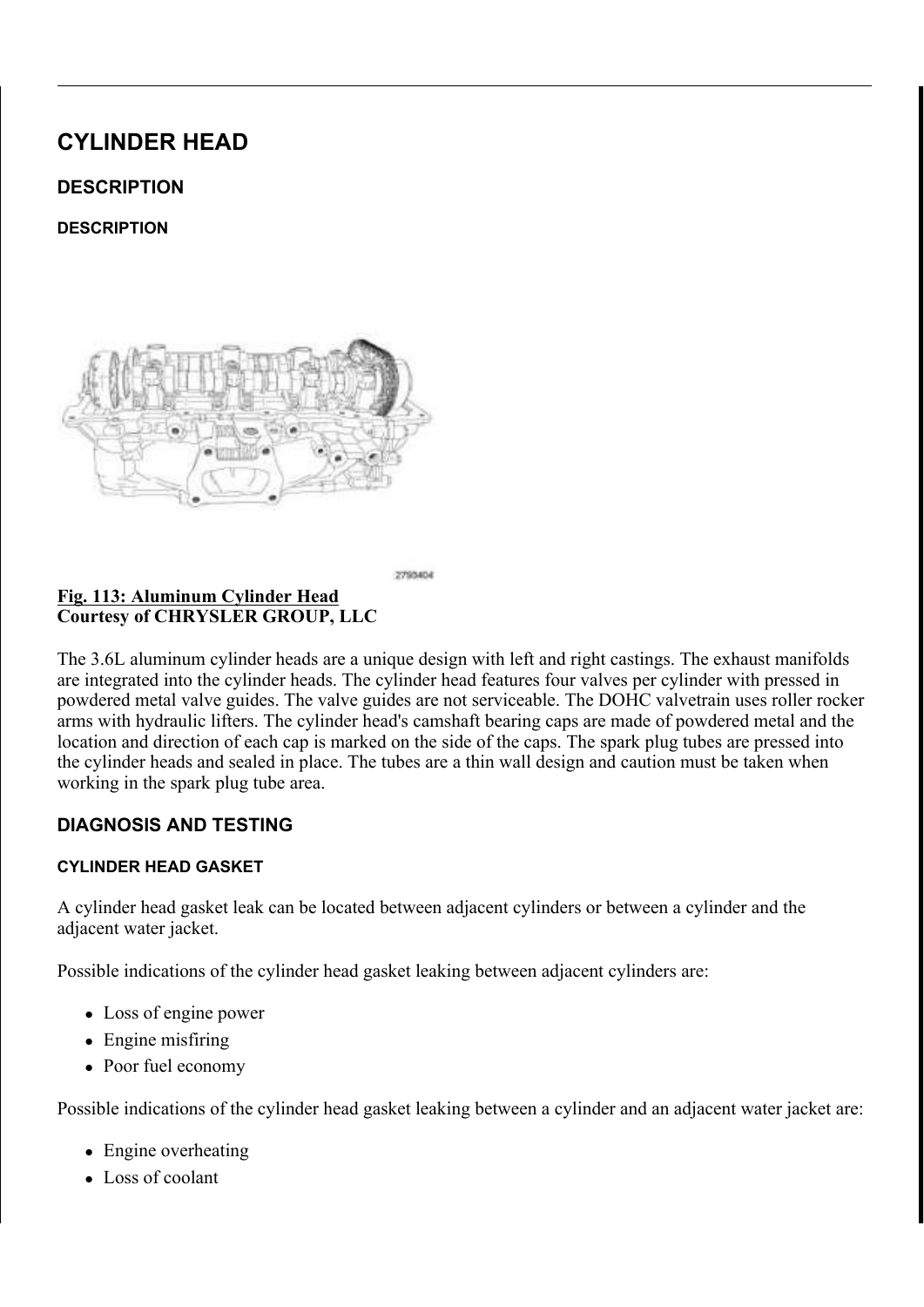$LJ$ <u>&\OLQGHU +HDG 5HWDHLQXHQQGF%L</u>RKQWW 7LJKWHQLQJ 6 & R X U W H V \ R | & + 5 < 6 / (5 \* 5 2 8 3 / / &

3 R V L W L R Q W K H F \ O L Q G H UN K H D NG HR Q XWURH WWKKHH FROQLOOGGHHUU EKCH ORFDWLQJ GRZHOV

'R QRW DSSO\ DQ\ DGGLWLRQDG\RLO WR WKH ER  $127($ 

, QVWDOO WKH HLJKW KHDG EROWV ILQJHU WLJKW 7 L J K W H Q W K H F \ O L Q G H U KK R Z Q E Q Q W O X Q W W K DHV N R Q X SHEO XEMBO DQJOH PHWKRG 7LJKWHQ DUFFRUGALOOXWER WKH IROORZLQJ

| 26WHS      | \$00 WR 1 P IW OEV                                 |
|------------|----------------------------------------------------|
| $26$ W H S | \$00 WR 1 P IW OEV                                 |
| $26$ W H S | \$00'R QfRWX NOH D WRUTXH ZUHQFK IRU WKLV \        |
| $26$ W H S | \$00'R QfRWX NIQH D WRUTXH ZUHQFK IRU WKLV \       |
| 26WHS      | /RRVHQ DOO IDVWHQXHRNZ/QLQQULHOYGHXJWWHCROWNLHRTOX |
| $26$ W H S | \$00 WR 1 P IW OEV                                 |
| $26$ W H S | \$00 WR 1 P IW OEV                                 |
| $26$ W H S | \$00'R QfRWX NIQH D WRUTXH ZUHQFK IRU WKLV \       |
| 5.6WHS     | SOO'R OFRWYM WH D WRIITYH ZIIHO EK IRII WK         |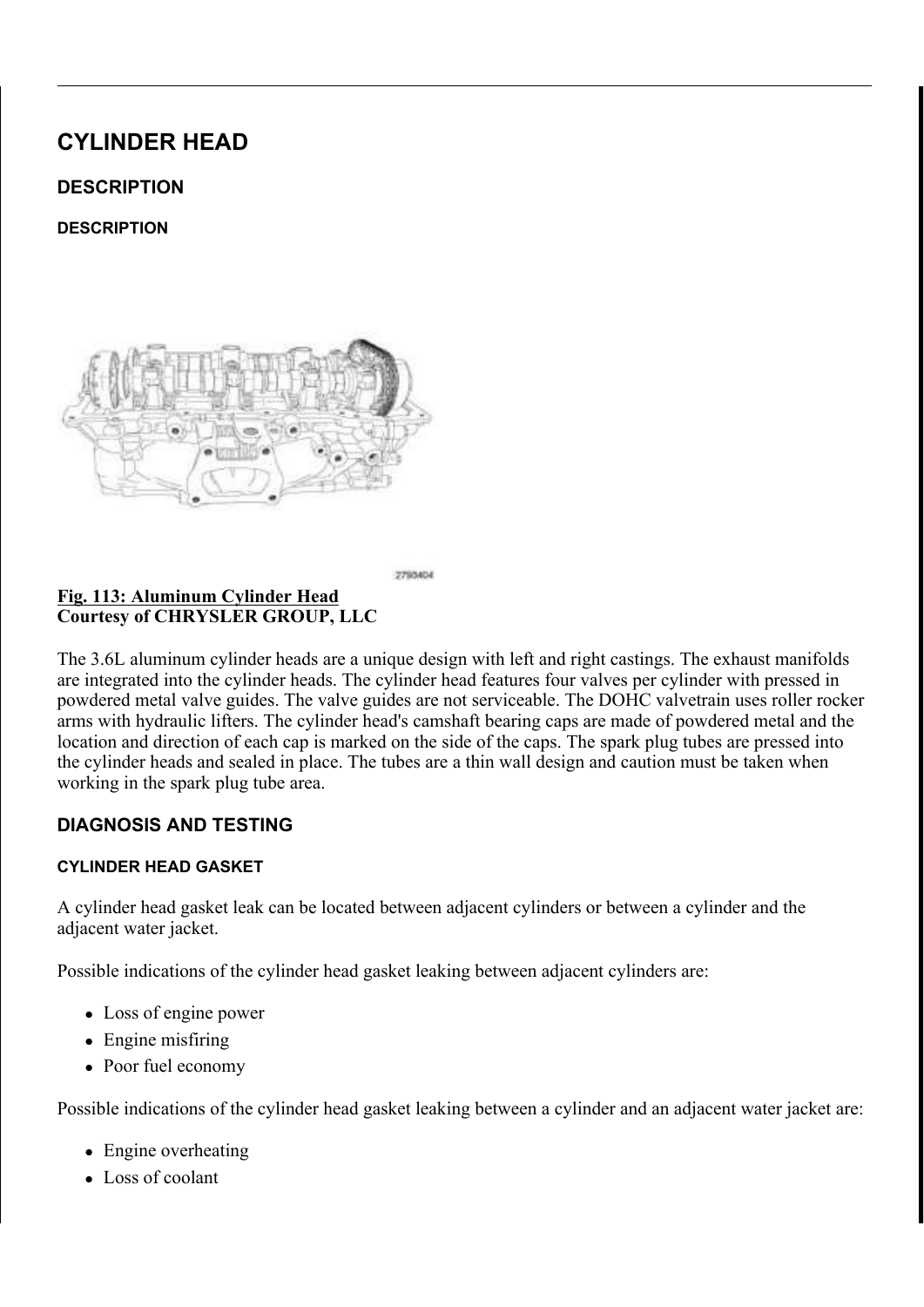$\angle$  L J 3RVLWLRQLQJ&DPVKDIWO\$OOLJQPHQW +ROHV 9HUW & R X U W H V \ R | & + 5 < 6 / (5 \* 5 2 8 3 / / &

- I WKH K\GUDXOLF OLIWHUVVDHUPHE@EHHLWQWSHUPHIXQYWHG.  $127($ RUIJIODO ORFDWIROV
- I UHPRYHG LQVWDOO WWARHI7KY5G6UDX+GxL5F\$60/LBWH1U6V7S5/HSI7H121.
- $127($ I WKH URFNHU DUPV DUH EHLWOKHUPH KWAMOR WIKIBINY, ORFDWLRQV
- .QVWDOO WKH URFNHU D&U\$POVG-D\$QQG F(DIP,VIKLDIWGV7 \$5/H\$17H12J1WR
	- &\$87,21 'R QRW URWDWH WKH FDPVKHDJLUVHVHVPRUH WKD LQGHSHQGHQWO\RIWKH FUDQNQKWDDIFWW \$FRQXOH RFFXU UHVXOWLQJ LQ SRVVLEOH KDOWYH CGHDHPGE EH URWDWHG PRUH WKDQ D IHZ GVHWENENVDZDU IURP WKH F\OLQGHU KHDGV E\ URWDWLQJ WKI FRXQWHUFORFNZLVH WR D SRVLWFHROWHU E2HQIF WKH FDPVKDIWV DUH UHWXUQHGSWRRLWWALHRLQU W URWDWH WKH FUDQNVKDIW FORFWKL2DUWHWWRRWLRH GHDG FHQWHU

9 HULI\ W K D W W K H F D P V K DWIWRVQ DOULH W KHAM DDOWL JAG SPERENC OR RKARLOH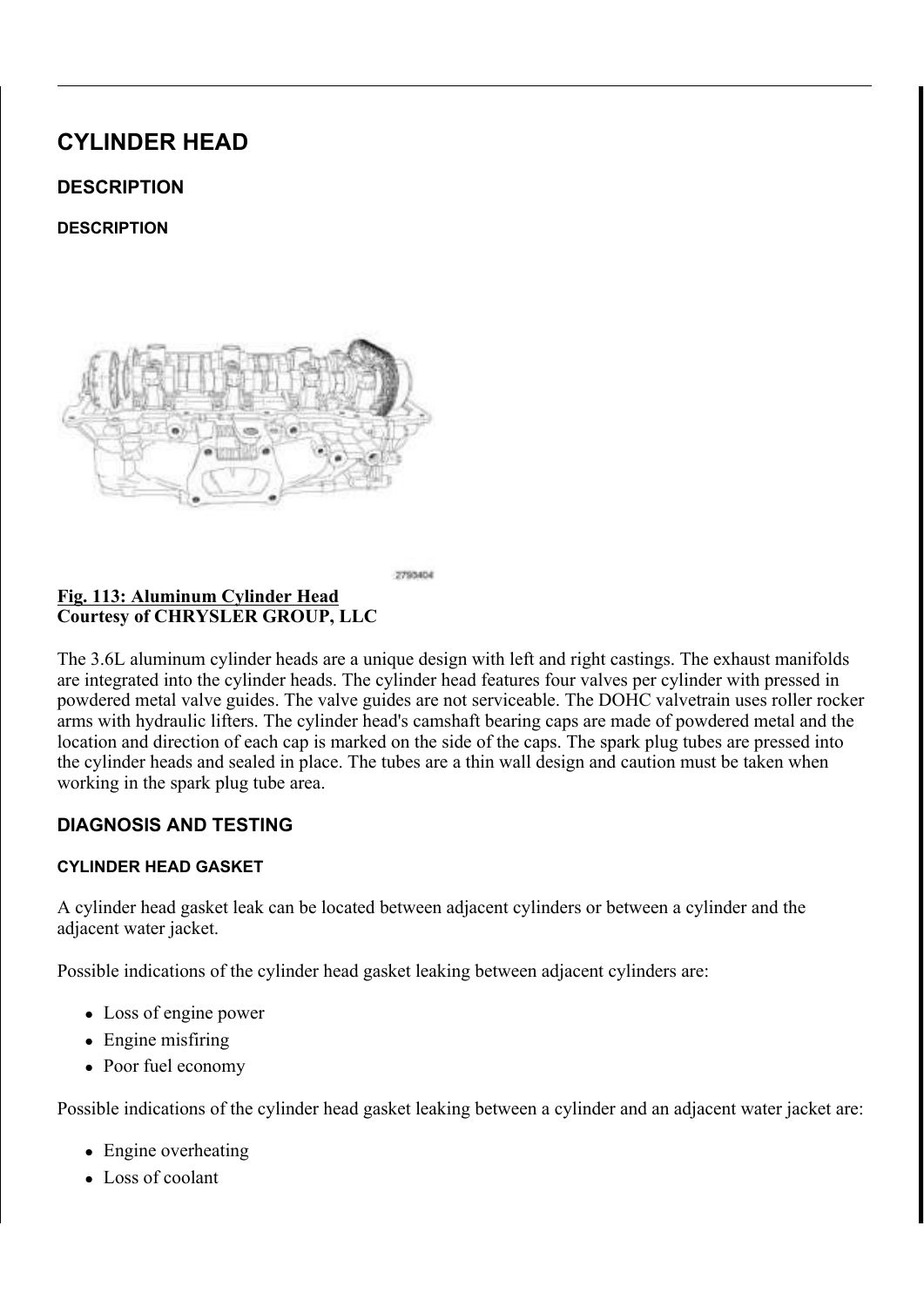&\$87.21 \$OZD\V UHLQVWDOO WLPLRODLRUNDOLLQQVWIRRHWWDO GLUHFWLRQ RIURWDWLRQ, QYKHOLLWQLRQQ D SUH

3 U H V V W K H 5 + H J K D X V W F D P DSPK/DK/DHIW R, Q W RY DYOKOH DHOI KS DKXDVOW YDOYH

&RXUWHV\RI &+5<6/(5 \*5283 //&

GOHU 6SURFNHW 'LPSOH 3ODWHG /LQN

.QVWDOO WKH 5+ WHQVLRQHU DUP

3LQ VSHFLDO WRRO 3LQV 7HQVLRQHU

W<sub>R</sub> 1 PLQ OEV 5 H V H W W K H 5 + F D P F K D L Q EWD H NQ WLKRHQ HWLH Q V LER OSH-XUV KSLLOV JW R Q

**OEV** .QVWDOO WKH 5+ FDP FKDDLQQHWEHOORVFLNRQLHWJK W2MRRBWRKOMWMJQ

, Q V W D O O W K H 5 + F D P F K DOLVQV J X L G 7HL J K WZHL Q W KW KW HK U7 H HOE ER POW

5 L J K W & D P & K D L Q 7 H Q V L R Q H U \$ U P \* X L G H % R O V <u>) L J</u> & R X U W H V \ R | & + 5 < 6 / (5 \* 5 2 8 3 / / &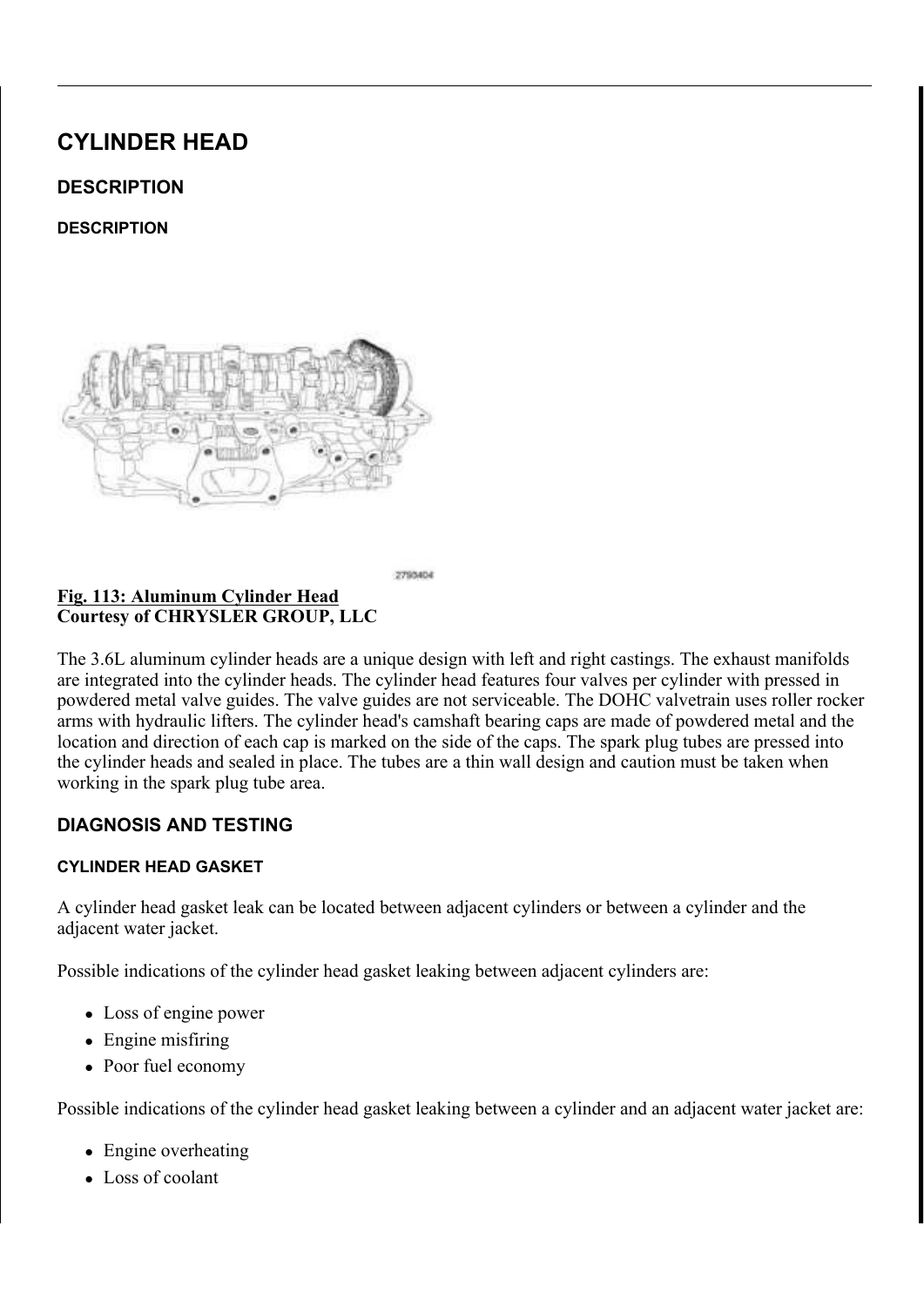## SUHYLRXVO\ UXQ VSURFNHW ZLODOU UWHRV KEQ WKLO FKDLQ DQG VSURFNHW

'UDSH WKH ULJKW VLGH FDVPNFFKDDPLQSKRDYVHHLUWDKOHG5R+QHNNFKDDWNKH WKH GLPSOH LV DOLJQRQ ZVLKVHKFVDRHFKSDIDQWHG OLON

) LJ 3 K D V H U 7 L P L Q J 0 D U N V  $\ell$  L&OD PR K NOW WR SOK D DYEN U H V R F N 5  $R$ RXUWHV\RI  $8+5<6$ /(5 \*5283 //8

: KLOH PDLQWDLQLQJ WKLYFKDDQLQJQDPLPRQXQYGUVRKXHWH [KWDKXHVFMDB WKDW WKH SODWHG OLQNMPDQH PDOUNQHG Z&RWKLWKRQSWDKW VR WKDW WKH DUURZV SQRGGWWEDZADF\UILLERHPOHLDOFHKVRWKDHUUH<br>FRYHU VHDOLQJ VXUIDFH VHOIURHOVWRWWTMHLQLOWDINNHFIBPASKLU RLO FRQWURO YDOYH

OLQRU URWDWLRQ RID FDPVKDEINWUBTIXHIZUGHGJWHRH  $127($ WKH FDPVKDIW SKDVHU RU SKDVHU ORFN

, Q V W D O O W K H 5 + & D P V K D IOW 3 K D V HIRLF NRVF N& DVPSVHKFDLIDNO 3WK B R H WKH RLO FROWURO YDOYHVW ODEOVG WR  $1$  P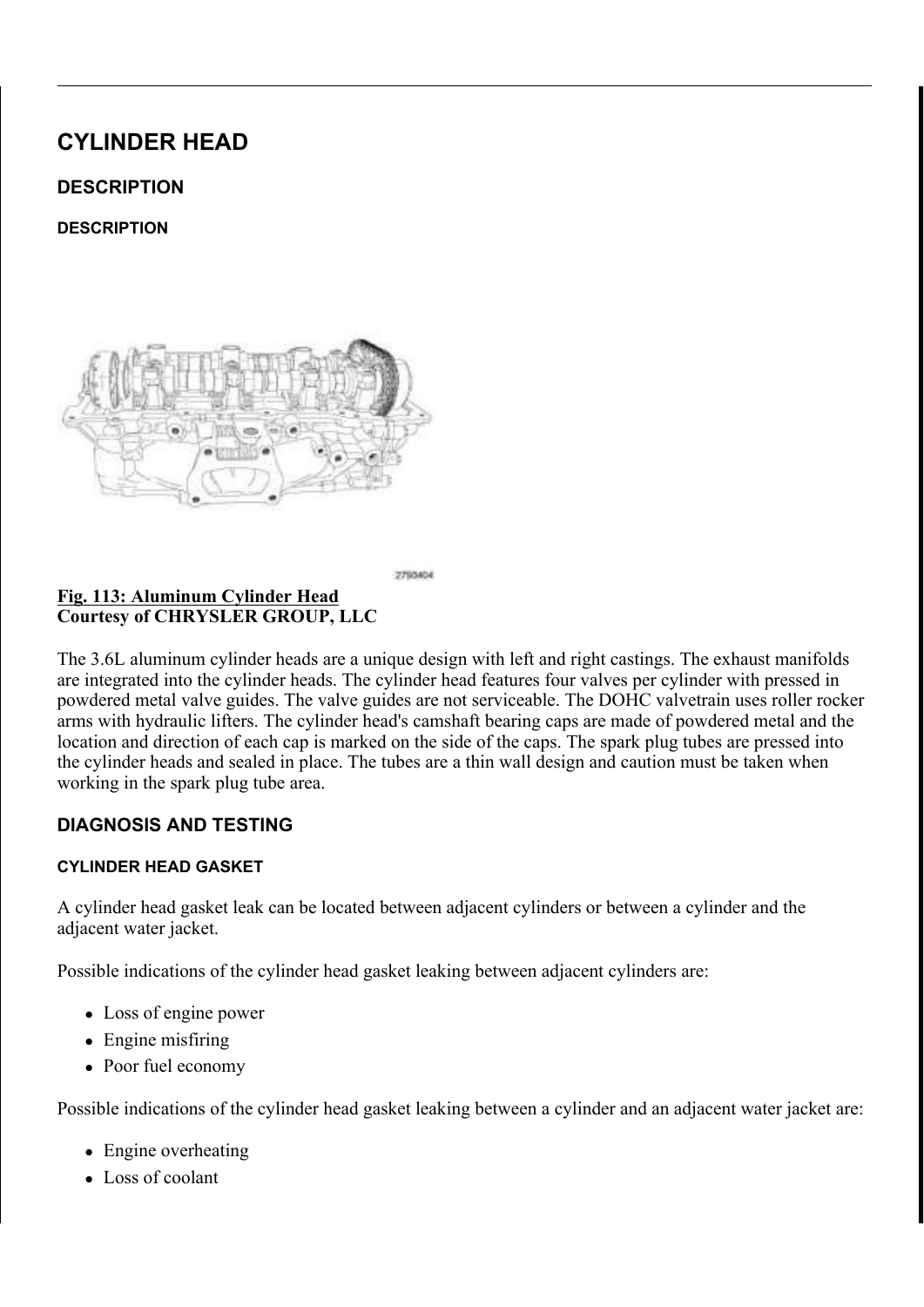<u>) LJSTER WDWLQJ&UDQNVKDIWR&ORSEN ZWLRVOH \$7VR 78'R&V2L</u>QWL(RKO<br>&RXUWHV\RI&+5<6/(5 \*5283 //&

5 H P R Y H W K H 5 + & D P V K D I W 3 K D V H U R R NF W & B R Y K D D W W 3 K D W K R O H 5 HPRYH WKH 7 HQVLRQHU SQLVQ 7VHSQHVFLLFDQQHW RROIURP WSKH 5 5 R W D W H W K H F U D Q N V K D I W V & V WWEZES E R B SZOKHHNQ HWUKHHY R DPXSNOLH DOLJQHG WKH ZLWK WKH EORFN EHDULQJ FDS MXQFWLRQ :KLOH PDLQWDLQLQJ WKLHVDDUOLRIQVPHRQQWWKYHHLUDLHIWWKDDOWHGWFKD HDFK RWKHU DQG DUH SDULLQQO O HAQU MD FEH WKH DY QD GD WH KB FAY WHKH SRLQW DZD\IURH BDQKSWKBUHDQGUWDKOHOUWL DUURZV VXUIDFH

<u>&KDLQ 3LQV ([KDXVW &UDNPLQQKJDV&HUUFLOUHDQDONNLOODJ</u> &RXUWHV\RI &+5<6/(5 \*5283 //&

7KHUH VKRXOG EH FKDLQ SSWQR/DP SEKHDW ZHUH WQUW BI ENGIHOLI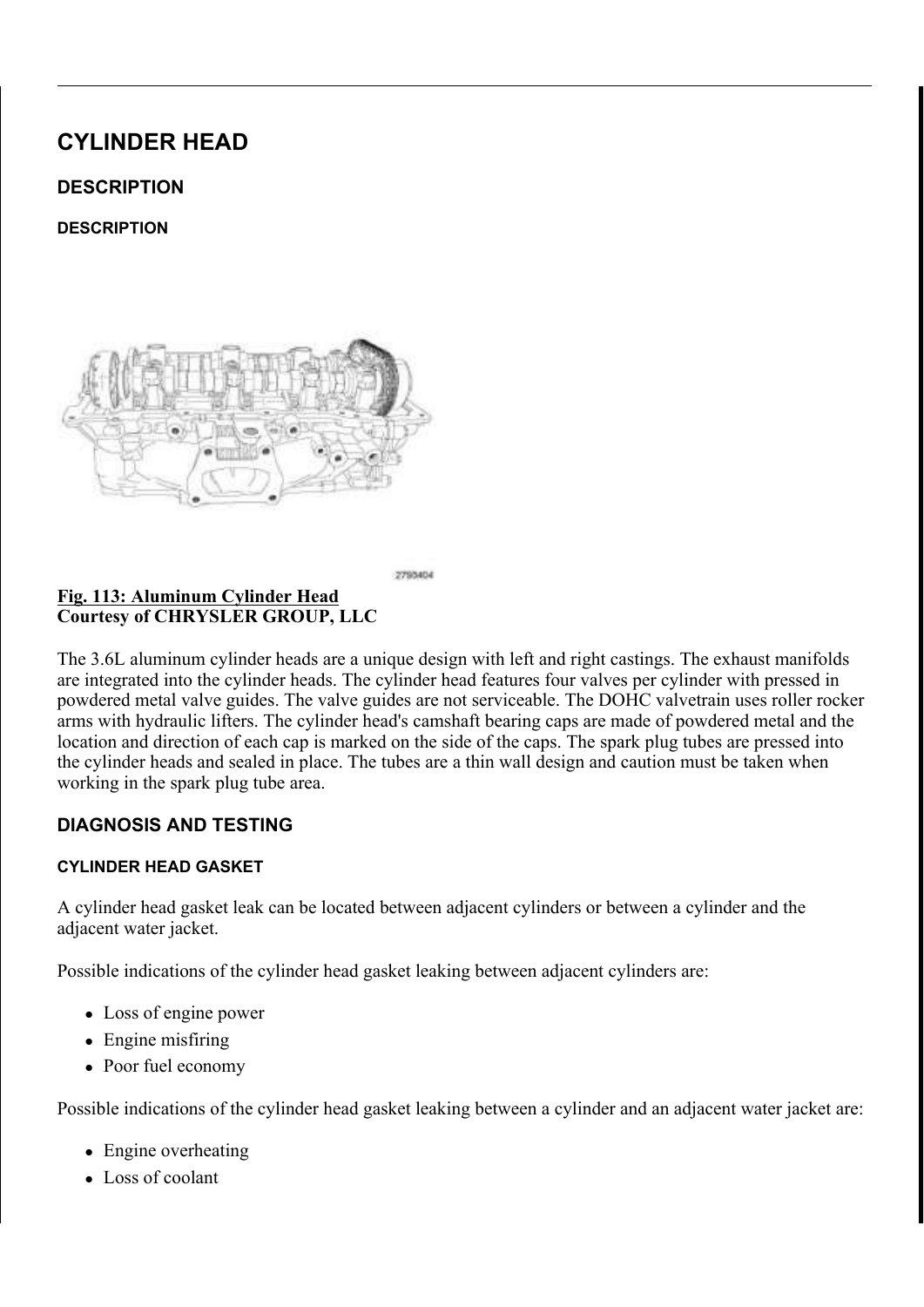### FDP SKDVHU FLUFOH PDUNLQJ

I WKH HQJLQH WLPLQJ LSWRORHNG KRUUHFW UHSHDW WKLV , QVWDOO WKH HQJLQH WDLWPLQQQ FGROM-HSUHUF UXOSOSNHVUKDQWG YOUREZU KHDG FRYHU& 29 55H 5H U (W\*R1 (7,0,1\*,167\$//\$7,21

#### <u>)LJ 8SSHU ,QWDNH 0DQLIRXOGG 6)XDSA</u>SVRHUQWH & WDFNHW<br>& RXUWHV\RI & +5<6/(5 \*5283 //&  $L$ 6 W

,QVWDOO WKH VSDUN SOXJJW OTEJYKEW3HSHGIHABUR8WR 1 P  $.167$$ //\$7.21

& RQQHFW WKH LJQLWLRQQFORHLFOWFRDUSD FLWRU HOHFWULFDO , QVWDOO WKH XSSHU LQWWDNHZPLDWQALIMRKOHG WWXSSERENOWEUDFKN

+ HD W HU & R U H 6 X S S O \ 75XHEVM D6LXQSLSQRU W R % O WD F N H W  $\sqrt{8 R X U W H V}$  RI  $\sqrt{8 + 5 \cdot 6}$  (5 \* 5283 // 8

.QVWDOO WKH KHDWHU FRRIEHWXSSWOLJMKXWEHNOHGZWLRWK RIQPHI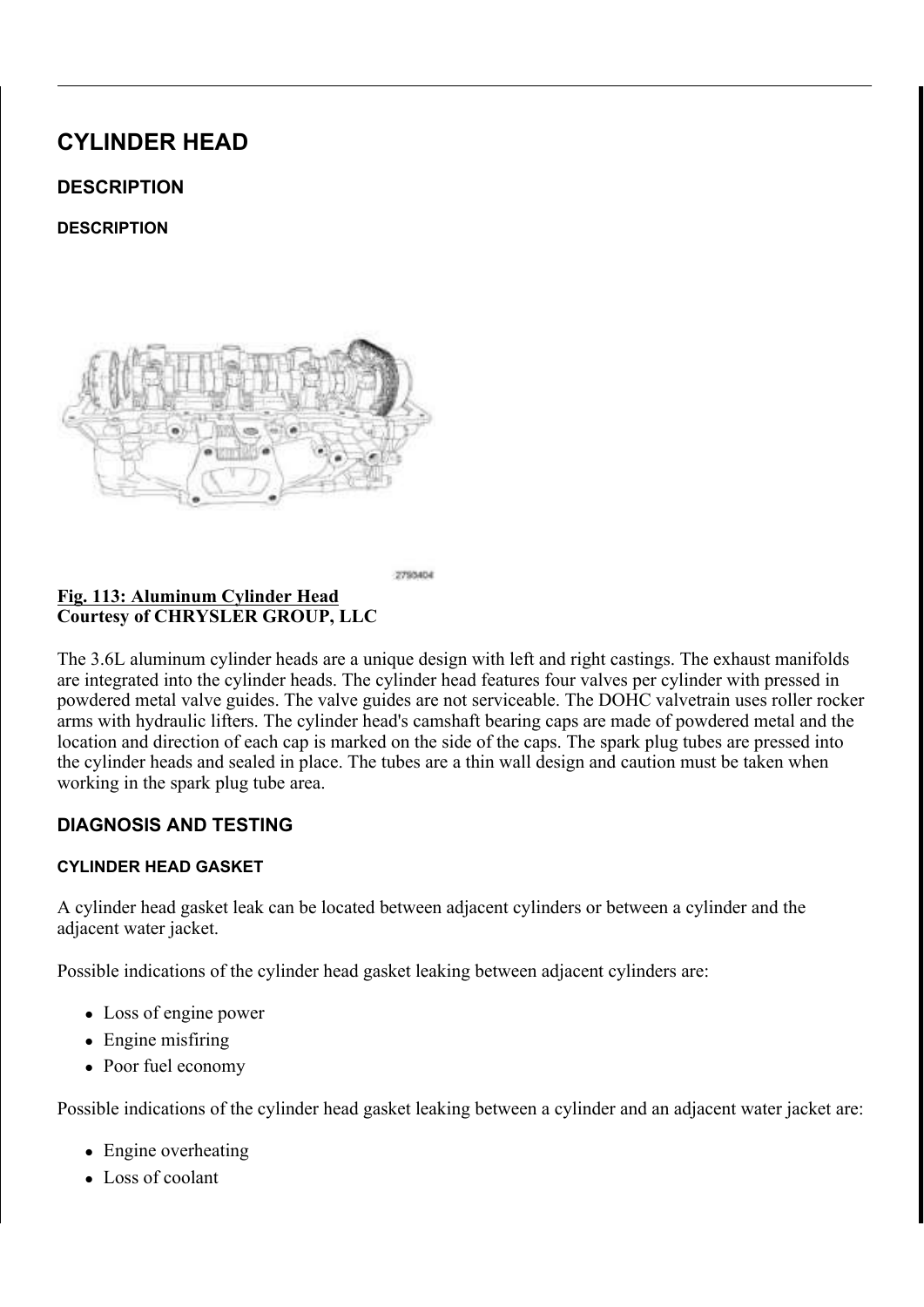) LJ 2LO / HYHO , QGLFDWRU 5HWDLQLQJ %ROW<br>& RXUWHV\RI & +5<6/(5 \*5283 //&

, QVWDOO WKH RLO OHYHWOLUQ WHEQOHWGRU 1 PZLWKLQEROEVV

, QVWDOO WKH JHO (HUDGWESU , 1675 HYBILU, 2MR , QVWDOO WKH DFFHVVRAUY7GU6L(378H(E7H, ON , 167\$HVI\$H7U2WR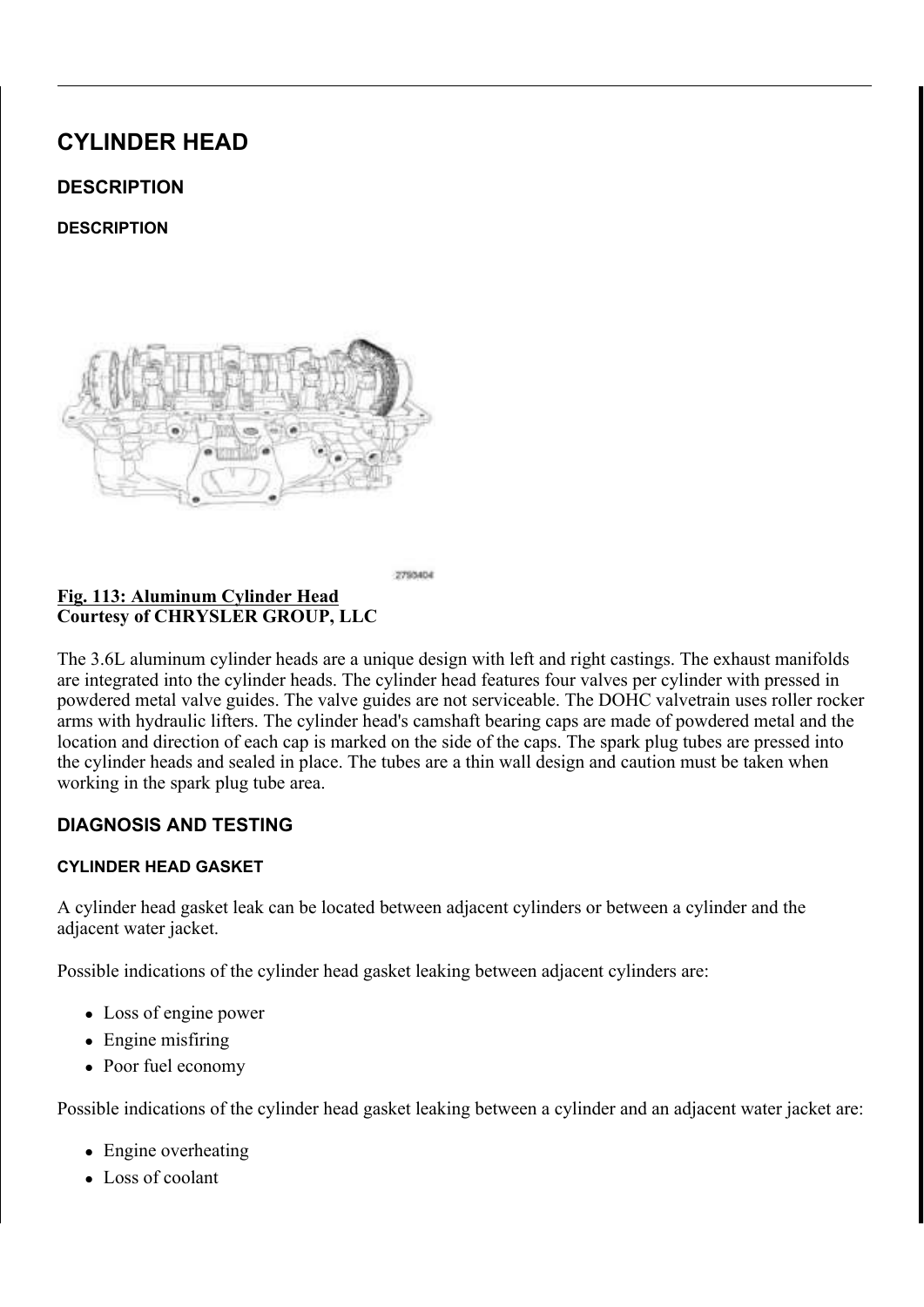, QVWDOO WKH XSSHU DQG OWRDSEHILJ 21/QW, DTNSH (PDQGL71\$R/0\$S7V, 21

) L J 8 S S H U , Q W D N H 0 D Q L I RXCHEQ F&HR O W 7 L J K W H Q L Q J 6 H T & R X U W H V \ R I & + 5 < 6 / (5 \* 5 2 8 3 / / &

, QVWDOO WKH XSSHU FDWWDO\WDLOFGFTAVQYKHWWHOHUDOODDQUJEREOR & RQQHFW WKH ULJKW XSV WPUMDP RMRJMWOKH W HPODVLQUZE BROXHDFU

, QVWDOO WKH ULJKW FISMM BSOOWVLLFDIENROQYLHQUVWWHENDOHDGQQUHRYERM

<u>) LJ 5 LJKW 8 SVWUHDP 2 [\JHQQ(HOFHNFRWULFRDZOQ 63HLGSV</u>HR)LO BAR<br>& RXUWHV\RI& + 5 < 6 / (5 \* 5 2 8 3 / / &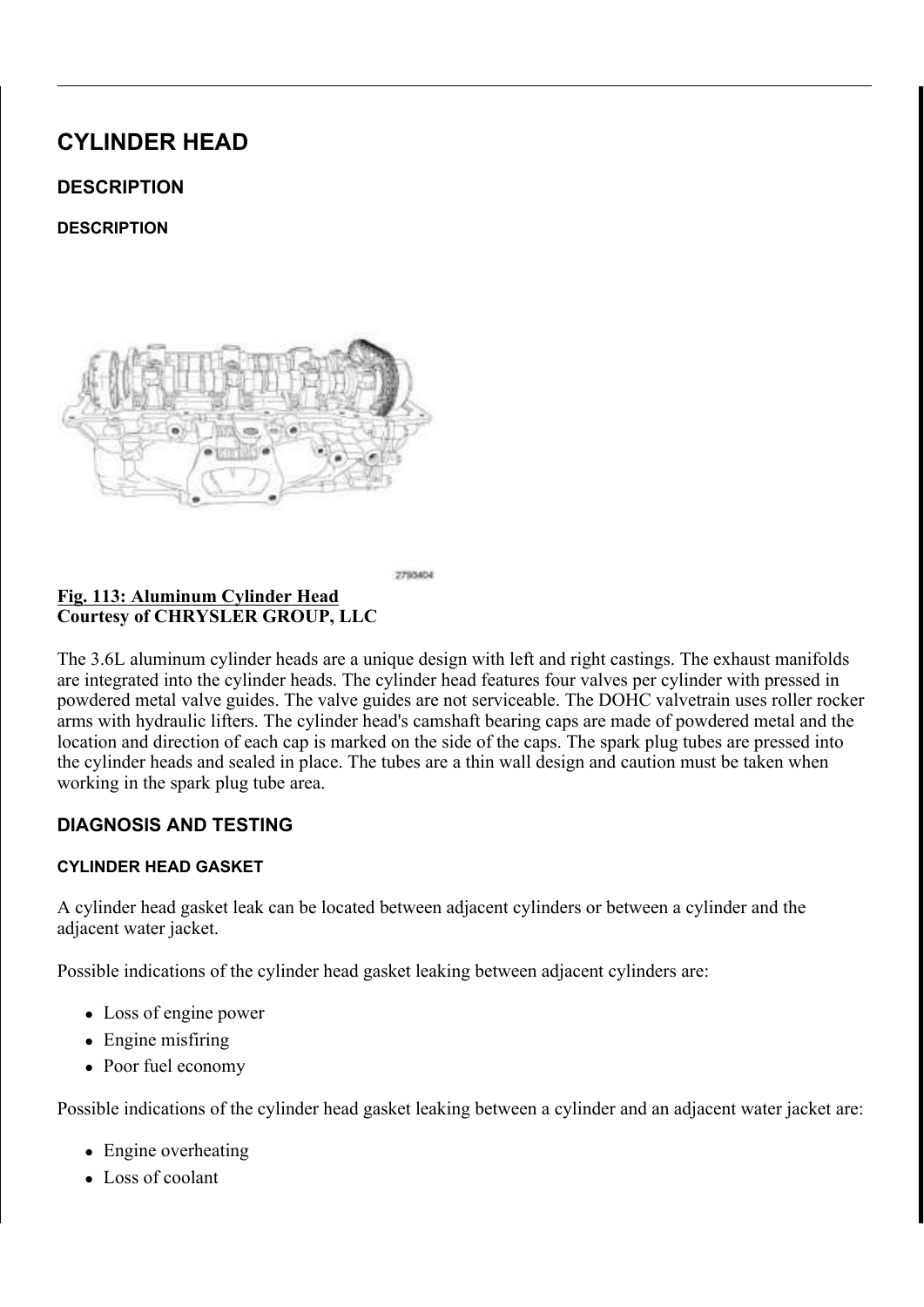<u>) LJ 3&9 + R V H</u> 3&9 9 D O Y H<br>& R X U W H V \ R I & + 5 < 6 / (5 \* 5 2 8 3 / / &

, QVWDOO WKH 3&9 KRVH WR WKH 3&9 YDOYH 5 D L V H D Q G V X S S R U W 2W K H, N\*H K6L7 50 H 55 H 3 E H 2 LA ( W 8 TS ) , I HTXLSSHG LQVWDOORWQKWHVNXWRSQHWQ**VNRG &SNOGW%B2DGQVGHIU**5 3527(&7,21

 $L$ ORXQWLQJ%UDFNHWF%UKRQUWY9DFQXHPW8UXLPFSDOR&FFNQLQQ &RQQHFW 7\SH (QG &RXUWHV\RI &+5<6/(5 \*5283 //&

/RZHU WKH YHKLFOH

, Q V W D O O W K H H O H F W U L F JY LE END XF PN HS W P 368 0 35 HD (B) (B 7754FR& Q W L Q 9\$&880,167\$//\$7,21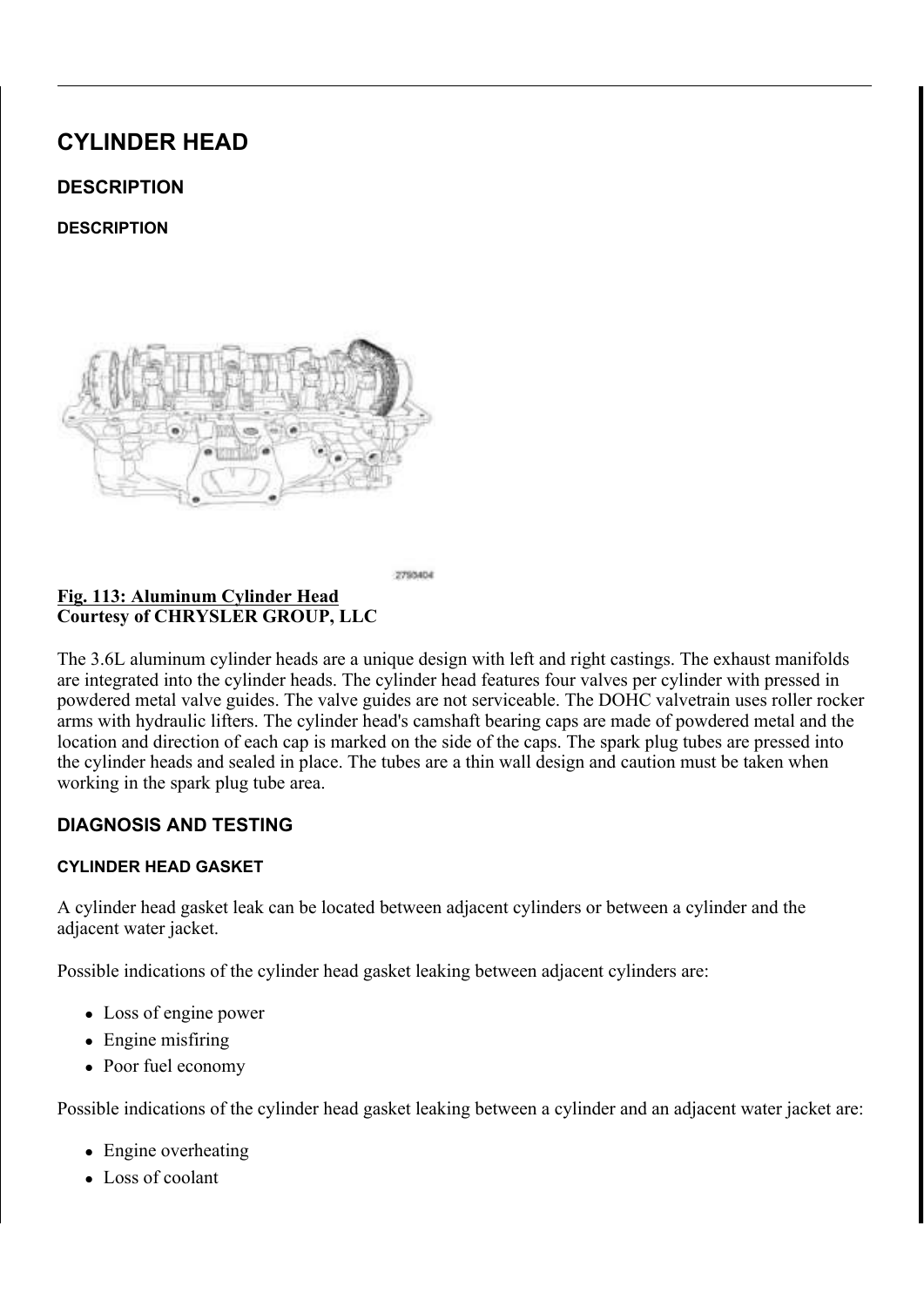$127($ 7 KH & DP & UDQN 9 DULDWLRQ 5 HO HD HD I BUR FIG GXXVLHQ.

, QVWDOO WKH HQJLQH FRYHU & RQQHFW WKH QHJDWLYHX EVDWW FRVHU \ PFDE QLEQ DQUEGVW LJKWHQ 5 X Q W K H H Q J L Q H X Q W L O LWMH B BHD F B M V K LQ HR U & HO HOF R STHRUGO W LQ OHYHO 657H\$1H'L\$5W RS2& ('85)

) LOO WKH FRROLQ03\$VY\$YSVH3P5286H'18H5U WR

,I UHPRYHG LQVWDOOHWQKLHQRHLDUIDLQAWFHDUVBIQZGLWLKOWOOKMMAKHSHOR 5 H I H VQW IRQ H / X E U L F D6WLDROQG D, U G 3 U R F H G X U H

) LJ (QJLQH & RYHU<br>& RXUWHV\RI & +5<6/(5 \*5283 //&

, QVWDOO WKH DLU LQOUH EVRKGRVDHQG WWKRH WWKHURDWW OF BDHEDREGEHI  $1$  P LQ OEV WR. & RQQHFW WKH HOHFWULWFDSQL UFRYQUER TWIR WYXUHWRS WKWHOQNOR

<u> \$LU ,QOHW +RVH \$LU RHP&SRHQUODHWFXWUR</u>HU ,\$&O**DFIQV** & R X U W H V \ R | & + 5 < 6 / (5 \* 5 2 8 3 / / &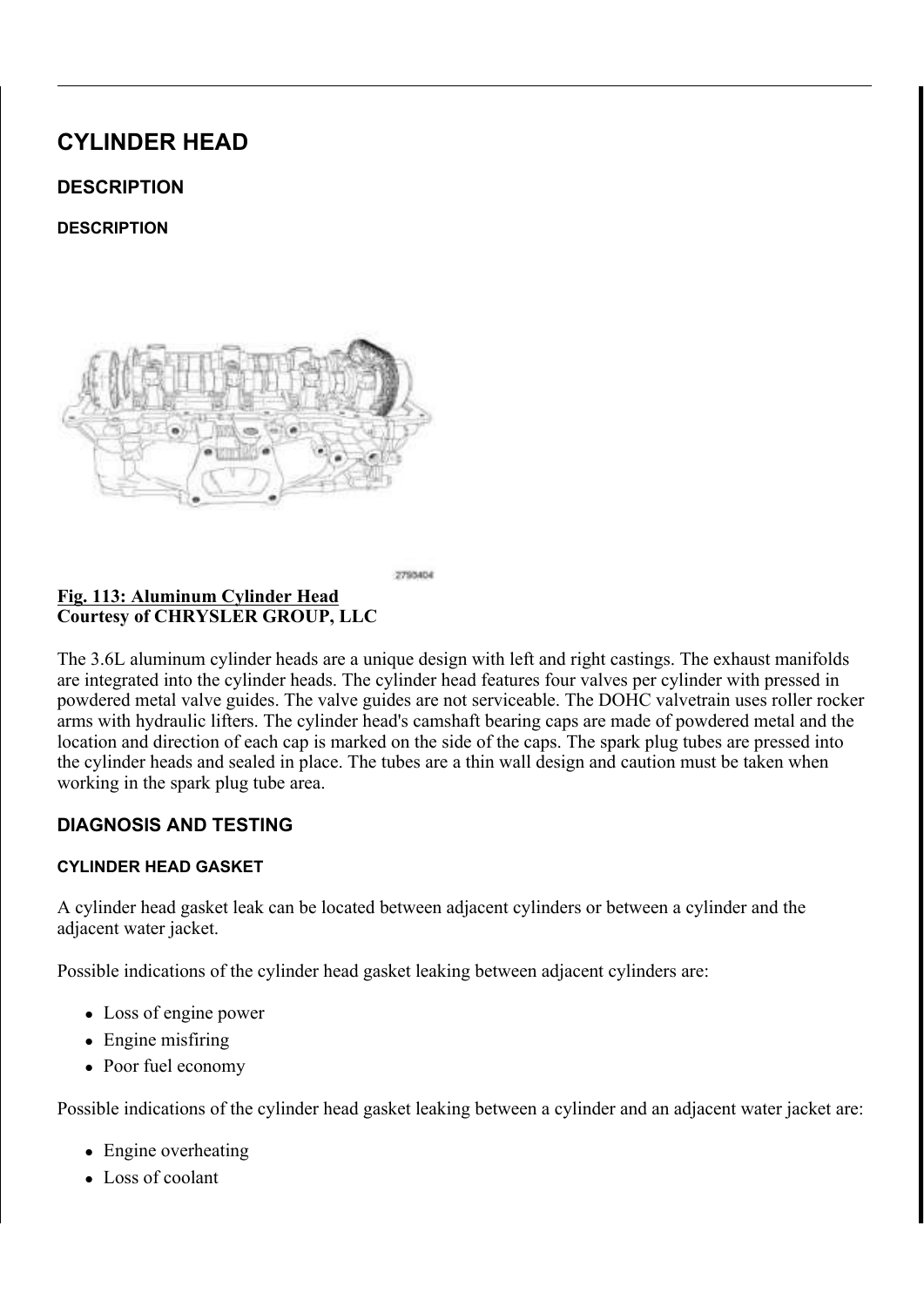VFDQ WRRO DQ\WLPH WKHUH KDV EPHDHQHDWLRH BDSLRUZHI V\VWHP IRU HIDPSOH IO\ZKHHO GDRUYHFWUDQNQYKDDWP VHQVRUV RU FRPSRQHQWV

 $$66(0\%/\leq 9\$ 5.  $\frac{6}{9}(1\frac{9\%}{10}, 7.0.1^* 3+ \$6(5^2 \frac{9\%}{10}, 752)}$ 

 $' (685, 37, 21)$ 

 $' (685, 37, 21)$ 

(IKDXVW 3KDVHU \$VVHPEO) & R X U W H V \ R | & + 5 < 6 / (5 \* 5 2 8 3 / / &

7 KH / HQJLQH LV HTXLSSHGLQZLW9K9 79 DU7LKDLEVOVH\V9WDIBYFHDGLMARXVW FDPVKDIWVLQGHSHQGHQWOWW.RYOQYJDVORYOHNYQWRRGGYLDBIGWARRQOFBS SKDVHU DVVHPEOLHV 7KH FDDRQVFKHDVIWDGG6KDRVUHUHDWDVUHGPVEDFL HOJLOH SHUIRUPDOFH PLG UXOHOOJHHRVRROURTPXHDLOGGOUHTGXXOFOHUWWRLY DUH ORFDWHG RQ WKH IURKCHW9BI7 WIRENH-CORPLUGKVDIWNOVLEGHHKLRGKGAWWY HIKDXVW SKDVHUV DUH LGHDQNWHLKEHDGVE1UWKDUH DQHGQWWKHDLYHGGWZ KDV D FORFNVSULQJ WKH **ED PWOKNOH VSK/DSVUHRUF NGHRVAI W DURHVLQKWHHJ** SKDVHU DQG DUH VHUYLFHOFSOW WOR BIVVBFFEREGRHOWRKWHDDSWE 3 K D V H U V D U H L Q W H U F K D Q J **H D VE OF NO E KI VG E H H K H D** V K H E X W K F W H B Q G ORFDWLRQ DV UHPRYHG

7 K H / HQJLQH KDV DQ 2LO H&DRRKW SIRDOV9HDUO Y7HK H22&899 DROUV BIJDFN WKH 3KDVHU WR WKH FDPVKD/ISNULTOKJHO 2R&D SOHNG SBROG V PARA KOBOL VPR ERG\ 7KH IRXU 2&9V DUH LGWHDQOWDLHFGDQDE XWWKHVK/KDXPOHGOERHFDLWQ

23(5\$7,21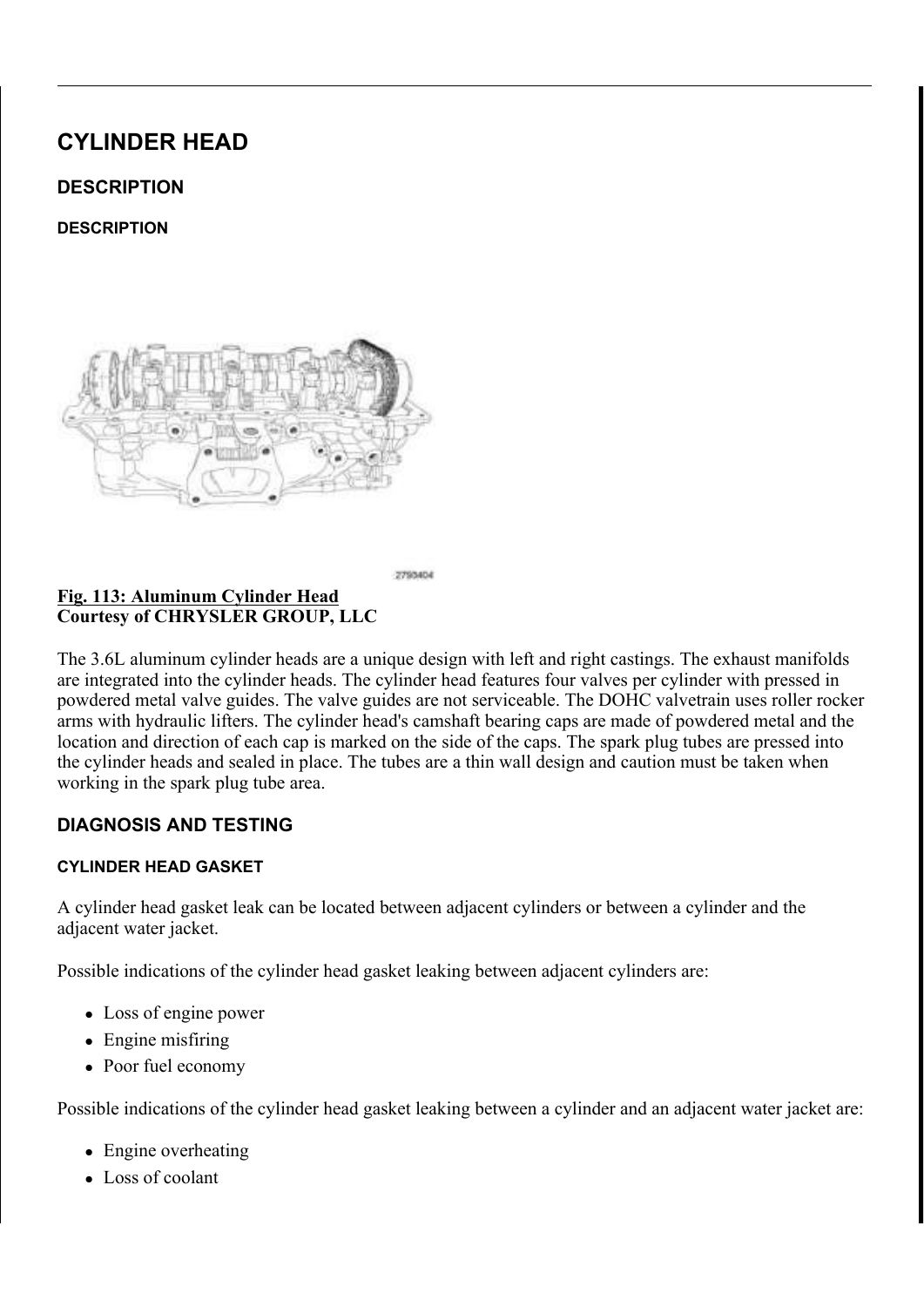\$W HQJLQH VWDUWXS V\VWUHPQRILSOU**SIUMXUMUDHQRGYXBOLLEQRPN\** 

<u>) L J 3 K D V H U B V Q Q 3 R</u> RV FL NV L R Q<br>& R X U W H V \ R I & + 5 < 6 / (5 \* 5 2 8 3 / / &

(DFK SKDVHU SRVLWLRQ LVODSGUVHXVVVXHUGH XVVKLUGRIXUHIJVXKOHDV27HRGG &RHI EHJLQ SKDVHU PRYHPHQW WORYRWOKWHD9J9H7WLRJQHDNODRILVGDSSOMOHRC SLQWOH 7KH SLQWOH SRRKOHYDDOMOHLQVWZLDNOKLQWHKUHDDNA DQG EDFNZDUGV WR GLUHFW RLO IORZ

<u>) LJ 2LO & RQWURO 9DOYH Q2M8QRL9G973L6GRW0EH0RL,GQ</u>W6HRUQDO 6<br>& RXUWHV\RI& + 5 < 6 / (5 \* 5283 //&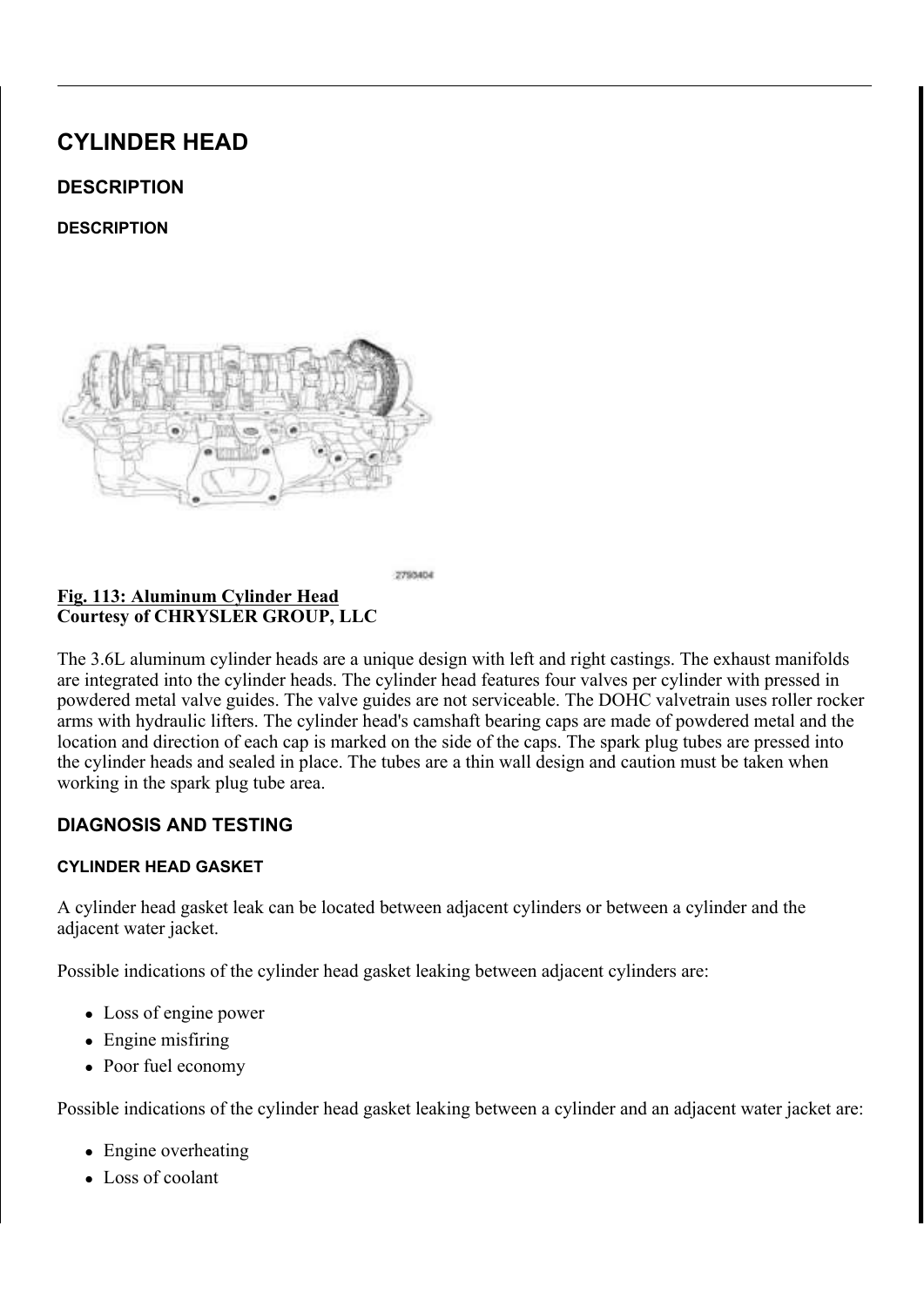SUHSDUDWLRQ IRU SKDVLQJSRYKLHWSLRDQVXHQWLLOHDD3L&QQZLXQGJAQK PRGXODWH WKH 997 VROHQRLOG SSUVHYHOLAU GHL V KUAHVGOKTE ZHOZU DEVRWE ORFN SLQ SRVLWLRQ +RZ3HKYDHVUHUE@IFIBNSWHWMRKWHUHDIYKHDR@QWGAR D WKH VWDQGDUG FDPVKDIWWFDORFFNIZALIVBN FUORRWFDWWLXROULQWKLHHNUDURHQTI WKH RWKHU KDQG VLPSOWWHDQQLFHHVIRRQPWWKKHHWRDLOWLHRVQQDRDALMQH3WLI SRVLWLRQ

7 KH SRVLWLRQ RI WKH VSRRO GYDNOMHPLQ HOVV ZIGLHF KWISTRU LANG DQ SKDVHU DUH EHLQJIHG HLWRKUH**UHWRDDGYDQWFKH WLKPLRLQQCDF** WKH FDPVKDIW 7KH VSRRO WI**819 YFHK DDPEVHRU U HWARK WAXYH RYXORO SU**RP & 03 VHQVRU PRQLWRUV WKHLWSKRWLHWLISRHOFWRIWWRKWYKFHDFFWLND00WNRWKZ WKH 3&0 \$V RLO SUHVVXUH SPKIV KWHKVH DSJADDLVAHVUV WAR NYD OQUFFAHHI UF WKLV URWRU LV SK\VLFDOLORNORNUWLDREWEDGYLWRRO.WFKON-HOWPVWW-KADHHWDD WR WKH VWDQGDUG VSURFNHW SRVLWLRQ

 $5(029$  \$/

 $/()7$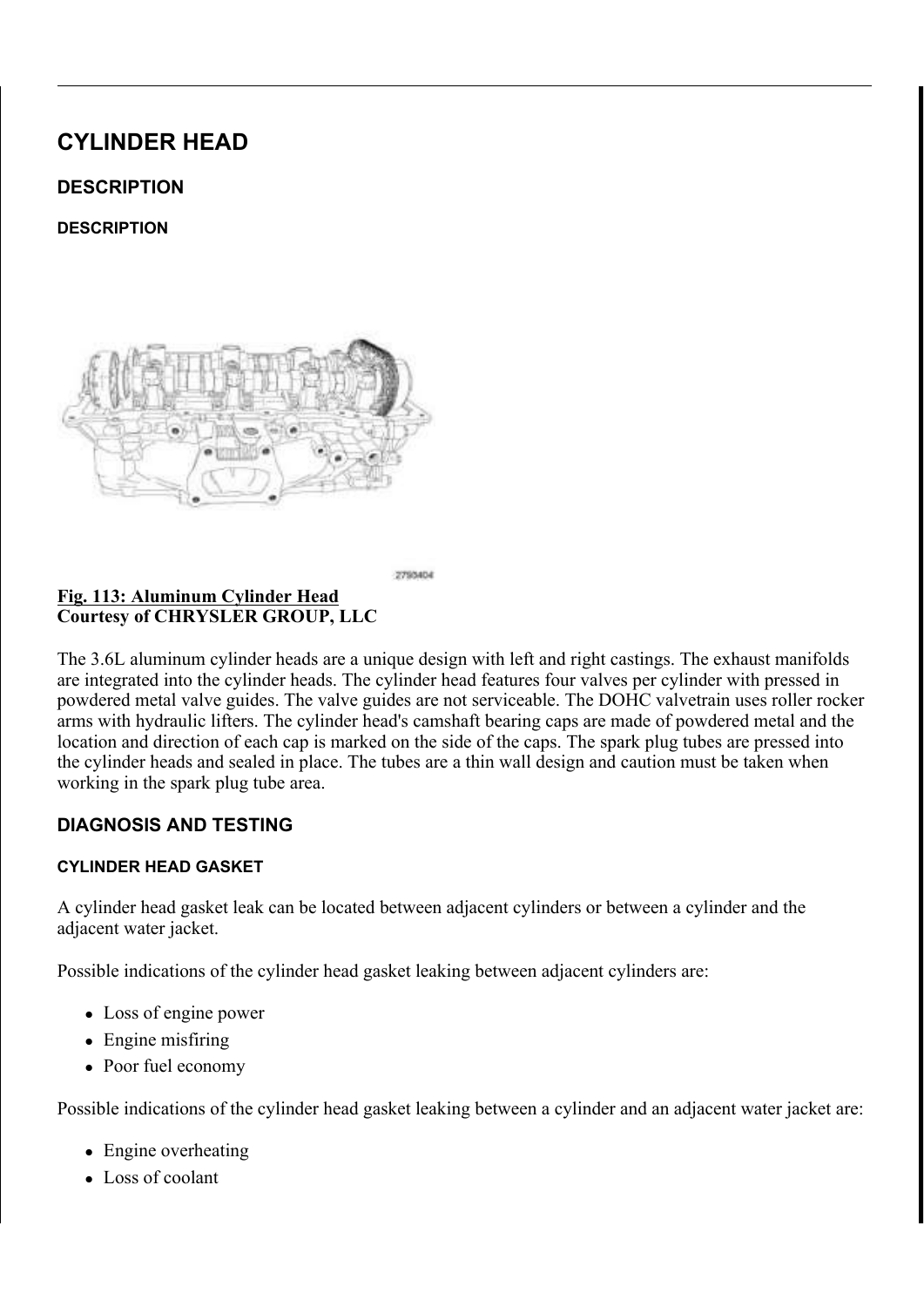$L$   $J$ ODJQHWLF 7LPLQJ :KHHOV & R X U W H V \ R | & + 5 < 6 / (5 \* 5 2 8 3 / / &

> & \$87,21 7 KH PDJQHWLF WLPLQJ ZKHHOFVRQWEDXFWWVZQLRWK P SLFNXS WRROV WUD\V HWF RHUWDQ\IRHWOKGHU7KLW GHVWUR\WKH WLPLQJ ZKHHOV DEDLPOVLKWDIW PSRERLUN WKH FDPVKDIW SRVLWLRQ VHQVRU

) L J &RXUWHV\RI &+5<6/(5 \*5283 //&

5 HPRYH WKH XSSHU LQWD**NNOPVDDQQGROBIWOFFIQVLQJ&G2H9JW**9KER**IQ**Q  $6 \< / 1$ '(5 +(\$' 5(029\$/

5 HPRYH WKH ULJKW LJQLWVLRQHFFGRNSION ROMG DO @9 \$ SDUNSO

& \$87,21 : KHQ DOLJQLQJ WLPLQJ PDULNQ/H EN ZNONN WOLLRQVU FUDQNVKDIW ) DLOXUH WR GRQVOR EZUOSOL VUMMRØG GDPDJH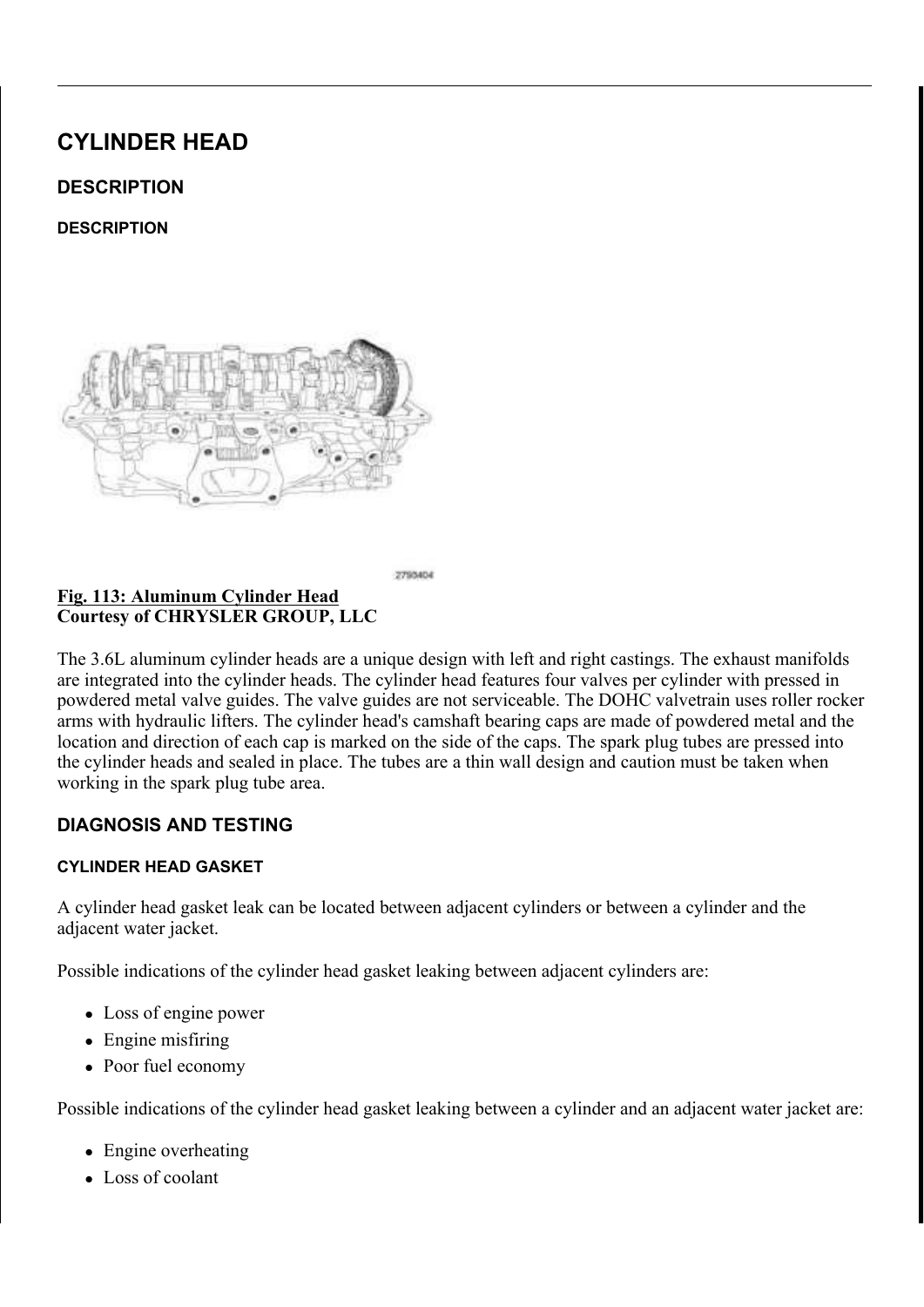ORXQW 'LDO, QGLFDWRU 6HMWV'SLHDFOLDODGWFRDRWORU& SHW F6 D HQJLQH VXFK DV WKH QXPERNUOWR-RUXHOHWF\\$ORL\@UGWHURDJQWLKWHLLE QXPEHU RQH F\OLQGHU URWHDDWH WLKHEZHFGHDORNF KWDKWH FLORROFW ROH F\OLOGHU SLVWRO DWWWRSY WGUHRONGHFDHOOGW NHWROW MWHKHLOHO

SUURZV 6FULEH /LQHV 0R&XQQLVQLGGHUU6-XHUDDGF&JRYHU &RXUWHV\RI &+5<6/(5 \*5283 //&

7 KH OHIW VLG&5F%DP/SK(DSVMERXOG IDFH DZD\IU\$R5F32H:DFK R VKRXOG SRLQW WRZDUGWHRD WHKHRWFOHLLOG BOLG KEHHDSGD EIRONOU ZKHQ WKH QXPEHU RQH F\OMQQU/FR\SSGLHAD/VGRROHLQW/SHRVRLQV/LWRKQHH

3 K D V H U 7 L P L Q J 0 D U N & RK B K Q V 3 H L Q V U L DK OD JAVOV HW 0 & DDU N  $LJ$ 9DOYH 6FULEH /LQHV SUURZV & R X U W H V \ R | & + 5 < 6 / (5 \* 5 2 8 3 / / &

 $127($ D Q GH L W FK RH XUO LG QD HO JLW HQ UZ 7KH SKDVHU PDUNLQJV (LWKHDVDOR QQ PDHVQ WWKLHVU LQWHUQDO FKDLQ OLQN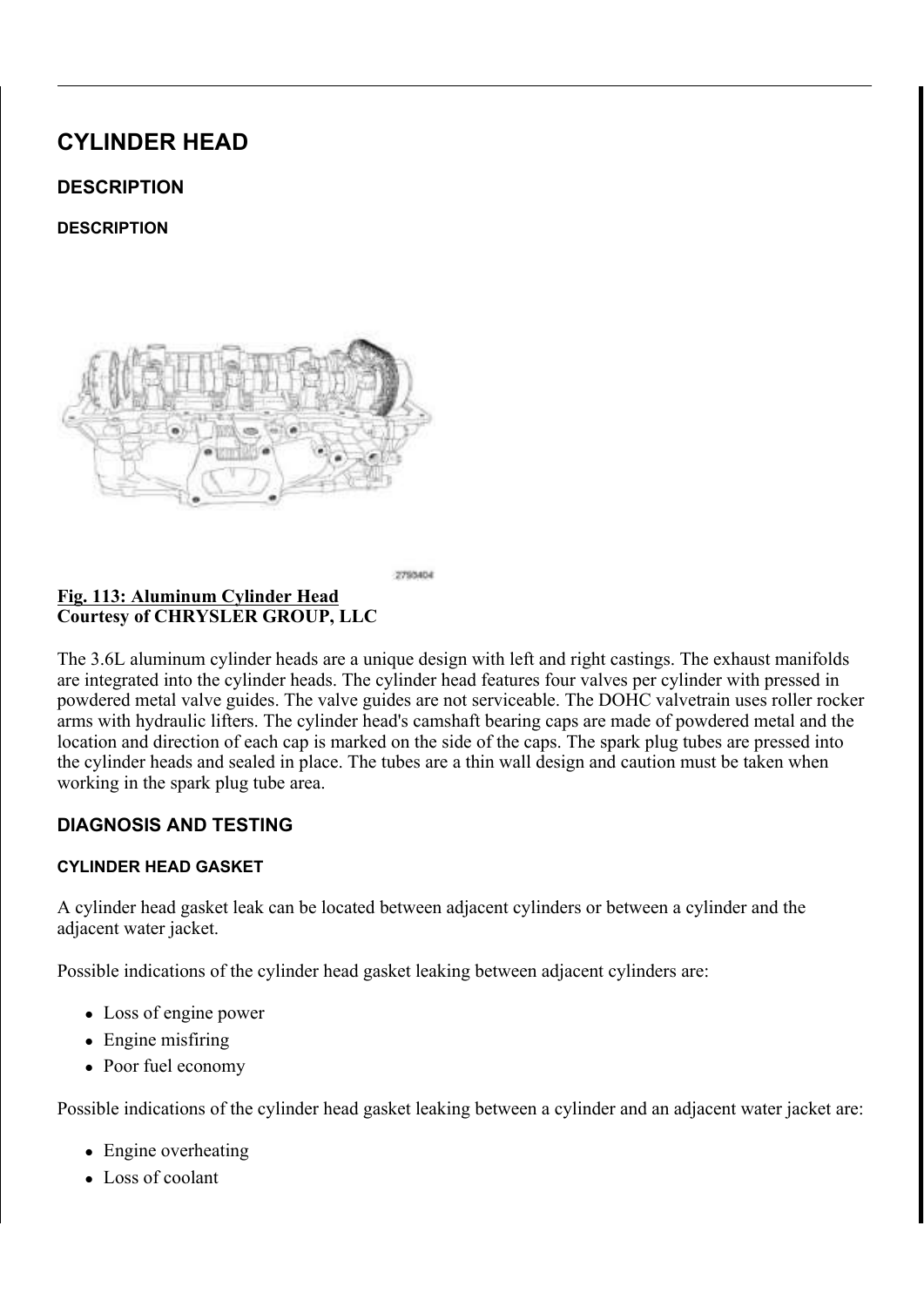## WZHOYH FKDLQ SLQV EHWZHHQ WKH PDUNLQJV

7 KHUH VKRXOG EH W2(H7O(YHWFKBLHQIKSDLXQWWFDP SKDVHUWU WKH LQWDNH FDP SKDVHU FILURFPOHHLRMOKUHNULQWKH IUDRVOWLHRZUHO O D U N E R W K V L G H V R I W K H LFODJP PFDKLDNLVQ D WD QWGK H SXYD Q UH UD WS WR DLG LQ UHDVVHPEO\

#### & DPVKDIW 3KDVHU / RFN: U 2HLQOFK& RQWURO 9DOYHV  $L$   $J$ & R X U W H V \ R | & + 5 < 6 / (5 \* 5 2 8 3 / / &

.W PD\ EH QHFHVVDU\ WR URF\N DWKHHZFGDHPJUKHDHIW \  $127($ ZUHQFK ZKHQ LQVWDOOLQJ WKH FDPVKDIW SK

QVWDOO WKH VSHFLDO WWRBKODVHU /H/IRWFNSLO&HDPVKDDIJDLO, FRYHU PRXQWLQJ VXUIDFH ZASWK WKH WRRO QXPEHU IDFL /RRVHQ EXW GRQRW UHPQRYYHDOW KHH | DKOQOSWWKRLLOQ FWRDQNWHU 5 HPRYH WKH VSHFLDO WRROKDVHU //HRIFWN 6 & GOFFVKDIW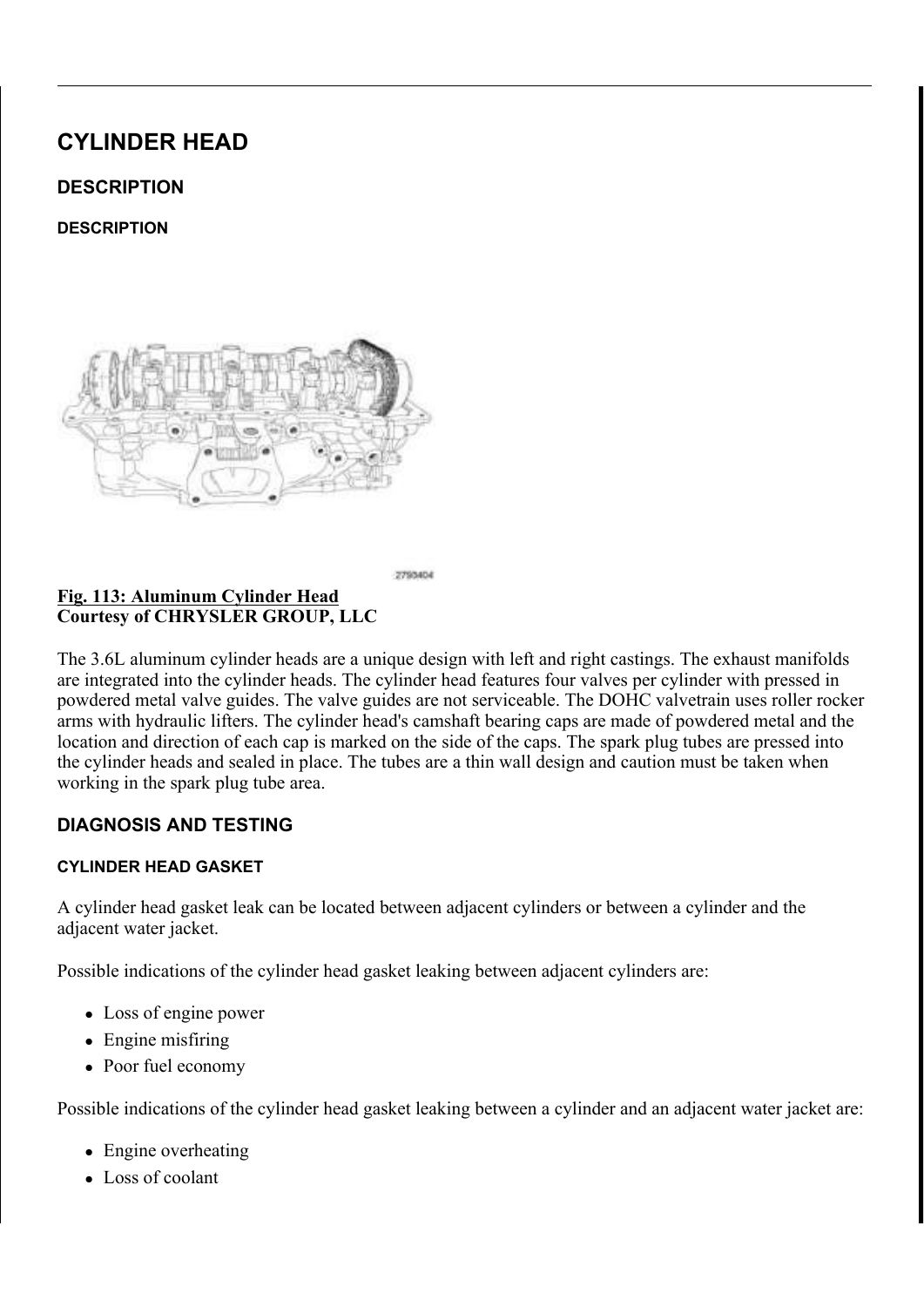& R X U W H V \ R | & + 5 < 6 / (5 \* 5 2 8 3 / / &

\*UDSKLF VKRZV HQJLQH WLPLQDURWHU UHPRYHO  $127($ 

8 V L Q J V S H F L D O W R R O S D Z O R LIQR I W K G LU W F W K H I IK R IO H WKH UDFN SXVK VSHFLDOQWR&RODLQ /HIWR6OLGGHHU 7LLPQLWR F\OLQGHU KHDG DQG WKH FUDDPFRKDDQLG SIX WOW FRO RIN FLHQ WW FK KROGHU UHPDLQV LQ SODFHH BKL50HHHSWUSKMATRSOK DIVH6U7VS 1DSU5H'UH  $3528('85)$ 

3LQ 5DFN 7LPLQJ&KDLOQ9+DROOYGHHVU 2LO&RQWUR  $8$ RXUWH $\overline{V}$ \RI  $8+5 < 6$ /(5 \*5283 //8)

5 HPRYH WKH RLO FRQWURVOWLDGOHY HIJKD XDVQWG FOXPOGS KWDKVHHLOD HR 5 HPRYH WKH RLO FRQWURWO WLDGGHY HQWDDNGHGFSD XPOSOK DWW.HHUO RHI

 $5, * + 7$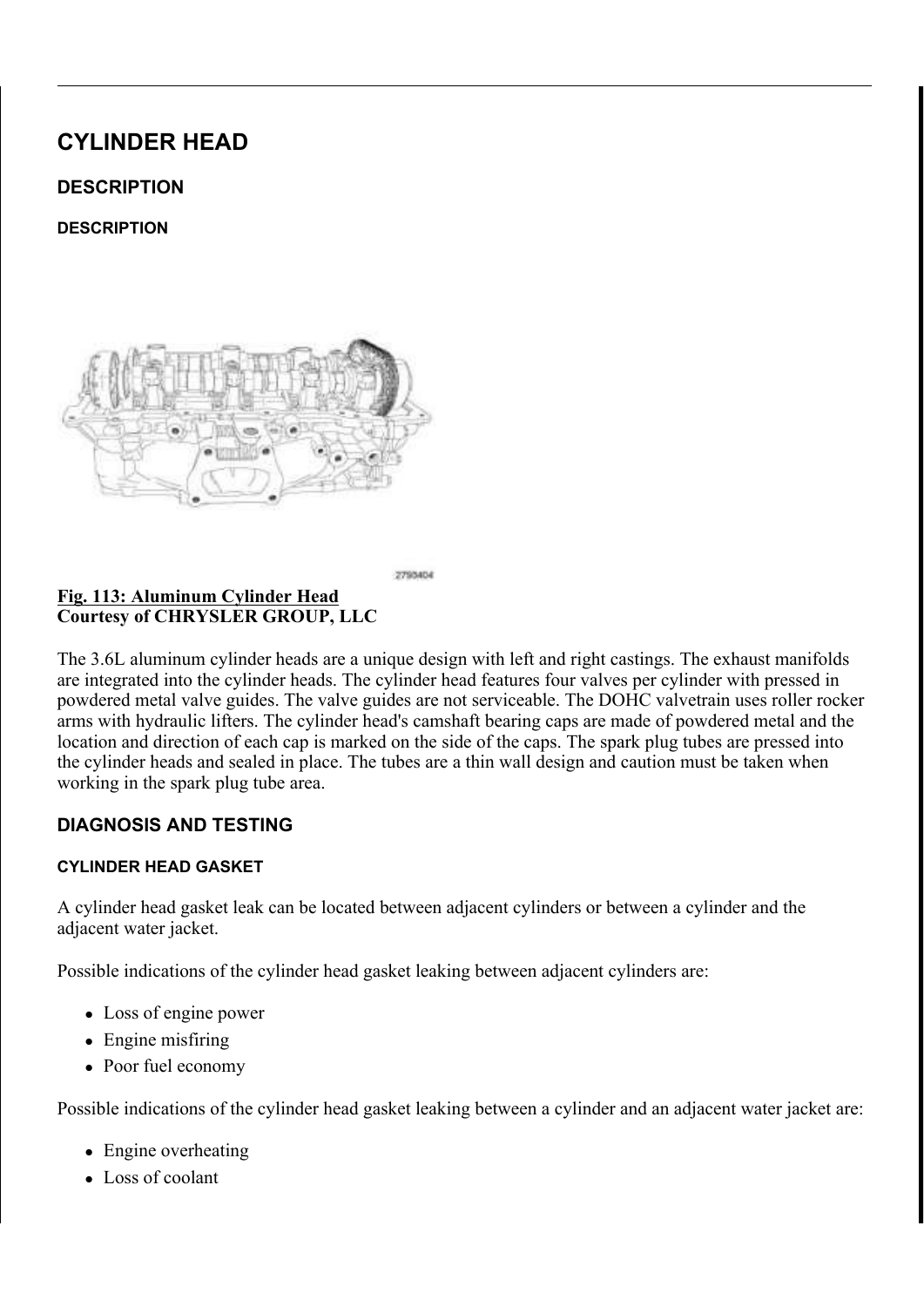& \$87,21 7 KH PDJQHWLF WLPLQJ ZKHHOFVRQWEDXFWWVZQLRWK P SLFNXS WRROV WUD\V HWF RHWDQ\IRHWOKGHU7KLW GHVWUR\ WKH WLPLQJ ZKHHOV DEDLPOVLKWOLIW PS R R LUN WKH FDPVKDIW SRVLWLRO VHOVRU

& R X U W H V \ R I & + 5 < 6 / (5 \* 5 2 8 3 / / &

5 HPRYH WKH XSSHU LQWD**RRLPDD/QDLQRGOGLJUKLWKFWOLLCQGLHWLRG**U  $&29(5 \ 6 \ \< 7,1'(5 + (\$' \ 5(029\%)$ 

5 HPRYH WKH OHIW LJQLWVLRQHFIGR1LISOSWR13/Q3 GBOOO29/\$SSDUN SOX

& \$87,21 : KHQ DOLJQLQJ WLPLQJ PDULNQ/H END ZNO NO WOLKEND FUDQNVKDIW ) DLOXUH WR GRQVGR ELUOSOL VUMMRØD **GDPDJH** 

0RXQW 'LDO, QGLFDWRU 6HMWW VSLHDFOLDODGWERDWORU& SHN F6 D HQJLQH VXFK DV WKH F\OLQUGDHFUHKBBQLFFVRLYRHQUVPKRHXQLQVGQBD QXPEHURQH F\OLQGHU URWHDDWYH WLKHHZHFGJDQNNFKWDKWY FLORROFV ROH SLVWORHODDGWFHWORWSHU RO WKH HIKFDDXWRWU WGWLDFORMWHRDNOHOGIRV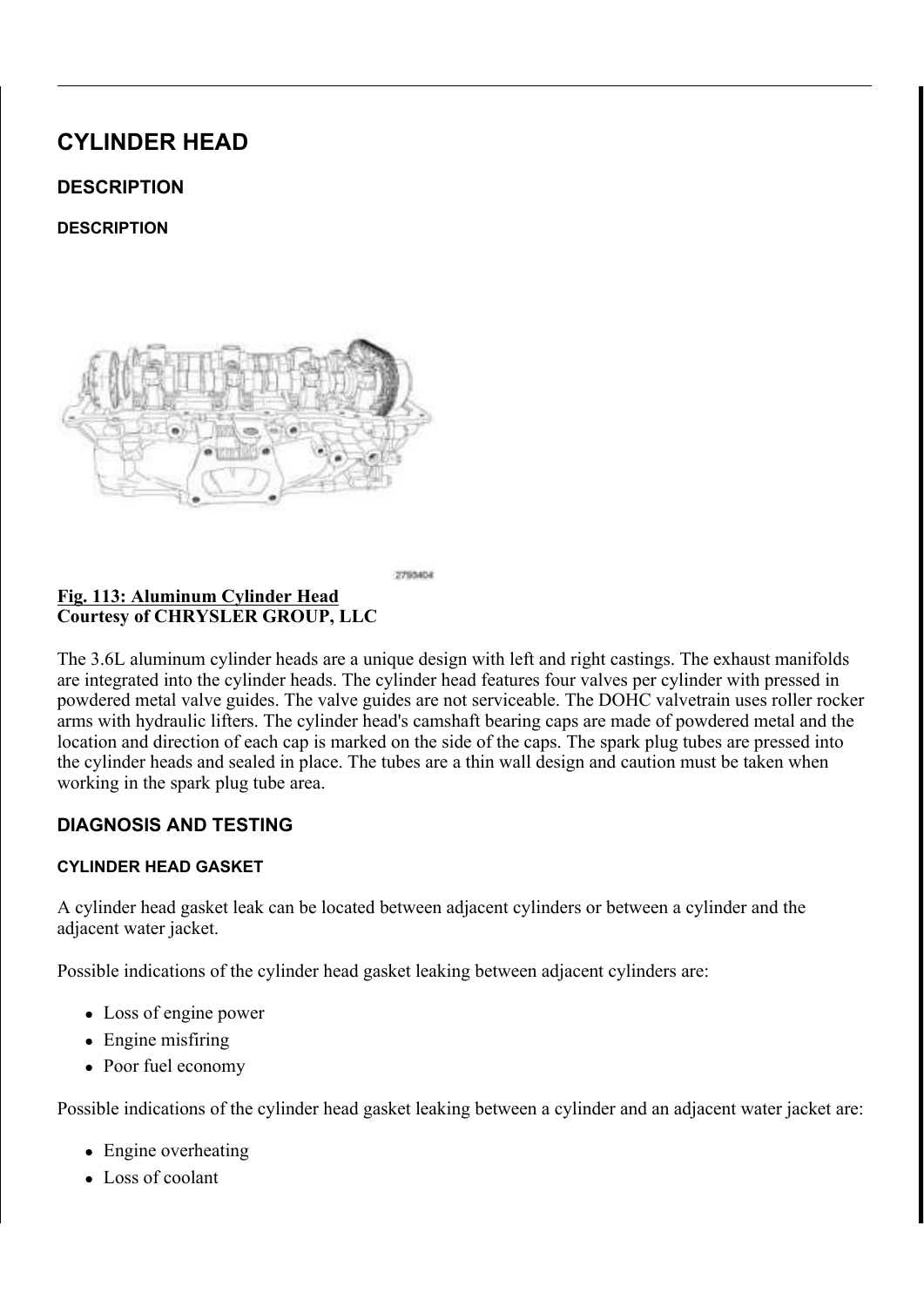7 KHUH VKRXOG EH W2Z(H7O(YHWKBLHQIKSDLXQWW FDP SKDVHU WU WKH LQWDNH FDP SKDVHU FILULRFPOHHLRWOKUHNULQWKH IUDRVQWYLHRZUHQ O D U N E R W K V L G H V R I W K H LFODJP PFDKLDNJO. D WOJOK H SKYD QOH UD WS.

 $127($ 7 KH SKDVHU PDUNLQJV DQGHLWFKRHXJOLGQDHO[LWHQUZI LQWHUQDO FKDLQ OLQN (LWKHDVDOR 0QOPDHVQ WWKLHVU) WZHOYH FKDLQ SLQV EHWZHHQ WKH PDUNLQJV

 $L$ 3 K D V H U 7 L P L Q J 0 D U N & RK B K Q V 3 H L Q V U L DK Q J X O V H U O & D U N 9DOYH 6FULEH / LQHV SUURZV &RXUWHV\RI &+5<6/(5 \*5283 //&

7 KH ULJKW VLSCGH5 2F: IBP S NY BIRBIOG S RLQW DZD\ 6U& R5 P%H D'F K (6R VKRXOG EH SDUDOOHO WRRQWWALLOF\VOXLQUIGDHTHJKHDZOKHFORWHKU F\OLQGHU SLVWRQ LV SRVLWKRQH [KED AW WWRSW UG RIND HG FHQWH

<u>) L J</u> \$UURZV 6FULEH / LQHV 0R&XQQUQLGGHUU6XHUDDGF&JRYHU & R X U W H V \ R | & + 5 < 6 / (5 \* 5 2 8 3 / / &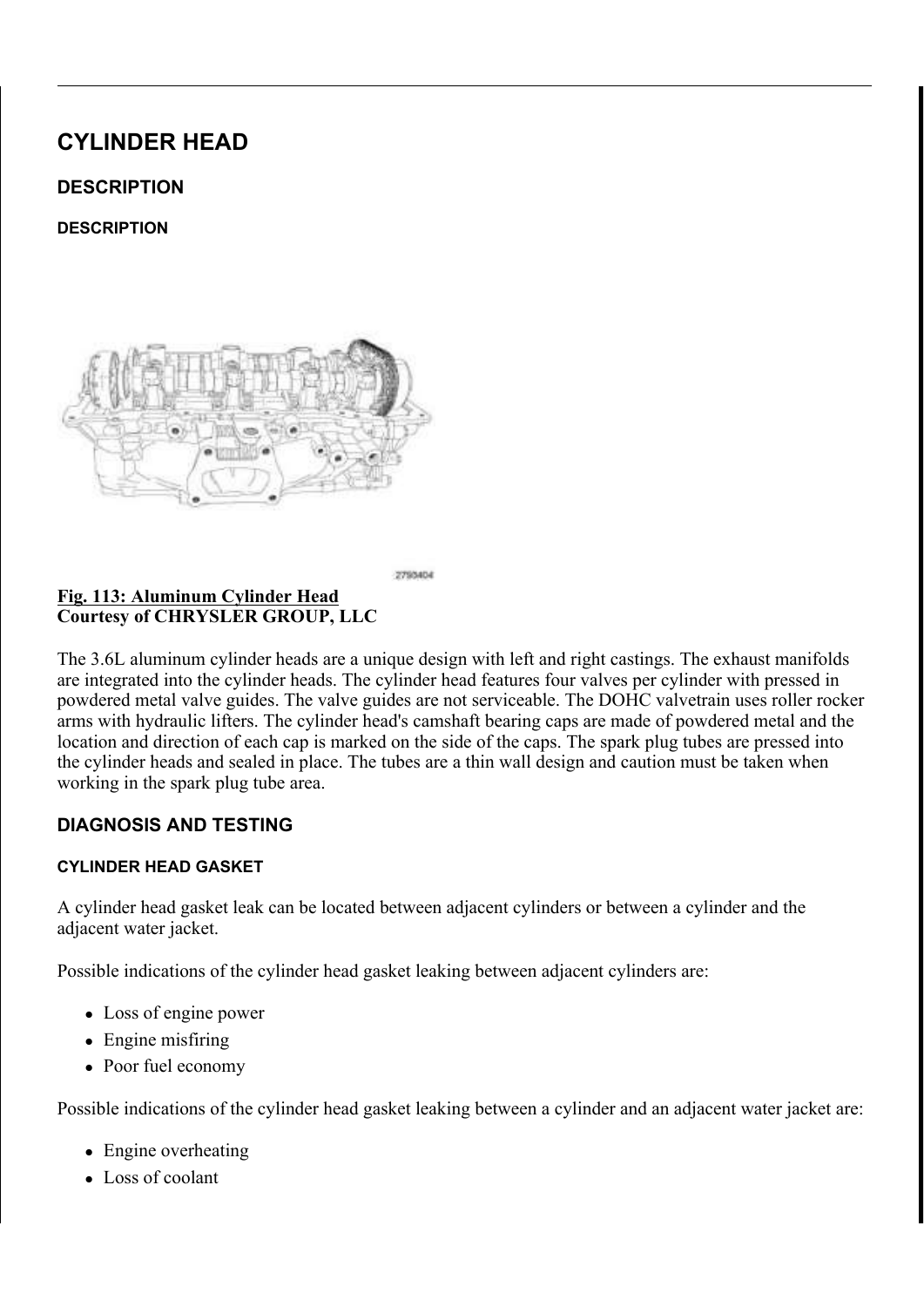## & DPVKDIW 3KDVHU / RFN: U 2HQOFK& RQWURO 9DOYHV & R X U W H V \ R | & + 5 < 6 / (5 \* 5 2 8 3 / / &

 $127($ , WPD\EHQHFHVVDU\WRURF\NDWKHHZF©DHPJVLKHDHIW\ **ZUHOFK** ZKHQ LQVWDOOLQJ WKH FDPVKDIW SK

QVWDOO WKH VSHFLDO WWRBKODVHU 5L/RKFWN 6&LCSPHVKDIDJD, FRYHU PRXQWLQJ VXUIDFH ZASWK WKH WRRO QXPEHU IDFL /RRVHQ EXW GRQRW UHPQRYYHDOWIKH H[DKQ0GSWWKRLLOQFWRDQNMHU] 5 HPRYH WKH VSHFLDO WRRGKDVHU 51RJFKWW 86DLPCWHKDIW

## & R P S U H V V L Q J 7 H Q V L R Q (H KJ D%X W 6XO & D KP W KO D I5VR W O FAVE NQ.) &RXUWHV\RI &+5<6/(5 \*5283 //&

&\$87,21 'R QRW LQVHUW WKH 7LPLQNL&WLDRLQQ ZLRWOKGRHXU FRPSUHVVLQJ WKH WHQVLRQHU 7KHQRWPLQJ 8 GHVLJQHG WR FRPSUHVV WKH WHQFVH FFQQQU DQ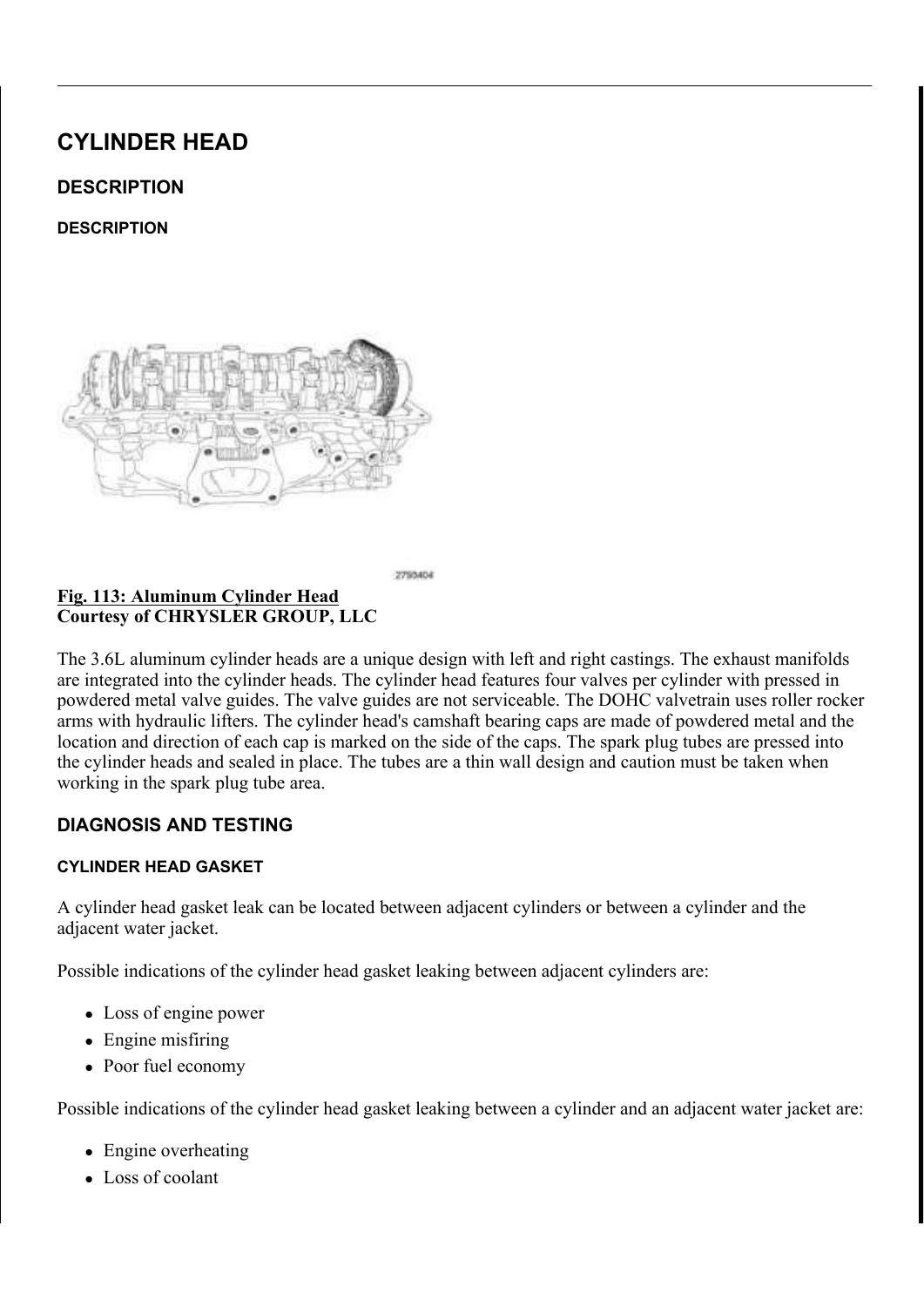## GDPDJH WKH WLPLQJ FKDLQ WHQVLRQHU DUP

8 VH WKH WLPLQJ FKDLQ WRV OF RJPKSWUGN WRWKDHWWLGHQ WLKRHQHHUK .QVHUW VSHFLDOWRRODLQ +LROOMGRHUSODLFPHLQEHWSKHHO DQG WKH WHQVLRQHU DUPFWRSKURHOVGHVGKBRWHQVLRRQHTUHLQI UHPDLQV LQ SODFH ZKLOH WKH SKDVHUV DUH UHPRYHG

## & R X U W H V \ R | & + 5 < 6 / (5 \* 5 2 8 3 / / &

 $127($ I WKH 7LPLQJ & KDLQ + ROGHURU VORSHW KULRWP BRU ZHGJH D WULP VWLFN RU HTXQWDDRHYQHWU EDHQYGZM WHOVLROHU DUP WR SXVK WKHKWHUHULUR QHUWKO HQJLQH DQG WKHQ UHSHDW WKH SUHYLRXV VWHS

<u>& R P S U H V V L Q J 7 H Q V L</u> R Q (H KJ D%X W 6WO & D KP W KO D I 5WR W O RW FL NO ) L J &RXUWHV\RI &+5<6/(5 \*5283 //&

5 HPRYH WKH RLO FRQWUROVYLLOGOHY HIKD XONQNG FSDXFO SYND KYHIL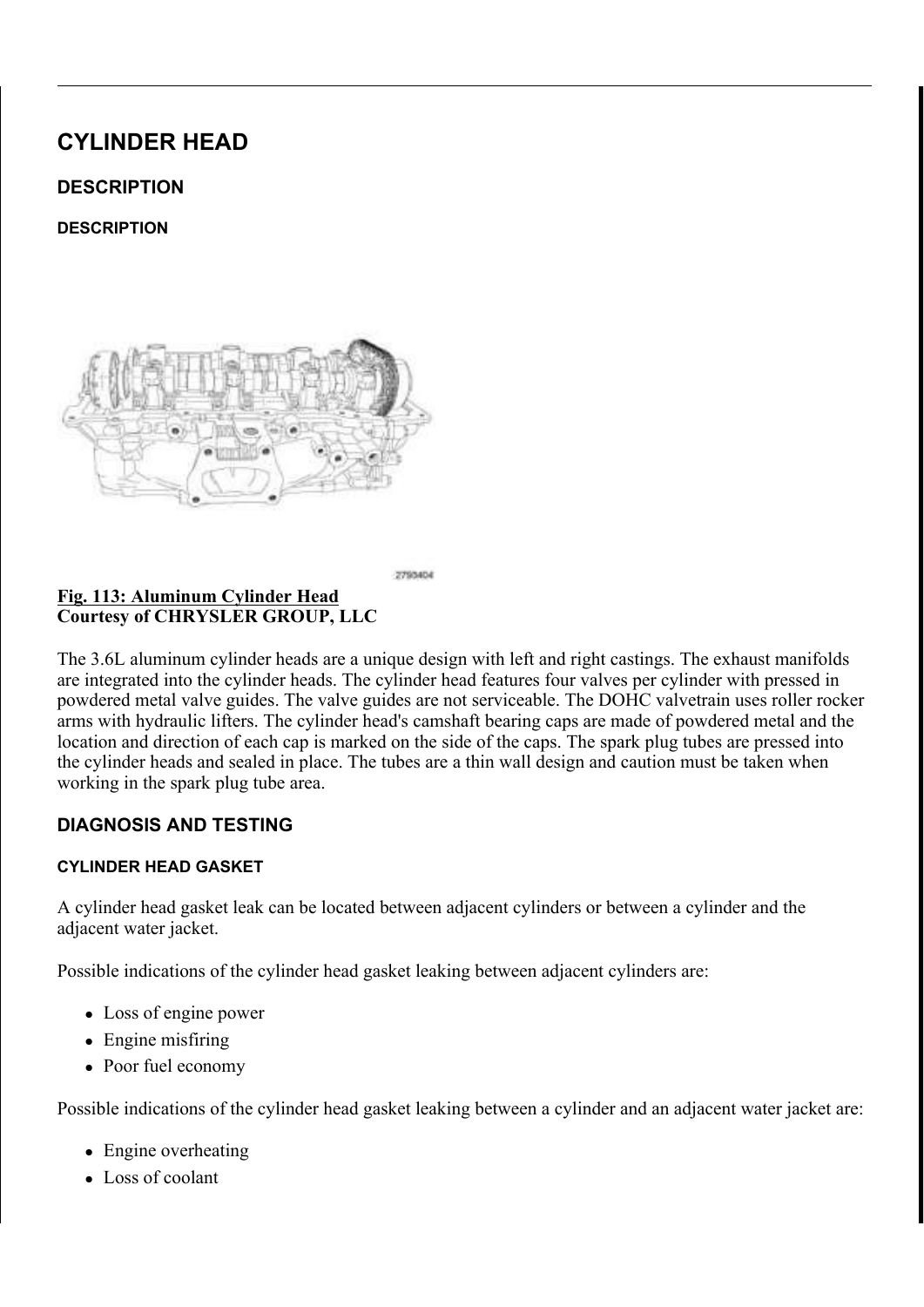5 HPRYH WKH RLO FRQWUJKKOWYVDLOGYHHLQWDDQNGHSFXOOPOSWYDKIHUULI  $.167$$ //\$7.21

 $/()7$ 

## ODJQHWLF\_7LPLQJ:KHHOV <u>) L J 0 D J Q H W L F</u> 7 L P L Q J : K H H U<br>& R X U W H V \ R I & + 5 < 6 / (5 \* 5 2 8 3 / / &

## & \$87,21 7 KH PDJQHWLF WLPLQJ ZKHHOFVRQWEDXFWWVZQLRWK P SLFNXS WRROV WUD\V HWF RHUWDQ\IRHWOKGHU7KLW GHVWUR\ WKH WLPLQJ ZKHHOV DEDLPOVLKWDIW PSRENU WKH FDPVKDIW SRVLWLRQ VHQVRU

ORXQW 'LDO, QGLFDWRQW6H2WQ 7QRJ6QWHDWLRQDU\3R  $R$ RXUWHV\RI & +5<6/(5 \*5283 //&

&\$87,21 'R QRW URWDWH WKH FUDQ**GHKDHWH VPRQGHVSKHDQG** WKH FDPVKDIWV 3LVWRQ WR YDOHWHXOFWRQQWDEQV \$F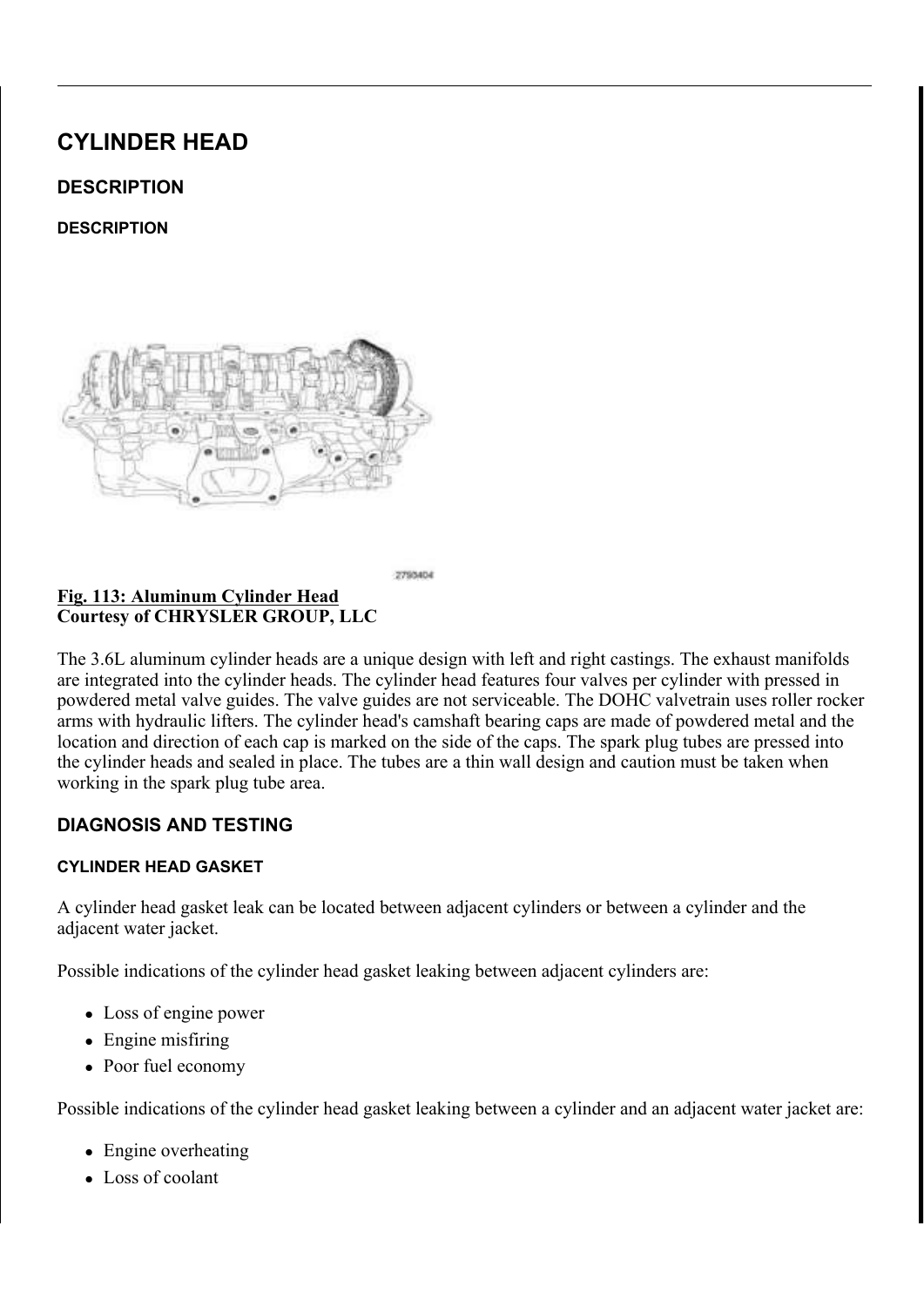YDOYH GDPDJH, I WKH FUDQNVK**DRWHQMHKGDVQWDRIHE** GHJUHHV ILUVW UHPRYH WKH FDPVKDIWM (5HIHU  $5(029$  \$/

9 HULI\WKDWWKHLQGLFZDKWHRQUWGKLHDOLJKWVVVLG6WWWXRPEH-LURR SRVLWLRQHG DW WRS GHDG FHQWHU RQ WKH HIKDXVW VW

## ) LJ 3RVLWLRQLQJ&DPVKDIWOSOOLJQPHQW + ROHV 9HUW &RXUWHV\RI &+5<6/(5 \*5283 //&

& \$87,21 'R QRW URWDWH WKH FDPV KHDJUVHVH VPRUH WKD LQGHSHQGHQWO\RIWKH FUDQNQKWDDIFWW \$FRQQH RFFXU UHVXOWLQJ LQ SRVVLEOH YDOYH GDPD

9 HULI\ WKDW WKH FDPVKDWMWW ED\USHRWHL**WLDRVQLVQRISWOKHHODGOFLH**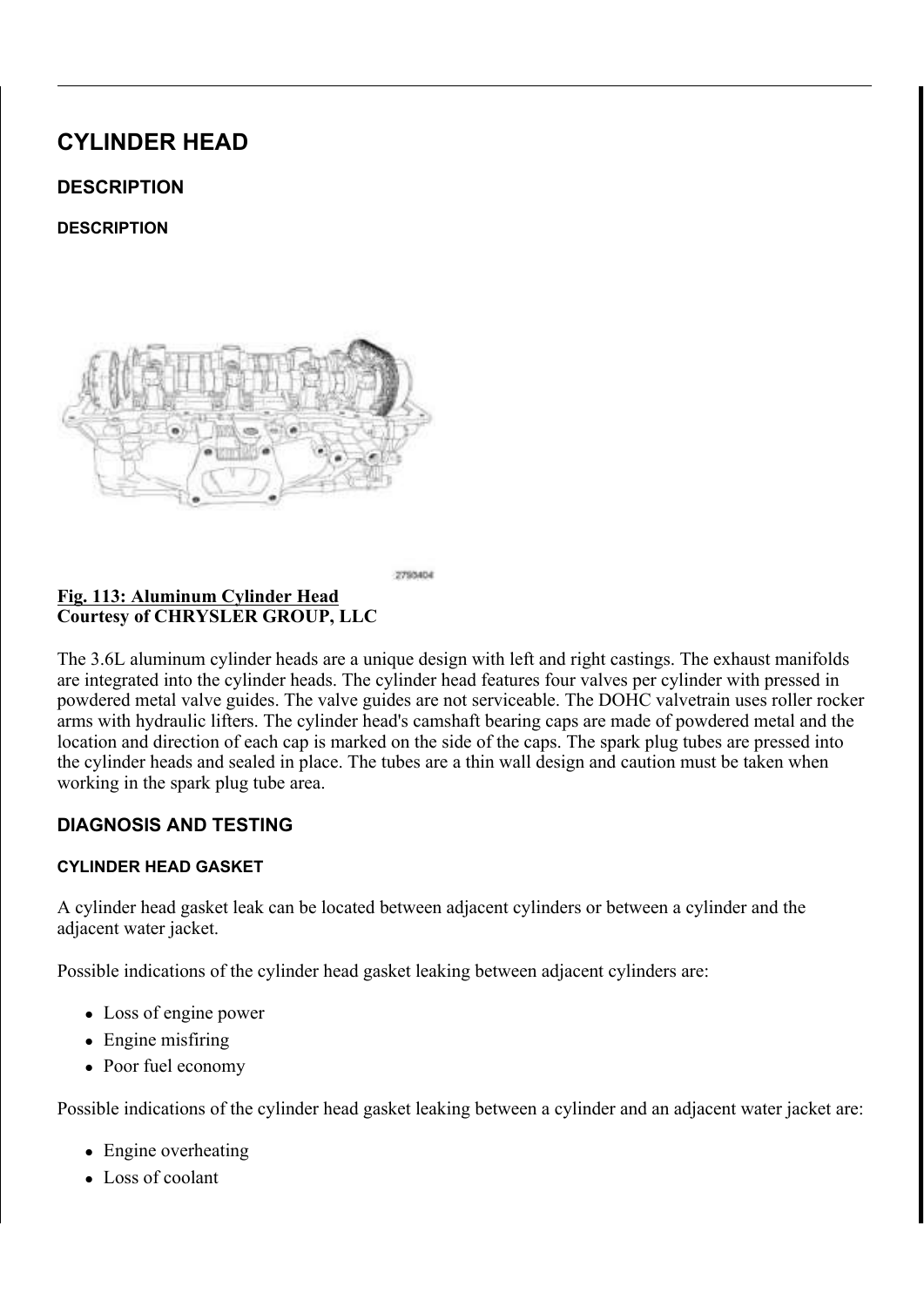7 KH 7 LP L Q J & K D L Q + R O G H U S O D K R XDO G L W W H O O W H  $127($ WKH 5HPRYDO SURFHGXUH , I UHTXROBGU WFKDHQ 7ELH UHLQVHUWHG E\UHSHDWLQJ 6WHSSXURI SMHKIHHUSHWP  $$66(0\%/\leq 9\$ 5. \$\pides\tag{1}(7.0.1\* 3+\$6(5 2./ & 2175)  $9\$/9(5(029\$/$ 

- ) L J 3 K D V H U 7 L P L Q J 0 D U N & FK B K Q V 3 H L Q V U L DKOD XOVH V 0 & DDU N 9DOYH 6FULEH / LQHV \$UURZV & R X U W H V \ R | & + 5 < 6 / (5 \* 5 2 8 3 / / &
- $127($ OLQRU URWDWLRQ RID FDPVKDEIMWUBTTXHIZUGHGSJWHRH WKH FDPVKDIW SKDVHU

5 R X W H W K H F D P F K D L Q D U DR WHOLG ZWK LHO HĐ HD NOW JOQUYODIN WHEN BDS WLPLQJPDUN 3UHVVWKQHWROHWKWHLQQWDDINIHFDDPPS/KKDDWKWHU. RLO FRQWURO YDOYH

: KLOH PDLQWDLQLQJ WKLVKDDQJQQUPRNQQNG WIRKXHWH-H[KNDKXHW WANDFFD] PDUN LV DOLJQHG ZLWK WKHHVSYKWOKHUHMKIDPXLVQVI PDDPINSKDVBU LQVWDOO DQG KDQG WLJKWHQ WKH RLO FRQWURO YDOYH 7KGH&5,%(/,1(6 RQ WKH FDP SKDVHUV VKRRWAGHGUNDDGSEB:DWZKDH\I VKRXOG SRLQW WRZDUGWHRDWHKHRWHOHLLQOBLOG KEHIDSGDEJRDYDU VKRXOG EH WZHOWHY: FKYDWOKHSLHOLNDXVW FDP SKDVHUHWULDO LOWDNH FDP SKDVHU FLUFOH PDUNLQJ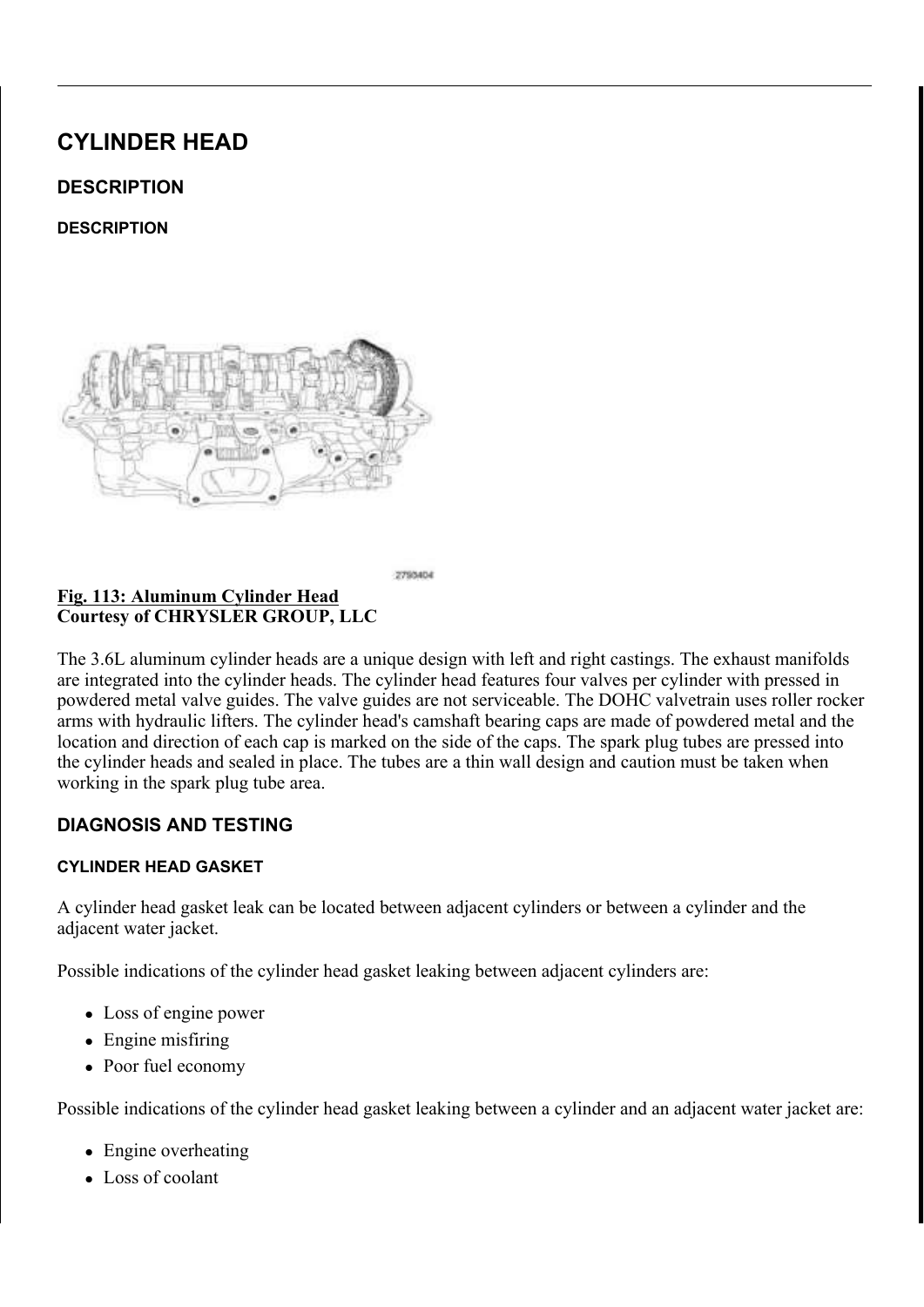Σ 7 KH LQGLFDWR=U5GIZDKOHOLWWKHWULWURKW VLGH QX\$PEEYHLUWRLQRE DW WRS GHDG FHQWHU RQ WKH HIKDXVW VWURNH

5 R W D W H W K H F U D Q N V K D I WR OF SOMY E RIQ LIV HY WURZS FOR LP STOL HIM W HIM B F\OLQGHU SLVWRQ LV DJDLWQHSURRQWWLKRHQHHGKDDWWWRSCWOLHRDNGH WLPLQJ YHULI\ WKH IROORZLQJ

<u>&KDLQ 3LQV \$UURZV GHUULEHD/QLQOHHV0BDRL3OK</u>JDV&L &RXUWHV\RI &+5<6/(5 \*5283 //&

QVWDOO WKH VSHFLDO WWRBKODVHU /H/IRWFNSLO&HDPVKDDIJDLO. FRYHU PRXQWLQJ VXUIDFH ZASWK WKH WRRO QXPEHU IDFL 7LJKWHQ WKH RLO FRQWURO YDONWHVOEVDQG W<sub>R</sub> 5 H P R Y H W K H & D P V K D I W 3 K D V H& K D R F O H R O B & G W K H 7 L P L Q

 $127($ .W PD\ EH QHFHVVDU\ WR URF\N DWKHHZF@HPJUKHDHIW \ ZUHQFK ZKHQ LQVWDOOLQJ WKH FDPVKDIW SK

<u>& DPVKDIW 3KDVHU /RFN:U2HLQ</u>OFK&RQWURO 9DOYHV <u>) L J</u> & R X U W H V \ R | & + 5 < 6 / (5 \* 5 2 8 3 / / &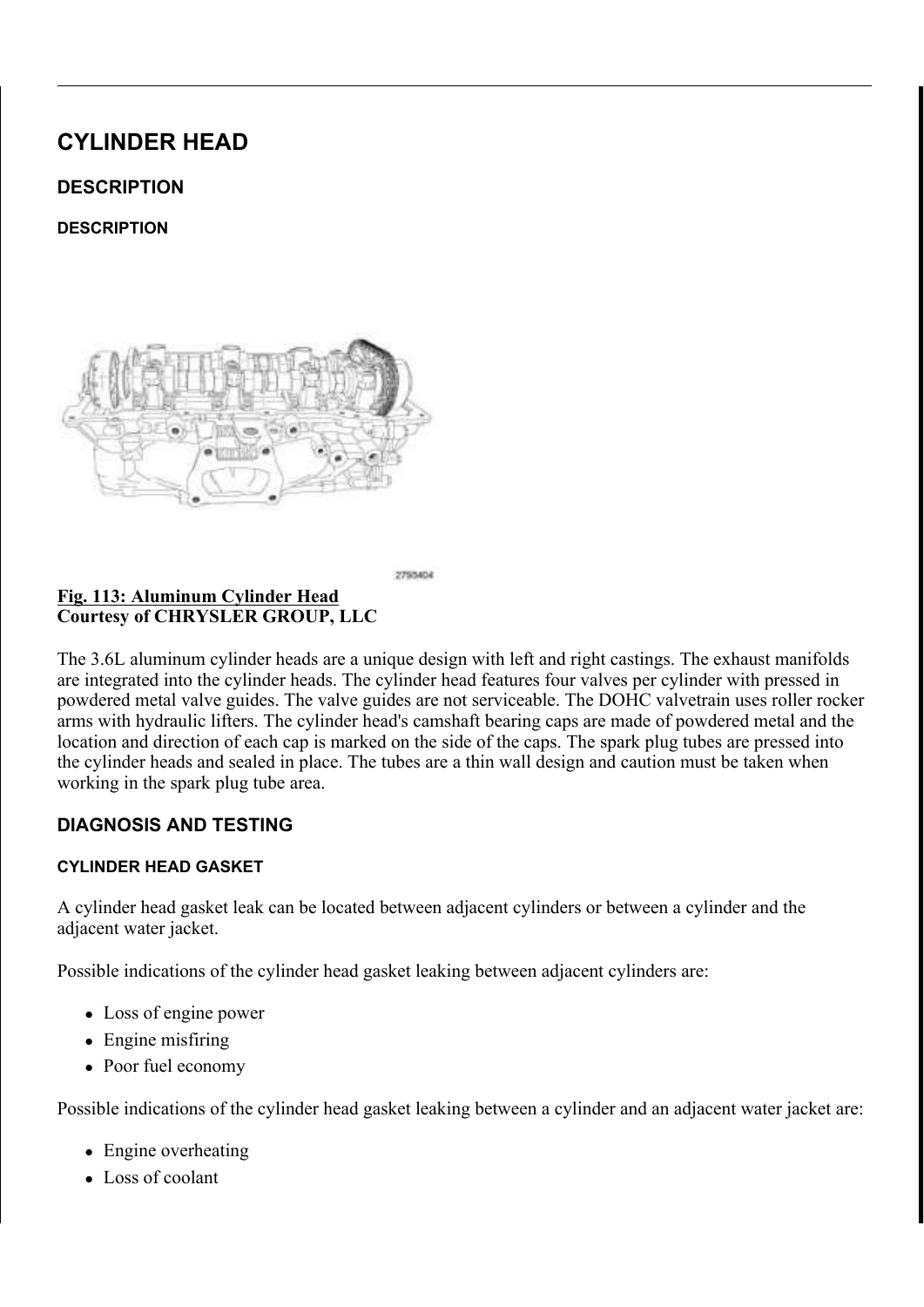z 7 K B & 5, % ( /, 1 (6 R Q W K H O H I W V L G H F D P F & K ROW KH HW I D F H

- $75.7$  K M 5 5 2 : 6 RO WKH OHIW VLGH FDPRSWKKDHWLHILDVOGROLLOHAWSW F\OLQGHU KHDG FRYHU PRXQWLQJ VXUIDFH
- Z 7 KHUH DUH WZHO % H7: F(KDWOKHSLHOLNED XVW FDP SKDVHU WU WKH LQWDNH FDP SKDVHU FLUFOH PDUNLQJ

I WKH HQJLQH WLPLQJ LSWRORHNG KBUUHFW UHSHDW WKLV

QVWDOO WKH VSSBSN. SO8XJV155HSHS7W2R

, QVWDOO WKH ULJKW&2LJQL\*WL7RQ1FRL607V\$/5SH71, H2U WR

.QVWDOO WKH OHIW F\CQLQVGLHRLQKTHROLS@SF(F6576HILH&DAQNGR'OSHHWSLJ  $, 167\$ //\$7,21

, QVWDOO WKH XSSHU LQWDKNRHXVPLDQQJLDRVOVG6HDDEQQQ2/D5LHU11HF640.HMDRQ  $, 167$  \$ / / \$ 7, 21

& RQQHFW WKH QHJDWLYHX ENDWWRNHU \FFDEQHQDQGGVWLJKWHQ 6 W D U W W K H H Q J L Q H D Q G \$ 5H 7J5 \$7, U P 9 W 5 K H & D \$75 S 2J1R TS (USIZD W RHF B 2 DSSURSULDWH (OHFWULFDO 'LDJQRVWLFV DUWLFOH

- z & DP & UDQN 9DULDWLRQ 5HOHDUQ
- z 7DUJHW & RHIILFLHQW 5HOHDUQ
- $127($ ) ROORZLQJ WKH ILUVW UHV\SSIDIWHDIWIHISODDF7H&PH6QUWY '7&V DQG YHULI\WKDW VXEVHTXHDQQW DISSGWWURWQDGORF )RU DQ\'7&V WKDW UHVHW UHIUHLUF12WGR 'DL\$DSIQIRSYMLLDFWI

 $5.*+7$ 

ODJQHWLF 7LPLQJ:KHHOV &RXUWHV\RI &+5<6/(5 \*5283 //&

> &\$87.21 7KH PDJQHWLF WLPLQJ ZKHHONFRQWPDXFWWVZQLPAWK P SLFNXS WRROV WUD\V HWF RHUWDQ\IRHWOKGHU7KLW GHVWUR\ WKH WLPLQJ ZKHHOV DEDLPOVLKWOJIW PSRERUW WKH FDPVKDIW SRVLWLRQ VHQVRU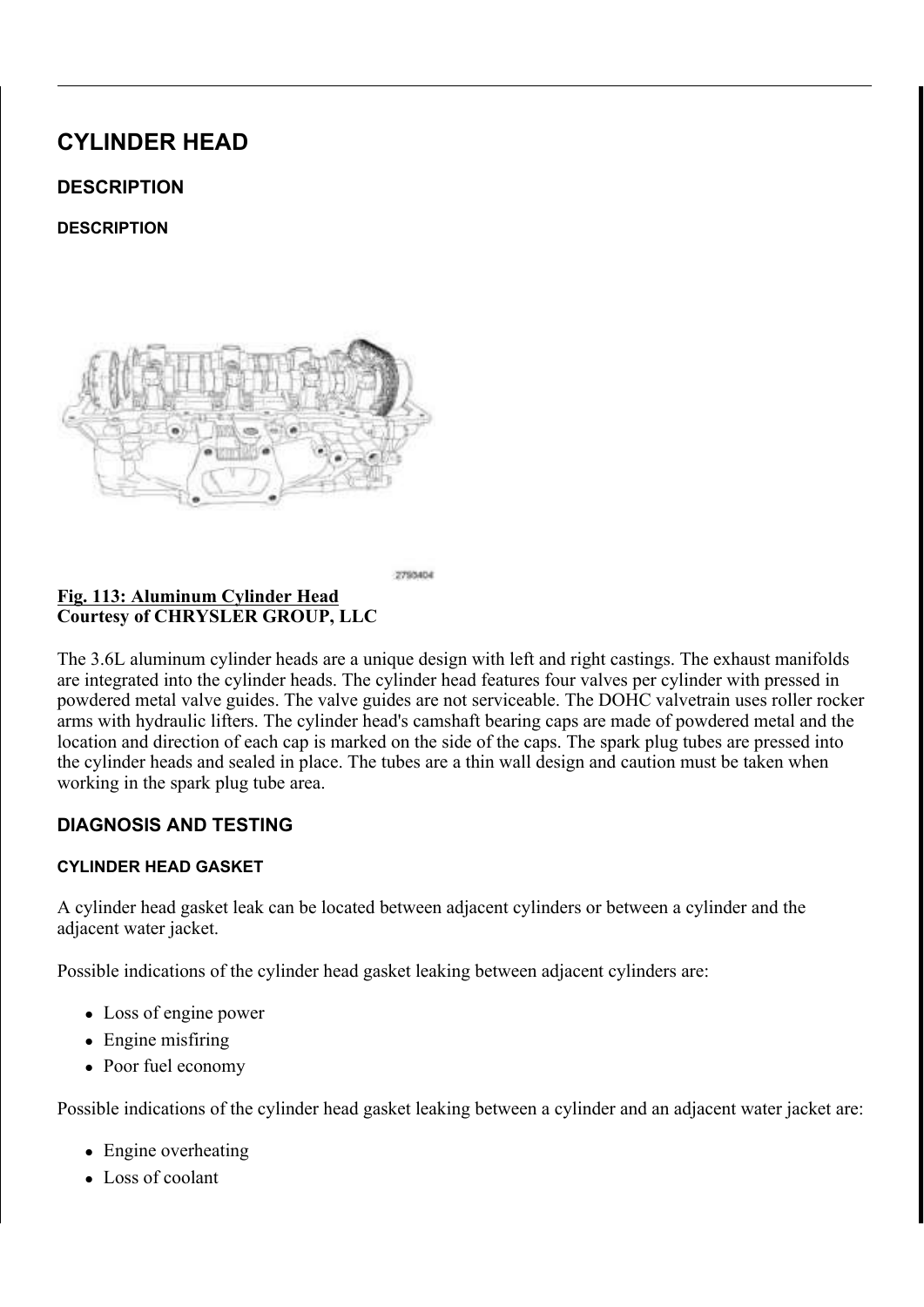3RVLWLRQLQJ & DPVKDIWO\$OOLJQPHQW +ROHV 9HUW <u>) L J 3R V L W L R Q L Q J & D P V K D I W</u><br>& R X U W H V \ R I & + 5 < 6 / (5 \* 5 2 8 3 / / &

& \$87,21 'R QRW URWDWH WKH FDPV KHDJUWHVH VPRUH WKD LQGHSHQGHQWO\RIWKH FUDQNQKWDDIFWW \$FRQXOH RFFXU UHVXOWLQJ LQ SRVVLEOH YDOYH GDPD

9 HULI\ WKDW WKH LQGLFZDKWHRQUWGKLHDOLJK WUVVLASH WIXRPEHUR R SRVLWLRQHG DW WRS GHDG FHQWHU RQ WKH HIKDXVW VW

& \$87.21 'R QRW URWDWH WKH FUDQ GIMKID HWM VP ROJGH WSKHDO OG WKH FDPVKDIWV 3LVWRQ WR YDOHWHXOFWQQWDEQV \$F YDOYH GDPDJH.I WKH FUDQNVK**BRWHQMHKGDVQWRIHE** GHJUHHV ILUVW UHPRYH WKH FDPVKDIMW, M(5HIHU  $5(029$  \$/

<u>) L J</u> ORXQW 'LDO ,QGLFDWRQUWGH2YQ 7QRJ6LQWHDWLRQDU\3R & R X U W H V \ R | & + 5 < 6 / (5 \* 5 2 8 3 / / &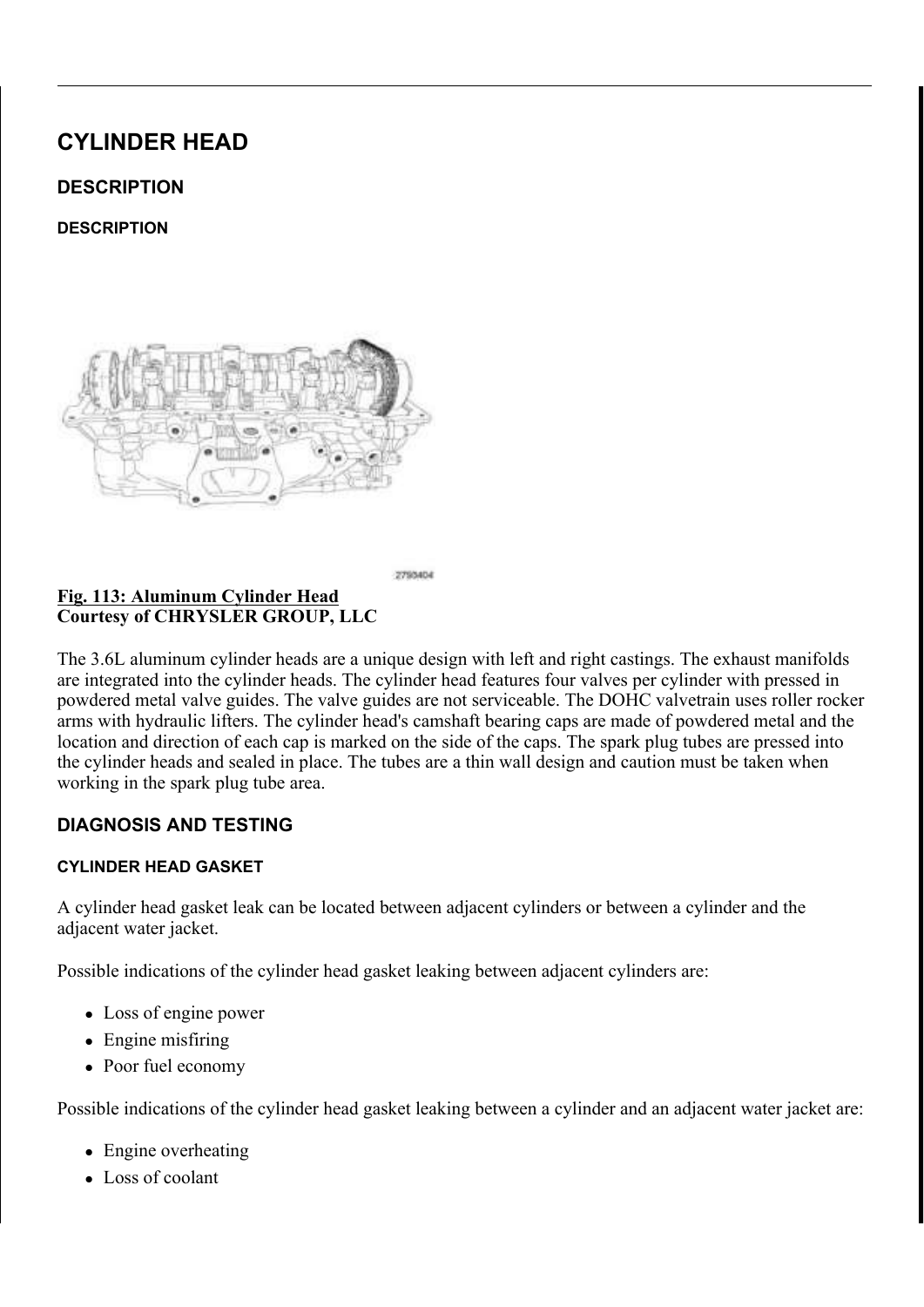9 HULI\ WKDW WKH FDPVKDWIM/UV ED\USHRWHLWLDRWQLWQRISWOKHHODGOFLHI

### 7LPLQJ &KDLQ +ROGHU <u>) L</u> J  $\overline{\&$  RXUWHV\RI  $\&$  +5 < 6/(5 \* 5283 // &

7KH 7LPLQJ & KDLQ + ROGHU SOD KRXDOWG LYQW HOU OW HE  $127($ WKH 5HPRYDO SURFHGXUH, I UHTXROBGUWFIDIQ 7ELI UHLQVHUWHG E\LQVWDOOLQJWKUHHSSHOODWWQWF6DWH RI WKH 5HPRYDO SURFHGXUH 5HIHU WORS/9066(0%/  $7,0,1^*$   $3+56(5$  2,  $821752/95/9$   $5(0295/$ 

3KDVHU 7LPLQJ 0DUN & PKBKQV3HLQVUL DKODAOVHW 0&DDUN  $LJ$ 9DOYH 6FULEH / LQHV \$UURZV &RXUWHV\RI &+5<6/(5 \*5283 //&

OLQRU URWDWLRQ RID FDPVKDEIHWUBTIXHIZUGHGJWHRH  $127($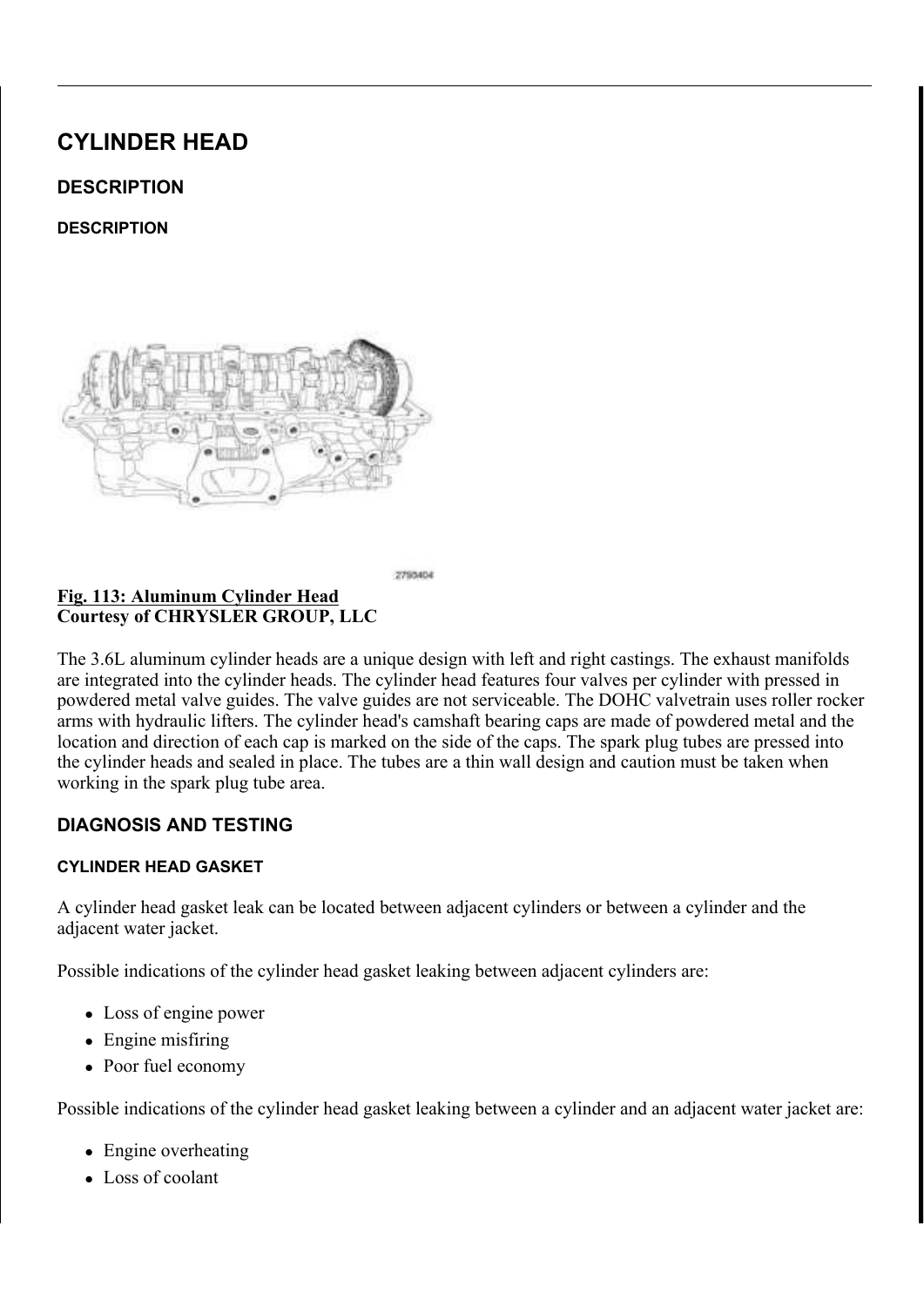5 R X W H W K H F D P F K D L Q D U **B K D** CHW K Z K L Q H K D YO H J K D B V W K B H SKDVHU WLPLQJPDUN 3USHKVDWHMUKHRQUWJRKWKHHIKHDIKDIXWWD WLJKWHQ WKH RLO FRQWURO YDOYH : KLOH PDLOWDLOLOJ WKLVKDOQJDOUPRYLOOMG WARXHWHO WYENHFEPEI PDUN LV DOLJQHG ZLWK WKHHVSYKWOKHULOWWLDNOHJFPDDPUSNKDVH3U LQVWDOO DQG KDQG WLJKWHQ WKH RLO FRQWURO YDOYH RQ WKH FDP SKDVHUV VKRWOKGHUGGBALGOGBAWWDKZHDY6IU  $7$  K  $H$  5 2 : 6 VKRXOG EH SDUDOOHO WRRQWWALLOF\VOXLQUIGDHTHU K7HACHOU FIRVYN-FRU %(7:((1 WKH HIKDXVW FDP SKDVHUHWLLQWDDNIGHFBBLOGNADOWH

### & DPVKDIW 3KDVHU / RFN: U PHOOF K& RQWURO 9DOYHV ) L J & R X U W H V \ R | & + 5 < 6 / (5 \* 5 2 8 3 / / &

 $127($ , W PD\ EH QHFHVVDU\ WR URF\N DWKHHZFGDHPJUKHDHIW \ ZKHQ LQVWDOOLQJ WKH FDPVKDIW SK ZUHQFK

.QVWDOO WKH VSHFLDO WWRBNODVHU 5L/RKFWN 6&LC3PHVKDIDJD FRYHU PRXQWLQJ VXUIDFH ZASWK WKH WRRO QXPEHU IDFL 7 L J K W H Q W K H R L O FR Q W U R O Y D O I W H V O E V D Q G W R 5 H P R Y H W K H & D P V K D I W 3 K D V H& LK D R EN + R O B & G W K H 7 L P L Q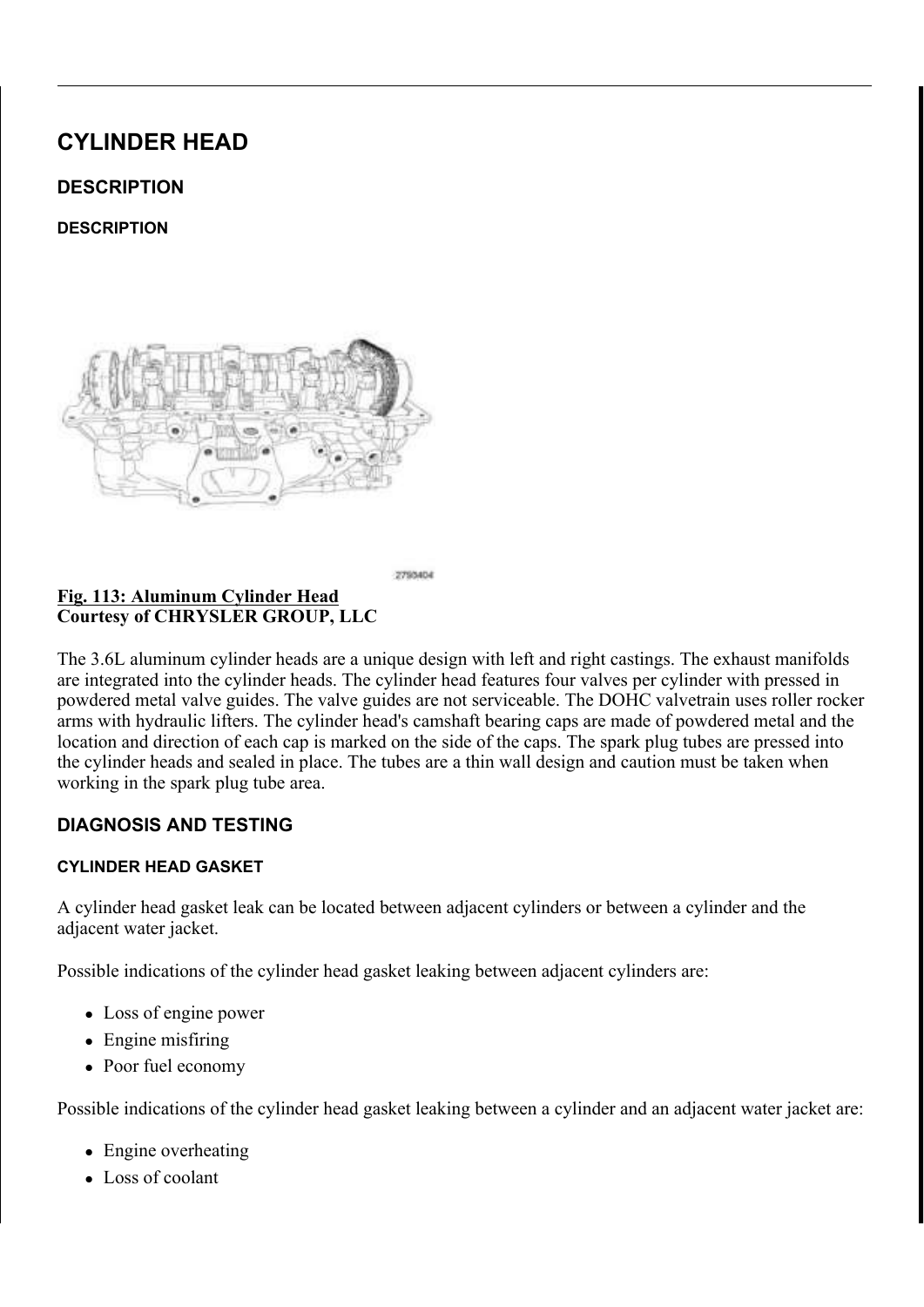) ROORZLQJ WKH ILUVW UHVWSEDWHDIWHSODDF7H&PH6QWY  $127($ '7&V DQG YHULI\WKDW VXEVHTXHDQQW**DIG**%W**WUR**WQD©GRFI ) RU DQ\ '7&V WKDW UHVHW UHIUHUFDVQR 'DLSSORSWILDFWI

z 7DUJHW & RHIILFLHQW 5HOHDUQ

 $8\$06+\$7$  (1\*,1)

z & DP & UDQN 9DULDWLRQ 5HOHDUQ

 $.167$$ //\$7,21 & ROOHFW WKH OHJDWLYHX EVDWW FRVHU \ PFDE OLHODONG YWLJKWHO 6 W D U W W K H H Q J L Q H D Q G SIH 7U51 \$7, U P 9 W 5 K H & LISS S 2U1R TS (USL'D OW RHF B 2 DSSURSULDWH (OHFWULFDO 'LDJQRVWLFV DUWLFOH

 $+($  \$  $', 167$  \$  $//$  \$ 7, 21 . Q V W D O O W K H X S S H U L Q W DKNRHX VPLDQQUL DRVOV <u>GB BDECOGR /D5LHU11 HFGD.</u> HMDRQ

, QVWDOO WKH ULJKW F\DLQQLGWHLLRQCHFDRG22 @FRFY6HHIKBNQYQWRJbJKW

, QVWDOO WKH OHIW& RJ/QLWYLRQ FRL10687\$/5/6617LH2U1 WR

, QVWDOO WKH VSSBSN. SO8XJV, 155HSH STVAR

WKH LQWDNH FDP SKDVHU FLUFOH PDUNLQJ I WKH HQJLQH WLPLQJ LSVURORHNG KRHUHFW UHSHDW WKLV

PRXQWLQJ VXUIDFH Z 7 KHUH DUH WZHO % (H7: F(KDWOKHSLHOLNED XVW FDP SKDVHU WU

z 7 K B & 5, % ( /, 1 (6 R Q W K H U L J K W V L G H FWD KPHS KNOWLHOLGNH DD LKH

RQ WKH ULJKW VLGH FDHPD SKDR WH KN USRLQW  $7$   $7$  K  $R$  5 5 2 : 6

Σ 7 KH LQGLFDWR=U5GIZDKΘHQWWKHWUMURKW VLGH QX\$PEEYHLUWRL@RE DW WRS GHDG FHQWHU RQ WKH HIKDXVW VWURNH

5 R W D W H W K H F U D Q N V K D I WR OF 80 PRE R D L V H WWR ZG FOR P S K H OU HW K H F\OLQGHU SLVWRQ LV DJDLWQHSURRQWWLKRHQHHGKDDWWWR8CMGUHRDNGH WLPLQJ YHULI\ WKH IROORZLQJ

 $|LJ|$ & KDLQ 3 LQV \$UURZV GHEULLEEHD/QLQOHHV0BORNL3OKJDV&L & R X U W H V \ R | & + 5 < 6 / (5 \* 5 2 8 3 / / &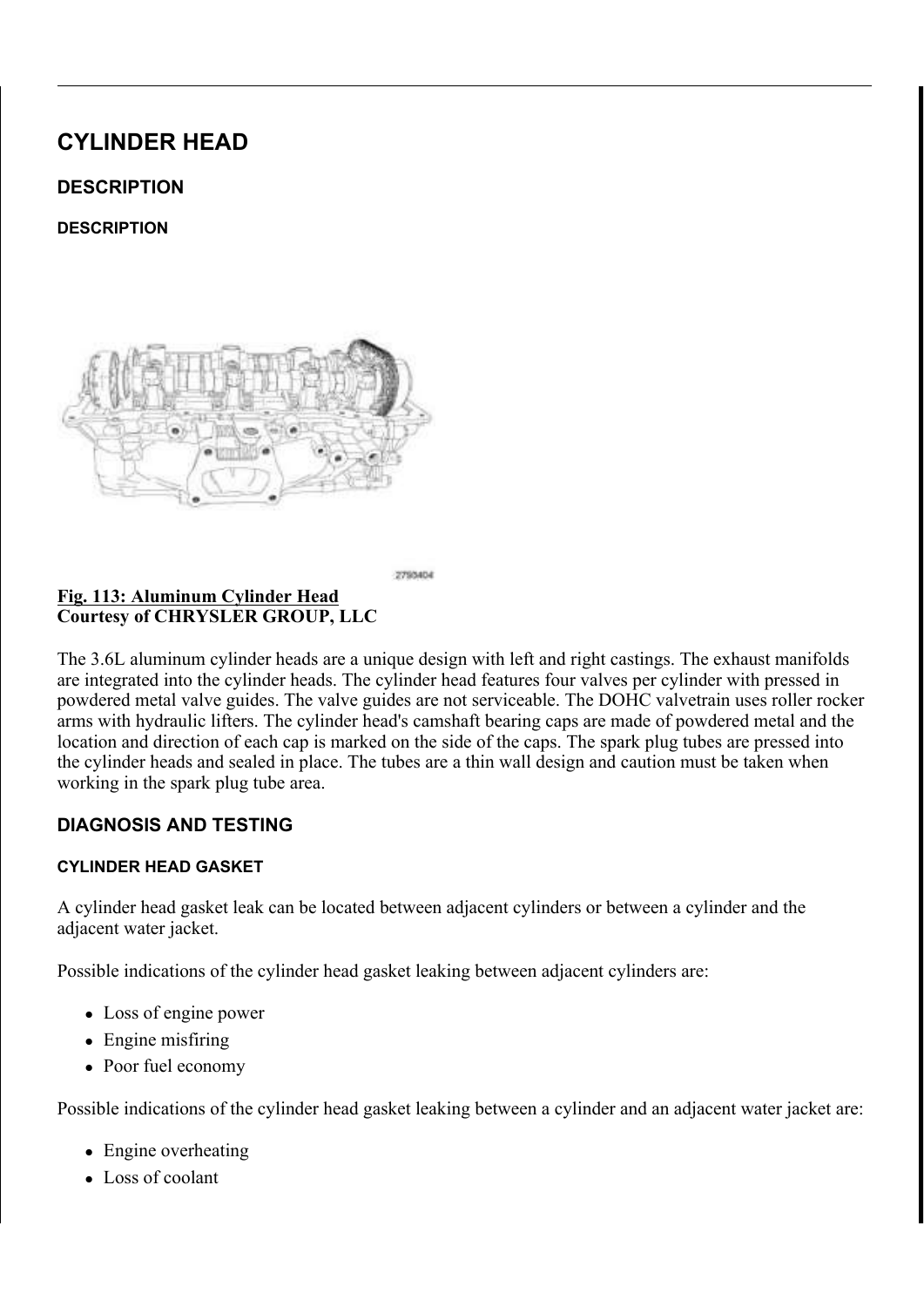$' (685, 37, 21)$ 

 $' (685.37.21$ 

<u>) L J</u>

7KH / HQJLQH XVHV D'XDO 28YHFUR-QHIDJGXU&DWYLKRQIW7K'H2+FDPVK LURQ GHVLJQ DQG KDYH D SKJHN WHWGKROW PLDVJR DH JNQLHFWML EPHLQ BRZG 3RVLWLRQ & 03 VHQVRUV DUJHZQKRHDOWH \$SWEWHDWFZAHHGQWARK MW KWHLRU FDPVKDIW LV D FHQWULIXJFHDZ/KHLYFHQLWLSODUWWLRRQ WWW.HWFHUBLSQONIBN RLO GURSOHWV IURP WKH FOLUNDHOLN FNOKVHH3USODV MIDY OEYHHR URHX UNQHEHBADHU LQWR WKH FDPVKDIW & DPVEKIDWWZRHOWGLUSXOVDNY ZDOFORYQWWLKEDOWOEHRU

 $23(5$7, 21$ 

23(5\$7,21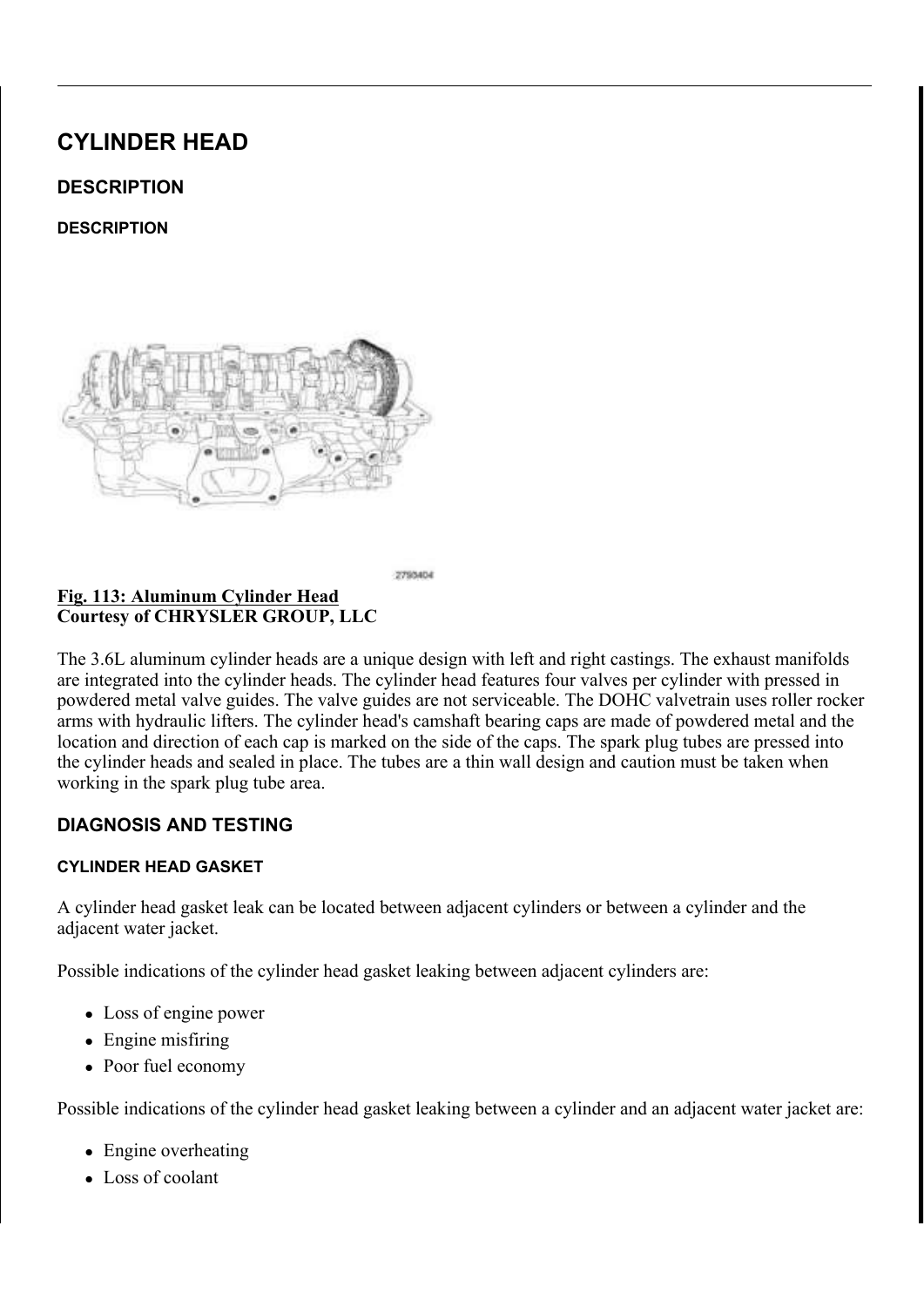# <u>) L J 0HD V X U L Q J & D P V K D I W (IQFOD</u> WORDU\ 8 V L Q J 'L D O , Q G<br>& R X U W H V \ R I & + 5 < 6 / (5 \* 5 2 8 3 / / &

 $67$1'$ \$5' 352& ('85( & \$06+\$)7 (1' 3/\$<

67\$1'\$5' 352& ('85(

7 KH FDPV KDIW KDV SUHFLV HDNN PDNFFKLSQUHRGYLGEHJDVFKFDXSUHDGW 7HONRDC FDPVKDIW LV GULYHQ E\ WKNHFWWD @NQNGKBKWDLNQLND GULYH VSUR

5+ FDPVKDIWV VKRZQ LQ LOOXVWLUPDLWODRUQ /+ FDPVK  $127($ 

) L J 5L J K W + D Q G & D P V K D I W V<br>& R X U W H V \ R I & + 5 < 6 / (5 \* 5 2 8 3 / / &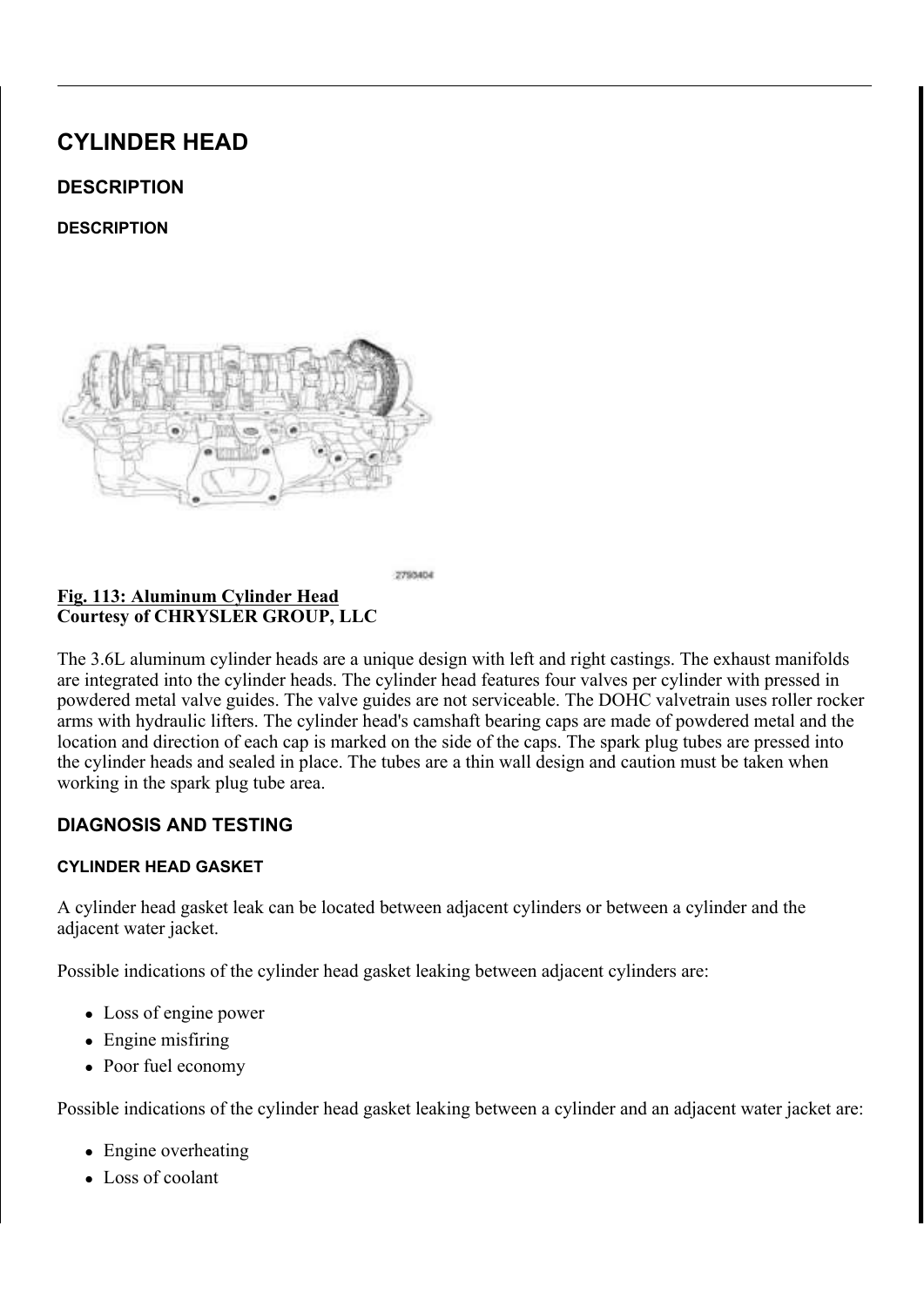5 L J K W L Q W D N H F D P V K D I W V KKR-FLO FLDOP V K9 D KW W U D RWLORI  $127($ 

5 H P R Y H W K H F \ O L Q G H & 2K9 H D G F R \ K H J ' (5 H H G U \ G R O 2 9 \$ / ORXQW 'LDO, QGLFDWRU 6HMWW V'SLHDFOLD@OWERDROWRL& BW F6D IURQW RIWKH HQJLQH /RFDDWIBLWQNKM SWUKRHEKORSYHHUSRHOWGALHFXFO ORYH WKH FDPVKDIW DOOUWERHOZD\ WR WKH UHDU RI LWV = HUR WKH GLDO LQGLFDWRU OR YH W K H F D P V K D I W I R U Z DIUGGU WHR GW WK H HO G PL D WD R Q GW LLFDDWH PO HQG SOD\WR WKH VSQHJFLLQQEHSBFWLLIRLQDVS/HLRHQLVWR

 $5(029$ \$/

 $/()7$ 

### $\perp$  L J ODJQHWLF 7LPLQJ:KHHOV &RXUWHV\RI &+5<6/(5 \*5283 //&

& \$87,21 7 KH PDJQHWLF WLPLQJ ZKHHOFVRQWEDXFWWVZQLRWK P SLFNXS WRROV WUD\V HWF RHUWDQ\IRHWOKGHU7KLW GHVWUR\WKH WLPLQJ ZKHHOV DEDLPOVLAWDI**WRSRTRUW** WKH FDPVKDIW SRVLWLRQ VHQVRU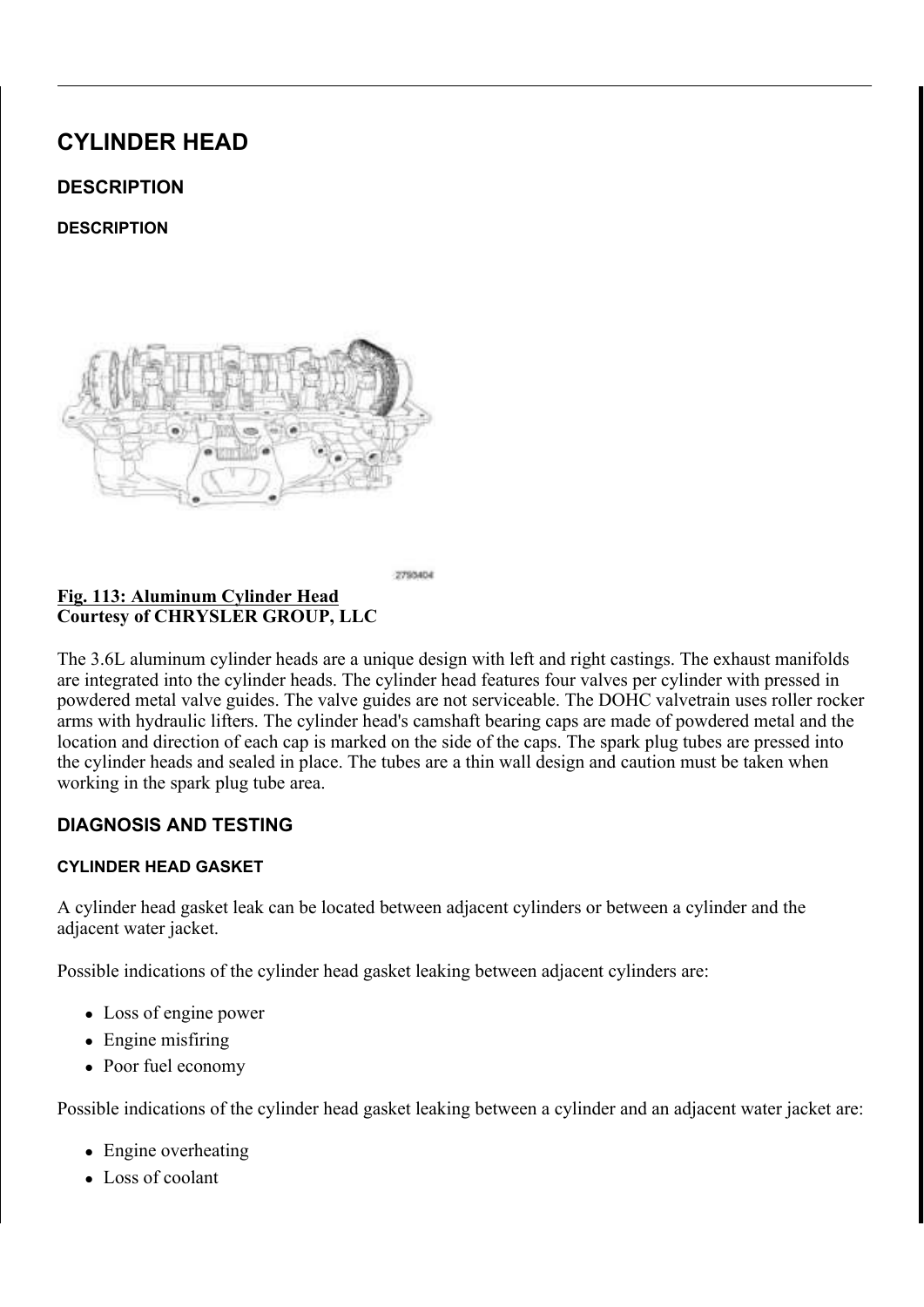) L J & DPVKDIW %HDULQJ & DS %HRIOWW V 5HPRYDO 6HTXHQFH & R X U W H V \ R | & + 5 < 6 / (5 \* 5 2 8 3 / / &

& \$87.21 : KHQ WKH WLPLQJ FKDLQ LVQBIH PURK HHDGG DODGU HW KVH LQVWDOOHG 'R QRW IRUFHIXOOVFU**B@WWW+DMWK**H F LQGHSHQGHQWO\RIHDFKRWKHWW6FFLQYH6OHPDYDFDFFEL RFFXU

& \$87, 21 '2 127 67 \$ 03 25 675, (7+ (& \$ 06 + \$) 7 \$ 36 \$ 56, 19 (\$ 0.  $1\$   $1\$   $1\$   $2\$   $8\$   $8\$   $5\$   $7\,2\$   $7\ +$   $($   $\%$   $($   $\$$   $5\$   $1$ <sup>\*</sup>  $\&$   $\$$   $3\,6$ 

5 HPRYH WKH XSSHU LQWDNGHVPDDQQLORVOSGDUDNO SOOLXJQVLWOODHRINZW FFI FDP SKDVHU\$V66\$10H%HHU \QU\$R5.\$%/(9\$/9(7.0.1\* 3+\$6(5 22//8.2)  $9\$/9(5(029\$/$ 

5 R W D W H W K H F D P V K D I W V F WR K **G VDHOUL FOLR FIND ZVL WHR OW-RV S R V D 3M** WRS GHDG FHQWHU 7KLV SHOXDWFUHDYOWSKRHVEDWPRKADIQWRV YLDDOWYKI

 $127($ & DPVKDIW EHDULQJ FDSV VKRXOGLKODYHHO EHGIB PI PDQXIDFWXULQJ )RU HIDPSOH WKH QXXOREVHEJHEOQH FDS LV PDUNHG (! 7KH FDSV VKWRKOWGKEHQLRQWFV IRUZDUG

/RRVHQ WKH FDPVKDIW EHHDQUEHQJVKBBGERQOWLOQJQVWWKJHDWLHRI

:KHQ WKH FDPVKDIW LV UHPRYHGOWE**H GRENZDU**  $127($ PDUN WKH URFNHU DUPV EHIRUH UHPRYLOJ WKH

SHPRYH WKH FDPVKDIW EHDWLQJ FDSV DQG WKH FDPVKDI

 $5, * + 7$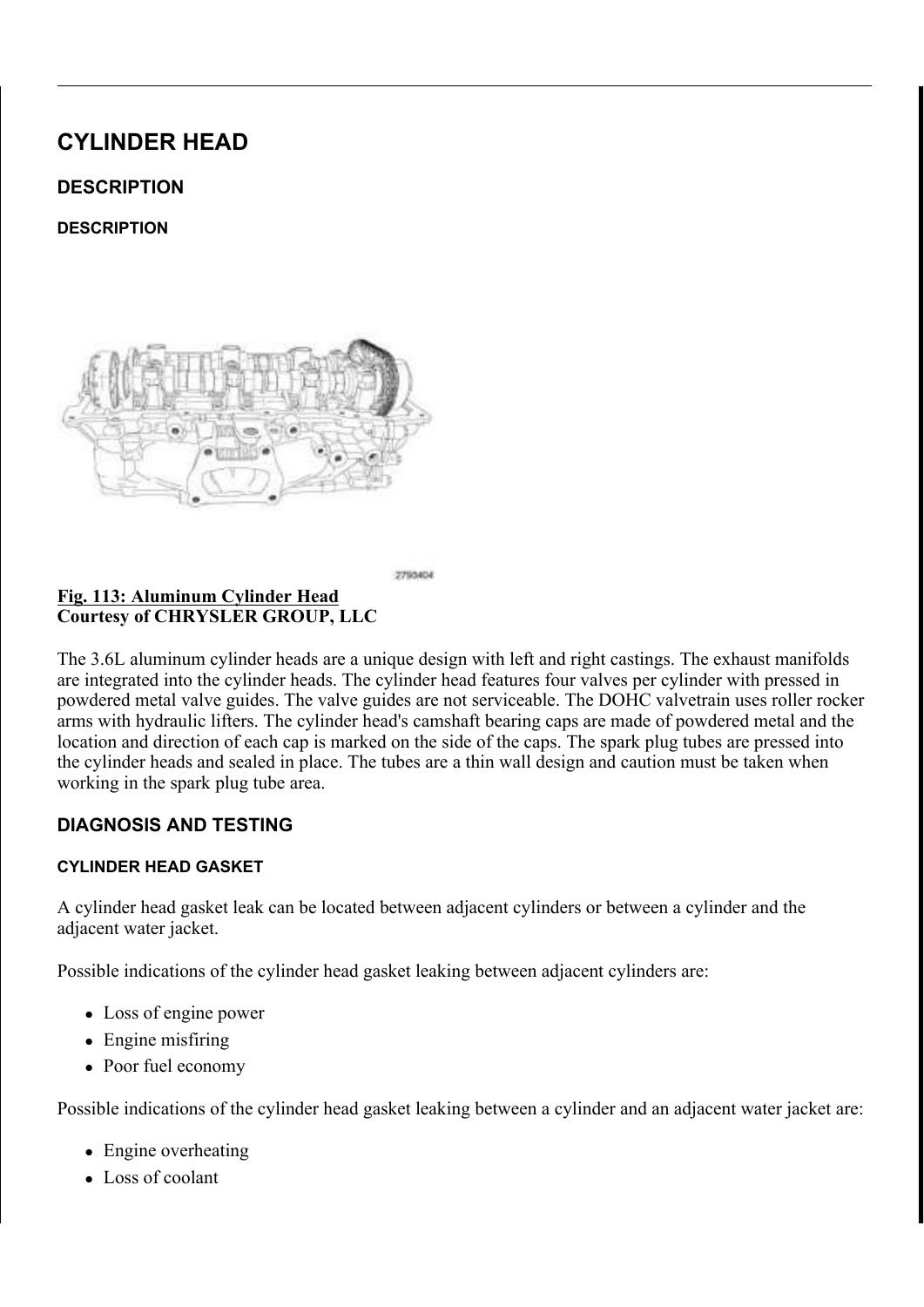) LJ ODJQHWLF 7LPLQJ:KHHOV & R X U W H V \ R | & + 5 < 6 / (5 \* 5 2 8 3 / / &

> & \$87,21 7 KH PDJQHWLF WLPLQJ ZKHHOFVRQWEDXFWWVZQLRWK P SLFNXS WRROV WUD\V HWF RHUWDQ\IRHWOKGHU7KLW GHVWUR\ WKH WLPLQJ ZKHHOV DEDLPOVLKWDIW PSRERLUN WKH FDPVKDIW SRVLWLRQ VHQVRU

& DPVKDIW %HDULQJ & DS %ROKWW 5HPRYDO 6HTXHQFH  $LJ$  $R$ RXUWHV\RI & +5 < 6/(5 \* 5283 // &

& \$87,21 : KHQ WKH WLPLQJ FKDLQ LVQ GIHDRKY HHLOGDO QDGU HV KVH LQVWDOOHG 'R QRW IRUFHIXOOFURQWDWKHD MWKH F LQGHSHQGHQWO\RIHDFK RWKHWW6RROYHGUDHPDYDHOFFE RFFXU

& \$87, 21 '2 127 67 \$ 03 25 675, (7+ (8 \$ 06 + \$) 7 \$ 36 \$ 56, 19 (8)  $1\$   $0\$   $*$  ( :, // 2& & 85 72 7 + ( % (\$5, 1  $*$  & \$36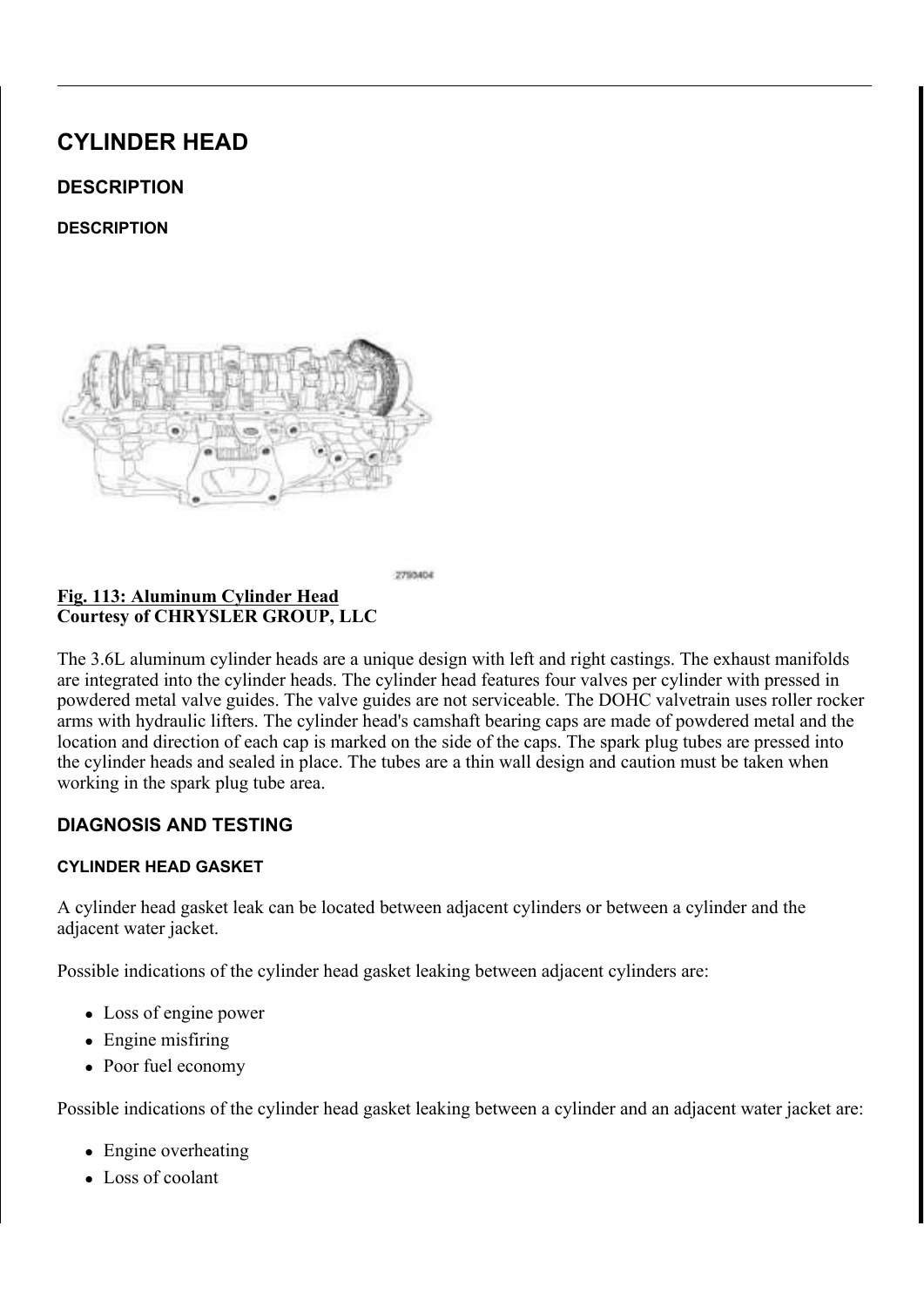5 HPRYH WKH XSSHU LQWDNGHVPDDQQLORVOSGDUDNO SOO KUQVLWULLRIKA WFI ULJKW FDP SKD\$V6H6U0V%/&HI9H\$U5,V\$VR8/(9\$/9(7,0,1\* 3+\$6(5  $2.1$ 821752/9\$/9(5(029\$/

& DPVKDIW EHDULQJ FDSV VKRXOGLKQDYHHQBHGHQ PI  $127($ PDQXIDFWXULQJ )RU HIDPSOH WKH QXXOREVHEJHEOQH FDS LV PDUNHG (! 7KH FDSV VKWRKOWSKEHOLROWEV  $IRUZDUG$ 

/RRVHQ WKH FDPVKDIW EHHDQUEHQJVKBL3GEBQOWLVQQLXQVWWNUBWLHRI

: KHQ WKH FDPVKDIW LV UHPRYHGOW **GH GRENZDU** 127( PDUN WKH URFNHU DUPV EHIRUH UHPRYLQJ WKH

SHPRYH WKH FDPVKDIW EHDWLOJ FDSV DOG WKH FDPVKDI

 $, 163 (87, 21)$ 

 $, 163(87, 21)$ 

.QVSHFWLQJ&DPVKDIW %R<del>FEDH</del>UMLQJ-RXUQDOV &DP/ & R X U W H V \ R | & + 5 < 6 / (5 \* 5 2 8 3 / / &

 $127($ 5 + LQWDNH FDPVKDIW VKRZQ EQPLVOXODXWWUVDLWFLQQUR

.QVSHFW FDPVKDIW EHDULDQQJGMERLXQUGQLDQQV.IMERXUGQDDPDVJBIU| F\OLQGHU KHDG IRU GDPDJHRL\$000KROFHKVHFINNUFFOOLRQJGHQUJKHDO & KHFN WKH VXUIDFH RI WKOHO FZOHPDOIREH VOHD VIR UUHDED QG UFFRP WR WKH ZRUQ DUHD H5HQSROWD EHWFKOLFOV K/LSIH/KEWLILWORKHEDWWLBQ 6SHFLILFDWLRQV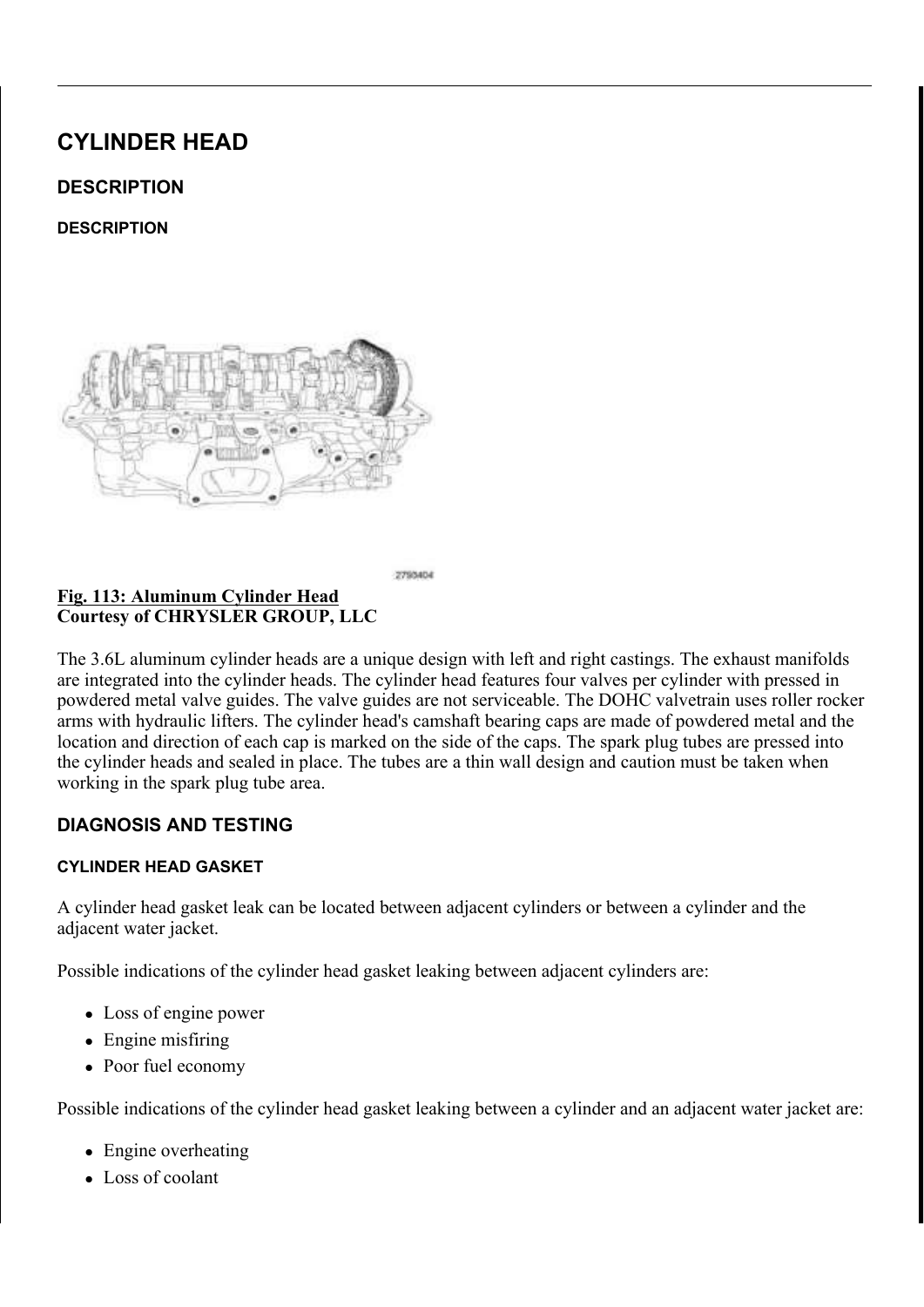$L$   $J$ ODJQHWLF 7LPLQJ :KHHOV & R X U W H V \ R | & + 5 < 6 / (5 \* 5 2 8 3 / / &

> & \$87,21 7 KH PDJQHWLF WLPLQJ ZKHHOFVRQWEDXFWWVZQLRWK P SLFNXS WRROV WUD\V HWF RHUWDQ\IRHWOKGHU7KLW GHVWUR\WKH WLPLQJ ZKHHOV DEELLPOVLAWDIWRSKRUWL WKH FDPVKDIW SRVLWLRQ VHQVRU

%HDULQJ&DS5HWDLQTLXQHQ18RHNTWWV7LJKWHQLQJ6H ) L J &RXUWHV\RI &+5<6/(5 \*5283 //&

XEULFDWH WKH FDPVKDIWRMEXUQDOV ZLWK FOHDQ HQJL .QVWDOO WKH OHIW VLG**HQFWDFKARKODHW V SEWKWWLKRQHDGOSDJSGS** GHDG FHQWHU 7KLV ZLOOHSXOVDUFDHOWSKRHVEDVPLKRADIQWRV YDDNWOLKRWKKA RI WKH FDPVKDIW EHDULQJ FDSV O V W D O O W K H F D P V K D I W OF HAD KUHL QUH FADO ALO DO O G EKRDOO AG WALRIK V

 $127($ & D S V D U H L G H Q W L I L H G Q X P HL Q LAFIDNOHO R U MAY KUD R X Y DQG VKRXOG EH LQVWDOOHG IURPVKWHKHHQUIRQQHW \$W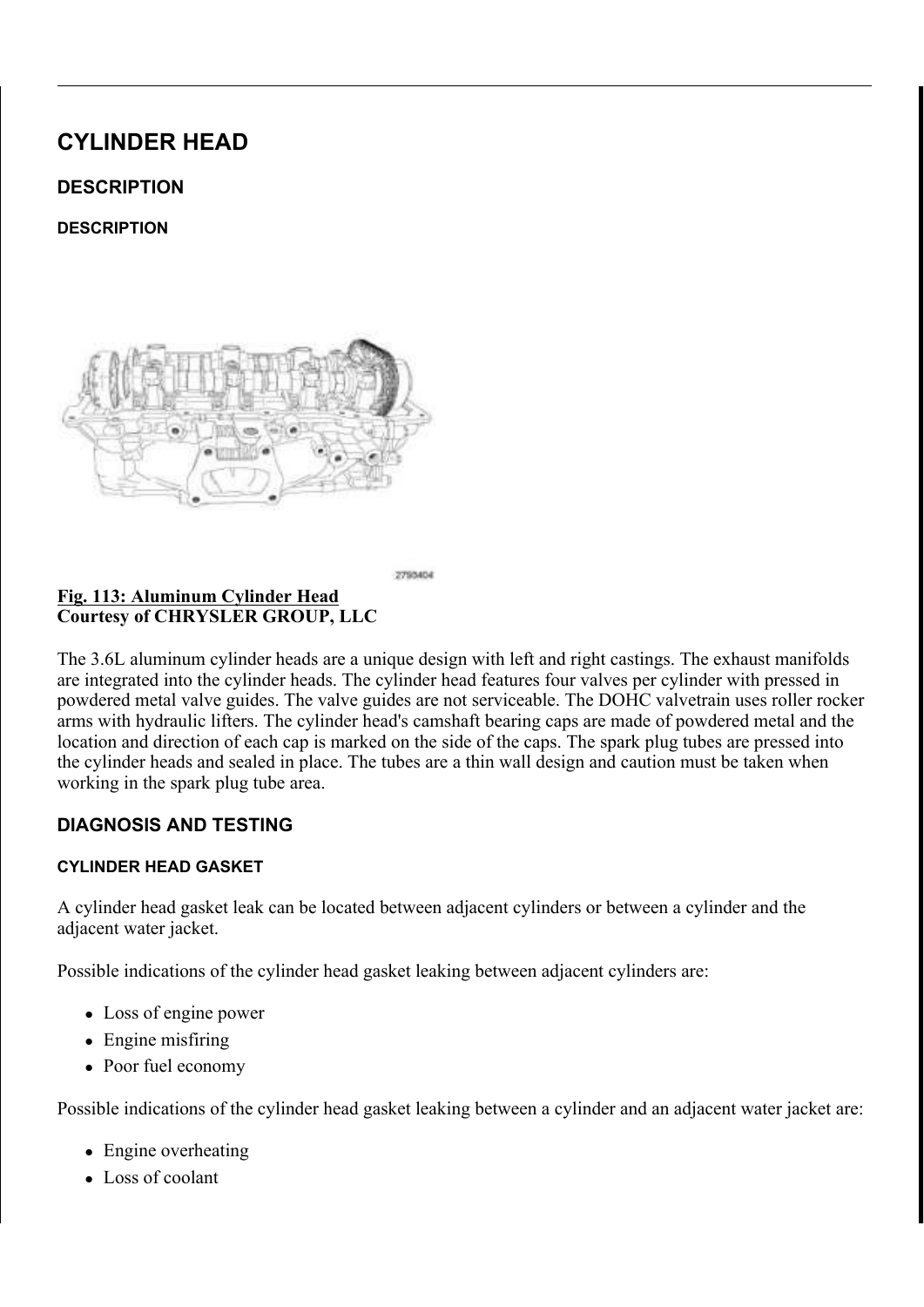### VKRXOG EH LQVWDOOHG ZLWK WWKKHHQKRWWDFFKSHRGUDD RQ WKH FDSV SRLQW WRZDUB WKH IURQW RI V

7 L J K W H Q W K H E H D U L Q J FTDXSHOLENWIN KORUZOO JLEOR O OWOYXLVOW WUDKWHLV

### 3RVLWLRQLQJ&DPVKDIWOSOOLJQPHQW +ROHV 9HUW <u>) L</u> J  $R$ RXUWHV\RI & +5 < 6/(5 \* 5283 //&

5 R W D W H W K H F D P V K D I W V F D VR SF RIZ L WHL R WORL Q WR WS K G H D G L FIEQ Q W QVWDOO WKH OHIW FDP SKODUNVSOFXLOUGUEQULWENDOG FREYOM PDQLIROG \$65H(IOPAL) 4W R9 \$5. \$% / (9\$/9 (7.0.1 \* 3 + \$6 (5 22) / & 2.1  $9\frac{1}{2}\left(9\right)\left(167\frac{1}{2}\right)/57.21$ 

7 KH & DP & UDQN 9 DULDWLRQ 5 HO HBH QIRSUR FIGG SAVALHOU  $127($ VFDQ WRRO DQ\WLPH WKHUH KDV EPHDHQHDWLRH BDSLRUZHI V\VWHP IRU HIDPSOH IO\ZKHHO GDRUYHFWUDQNOYKBDWP VHQVRUV RU FRPSRQHQWV

 $5, * + 7$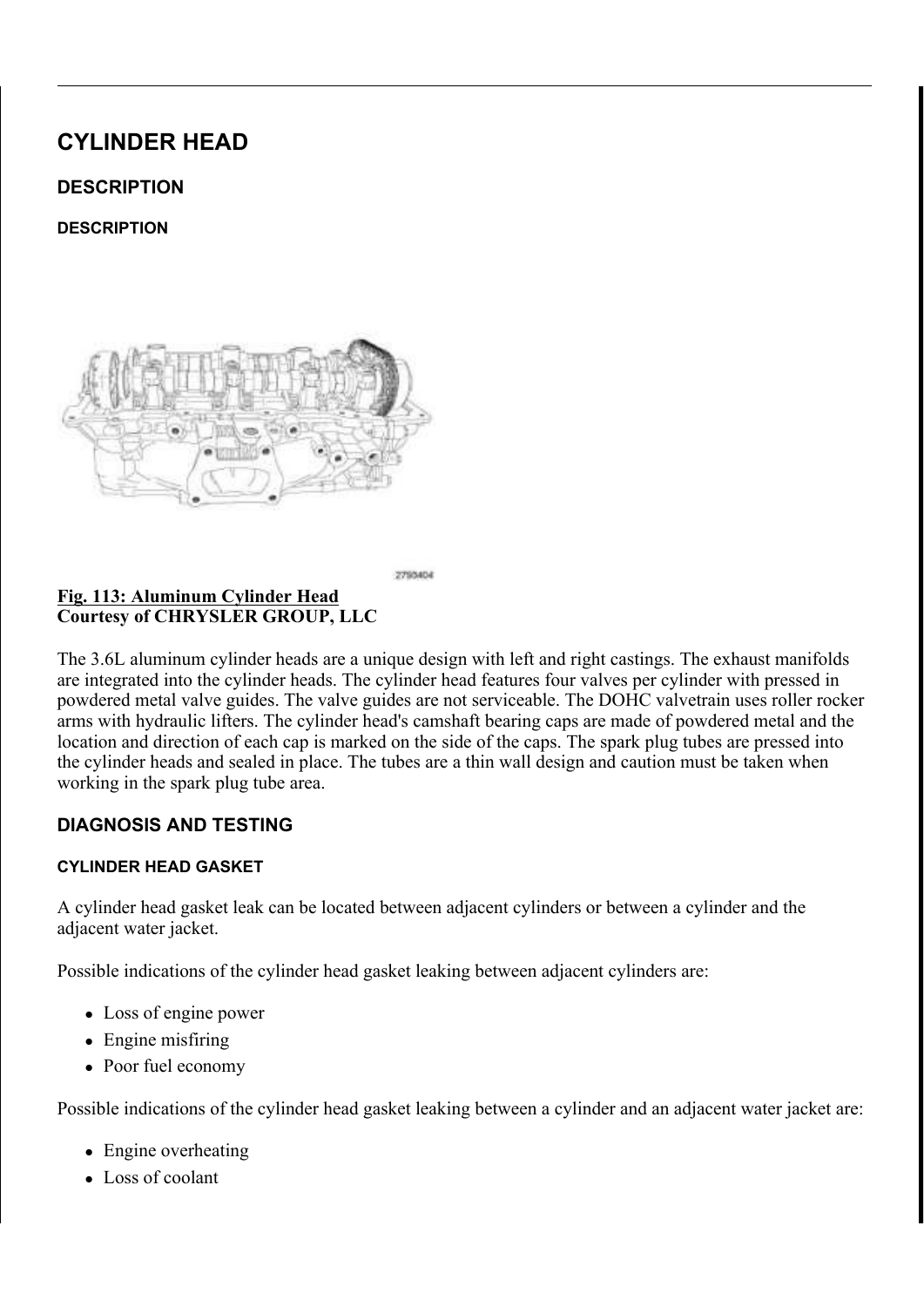127( & DSV DUH LGHQWLILHG QXPHLQILMEDINOHORU MM/KKUDRXVU DQGVKRXOG EH LQVWDOOHG IUR PV KWHK HHQUIRQQHW SWO

7 K L V Z L O O S O D F H W K H F D R VQ K DOJIRV WY DDOWY MY KOHR DO.GHXMUDVDLOO SSRW FDPVKDIWEHDULQJFDSV .QVWDOO WKH FDPVKDIW **GHNDK**UHLQUHFMODSLVQDQQJGEKRDOQWGVWWLRJKV

 /XEULFDWHFDPVKDIWMRXUQDOVZLWKFOHDQHQJLQHRLO .QVWDOO WKH ULJKW VLGQHWHFDPEVAKSORTWLWLPRQWLUQURSWGKEHOODOE

)LJ %HDULQJ&DS5HWDLQTLXQHLQYF&MEL0KWW7LJKWHQLQJ6H &RXUWHV\RI&+5<6/(5\*5283//&

& \$87,21 7 KH PDJQHWLF WLPLQJ ZKHHOFVRQWFDXFWWVZQLPAWKP SLFNXS WRROV WUD\V HWF RHUWDLQ\IRHWOKGHU7KLW GHVWUR\WKH WLPLQJZKHHOV DEELNEWLWANDI**WRSRRUW** WKH FDPVKDIW SRVLWLRQ VHQVRU

)LJ0DJQHWLF7LPLQJ:KHHOV &RXUWHV\RI&+5<6/(5\*5283//&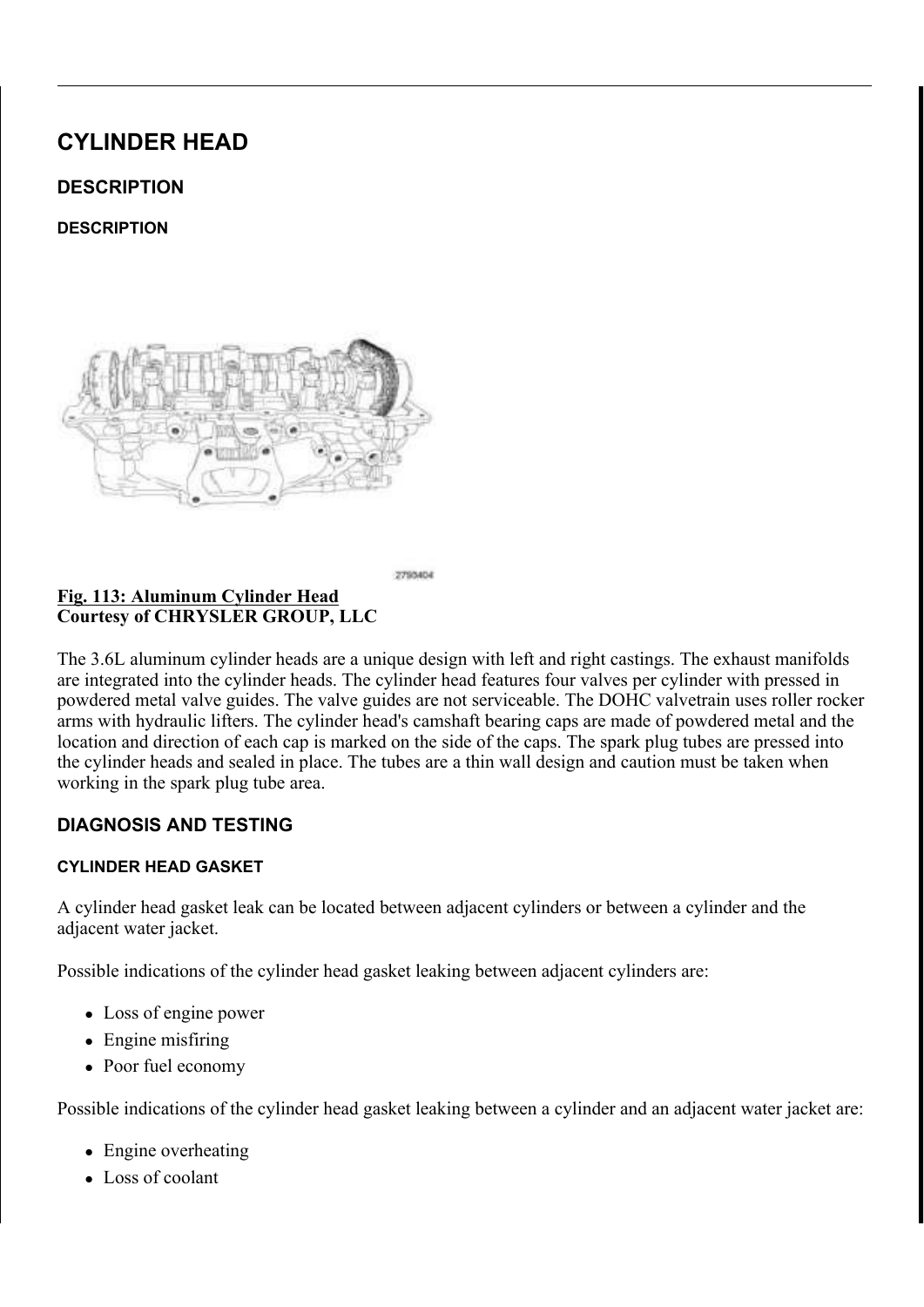## VKRXOG EH LQVWDOOHG ZLWK WWKKHHQKRWWDFFKSHRGUDD RQ WKH FDSV SRLQW WRZDUB WKH IURQW RI V

7 L J K W H Q W K H E H D U L Q J FTDXSHOLENWIN KORUZOOJ LEOR O OWOYXLVOW WWOKWHLV ,QVWDOO WKH ULJKW FDPUSKOSOHUUNVS OFXOVQGHOULKWHLERQ FFRYL PDQLIROG\$65H(IOHAJ/4WR9\$5,\$%/(9\$/9(7,0,1\* 3+\$6(5 22/,/8217  $9\frac{1}{2}\left\{9\frac{1}{2}\right\}$  . 167\\$\pi //\\$\pi 7.21

- 7 KH & DP & UDQN 9 DULDWLRQ 5 HO HBH QIRSUR FIGG SONALHOL  $127($ VFDQ WRRO DQ\WLPH WKHUH KDV EPHDHQHDWLRH BDSLRUZHI V\VWHP IRU HIDPSOH IO\ZKHHO YGDROYHFWUDDNOYKDDWP VHOVRUV RU FRPSROHOWV
- $829(5 \ 6 \ 8<1,1'(5)+(\$')$

 $' (685, 37, 21)$ 

 $' (685, 37, 21)$ 

 $L$  L J &\OLQGHU +HDG &RYHUV & R X U W H V \ R | & + 5 < 6 / (5 \* 5 2 8 3 / / &

7 KH F\OLQGHU KHDG FRYHUVLEDHUHU OPDNGWH FRRPDSRFDDWER Q7DKORNOWF LOL LQWHUFKDQJHDEOH IURP VLGGFIRWRIUVL@HUH7WHHDFON60GQZGLHNOWWKNDHVBI GHVLJQHG WR LVRODWH WKGHIRRIYLHFUSUURRYPH GWKIBI+F\7OKLHQUGHH UDUKHHID RXWERDUG VLGHRIWKH FRHYUHWEROKDROOJHHVWLRQ OWRKFHDFWHOLLWDQAGHHWEKRAKY MRLQW DW WKH WLPLQJ FRHYUHUKH DYGO LEQRYSHU KHDG DQG F\OI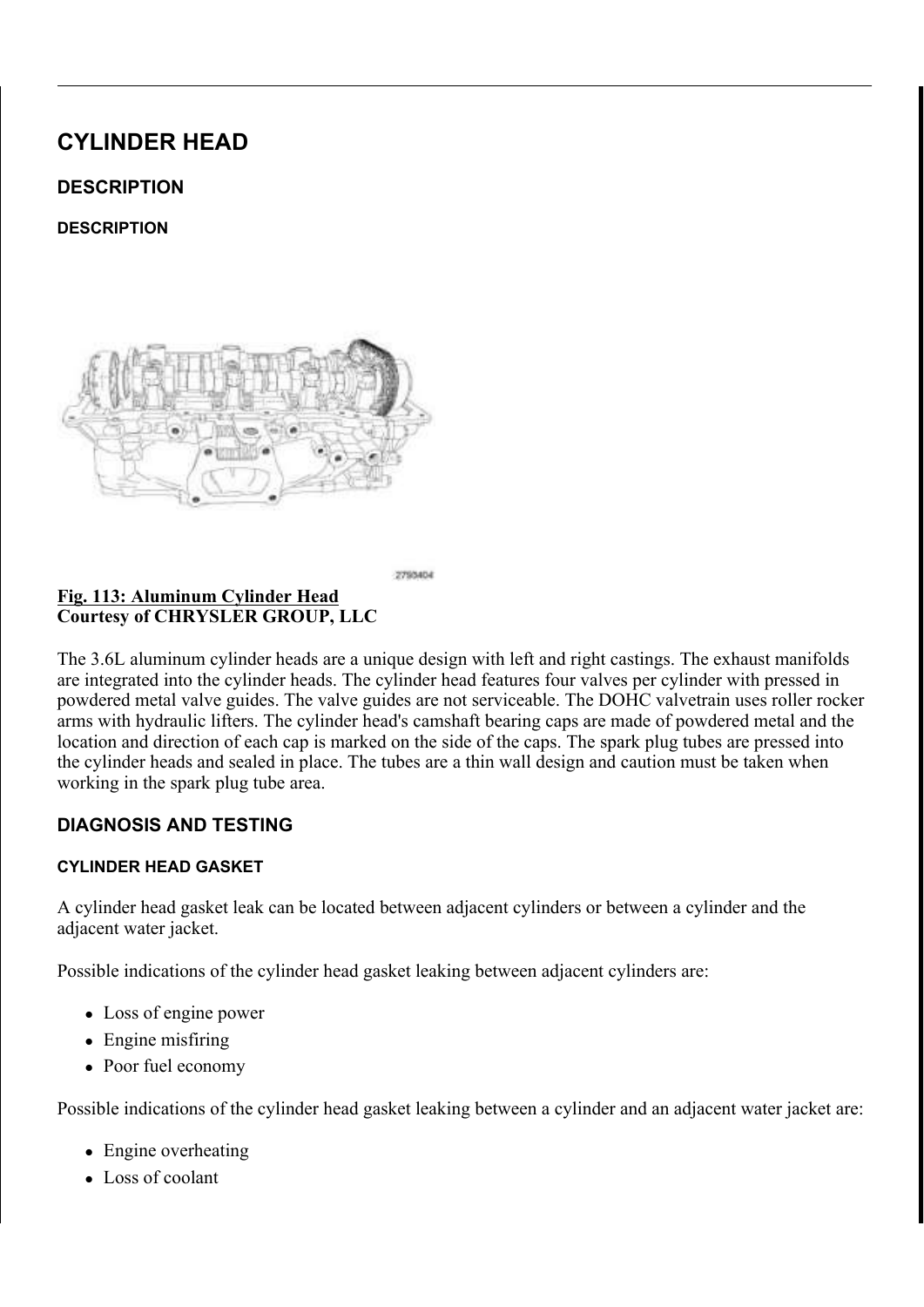) L J 0D J Q H W L F 7 L P L Q J : K H H O V<br>& R X U W H V \ R I & + 5 < 6 / (5 \* 5 2 8 3 / / &

& \$87,21 7 KH PDJQHWLF WLPLQJ ZKHHOFVRQWEDXFWWVZQLRWK P SLFNXS WRROV WUD\V HWF RHUWDQ\IRHWOKGHU7KLW GHVWUR\ WKH WLPLQJ ZKHHOV DEDLPOVLAWOLIW PS RERLUN WKH FDPVKDIW SRVLWLRQ VHQVRU

) L J 8SSHU , Q W D N H 0 D Q L I R O G<br>& R X U W H V \ R I & + 5 < 6 / (5 \* 5 2 8 3 / / & % R O W V

'LVFRQQHFW DQG LVRODWH WKH QHJDWLYH EDWWHU\ FDE 5 HPRYH WKH DLU LQOHW KORCH DQ5GHSWH5L52HWR LOZWSIDNH PDQL  $5(029$  \$/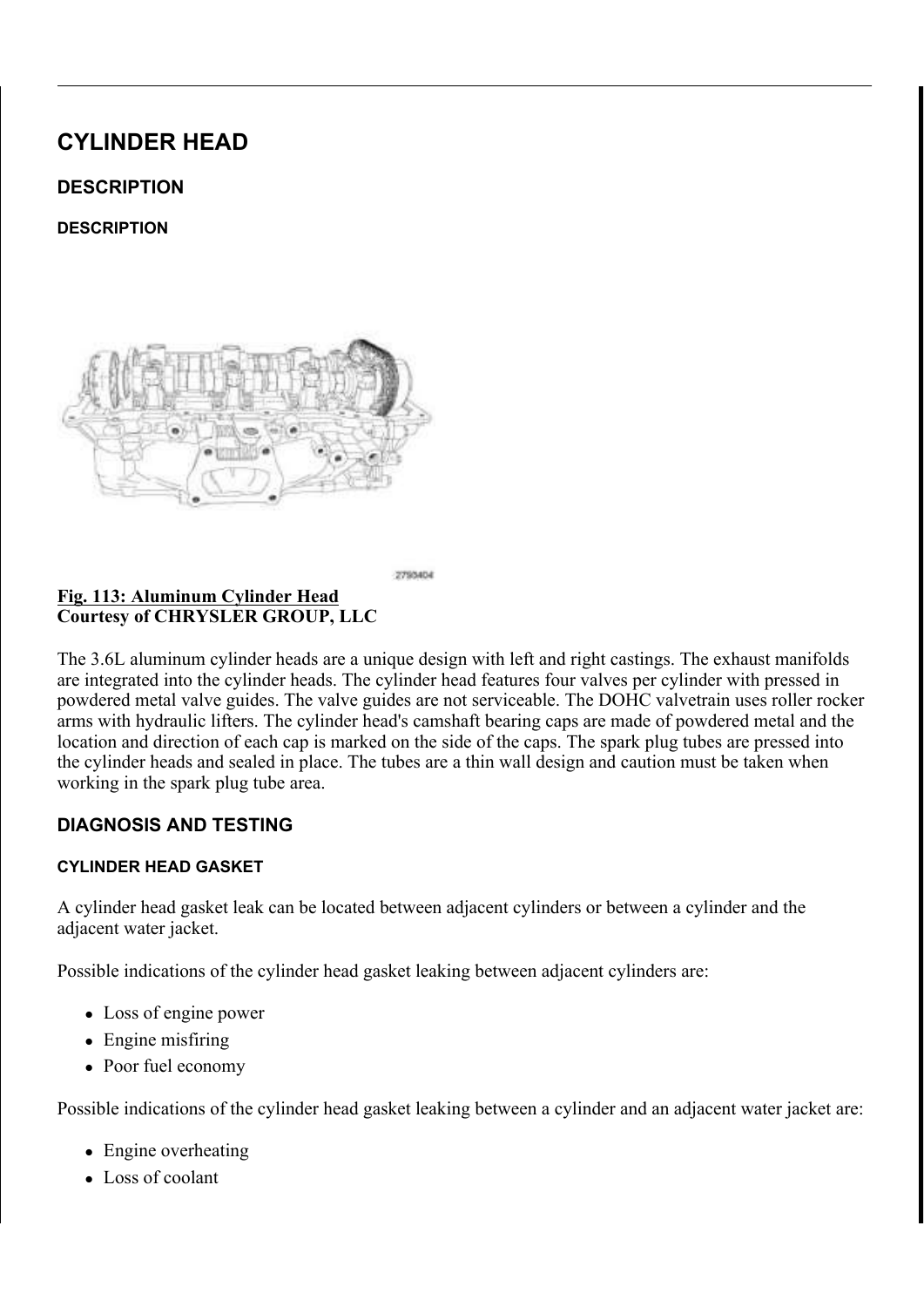) LJ \_\_\_\_\_\_, QWDNH 3RUWV \_, QVXODWRU \_\_ \$OLJQPHQW 3RVWV<br>&RXUWHV\RI & +5<6/(5 \*5283 //&

& R Y H U W K H R S H Q L Q W D N HI USIR PU WH Q W H UYLRO JS WHKY HH B QU J G QH H U L 5HPRYH WKH LQVXODWRU G FRRAHWKH /+ F\OLQGHU KHD

 $\frac{11.5}{1.5}$  TUDQVPLVVLRQ % USBD SSMUMERVH& OND SNMH & RXUWHV\RI & +5 < 6 / (5 \* 5 2 8 3 / / &

'LVHQJDJH WKH FOLSV XUEHHPRYHU WIRHWRBNOHHXWS BLOULQUGH UHSRVLWLRQ WKH WUDQVPLVVLRQ EUHDWKHU KRVH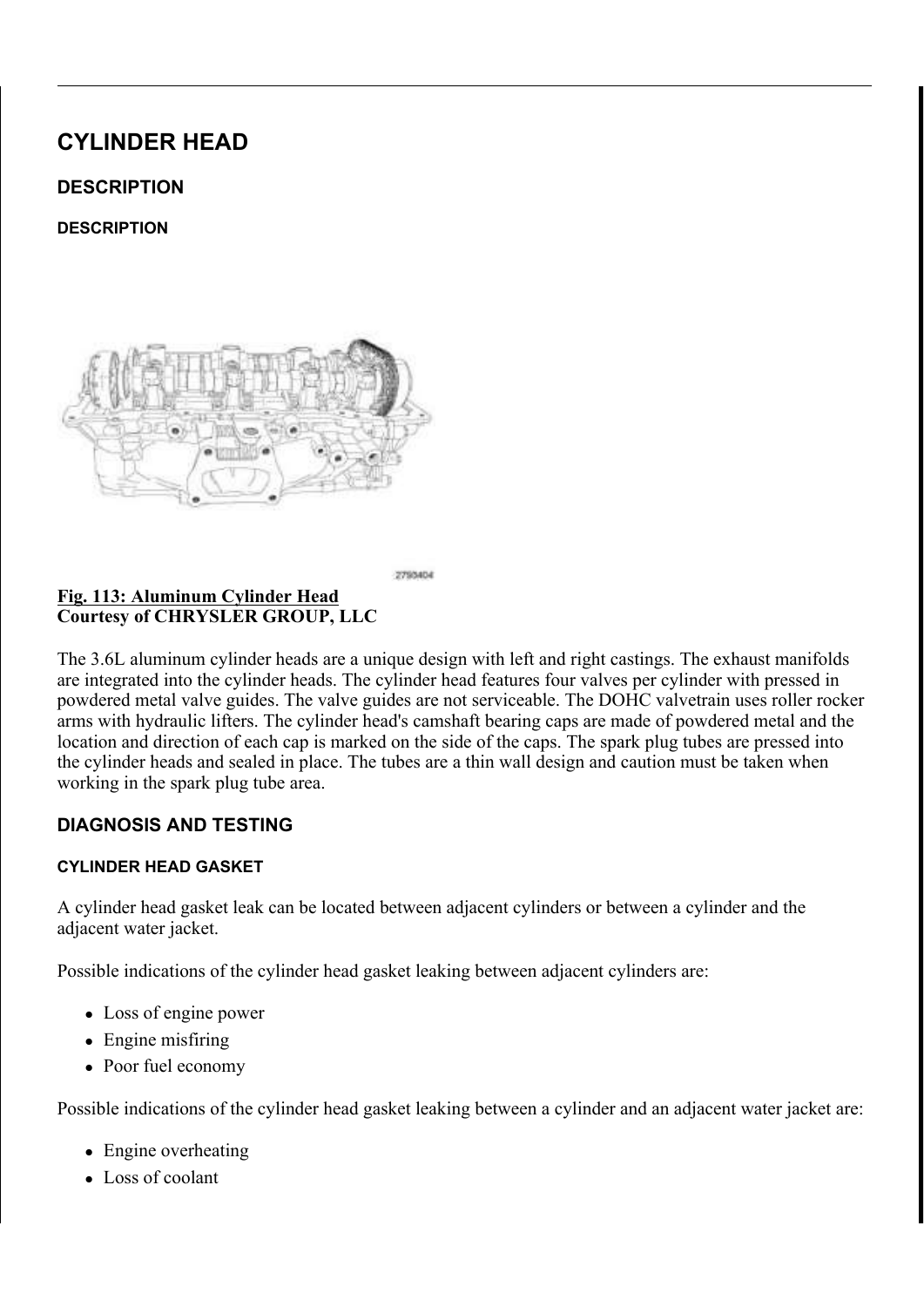ODUN WKH YDULDEOH YDOYEILWW LKPDQSJDVLRQWHSQ FRO GRAU HDXQLGYD UHLQVWDOOHG LQ WKHLU RULJLQDO ORFDWLRQV 5 HPRYH WKH YDULDEOH YD OWGREW (W2PLQ \$5V \$P\$0H Q9 F\$ L(\$6V7, \$9 H1 H)

<u>) LJ 9 DULDEOH 9 DOYH 7 LP LVQJ 64</u>FROOHVOVR LGV & RQQHFWR<br>& RXUWHV\RI & +5<6/(5 \*5283 //&

'LVFRQQHFW WKH HOHFWU**OFIDWG FRQDDHEWHRWDOYHLWRLPPMOK** 'LVHQJDJH WZR VWDUWHULUZRLPUHWKBLUOCHH WVFW6ANADOGLHQUHUKWHDG

 $127($ ODUN WKH YDULDEOH YDOYH WUL PLQJZ VLRWOKHDQ RSLDGL RU HTXLYDOHQW VR WKDW WKH\LPUDRUELHJLLOHDLOQVOWRII

<u>) L J</u> <u>9 D U L D E O H 9 D O Y H 7 L P L Q JL 61 RIO+HDQURQ HGV & R5QHQNHDFLWQRHUUN</u>  $R$ RXUWHV\RI & +5 < 6/(5 \* 5283 //&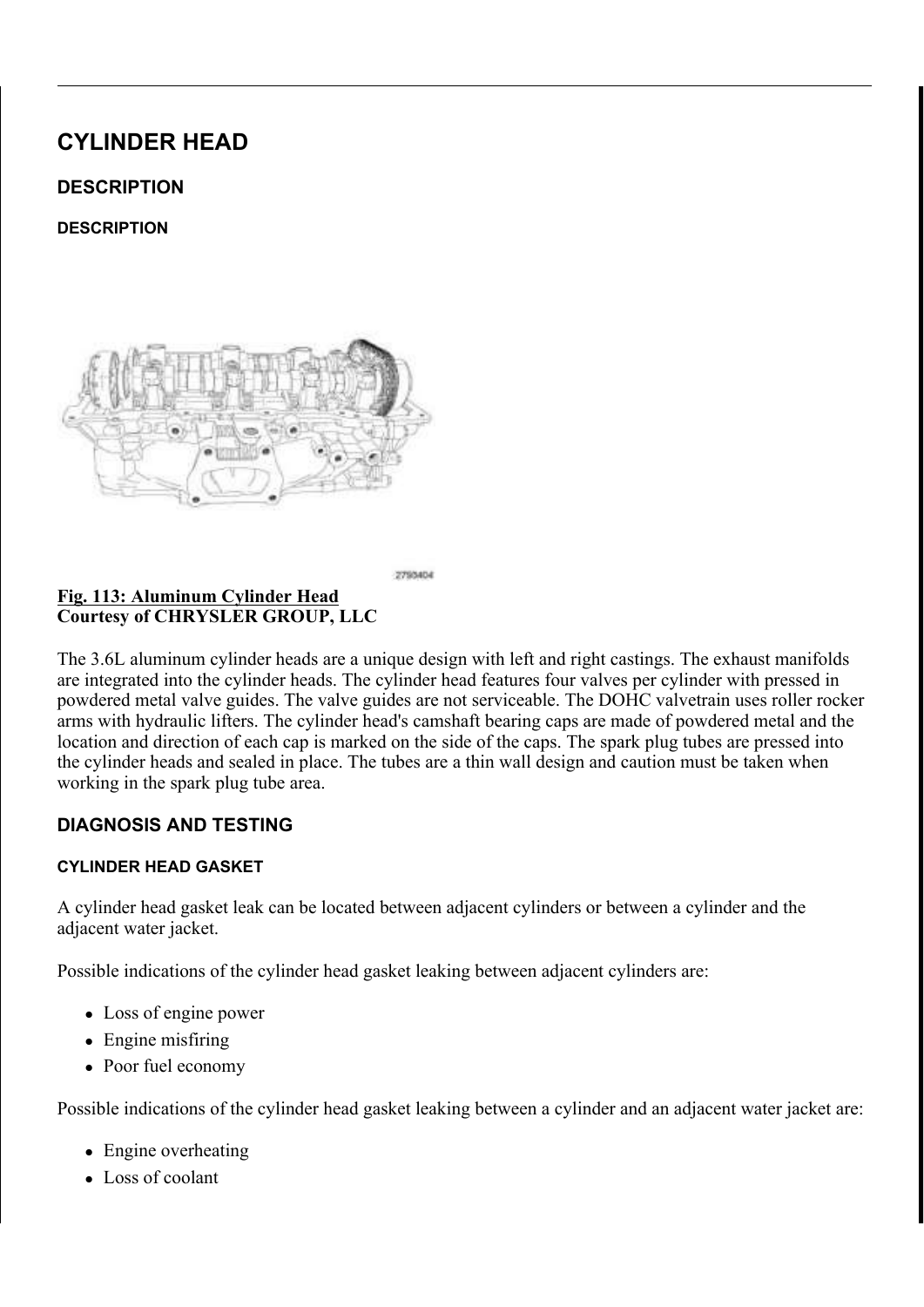'LVFRQQHFW WKH OHIW & DRUKDIW 3RVLWLRQ & 03 VHQVR 'LVHQJDJH RQH PDLQ ZLU**R WIXHQFH O'LQUGHYUD KGIBG FRYHR** D UHWDLQHU IURP WKH F\OANQXGGHU KHDG FRYHU PRXQ\

<u>) LJ (& 7 6 H Q V R U & R Q Q H F W R U U&HO 3 D6UHOQHVVRV</u>U 5 HOV1DDLIQQ:HLU V<br>& R X U W H V \ R I & + 5 < 6 / (5 \* 5 2 8 3 / / &

'LVHQJDJH RQH PDLQ ZLU**R WIXHQGHWIWUFHWDQQHU KHDGGFR** 

<u> 6 W D U W H U : L U H + D U Q H V+VD 5 FQ W YD YLGGHHUWD LOCOHLLOQ : IO UD FQ I</u> <u>) L J</u> **%UDFNHW 5HWDLQHUV**  $\overline{8 R X U W H V}$  RI  $8 + 5 < 6 / (5 * 5283 / 8)$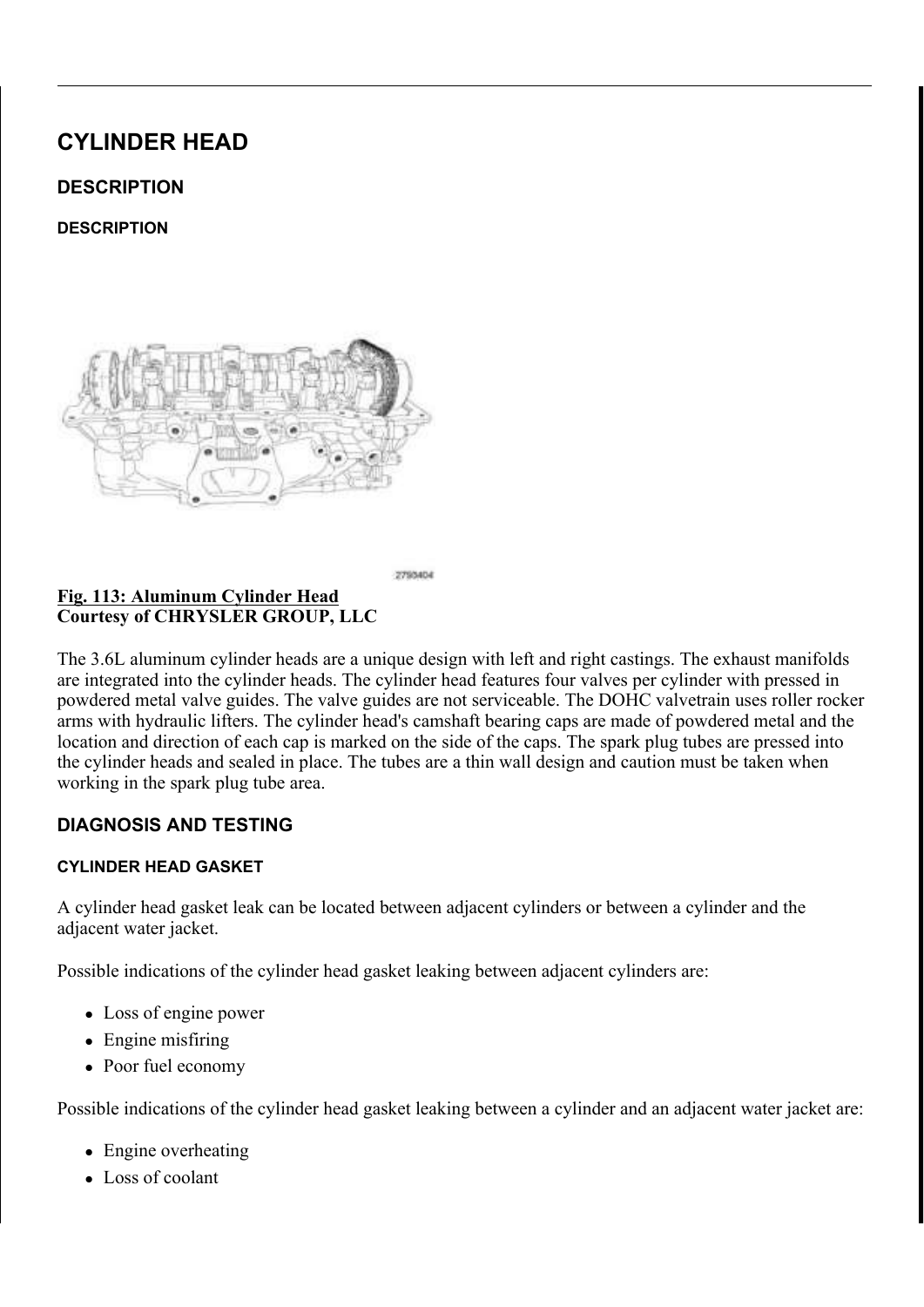'LVHQJDJH WZR LQMHFWLRIQ LJQURVPLRWQKKIDQUHQIHWYF\OHQWGDHLQ

) LJ \_\_\_\_\_\_\_, Q M H F W L R Q \_\_\_ J Q L W L R Q \_\_ + D U Q H V V \_ 5 H W D L Q H U V<br>& R X U W H V \ R I & + 5 < 6 / ( 5 \_ \* 5 2 8 3 \_ / / &

5 HPRYH WKH FDPVKDIW S6R V6L2W5LR8Q\$ 0/6H+Q\$ V7R L3 265, H7 LB1U V5R0 29\$

7 KH 5 + & 03 VHQVRU LV VKRZQ/L+Q&L0GOVAHOWWURDUWLLVR  $127($ VLPLODU, I UHPRYLQJ ERWK 5+ DQGKH+ V&HOQWRHUQV WKH\ FDQ EH LQVWDOOHG LQ WKHLU RULJLQDO O

<u>) L J & 03 6 H Q</u> V R U % R O W<br>& R X U W H V \ R I & + 5 < 6 / (5 \* 5 2 8 3 / / &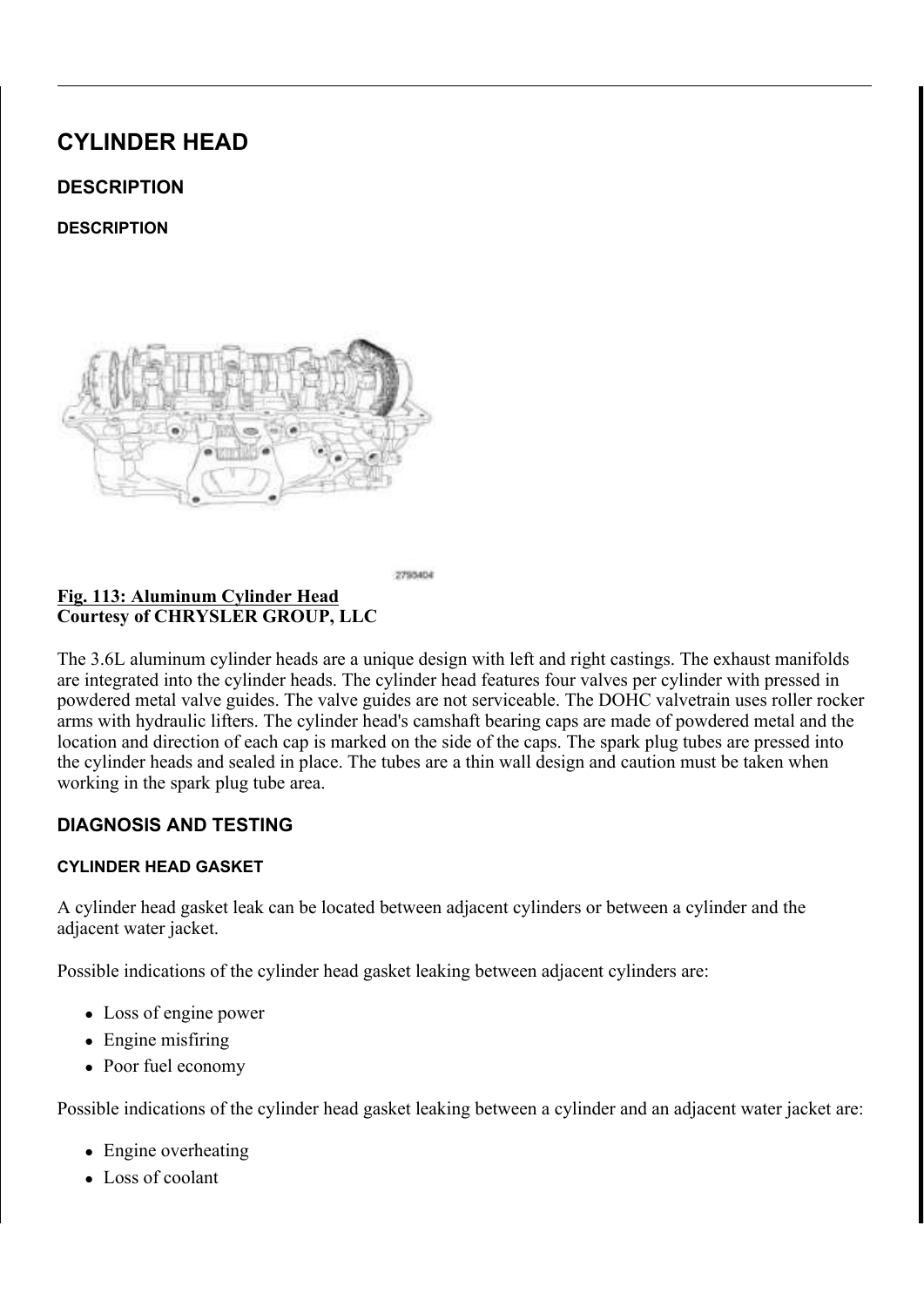<u>) LJ (OHFWULFDO & RQQHFLWWRLLRQ, J&ORLLVOLB</u>RQW&DRLLOQUQJ,%JBQ<br>& RXUWHV\RI& + 5 < 6 / (5 \* 5 2 8 3 / / &

5 H P R Y H W K H L J Q L W L R 2Q / F R \* 10 W, 2 1 5 H D 2 H 9 4 W R

) LJ & \OLQGHU + HDG & RYHU ROWWVLQJ % ROWV 6WXG<br>& RXUWHV\RI & +5<6/(5 \*5283 //&

/RRVHQ WHQ F\OLQGHU KHDDGQFGRWWER FFRWXGGWEROWNEROWGAGG FRYHU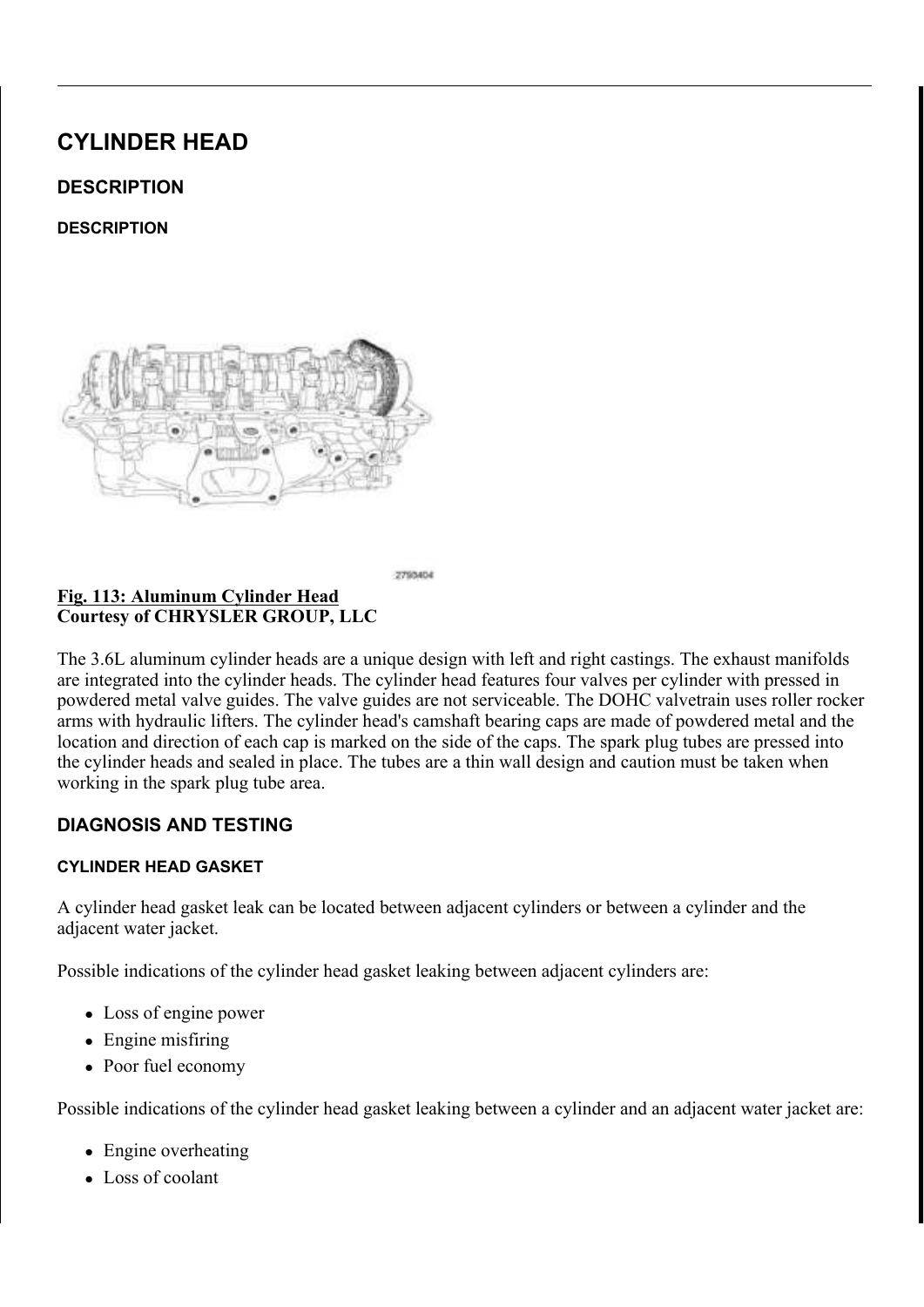5 H P R Y H D O O U H V L G X D O VUH B G D Q W W L P LLORIP F W B H Q F FORLY CHOHOLHD PDWLQJ VXUID(QHIVQGEMMIDHQUGDWURG 3URFHGXUH

& \$87,21 'R QRW XVH RLO EDVHG OLDTEXULDGWLYZHL DIKHEHLOX PHWDO VFUDSHUV WR FOHDQ WKH3 VHQ RIQQOH JD LVRSURS\O UXEELQJ DOFRKROZRDROGRHQQJ ZLWK VFUDSHUV .PSURSHU JDVNHW VXUKDOFWH LSQUHSI HQJLQH IOXLG OHDNDJH

579 6HDODQW /RFDWLRQV <u>) L</u> J &RXUWHV\RI &+5<6/(5 \*5283 //&

SHPRYH DQG GLVFDUG WKHWF\OLQGHU KHDG FRYHU JDVNH 7 KH VSDUN SOXJ WXEH VRHWOGADPDJFHDGQ EH UHXVHG LIQ

& \OLQGHU + HDG & RYHU EDHV@NHDWOV 6SDUN 30XJ 7X ) L J & R X U W H V \ R | & + 5 < 6 / (5 \* 5 2 8 3 / / &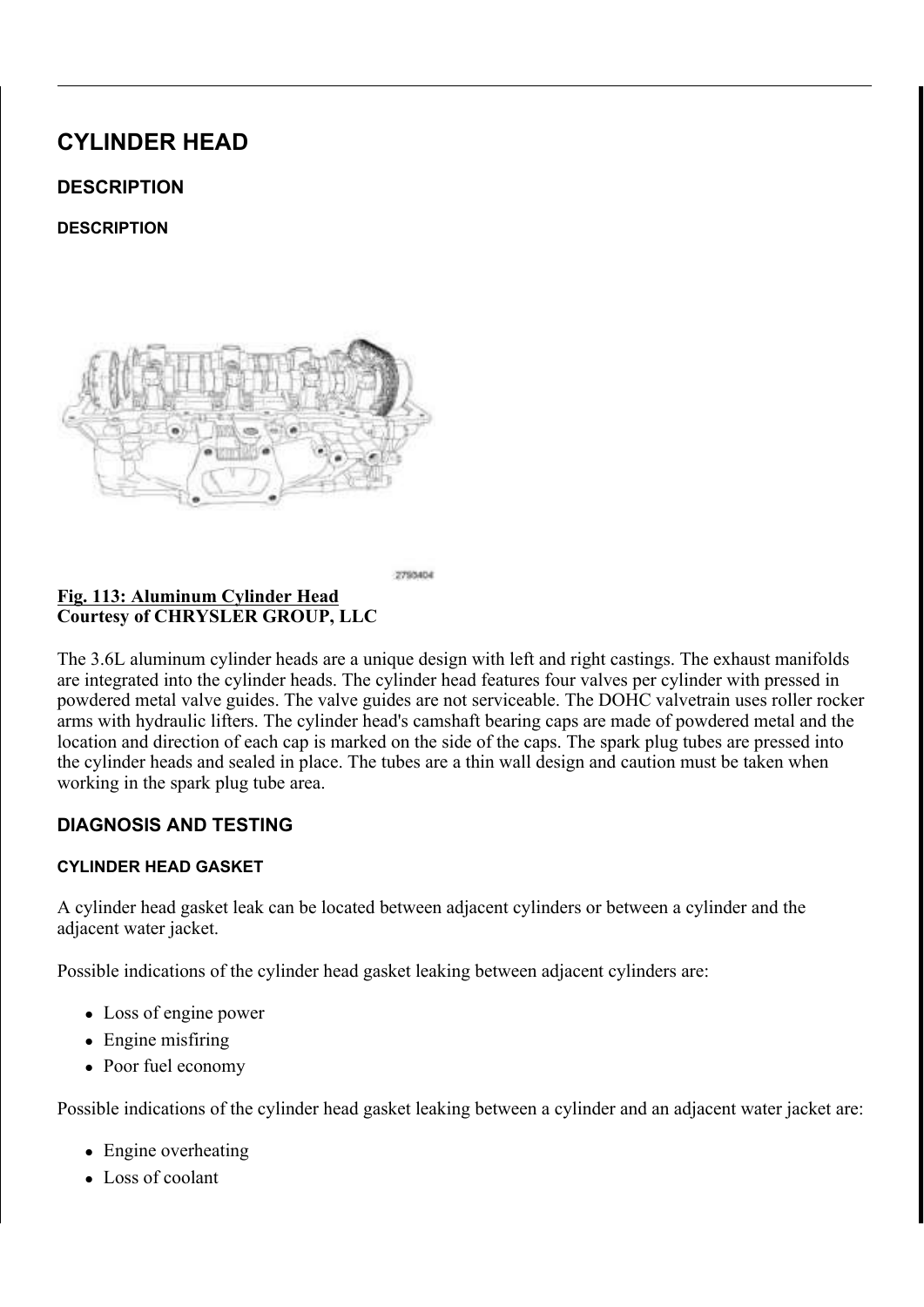<u>) LJ ODJQHWLF 7LPLQJ:KHHOV</u>  $\overline{\&$  RXUWHV\ RI  $\&$  +5 < 6/(5 \* 5283 // &

> & \$87,21 7 KH PDJQHWLF WLPLQJ ZKHHOFVRQWFDXFWWVZQLFAWR P SLFNXS WRROV WUD\V HWF RHUWDQ\IRHWOKGHU7KLW GHVWUR\ WKH WLPLQJ ZKHHOV DEDLPOVLKWDIW PSRENU WKH FDPVKDIW SRVLWLRQ VHQVRU

8SSHU, QWDNH 0DQLIROG %ROWV  $\angle$  L J & RXUWHV\ RI & +5 < 6/(5 \* 5283 //&

'LVFRQQHFW DQG LVRODWH WKH QHJDWLYH EDWWHU\ FDE 5 HPRYH WKH DLU LQOHW KQRGH DQ5GHSWHSLS2HWRLOZWSLONH PDQL  $5(029$  \$/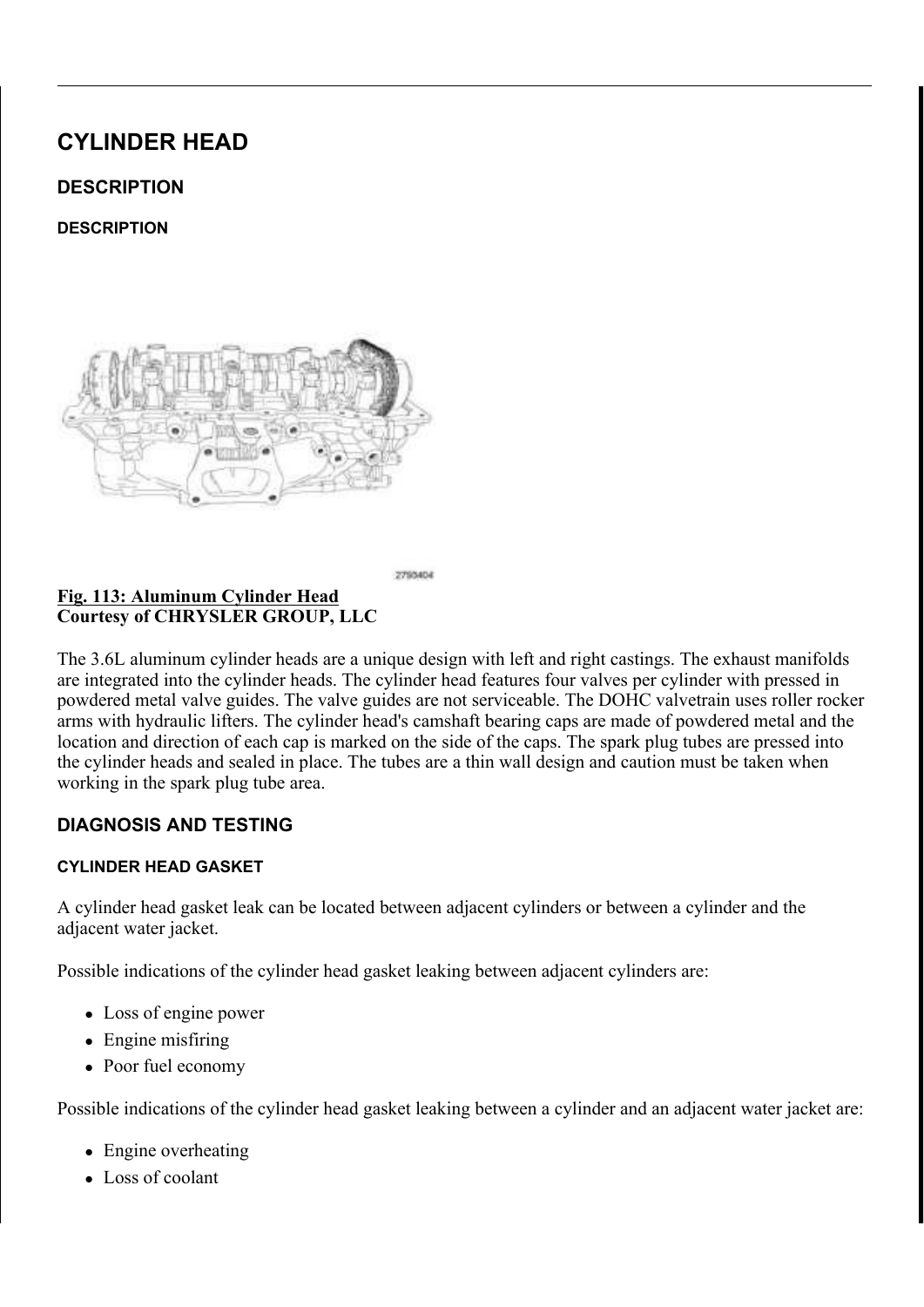KHDG 'LVHQJDJH WKH VWDUWHUD**KQHQ**HVV WR PDLQ KDUQHVV U 'LVHQJDJH WZR VWDUWHU 2MKUHHUKDUKKQVHFY\VOLUQHGWHDULOKHHUDVGIFURI

'LVFRQQHFW WKH HOHFWU**YDDIQDFEROOROMDOWRHUWLPLIQURGPYHPWO**KH

 $127($ ODUN WKH YDULDEOH YDOYH WUL PLQJZ VL RWOKHDQ RSLDGL RU HTXLYDOHQW VR WKDW WKH\LPUDRUELHJLLOHDLOQ VOVRI

<u>) LJ 9 DULDE OH 9 DO YH 7 LP LQ #D6URODHHVQVR</u> ESEWERLOOCHUFWYR UV<br>& R X U W H V \ R I & + 5 < 6 / (5 \* 5 2 8 3 / / &

& RYHU WKH RSHQ LQWDNHIUS RRU WHOW WHUYLRO SS WHKYHH BLOWJG QH HUL

 $LJ$ QWDNH 3RUWV, QVXODWRU \$OLJQPHQW 3RVWV,  $R$ RXUWHV\RI & +5 < 6/(5 \* 5283 //&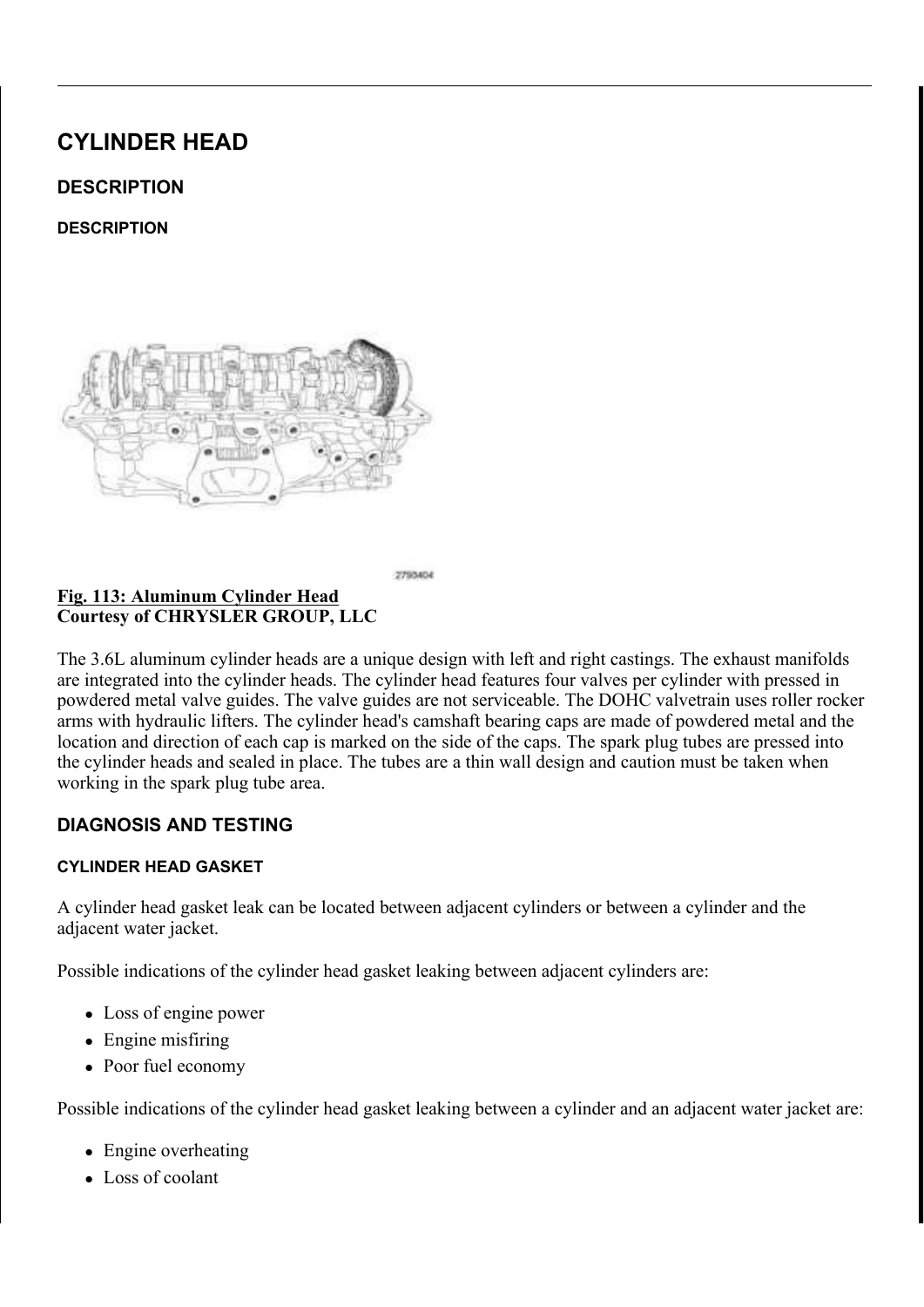'LVHQJDJH IRXU PDLQ ZLUH KWOKUHQHUVKWHFANDLQQHGUHVU KHI

<u>) L J ODLQ : L U H + D U Q H V V 5 KQWS BILIQ + HUD</u>/G \$ & WR 5Y LHUK W & \ O L<br>& R X U W H V \ R I & + 5 < 6 / (5 \* 5 2 8 3 / / &

OD UN WKH YD ULD EOH YD O Y EIL WW LKP DOSJD VL ROWH SO FRO GRAU HD XQLGY [ UHLQVWDOOHG LQ WKHLU RULJLQDO ORFDWLRQV 5 HPRYH WKH YDULDEOH YD OWGREW (W2PLQ\$5V\$RSOH Q9F\$L\$G(V7, \$0H1H  $5(029$ \$/

<u>)LJ 9DULDEOH 9DOYH 7LPLYQJ66</u>FROOHWQVRLGV & RQQHFWR<br>& RXUWHV\RI&+5<6/(5 \*5283 //&  $LJ$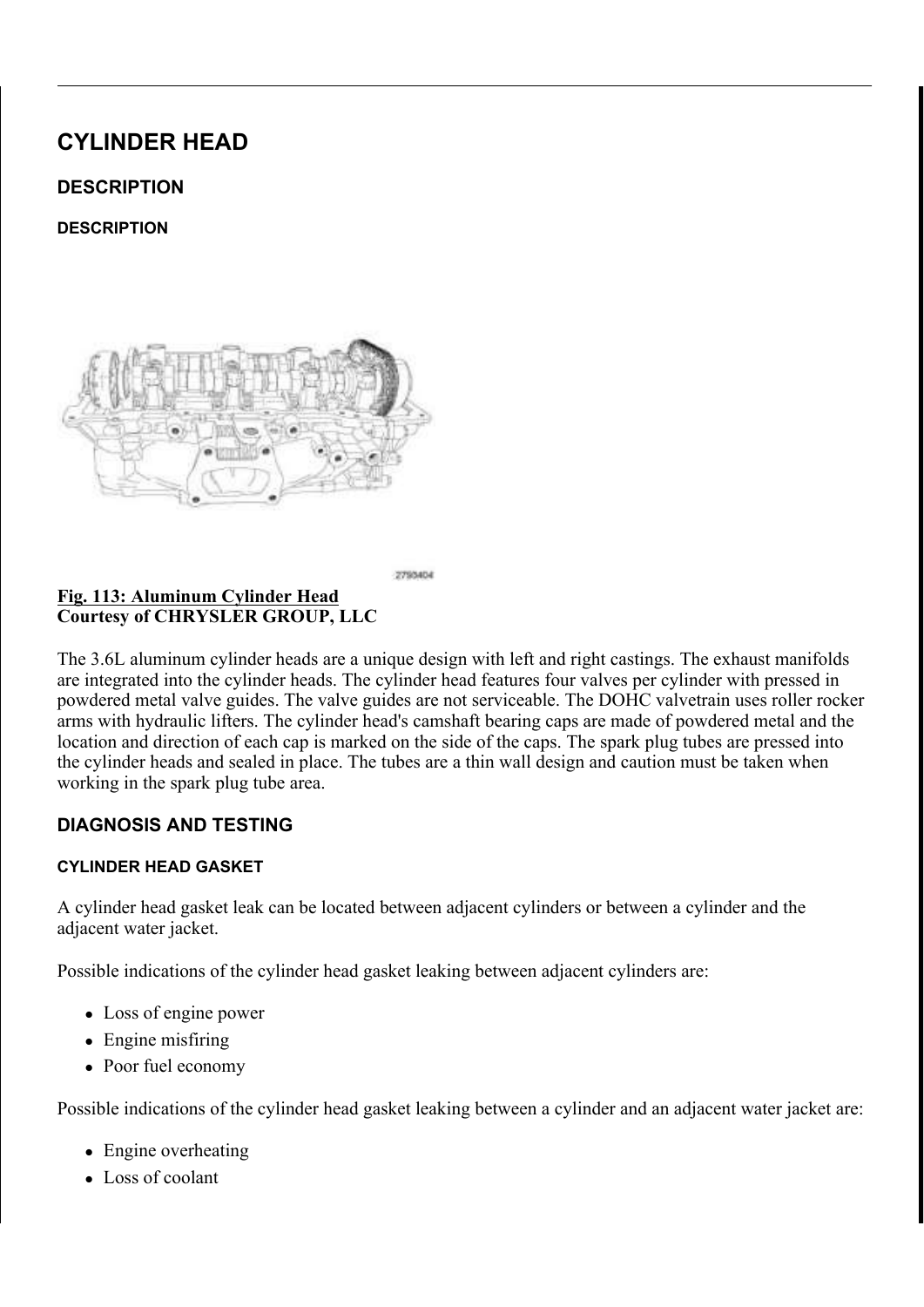$127($ 

I UHPRYLQJ ERWK 5+ DQG /+ & 03V HV QH VORW W RP VOND,<br>FDQ EH LQV WDOOHG LQ WKHLU RULJLQDO ORFD W

5 HPRYH WKH FDPVKDIW SERML60215 RQS10 HQSNRU3 256 H7IH2U W5 R029\$

<u>) LJ & 03 6HQ</u>VRU %ROW & R X U W H V \ R I & + 5 < 6 / (5 \* 5 2 8 3 / / &

'LVFRQQHFW WKH HOHFWULLLFJDKOWF&RDQPQ/HKFDWWRU3RVLIWJBRPQWK&HO 'LVHQJDJH WKH PDLQ ZLUPH WKDHUQUHLVKWUHFWODLLOOGHHUU KHIDUGR F

) LJ 0DLQ : LUH + DUQHVV 5 HWDLQHU & RQQHFWRU<br>& RXUWHV\RI & + 5 < 6 / (5 \* 5 2 8 3 / / &  $L_{\rm L}$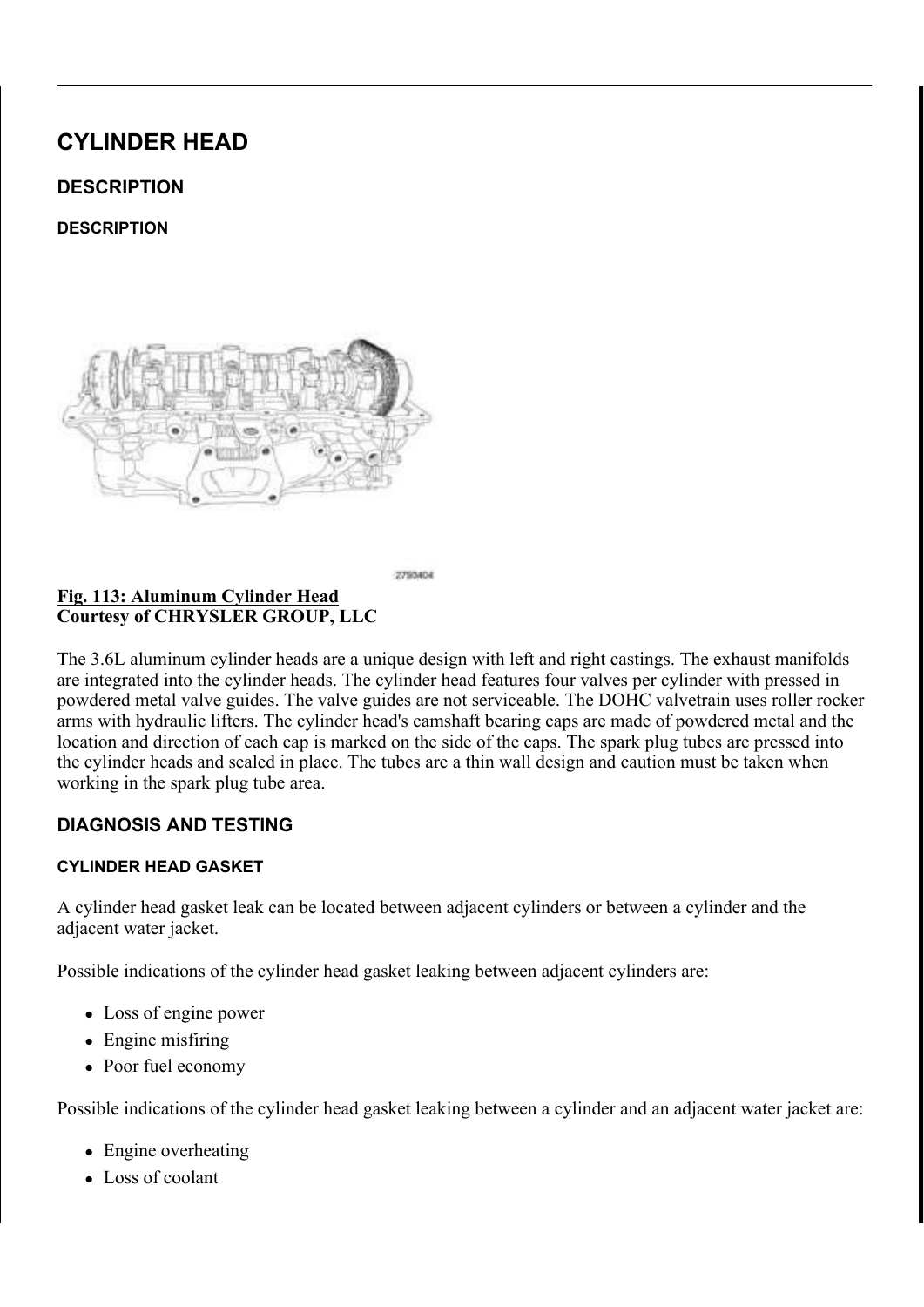) LJ \_\_\_\_\_\_\_, Q M H F W L R Q \_\_\_ J Q L W L R Q \_ + D U Q H V V \_5 H W D L Q H U V<br>& R X U W H V \ R I & + 5 < 6 / ( 5 \* 5 2 8 3 / / &

'LVHQJDJH WKUHH LQMHFQWHURVQ LJDQURWPLRVQKHKDULQNKHWVF\LOHLWQD

) LJ (OHFWULFDO & RQQHFLWWRLLRQ, J&ORLLVOL BENOWSURLLOQUOJ,%JBQ<br>& RXUWHV\RI & +5<6/(5 \*5283 //&

 $127($ 7 KH /+ LJQLWLRQ FRLOV DUGH WWKRHZGI+LQJDQQWXKWQ VLPLODU

5 H P R Y H W K H L J Q L W L R 2Q / F R \* 10 W, 2 1 5 H D 2 H 9 4 W R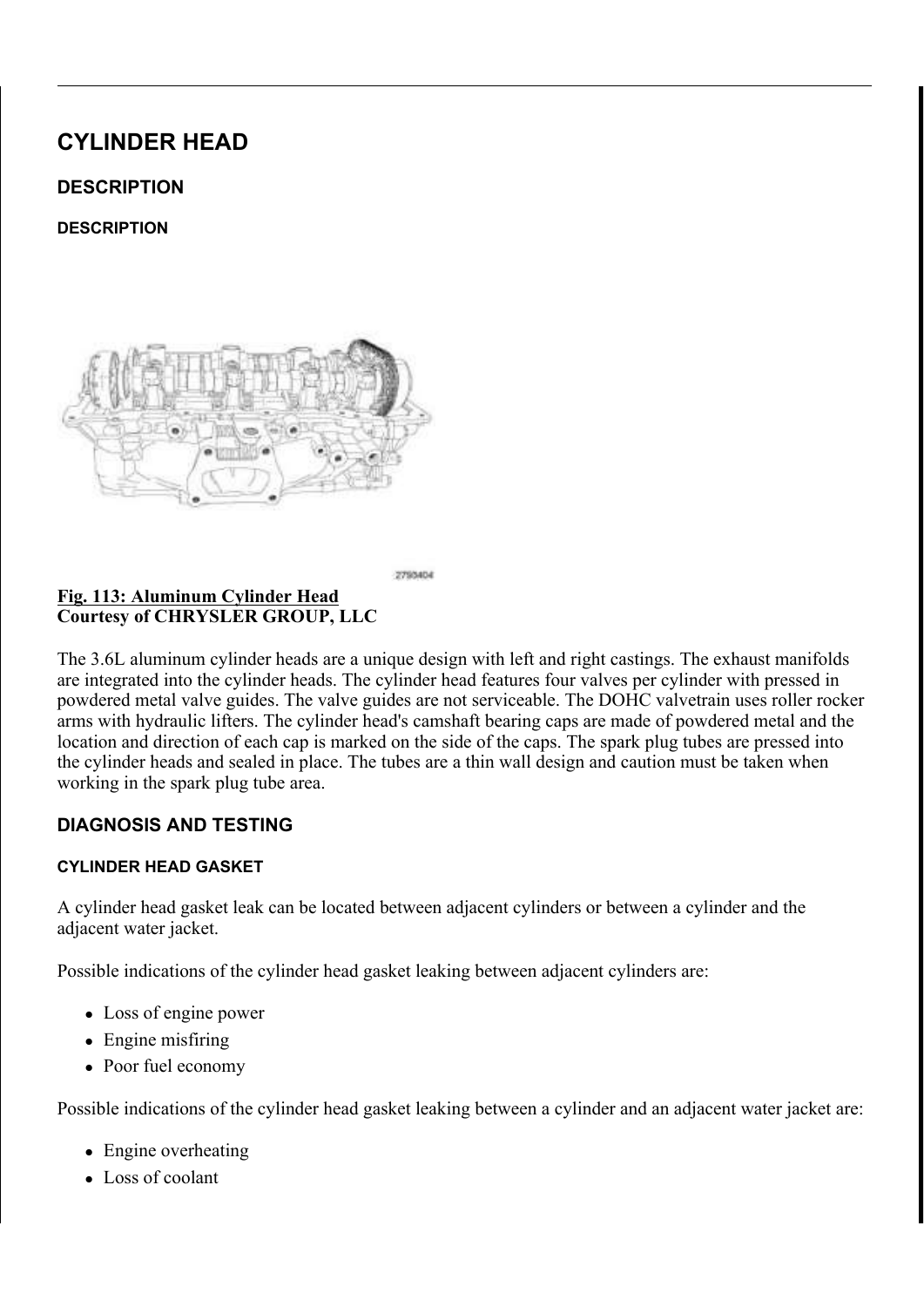5 HPRYH WKH XSSHU WUDQ VDROLG/VULHRSOR WLRWHROQL WOJH HE RWOLWOQV WXEH

<u>) LJ 8SSHU 7UDRQQUPLQML%ROW 7UDQVPLVVLRQ</u> 2LO /H<br>& RXUWHV\RI & +5<6/(5 \*5283 //&

5 D L V H D Q G V X S S R U W 2W K H, N\*H K6L7F30 H \$ 5 5 H 3 b H 2 LA ( W 8 FS ( / R R V H Q W K H E R O W V HXELXGU LOOHLY W K SK H QWGULDFODWAP R LV W L R KELH COU

<u>) LJ 7 UDQVPLVVLRQ ) OXLG /R</u>ØWO , QGLFDWRU 7XEH<br>& RXUWHV\RI & +5<6/(5 \*5283 //&  $\frac{1}{2}$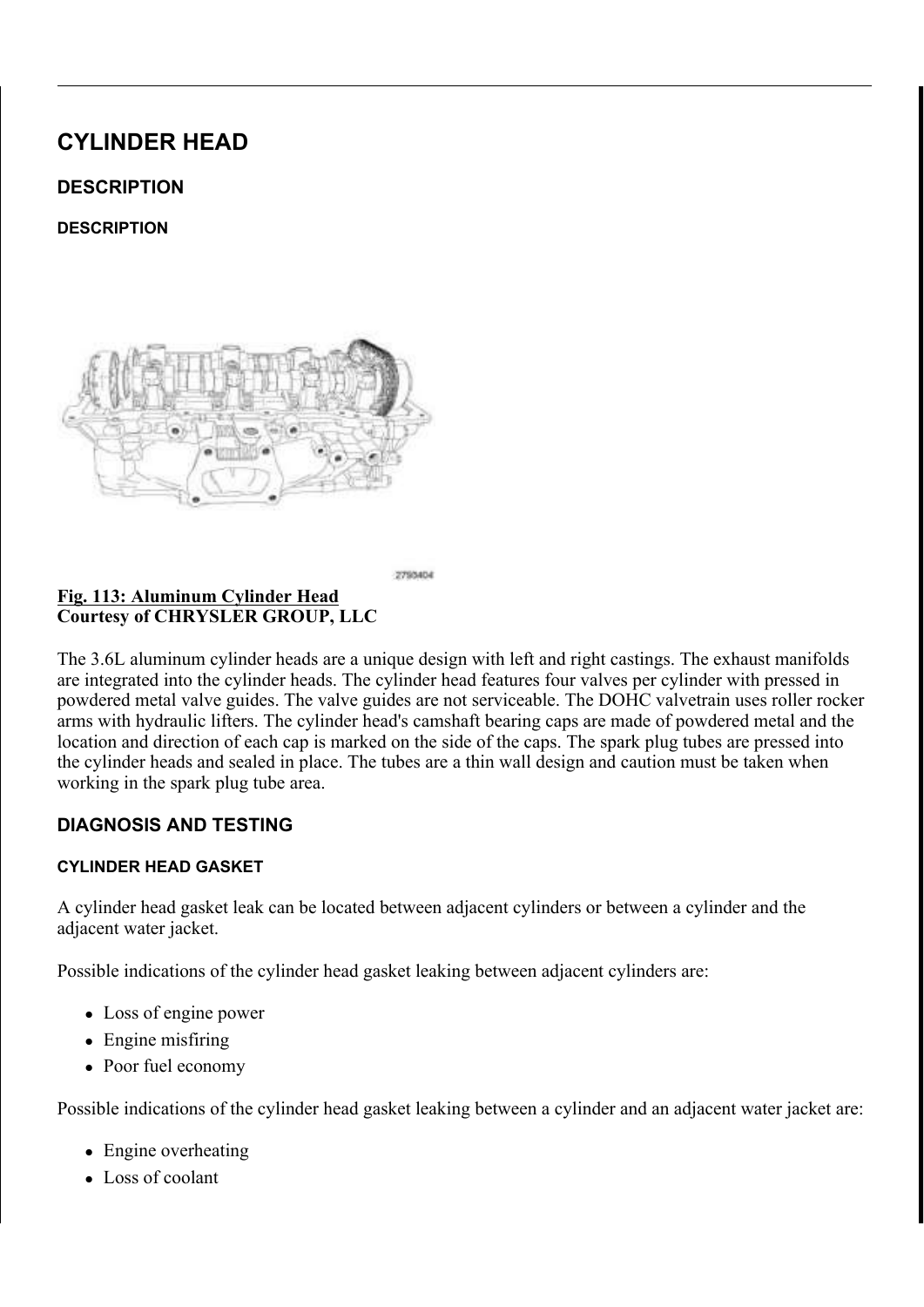) LJ 3&9 9DOYH 6FUHZV<br>& RXUWHV\RI & +5 < 6/(5 \* 5283 //&

/RZHU WKH YHKLFOH

5 H P R Y H W K H 3 & 9 Y B & M 3 2 65 F J . I G W & X R 1 . & \$ 6 ( 9 ( 1 7 , / \$ 7 , 2 1 3  $/ 5(029$ \$

) LJ &\OLQGHU + HDG & RYHU RQ XVVW LQJ % ROWV 6WXG<br>& RXUWHV\RI & +5<6/(5 \*5283 //&

/RRVHQ QLQH F\OLQGHU KHDDGQEGRWHUHRRXQWGQGROEWQWV D KHDG FRYHU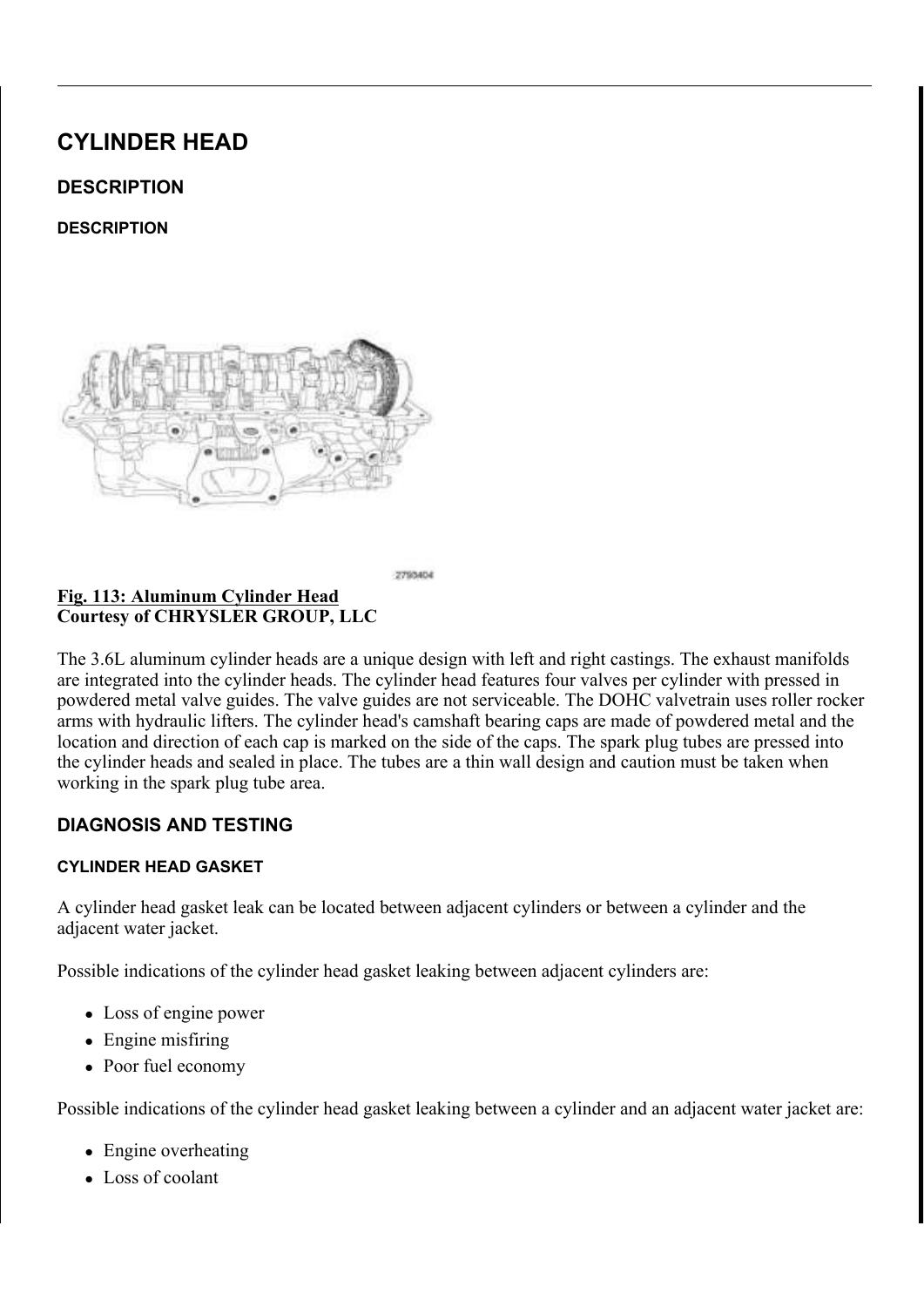- & \$87,21 'R QRW XVH RLO EDVHG OLDTEXULIGWLYZHL DIKHEHLOX PHWDO VFUDSHUV WR FOHDQ WKH8 VHQ RIQQOH JD LVRSURS\O UXEELQJ DOFRKROZRDROGRHQQJ ZLWK VFUDSHUV, PSURSHU JDVNHW VXUKDOFWH LSQUHSI
- 7 KH /+ F\OLQGHU KHDG FRYHUQ7 LMOROLXQMWMUDWHLRMON  $127($ F\OLQGHU KHDG FRYHU 7 MRLQWV DUH VLPLODU
- &RXUWHV\RI &+5<6/(5 \*5283 //&
- 579 6HDODQW /RFDWLRQV
- 5HPRYH DQG GLVFDUG WKHWF\OLQGHU KHDG FRYHU JDVNH 7 KH VSDUN SOXJ WXEH VRHWOGADPDJFHDGQ EH UHXVHG LIQ
- $127($ 7 KH /+ F\OLQGHU KHDG FRYHOUWLWRQYKTWZKQH 15Q EOOOL KHDG FRYHU LV VLPLODU

 $LJ$ & \OLQGHU + HDG & RYHU E BHV @NHDWOV 6SDUN 30XJ 7X & R X U W H V \ R | & + 5 < 6 / (5 \* 5 2 8 3 / / &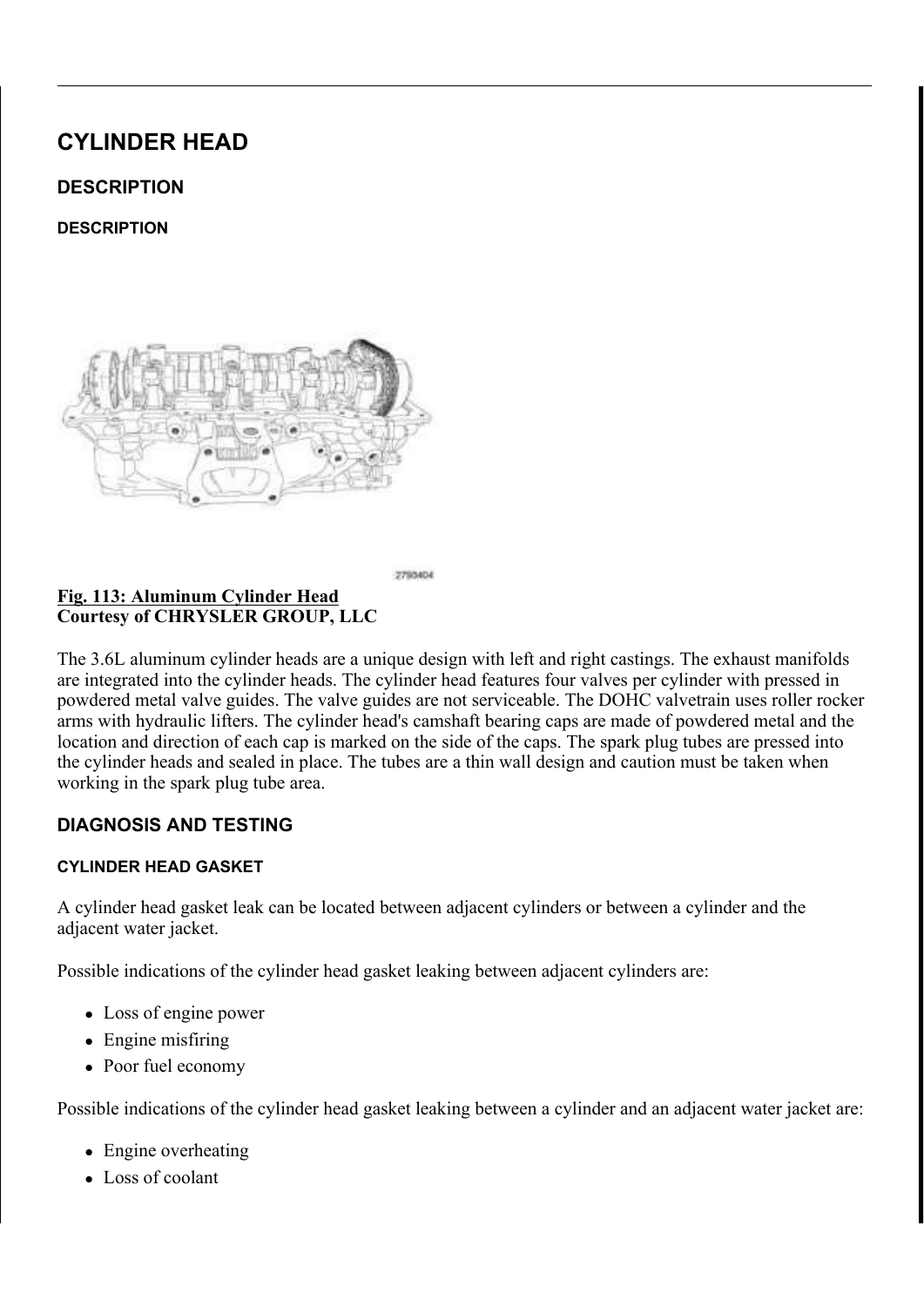## HQJLQH IOXLG OHDNDJH

### 5 HPRYH DOO UHVLGXDO VUH KABDQWWLPLLORIPFWRALOFFORLYOHOLHD PDWLQJ VXUID RH V CGHYHD BLG DWRG 3 URFH G XUH

 $, 167\$ //\$7,21

 $/()7$ 

 $L$ ODJQHWLF 7LPLQJ :KHHOV  $\frac{1}{8}$ RXUWHV\RI & +5<6/(5 \*5283 //&

> & \$87,21 7KH PDJQHWLF WLPLQJ ZKHHOFVRQWEDXFWWVZQLFAWAP SLFNXS WRROV WUD\V HWF RHUWDLQ\IRHWOKGHU7KKW GHVWUR\WKH WLPLQJ ZKHHOV DEDLPOVLAWDIWRSKERLUW WKH FDPVKDIW SRVLWLRQ VHQVRU

<u>) L J & \OLQGHU + HDG & RYHU EDNYA</u>NHDNOV 6SDUN 3OXJ 7X<br>& R X U W H V \ R I & + 5 < 6 / (5 \* 5283 //&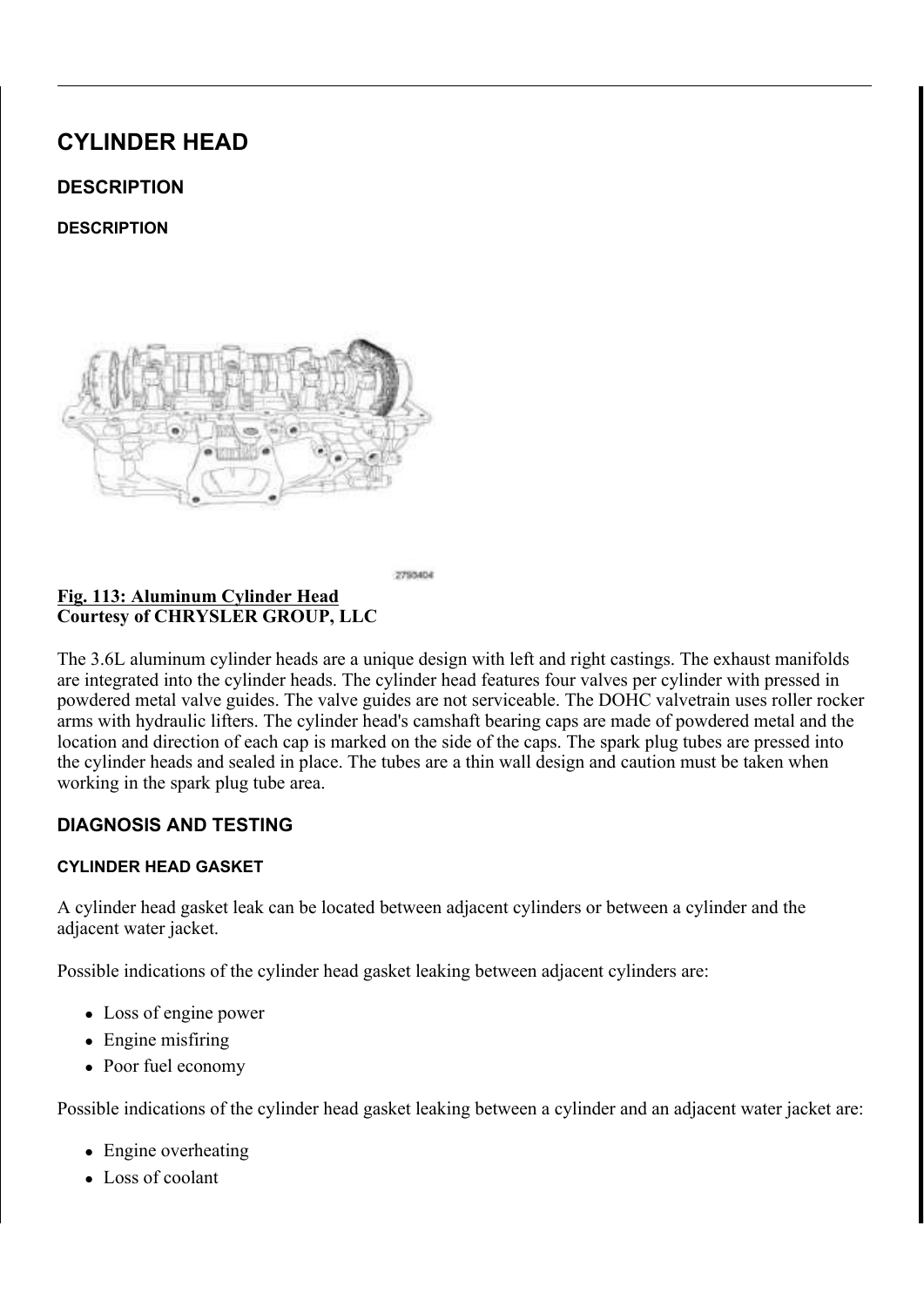# QVWDOO WKH F\OLQGHU KHDG FRYHU JDVNHW 7KH VSDUN SOXJ WXEH VHWDQSDPDJFIDGO EH UHXVHG LI OR

# 

- ,I UHTXLUHG LQVWDOO QHLQWSKOHUN\60QGHWUXKEHDGHDFQNHU Z / X E U L F D W H W K H V S D U N S O & LLDW XHEWHH V N DZOL W Q G THOUH D Q GH Q 2 3 O D F H W K H V S D U N S O X J W X LE H6 S U BHLD NO 3 O X RIQ 7 X MEK H1 6& HDD FO 6. QVWDOOHU & BBDQNWSDQQDHXEKADGHBOQVR WRRO
	- Z 3 X V K W K H V H D O L Q W R W K HH FEND V L GRH UW KK HH D VGH D FOY LHVU V AHOO
	- z 5HPRYH WKH WRRO

<u>) L J 579 6 H D O D</u> Q W / R F D W L R Q V<br>& R X U W H V \ R I & + 5 < 6 / (5 \* 5283 / / &

& OHDQ WKH WLPLQJ HQJLQDHG WORRELQUOFLROYGHHUU KFHODLGQ BRHYUHKUI LVRSURS\ODOFRKROLQSUDHWSLDRUQDWLRQIRUVHDODQWDS\$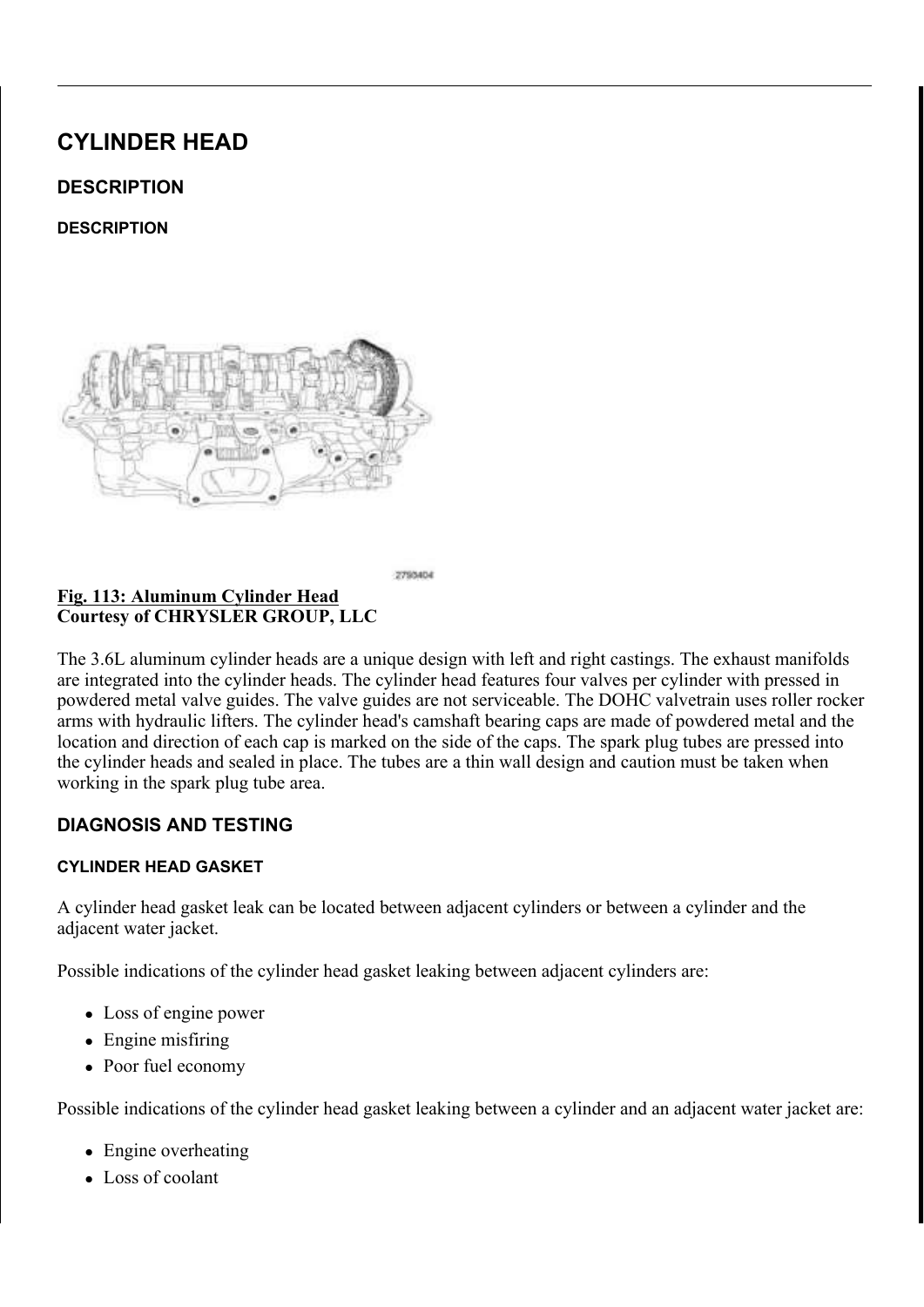& \$87,21 (QJLQH DVVHPEO\ UHTXLUHW MHOKOHDXQWH WRKDDW FRPSDWLEOH ZLWK HQJLQH RLO D& VDQSDDU ŠHD 7KUHHERQG (QJLQH 579 6HDODQW XPLDG OHDNO)

& \$87.21 ) ROORZLQJ WKH DSSOLFDWLGROQ **RIL @IRSD79** \$7 6HDODQW WR WKH JDVNHW VXUIDFHHV WKH FR DVVHPEOHG ZLWKLQ PLQXWHV DQNG PWXWWDEN WLJKWHQHG WR VSHFLILFDWLRQJZHLGWKHLSQRVXPUL WR WKH DLU SULRU WR DVVHPEQ\GPODHDNHDVXHOV

\$SSO\D WR PPZLGH EHDGJRQBIR557D9U6ŠHDKOUDHQHVERQGWRQW WLPLQJ FRYHU WR F\OLQGHLLO @ ND DY WD M/R RQQW V DV VKRZQ L

& \OLQGHU + HDG & RYHU W& XROW WILJKRWHEODLHONJOUGGHHTOXH6O ) L J &RXUWHV\RI &+5<6/(5 \*5283 //&

SOLJQ WKH ORFDWRU SLQQVG LQWWRDVOKOHWFKGHLFQ\GHLQGKHHUDGKHD 7 L J K W H Q W K H F \ O L Q G H U KHODOGH BR W WH M GEVR DOW W KDHQ OV HGTRRXHEODH 1 P LO OEV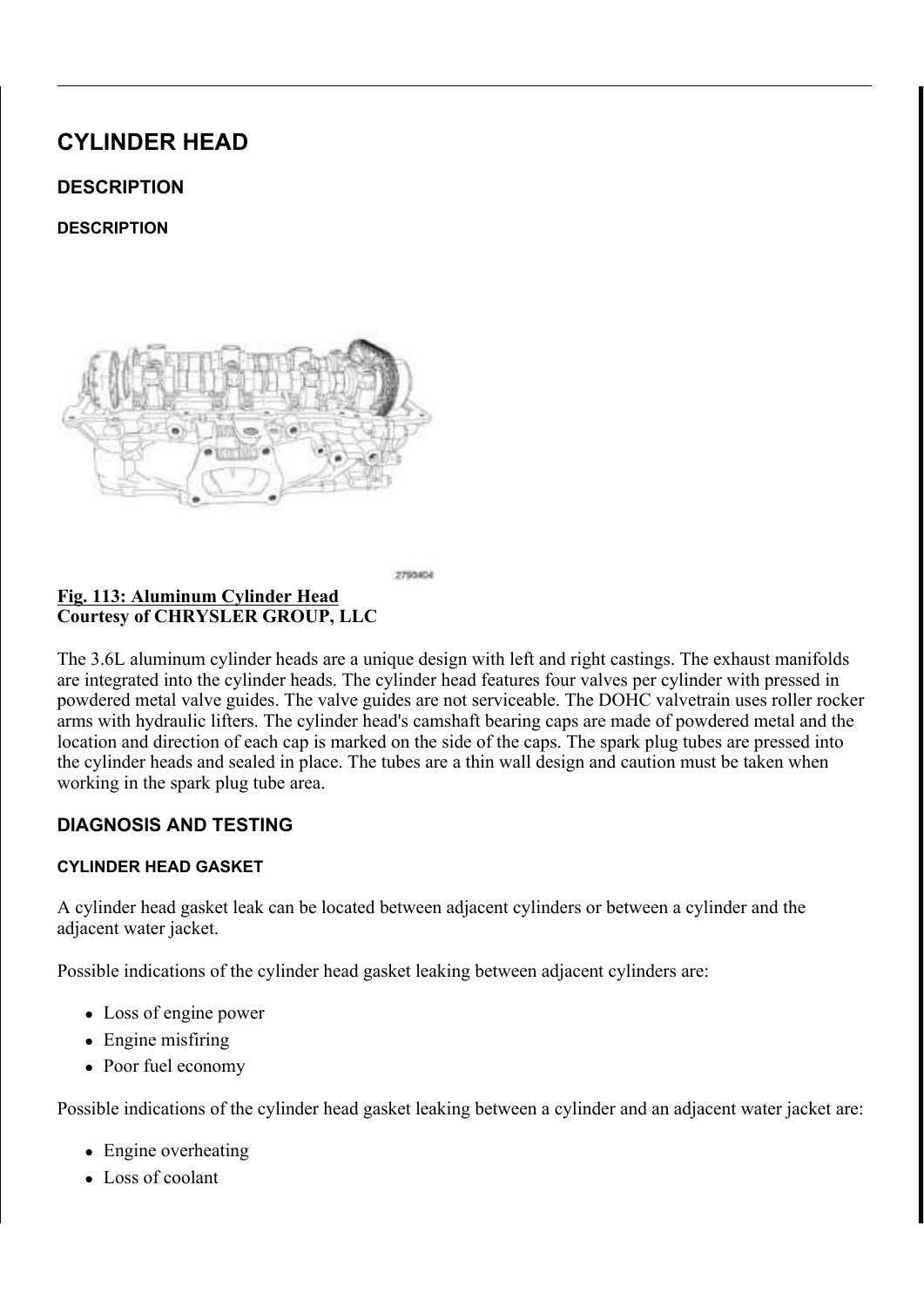<u>) LJ (OHFWULFDO & RQQHFLWWRLLRQ, J&ORLLVOLB</u>RQW&DRLLOQUQJ,%JBQ<br>& RXUWHV\RI& + 5 < 6 / (5 \* 5 2 8 3 / / &

,I UHPRYHG LQVWDOO 6NBK\$HS.V3SYBUN,1S6OY\$\$JA\$\_752HIHU WR , Q V W D O O W K H L J & L 2W L R O L F Z R 2 O V , 1 5 F S H L \$ 7W R 1

) L J \_ \_ \_ \_ , Q M H F W L R Q \_ , J Q L W L R Q \_ + D U Q H V V \_ 5 H W D L Q H U V<br>& R X U W H V \ R I & + 5 < 6 / ( 5 \_\* 5 2 8 3 \_ / / &

(QJDJH WZR LQMHFWLRQ LJQWLRWWRKQH KODHUNQHFVVOLLQHGWHDULQGHDK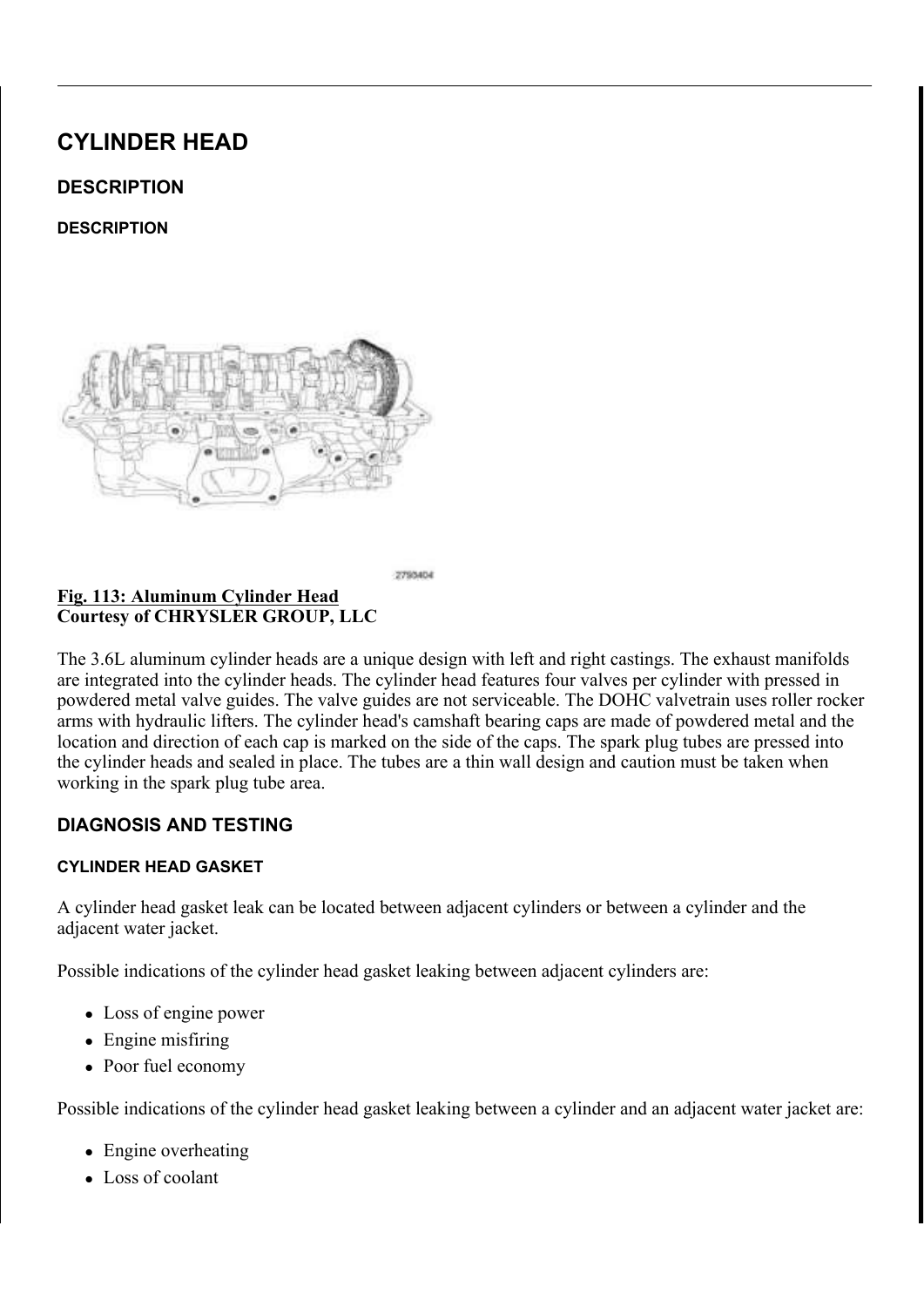& RQQHFW WKH HOHFWULWFDYOD UF BDQQOHHFW BOD YH WWFRL QUKHY FOOH (QJDJH WZR VWDUWHU ZLWWHK DO WOWN VFVIOLLOWGO HUDG FRWR

<u>) LJ 9 DULDE OH 9 DO YH 7 LP LQ JL 6JRIO+HOQURQHGV</u> & R5QHQWHDFLVQDRHUUV<br>& R X U W H V \ R I & + 5 < 6 / (5 \* 5 2 8 3 / / &

5 HIHU WR WKH PDUNLQJV PDWOHOLOD WW KGHL WID WULHD FEEDOH YDDQGGYCHO WKHLU RULJLQDO6QR(FID, WLR\$D5V, \$%5H(IH9U\$ / \$) W(R7, 0, 1 \*, 167\$ / / \$7, 2

<u>)LJ 9DULDEOH 9DOYH 7LPLYQJ 66</u>FROOHNOVRLGV & RQQHFWR<br>& RXUWHV\RI& +5<6/(5 \*5283 //&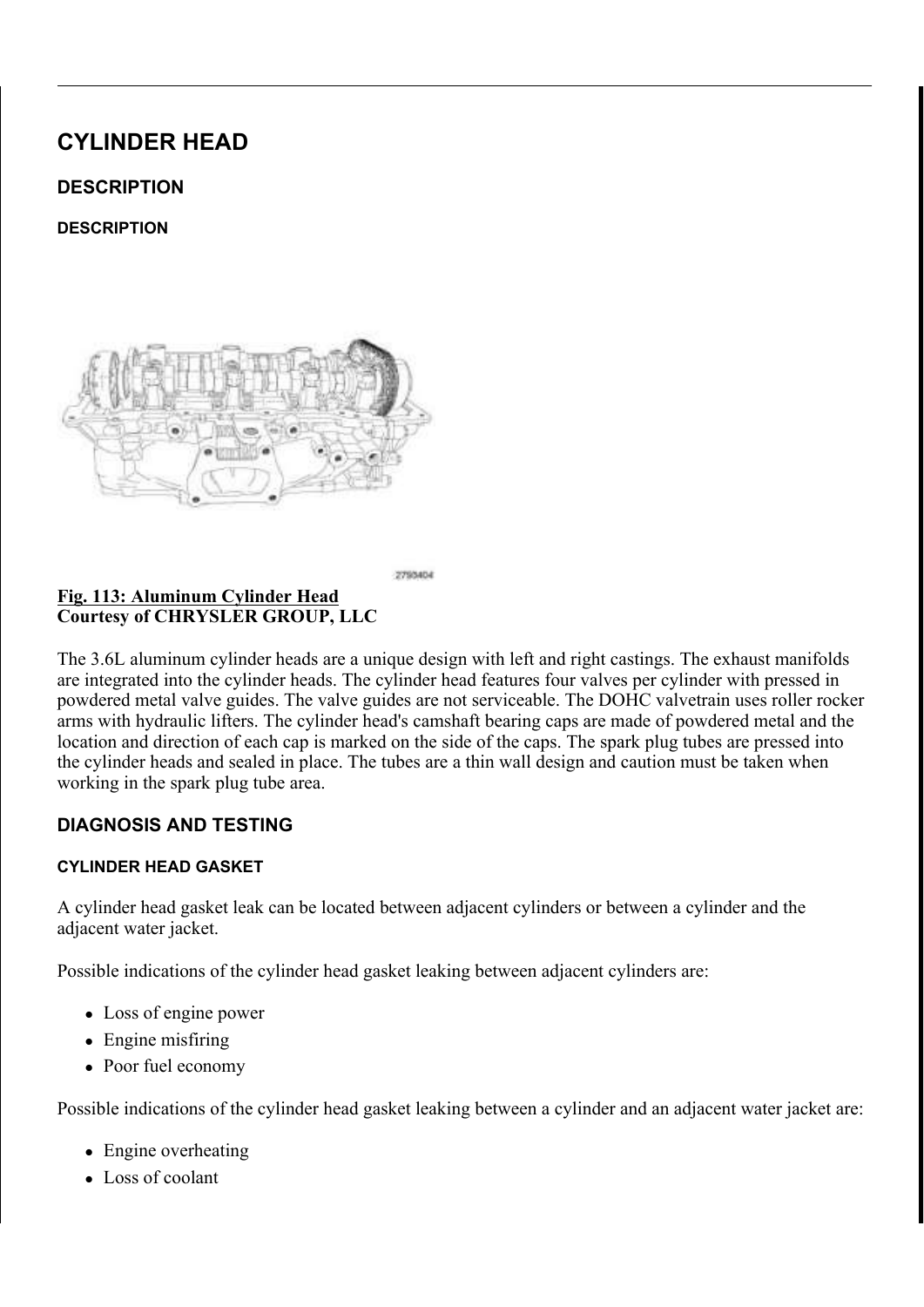<u> 6 W D U W H U : L U H + D U Q H V+VD 51 B W YD YL O SHHUWD LOOD HLOD : LO UD HQ L</u> <u>) L</u> J **%UDFNHW 5HWDLQHUV**  $\overline{8 R X U W H V}$  RI  $8 + 5 < 6 / (5 * 5283 / 8)$ 

(QJDJH RQH PDLQ ZLUH KDOUHQIMW FINO HOWGOHLIQHKUHDG WIRRYWHUH

) L J 803 6 H Q V R U % R O W<br>& R X U W H V \ R I & + 5 < 6 / (5 \* 5 2 8 3 / / &

7 KH 5 + & 03 VHQVRU LV VKRZQ /L+Q&L0GIOVA+MOWURDUWLLVR  $127($ VLPLODU, I ERWK 5+ DQG /+ & 03 VHQQVRWDOZOKHNUKH LQWR WKHLU RULJLQDO ORFDWLRQV

, QVWDOO WKH FDPVKDI<u>WG SGR2v5LW&LSFOQ + VSH7Q VSR&U,</u> 7 52H1IHU WR  $, 167$   $\frac{5}{18}$  7, 21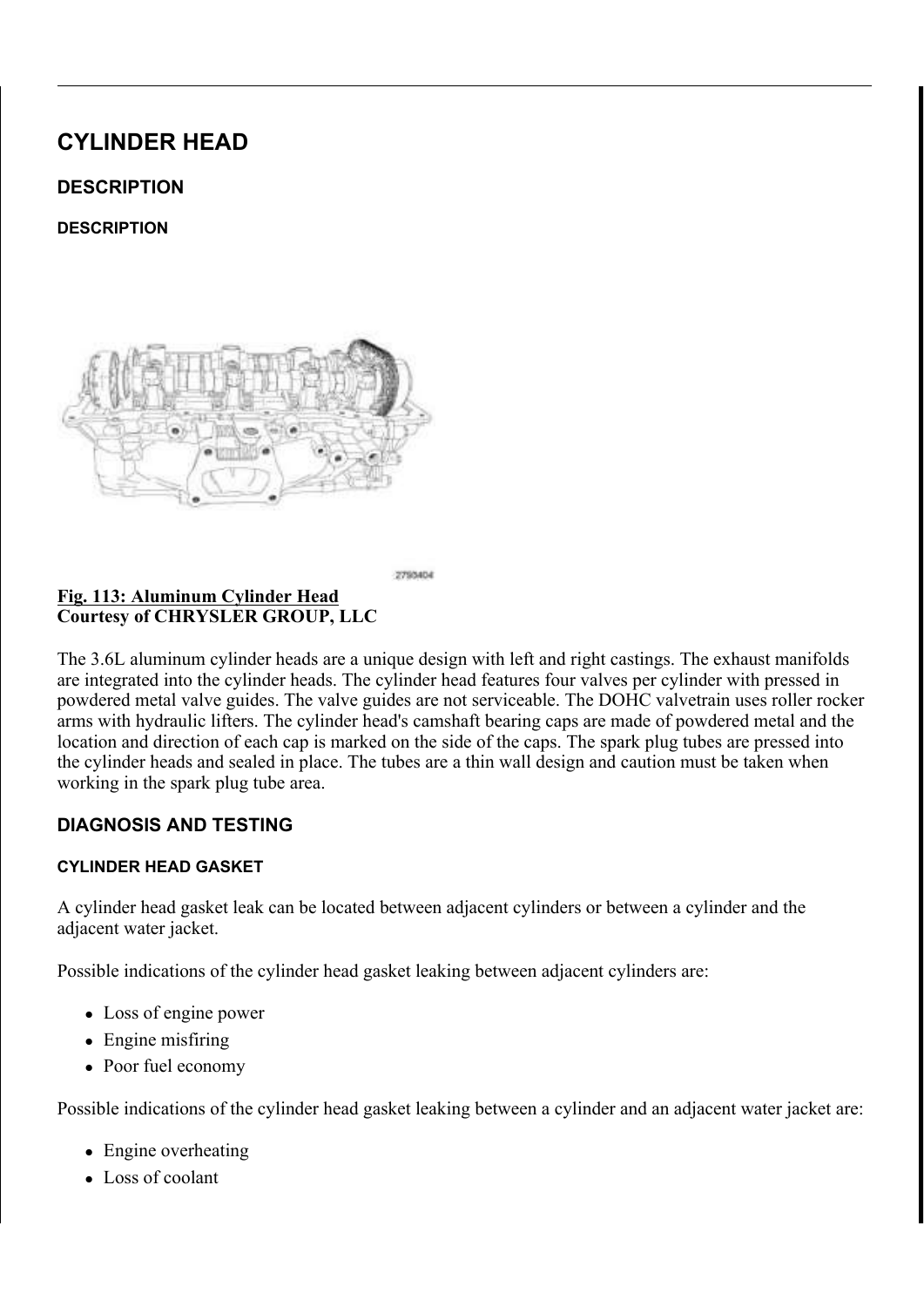# , QVWDOO WKH PDNH XSLDQLQLHW XKEHHDG FWRHW KDHQGSHHIVQUED\LCH WUDQVPLVVLRQ EUHDWKHU KRVH

 $JLJ 7UDQVPLVVLRQ %BBD$WWHHXERVHR OUD$WH  
&RXUWHV\RI &+5<6/(5 *5283) / / &$ </u>

& R Q Q H F W W K H H O H F W U L KS DO O VEKERO Q W H JFRWEL W L R Q W F & OWSK H JOOHN (QJDJH RQH PDLQ ZLUH KDRUQHQIGHUH WHOLDGHFURYHUW BROWGK RNQ UHWDLQHU WR WKH F\OLXOGHU KHDG FRYHU PRXQWLQJ

<u>) LJ (& 7 6 H Q V R U & R Q Q H F W R U U&HO 3 D6UHOQHV RV</u>U 5 HOVIDID Q Q H LU V<br>& R X U W H V \ R I & + 5 < 6 / (5 \* 5 2 8 3 / / &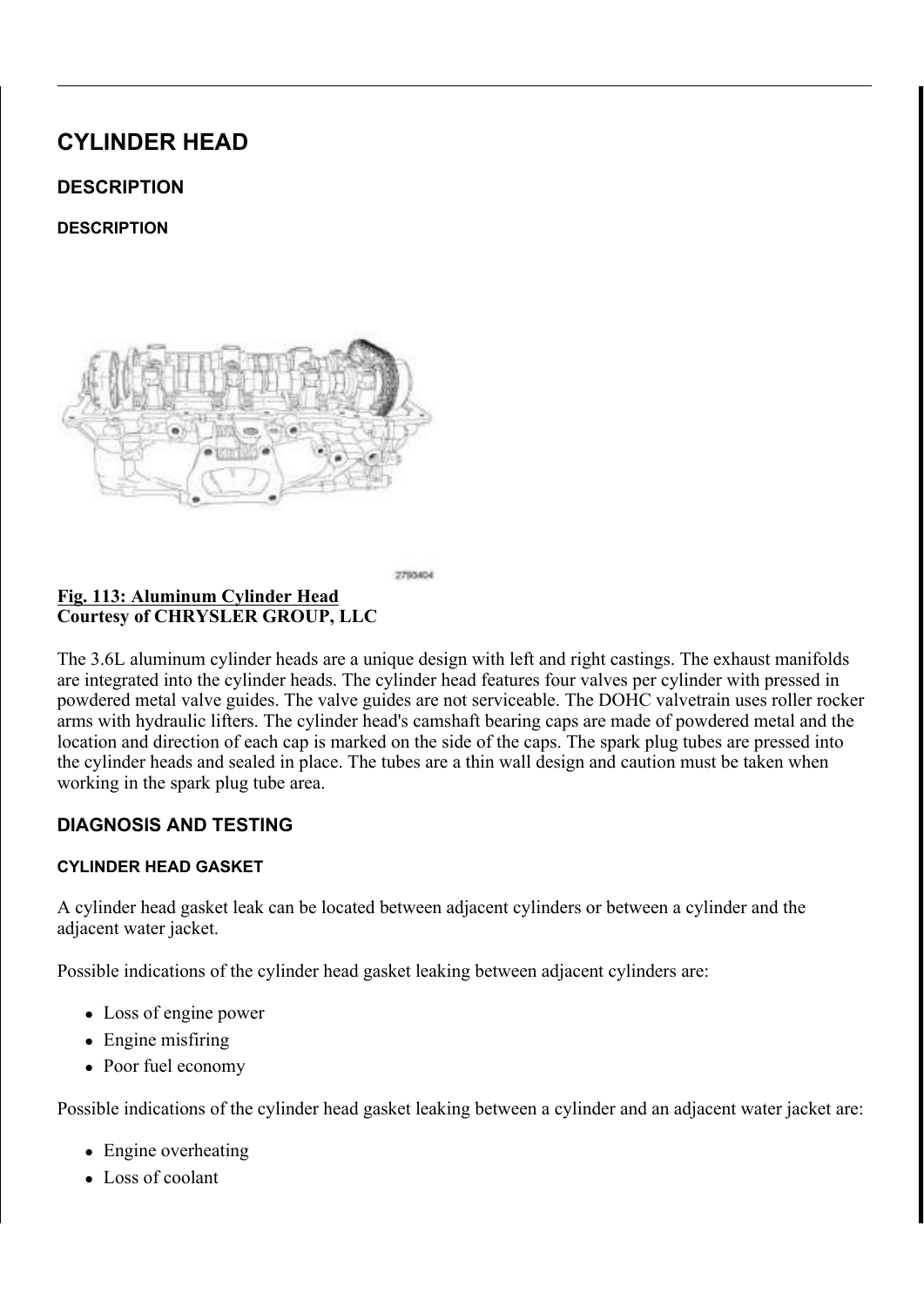8SSHU, QWDNH ODQLIRXOHOQ F&HROW 7LJKWHQLQJ 6HT <u>) L J</u> &RXUWHV\RI &+5<6/(5 \*5283 //&

OWDNH 3RUWV, QVXODWRU, \$OLJQPHQW 3RVWV,

,QVWDOO WKH LQVXODWRRWWV WRRW2WHRWSZFRIDWOKLHJQ4PHFQQWLQ\$

, QVWDOO WKH XSSHU LQ**WDFNYH PWDQDLQRGODSLU<u>01\$QNX</u>SB/BWRKWRWE**  $, 17$ \$.(  $, 167$ \$//\$7,21

& RQQHFW WKH QHJDWLYHX ENDWWRWHU\FFDEQLEQDQGEVWLJKWHQ

 $127($ 7KH & DP & UDQN 9DULDWLRQ 5HO HBUQI BURFIGGXXULHQ VFDQ WRRO DQ\WLPH WKHUH KDV EPHDHQHDWLRH BDSLRUZH V\VWHP IRU HIDPSOH IO\ZKHHO GDRUYHFWUDQNQYKDDWP VHQVRUV RU FRPSRQHQWV

 $5, * + 7$ 

 $LJ$ 

&RXUWHV\RI &+5<6/(5 \*5283 //&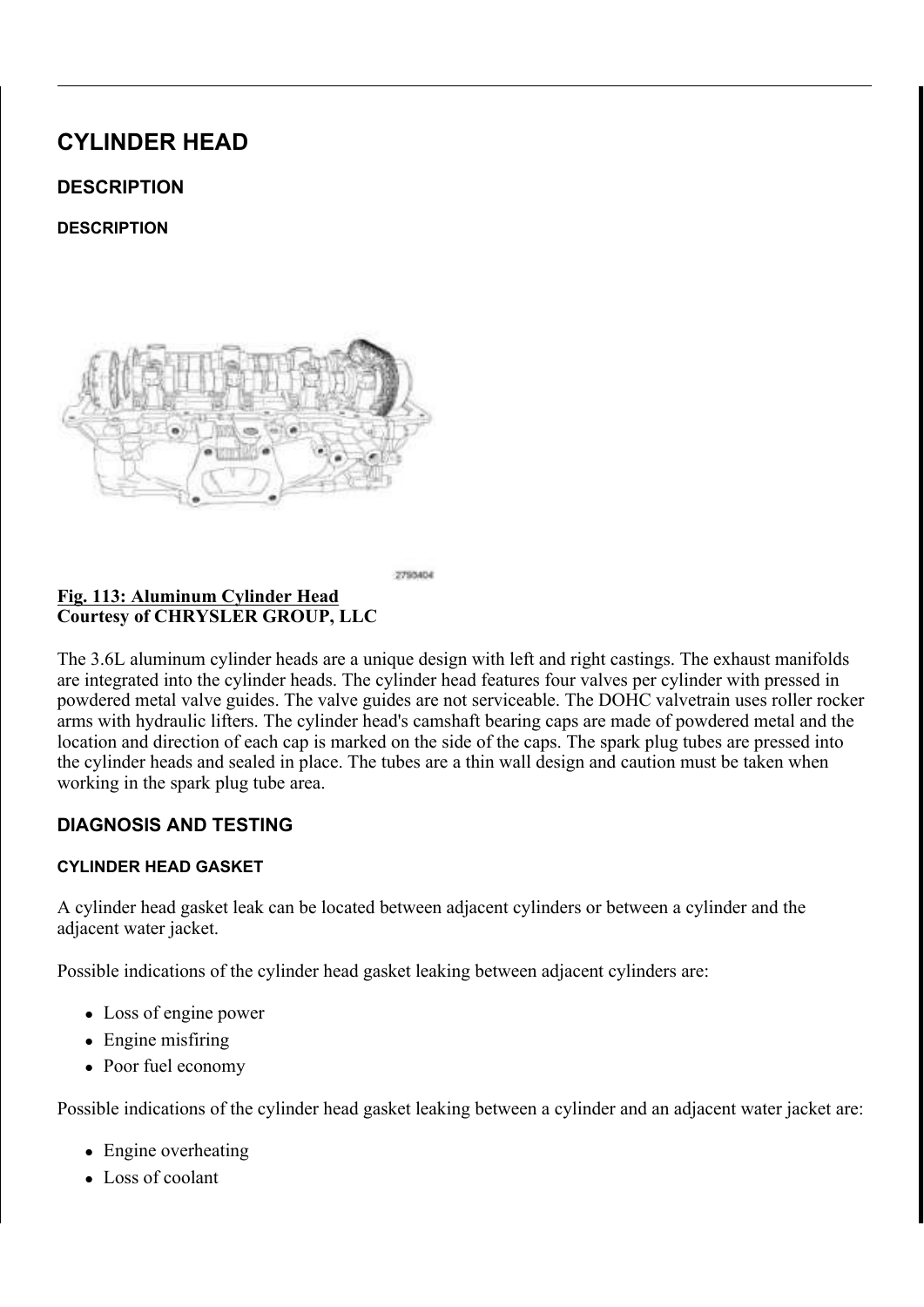QVWDOO WKH F\OLQGHU KHDG FRYHU JDVNHW 7KH VSDUN SOXJ WXEH VHDGOVPDJHFGDQ EH UHXVHG LIQ

7 KH /+ F\OLQGHU KHDG FRYHOUWLWRQYKTWZKQH 15QR ECOOLXOWG/  $127($ FRYHU LV VLPLODU

) L J &RXUWHV\RI &+5<6/(5 \*5283 //&

&\OLQGHU +HDG &RYHU EDV®HHDNOV 6SDUN 3OXJ 7X

& \$87,21 7KH PDJQHWLF WLPLQJ ZKHHOFVRQWEDXFWWVZQLRWK P SLFNXS WRROV WUD\V HWF RHUWDQ\IRHWOKGHU7KLW GHVWUR\ WKH WLPLQJ ZKHHOV DEDLPOVLAWDIW PSRENU WKH FDPVKDIW SRVLWLRQ VHQVRU

 $L$ ODJQHWLF 7LPLQJ :KHHOV &RXUWHV\RI &+5<6/(5 \*5283 //&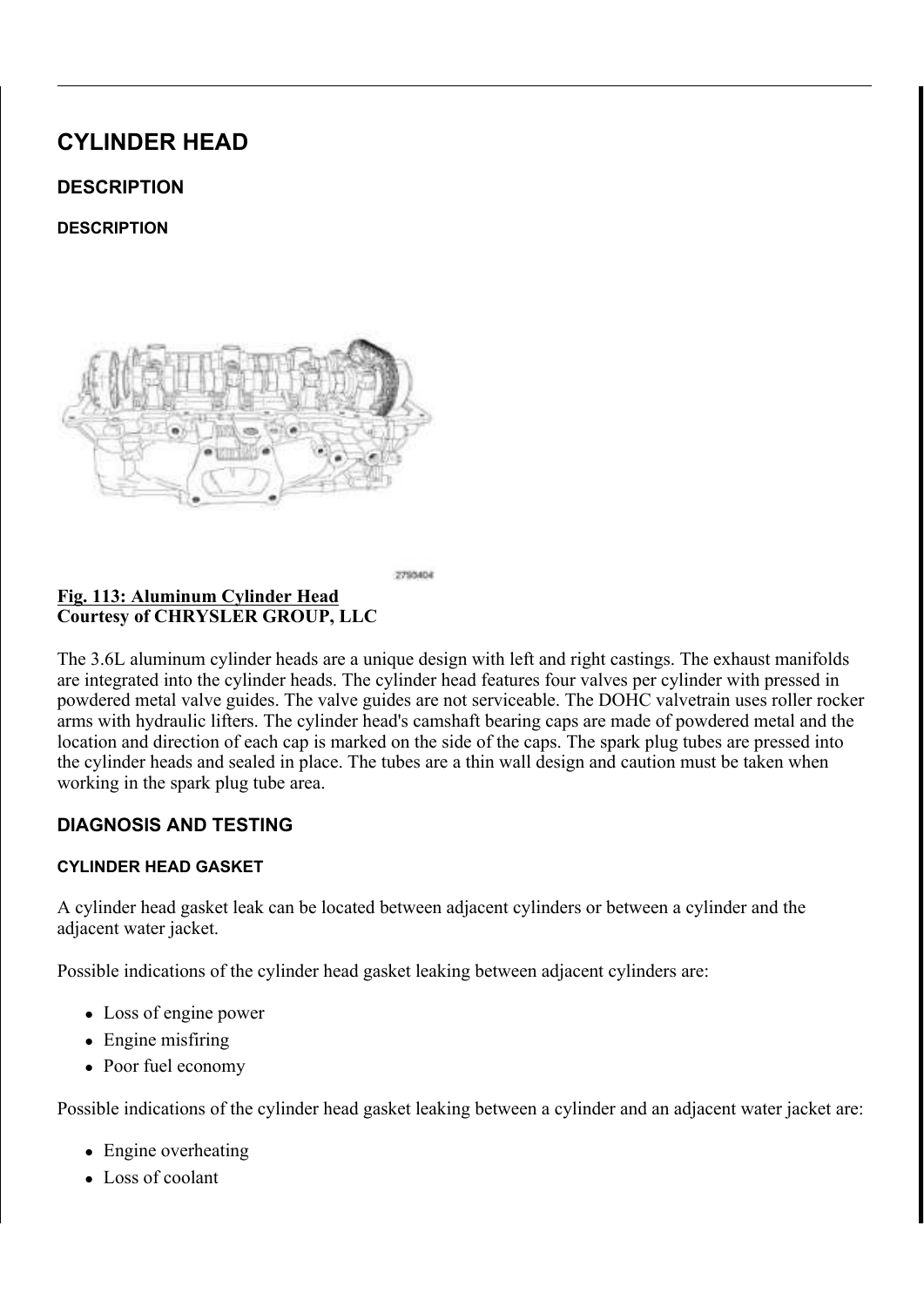& OHDQ WKH WLPLQJ HQJLQDHG WDDRELQUO EROYGHHUU KFMODLGQ BRHYUHKUI LVRSURS\ODOFRKROLQSDDHWSLDRLQDWLRQIRUVHDODQWDS\$

7 KH /+ F\OLQGHU KHDG FRYHULOTONXRYLWQUVDWLYLRVQKRVZM

F\OLQGHU KHDG FRYHU 7 MRLQW LV VLPLODU

579 6HDODQW /RFDWLRQV

&RXUWHV\RI &+5<6/(5 \*5283 //&

 $127($ 

, 5HPRYH WKH WRRO

- Z 3 O D F H W K H V S D U N S O X J W X LEHG SU DHUDINO 3 O X RIQ 7 X MEKHH 6&HDDFO 6. WRRO QVWDOOHU & BBDQWWDXDFTNEH&D6FHDBQVR 2 3 X V K W K H V H D O L Q W R W K HH FEND **V ENGEH UW KK HHDVGH D ROY HYVU VXHOD**
- Z / X E U L F D W H W K H V S D U N S O GS IL DWP XHEWHH W HIDZOL W Q GFHOLH D Q GH Q

IUHTXLUHG LQVWDOO QHLQWSKOHUN\SOQGHWUXKEHDGHIDROVHU

6SDUN 30XJ 7XEH 6HDO , QVWDOOHU <u>) L J</u> & R X U W H V \ R I & + 5 < 6 / (5 \* 5 2 8 3 / / &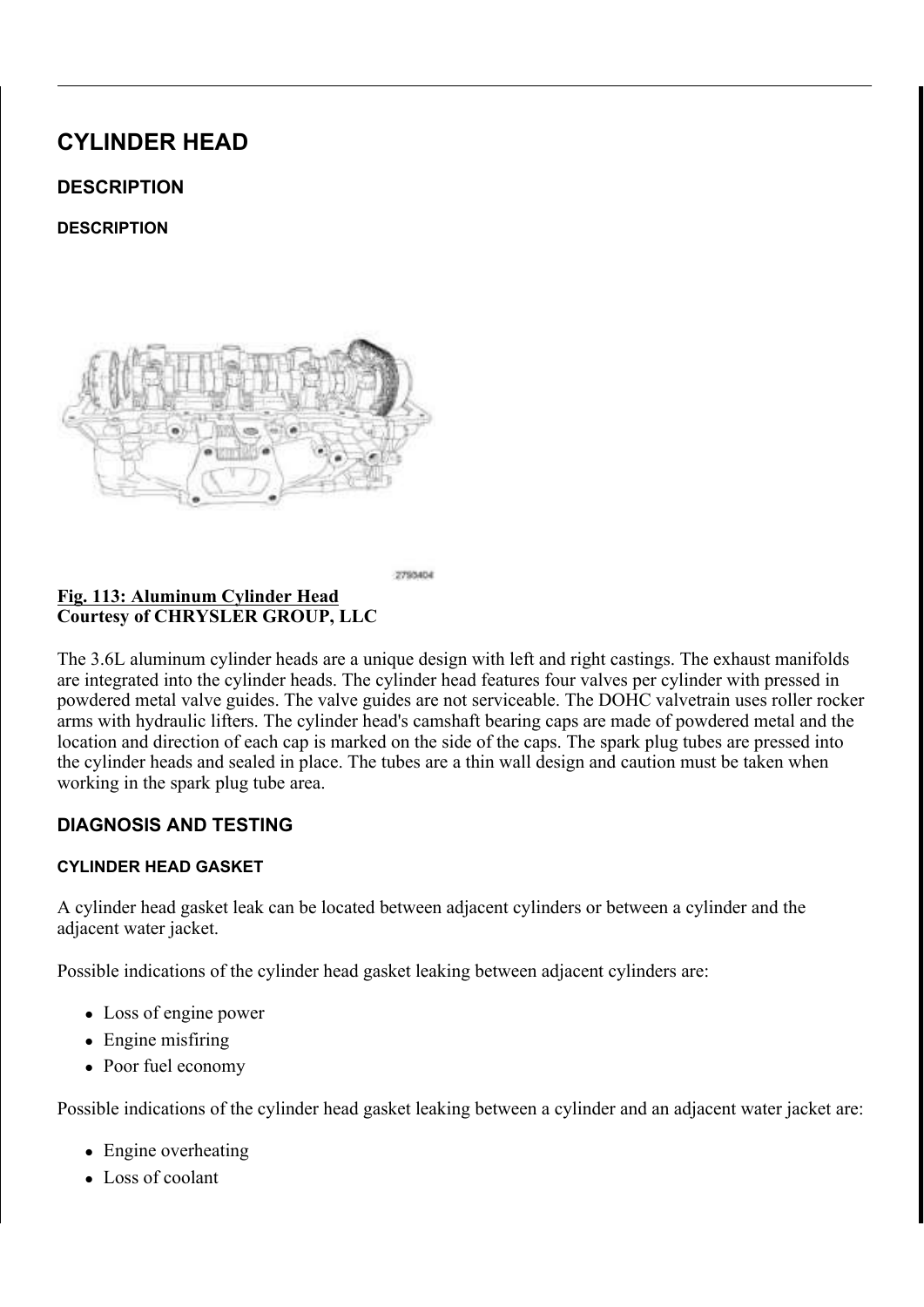& \$87,21 (QJLQH DVVHPEO\ UHTXLUHW MWDKOHDXQWMH WRKDDW FRPSDWLEOH ZLWK HQJLQH RLO D& VDQSDDU ŠHD 7KUHHERQG (QJLQH 579 6HDODQW XPLDG OHDNO)

& \$87.21 ) ROORZLQJ WKH DSSOLFDWLGROQ RILODIR S5079 \$7 6HDODQW WR WKH JDVNHW VXUIDFHHV WKH FR DVVHPEOHG ZLWKLQ PLQXWHV DQNG PWXWWDEN WLJKWHQHG WR VSHFLILFDWLRQJZHLGWKHLSQRVXPUL WR WKH DLU SULRU WR DVVHPEQ\GPODHDNHDVXHOV

\$SSO\D WR PPZLGH EHDGJRQBIR557D9U6ŠHDKOUDHQHVERQGWRQW WLPLQJ FRYHU WR F\OLQGHLLO @ ND DY WD M/R RQQW V DV VKRZQ L

& \OLQGHU + HDG & RYHU W& XROW WILJKRWHEO OLENQLGORHTOXH6O ) L J &RXUWHV\RI &+5<6/(5 \*5283 //&

SOLJQ WKH ORFDWRU SLQQVG LQWWRDVOKOHWFKGHLFQ\GHLQGKHHUDGKHD 7 L J K W H Q W K H F \ O L Q G H U KHODOGH BR W WH M GEVR DOW W KDHQ OV HGTRRXHEODH 1 P LO OEV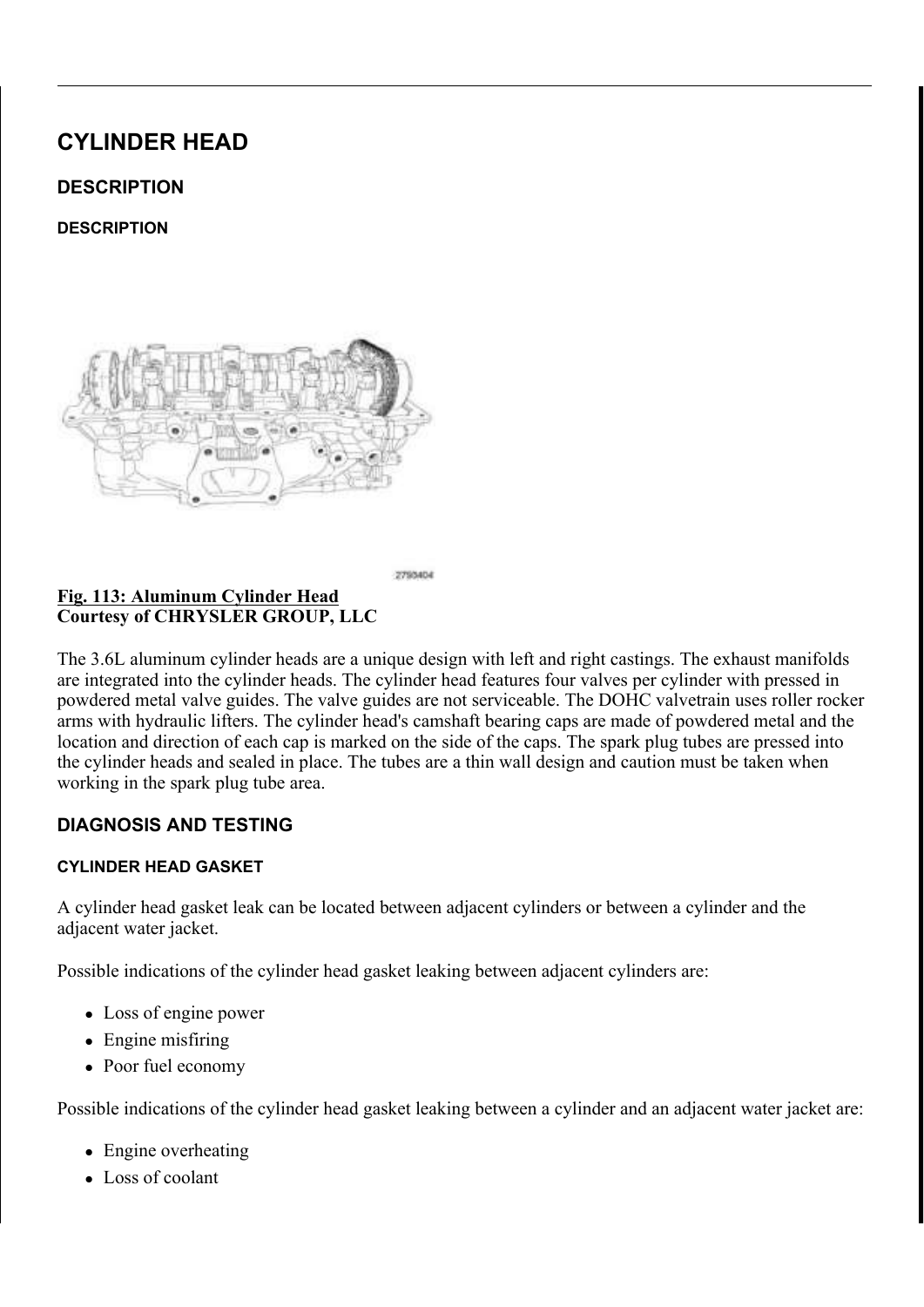<u>) LJ (OHFWULFDO & RQQHFLWVRLLRQ, J&ORLLVOL B</u>REW&DRLLOQUOJ,%JBQ<br>& RXUWHV\RI & +5<6/(5 \*5283 //&

7 KH /+ LJQLWLRQ FRLOV DUOH WKKRHZGI+LQJDQLOWXLRYQ  $127($ VIPIODU

,I UHPRYHG LQVWDOO 6NBK\$HS.V3SYBUN,1S6OY\$\$JA\$\_752HIHU WR .QVWDOO WKH LJQL&WALRQ.\*FIRT.Q2V1 .165781LH6U7.V2/R

) LJ \_\_\_\_\_\_\_, Q M H F W L R Q \_\_ J Q L W L R Q \_ + D U Q H V V \_ 5 H W D L Q H U V<br>& R X U W H V \ R I & + 5 < 6 / ( 5 \* 5 2 8 3 / / &

(QJDJH WKUHH LQMHFWLRQ LWNQLWWKKRQU KLOKUNQ HTVOVLQNGWHD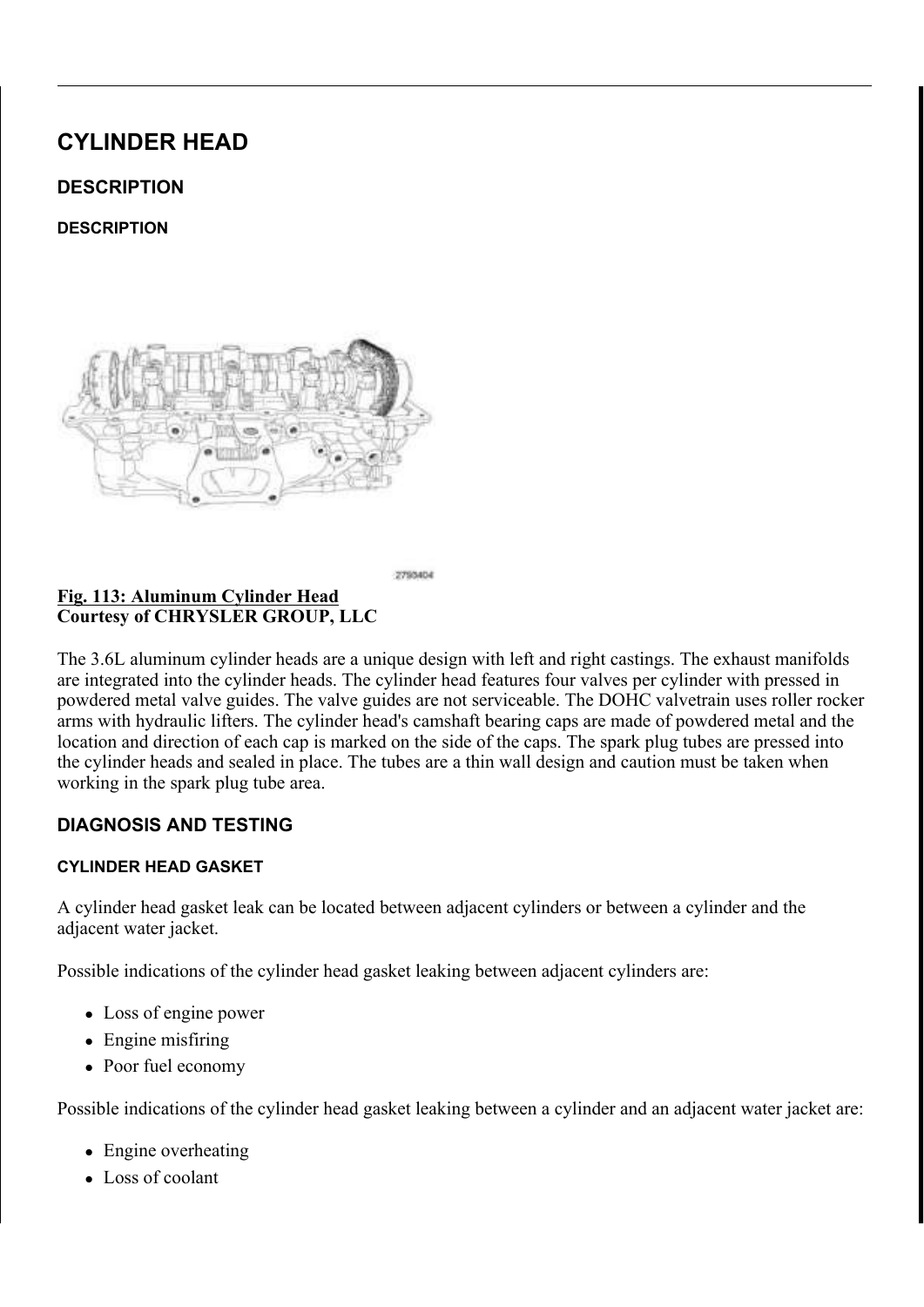<u>) LJ 9 DULDE OH 9 DO YH 7 LP LQ + D6URODHHVQVR E</u> BIV&DRLOOCHUFWY RUN<br>& R X U W H V \ R I & + 5 < 6 / (5 \* 5 2 8 3 / / &

& R Q Q H F W W K H H O H F W U L LE DD O FHR Q DQ OHY F W RIVL VP L Q J W KR OWK KHOLDROLDS (QJDJH WZR VWDUWHU ZLUHJKDUKONDVLQGUHHUW BEHODHGUFVRWIRUW K (QJDJH WKH VWDUWHU KDUQHVV WR PDLQ KDUQHVV UI

5 HIHU WR WKH PDUNLQJV PDWGHOOD WW KGHL WID VUVLHD FEEO GAN YDDOGGYOLIO WKHLU RULJLQDO6QR(FID, WLB, \$25V, \$ %5 H(IH9 \$9 / \$) W(R7, 0, 1 \*, 167 \$ / / \$7,

<u>)LJ 9DULDEOH 9DOYH 7LPLVQJ 66</u>FROOHVQVRLGV & RQQHFWR<br>& RXUWHV\RI&+5<6/(5 \*5283 //&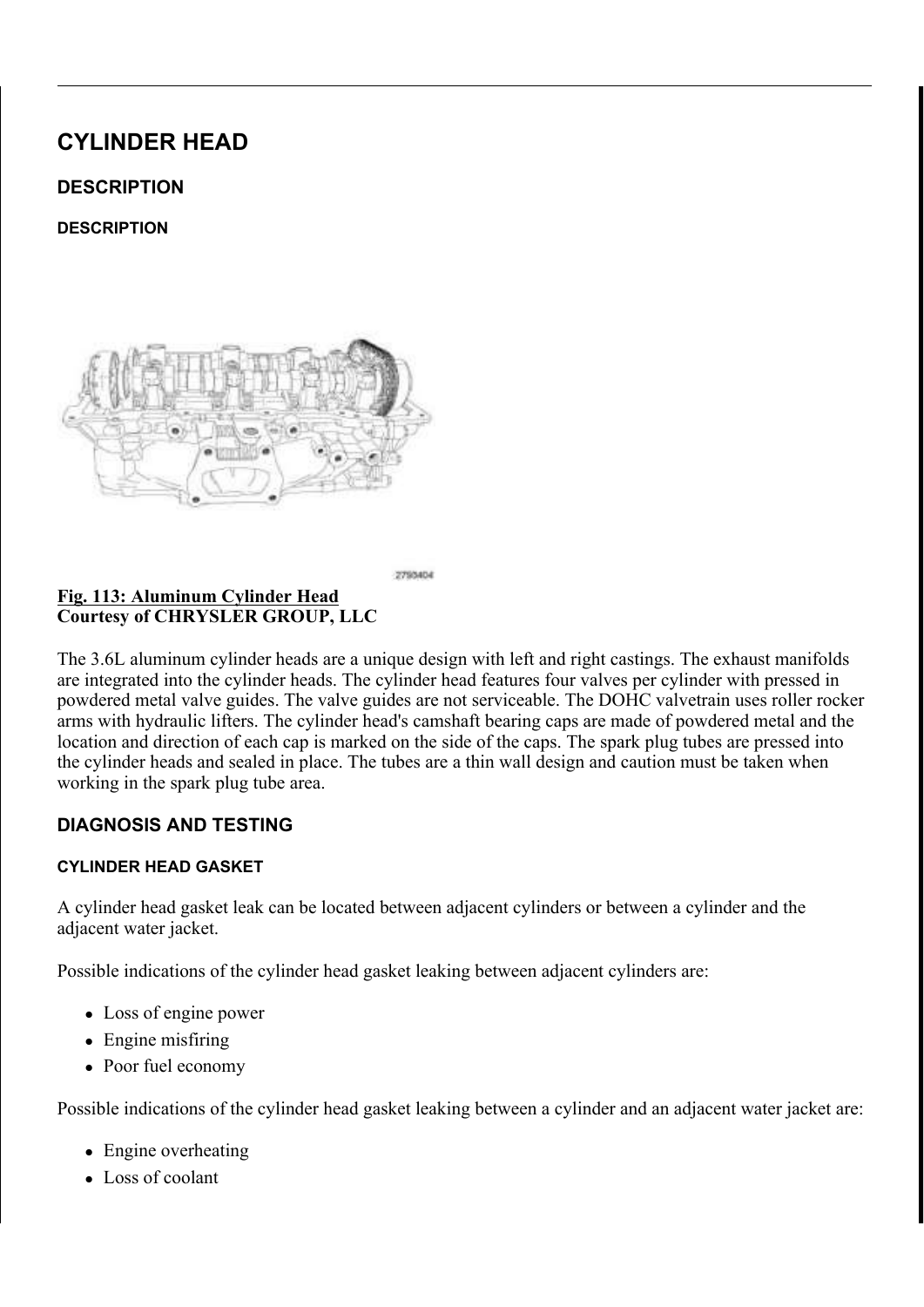$\underbrace{\begin{array}{c} \texttt{\texttt{1}} & \texttt{\texttt{1}} & \texttt{\texttt{2}} \\ \texttt{\texttt{2}} & \texttt{\texttt{3}} & \texttt{\texttt{4}} \\ \texttt{\texttt{3}} & \texttt{\texttt{4}} & \texttt{\texttt{5}} \\ \texttt{\texttt{4}} & \texttt{\texttt{5}} & \texttt{\texttt{4}} \\ \texttt{\texttt{5}} & \texttt{\texttt{4}} & \texttt{\texttt{5}} & \texttt{\texttt{6}} \\ \texttt{\texttt{6}} & \texttt{\texttt{6}} & \texttt{\texttt{6}} & \texttt{\texttt{6}} \\ \texttt{\texttt{6}} &$ 

(QJDJH IRXU PDLQ ZLUH KEDHUQLHUKWUTHLOWDQQHUUKHDGWRRWH

<u>) L J & 03 6 H Q</u> V R U % R O W<br>& R X U W H V \ R I & + 5 < 6 / (5 \* 5 2 8 3 / / &

 $127($ , I ERW K 5 + DQG / + & 03 VHQ VRU VWZDKOHOU HW KJHP RLYOHW RULJLQDO ORFDWLRQV

, QVWDOO WKH FDPVKDIV& (SGR2V5LW&L\$ROQ + V\$ HTQ YS R&U, 7 52 HIH U WR  $,167$$ //\$7,21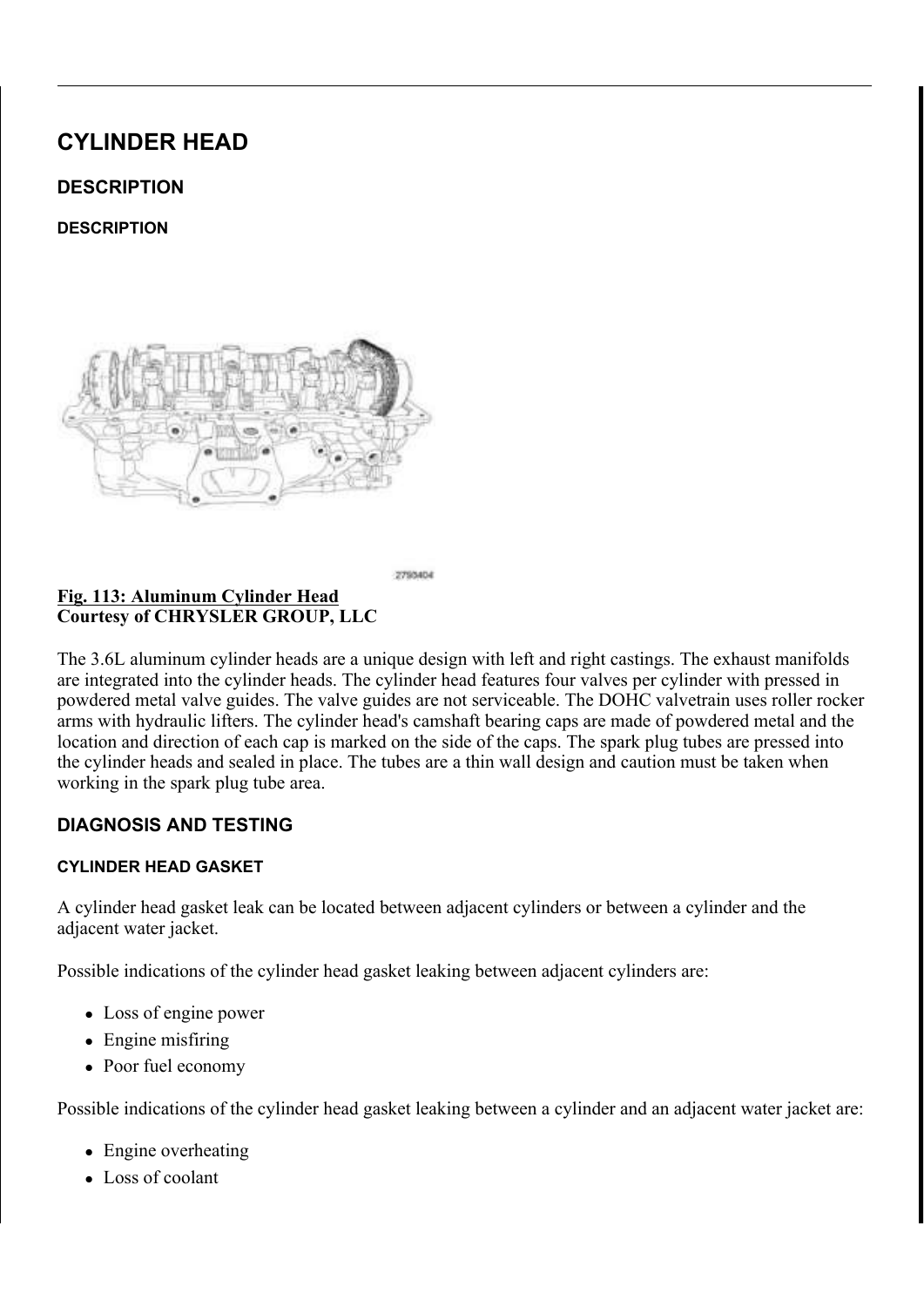) L J 3& 9 9 D O Y H 6 F U H Z V<br>& R X U W H V \ R I & + 5 < 6 / (5 \* 5 2 8 3 / / &

, Q V W D O O W K H 3 & 99 \$ D90 Y B 2 6, 7, 59 H I & B 35 W R \$ 6 (9 ( 1 7, / \$ 7, 2 1 3 &  $/ 5(029\frac{3}{5})$ 

& RQQHFW WKH HOHFWULWFD&OD PREQDLHWFWS RULWL RWGR W& KSBH WLHUC (QJDJH WKH PDLQ ZLUH KDUUQKHWVF UOHUQOGLHOUH KJHD GWFFR WHKUH F

) LJ 0DLQ : LUH + DUQHVV 5 HWDLQHU & RQQHFWRU<br>& RXUWHV\RI & + 5 < 6 / (5 \* 5 2 8 3 / / &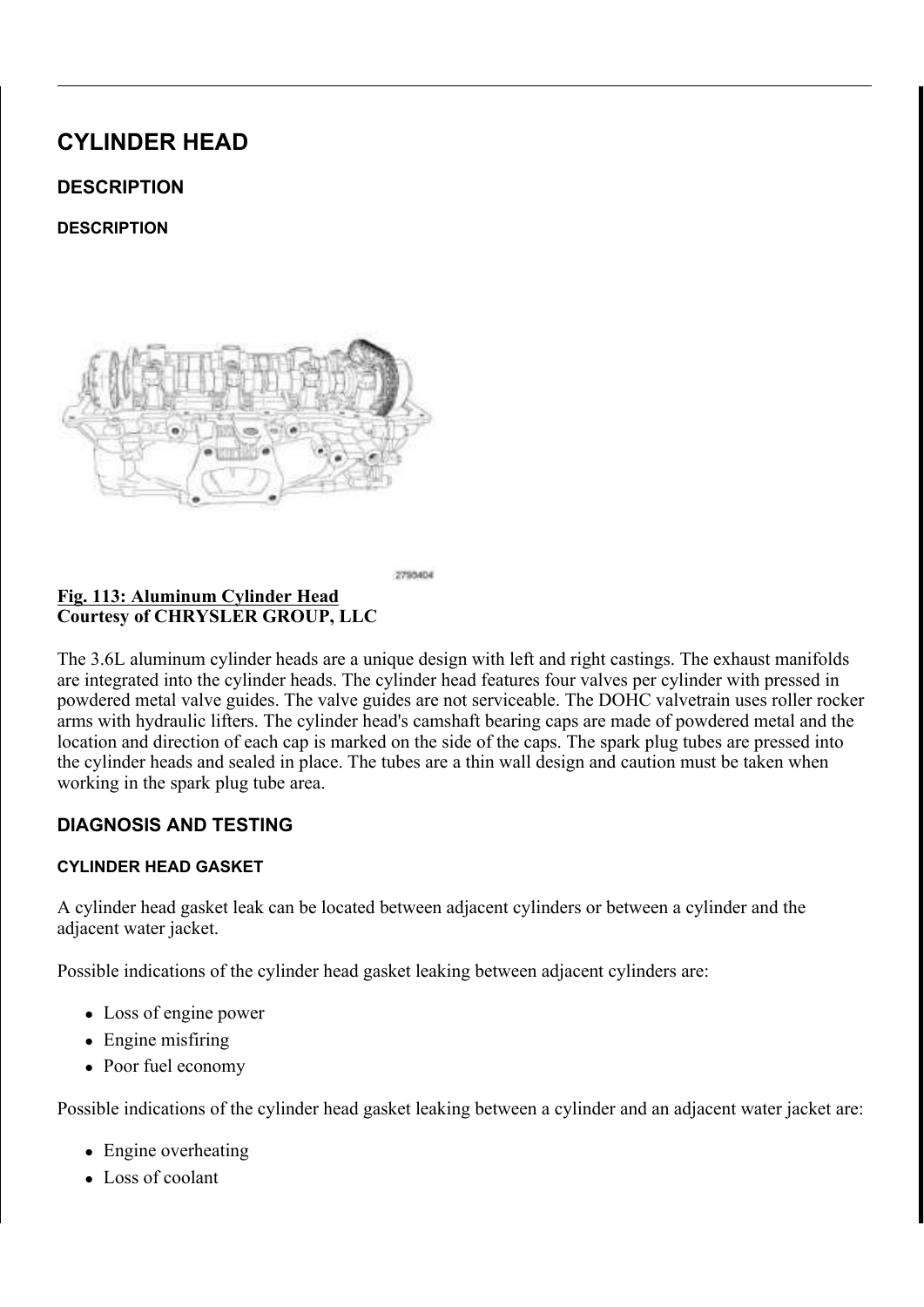) LJ 7UDQVPLVVLRQ ) OXLG / R Ø WO , Q GLFD W R U 7 X E H<br>& R X U W H V \ R I & + 5 < 6 / (5 \* 5 2 8 3 / / &  $\frac{1}{2}$ 

, Q V W D O O W K H E R O W OV XHLFG KULHOYJH WO KLHQ GA/LLFIDOWN RPUL VAW XXLVENHOQ J DQG WLJKWHQ WR 1 P LQ OEV

5 D L V H D Q G V X S S R U VA 2N K 7H, N \* H K 6L 7 F 3 O H \$ 5 5 H 3 E H 2 L & (V8 FS ( , Q V W D O O W K H W U D Q V P LHV V L RZQ WR K O W Q H YXHSOS H Q G W U D Q W R PU W WLJKWHQHG WR 1 P IW OEV

<u>) LJ 8SSHU 7UDRQQUPLQML%ROW 7UDQVPLVVLRQ</u> 2LO /H<br>& R X U W H V \ R I & + 5 < 6 / (5 \* 5 2 8 3 / / &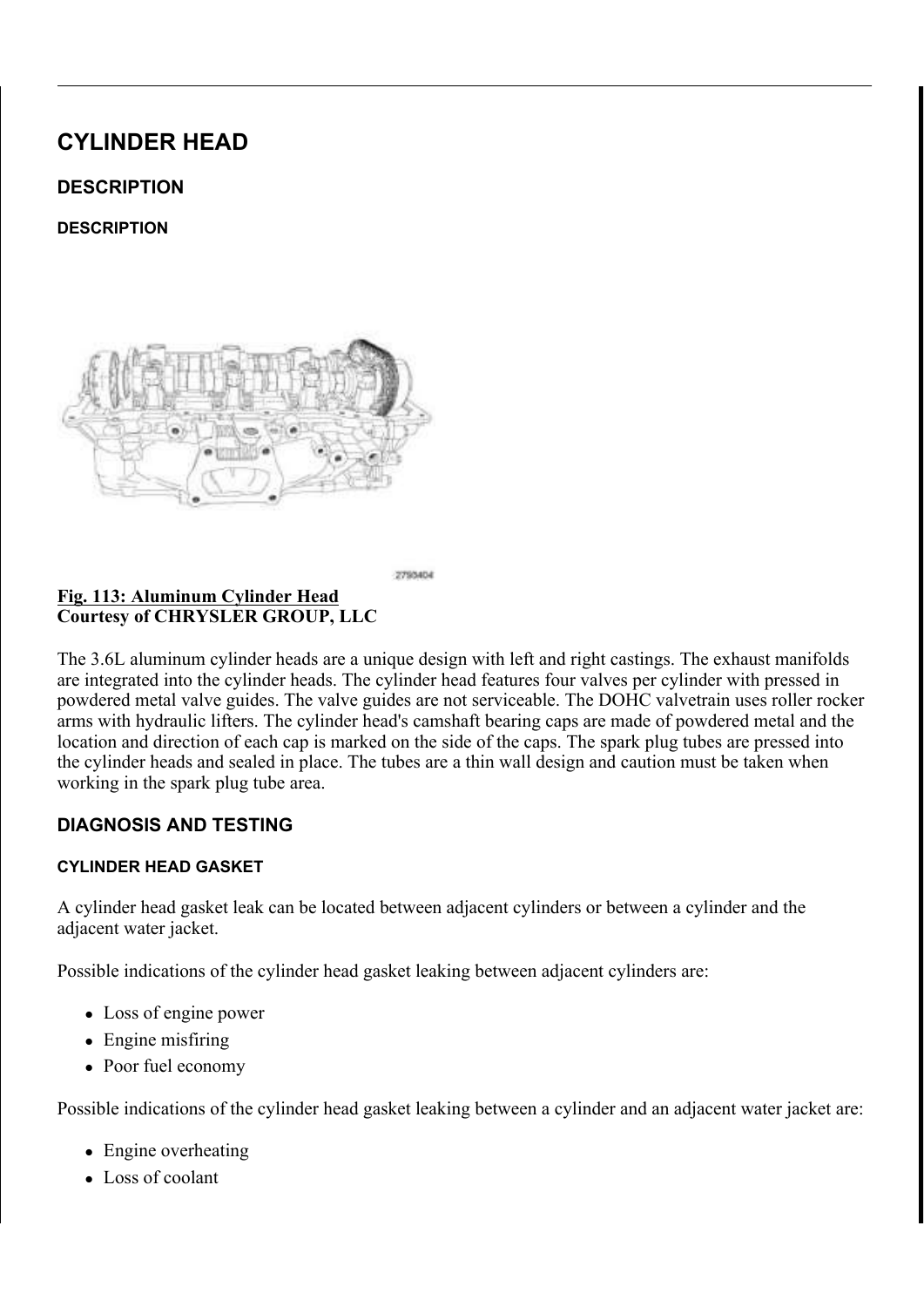OWDNH 3RUWV , QVXODWRU \$OLJQPHQW 3RVWV <u>) L J \_</u> &RXUWHV\RI &+5<6/(5 \*5283 //&

RZHU WKH YHKLFOH

I UHPRYHG LQVWDOO WDXOHLUQPHOQDWARRUW WWR RWOKHW PWSZRR FRYHU

) L J 8SSHU , Q W D N H 0 D Q L I R O G<br>& R X U W H V \ R I & + 5 < 6 / (5 \* 5 2 8 3 / / & %ROWV

, QVWDOO WKH XSSHU LQWDDFNNHPWDVQDLQRGODSLU0\$\$QX@181/\$NRKURRWE  $,17$  \$. (  $,167$  \$//\$7,21

& RQQHFW WKH QHJDWLYHX ENDWWRNHU\FFDEQHQDQGEVWLJKWHQ

 $127($ 7KH & DP & UDQN 9DULDWLRQ 5HO HBUQI BURFIGGXXULHQ VFDQ WRRO DQ\WLPH WKHUH KDV EPHDHQHDWLRH BDSLRUZH V\VWHP IRU H[DPSOH IO\ZKHHO GDRUYHFWUDQNQYKBDWP VHQVRUV RU FRPSRQHQWV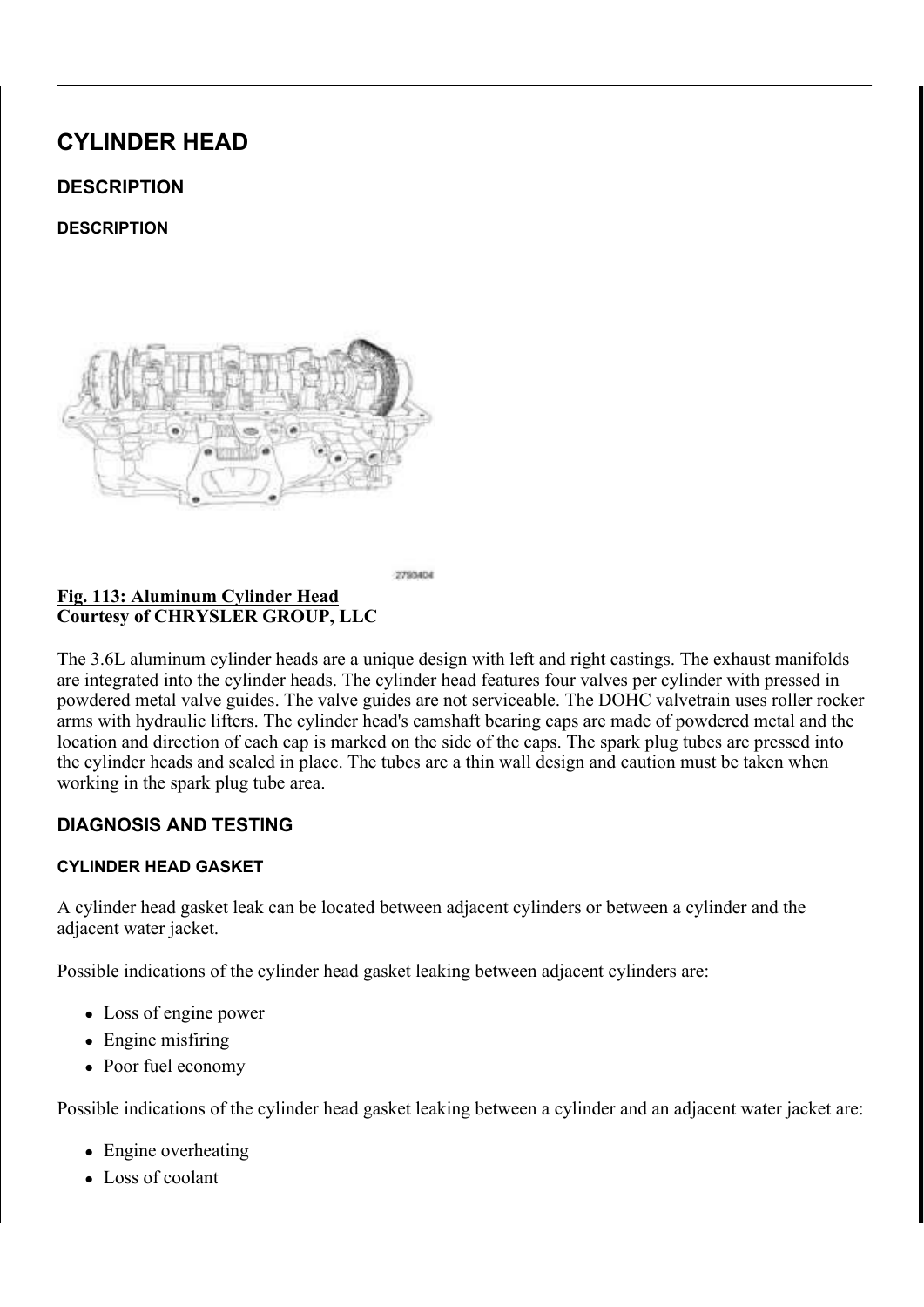$(1, 7)(5, 6) + <1588/8$ 

 $',$  \$ \* 126,6 \$ 1' 7 (67, 1 \*

 $',$  \$\*126,6 \$1' 7(67,1\* +<'5\$8/,& /,)7(5 6,\$12266(6')

3 U R S H U Q R L V H G L D J Q R V L V VLRVX H F M HRQ VDLOD 0 9 L Q F Q R S D W LLOLW W/KRH WDSSHW W\SHQRLVHFDQDWRHPVHWOWPHDIQEHQQLIWLLDFOXOPWVGSLVDJQ

5 HIHU WR WKH IROORZLQJ GEKEDRUWUHHEWLISRRQY VRIJEDOHODF WOK VDHGWI DA QUY

 $/$ \$6+ \$'-867(5 7\$33(7 12,6( & +\$57

| $3266, %$ / ( $8 $86(6)$                | & 255 ( & 7, 21                                                                                         |            |
|-----------------------------------------|---------------------------------------------------------------------------------------------------------|------------|
|                                         | (QJLQH RLO OHYHO WRR KL&KK HRFUN WDFORG OF FRZU U7HAFLW WPIENH HQJL                                     |            |
|                                         | DOORZ DHUDWHG RLO WR HQWHU WKH DGMXVWHUV DQG FDX\                                                       |            |
| WKHP WR EH VSRQJ\                       |                                                                                                         |            |
|                                         | ,QVXIILFLHQW UXQQLQJ WLPRZDVWSHHUGU <b>UEQDQQUGRID</b> (S WR                                            |            |
| FIOLQGHU KHDG                           | UHTXLUHG WR IXOO\ HYDFXDWH W                                                                            |            |
|                                         | YDOYH WUDLQ V\VWHP 'XULQJ WK                                                                            |            |
|                                         | RII DQG OHW VHW IRU D IHE PLQX                                                                          |            |
|                                         | 5HSHDW WKLV VHYHUDO WUPHV D                                                                             |            |
|                                         | QRUPDO RSHUDWLQJ WHPSHUDWX                                                                              |            |
| SLU WUDSSHG LQ WKH ODVK6HDHGNEXHVOMREIU | DIWHU                                                                                                   | KRXU R     |
| UXQ WLPH                                | & KHFN ODVK DGMXVWHUV IRU<br>D                                                                          |            |
|                                         | LQVWDOOHG LQ WKH F\OLQGHU KH                                                                            |            |
|                                         | DUP RYHU WKH DGMXVWHU   1RUPI                                                                           |            |
|                                         | IHHO YHU\ ILUP<br>9HU\ VSRQJ\ DGM                                                                       |            |
|                                         | ERWWRPHG RXW HDVLO\                                                                                     |            |
|                                         | E , I WKH ODVK DGMXVWFHUV DU                                                                            |            |
|                                         | WKH ODVK DGMX, YWHSU6V                                                                                  | $5$ HIHU W |
|                                         | $+ < 5 $8/8$ , & 5(029\$/                                                                               |            |
| /RZ RLO SUHVVXUH                        | 6HH EHORZ                                                                                               |            |
|                                         | & KHFN DQG FRUUHFW WKH HQ.<br>D                                                                         |            |
|                                         | <b>&amp; KHFN WKH HQJLQH RLQ SUHV</b><br>E.                                                             |            |
|                                         | $8 + (8, 1'$ $(1', 1(2,)$ 35(6685)                                                                      |            |
|                                         | & KHFN IRU H[FHVVLYH FOLQ EI<br>-F                                                                      |            |
|                                         | DQG FRUUHFOWLQHHIHIQUWORH                                                                               |            |
|                                         | $%$ ORFN $%$ (\$5,1*6 & 6) MOQ G C D D IG V                                                             |            |
|                                         | <b>3URFHGXUH</b>                                                                                        |            |
|                                         | G & KHFN IRU D ZRUQ RLO SXPS                                                                            |            |
|                                         | (QJLQH /XEULFDWLRQ 3803)                                                                                | (QJLQ      |
|                                         | QVSHFWLRQ                                                                                               |            |
|                                         | 2LO SDVVDJH WR WKH F\DLQ&KHUNK FIDOLQYGBO XHUBIG EZLQVKSDV                                              |            |
| GHEULV                                  | & OHD Q RU UHSODFH DV QHFHVVDU                                                                          |            |
| : RUQ YDOYH JXLGH V                     | OHDVXUH YDOYH VWHP WR JXLG                                                                              |            |
|                                         |                                                                                                         |            |
|                                         | , 163 (87, 21)                                                                                          |            |
|                                         | SLU LQJHVWHG LQWR RLO G,XGHV SWHRF WEUSRLNFHNOX SR W KFEND FENDHGG UH                                   |            |
|                                         |                                                                                                         |            |
| RLO SXPS SLFNXS WXEH                    | $5$ H I H $\overline{3}$ , $\overline{8}$ , $\overline{8}$ , $3$ , $2$ , $3$ , $3$ , $3$ , $5$ (0.29\$) |            |
|                                         | & ROODSVHG ODVK DGMXVWH&NDHGDXQH GWHRE BJHVEU UUR PLQHJJUNLYQYHHDQQ                                     |            |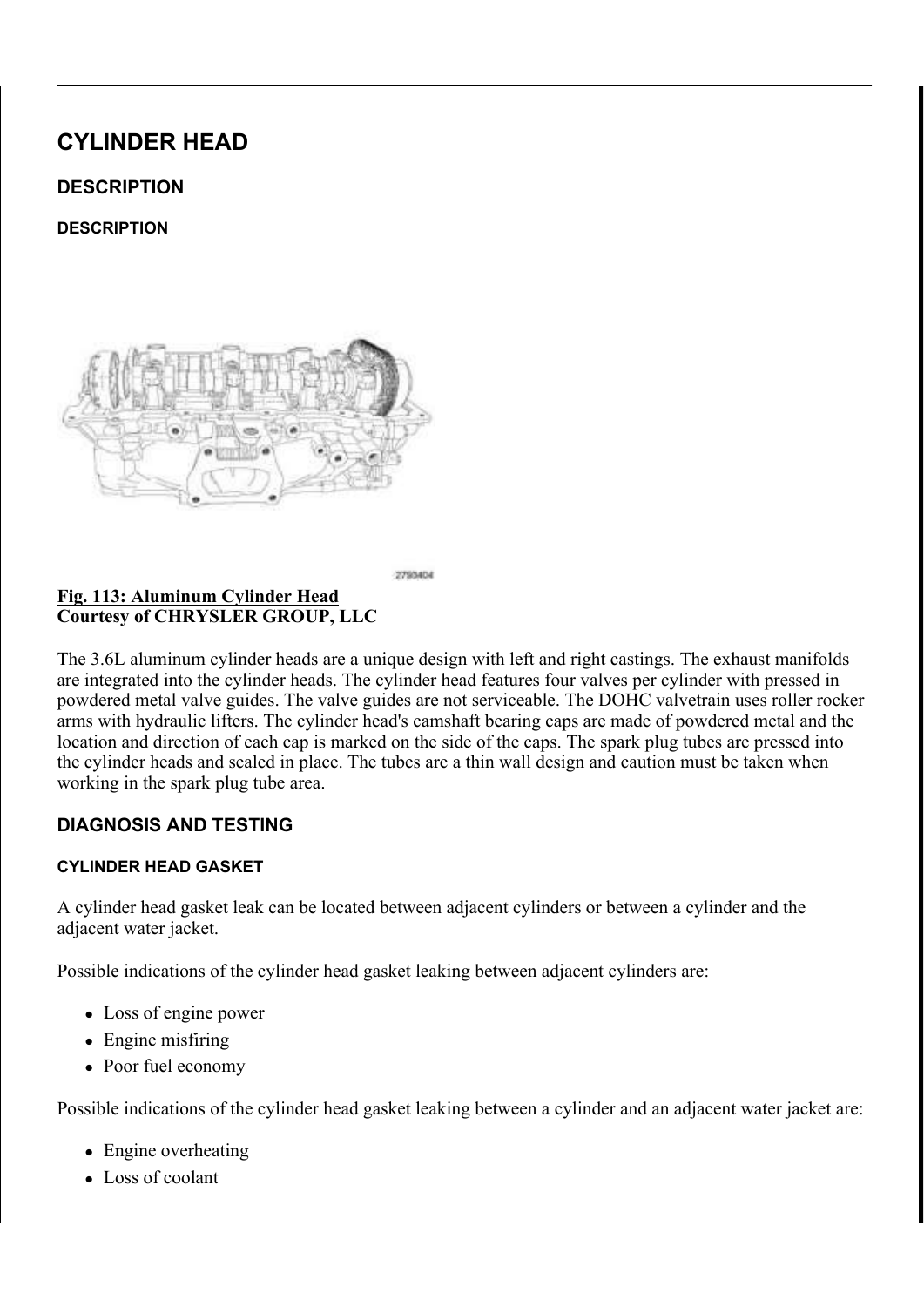$, 167$   $\frac{5}{18}$  7, 21

 $, 167$   $\frac{5}{18}$  7, 21

SHPRYH WKH K\GUDXOLE OLIWHU V

I WKH KIGUDXOLF OLIWHUQYWOLUHWWKRHLEUH SURHVALWHHLGR  $127($ WKH\ FDQ EH UHDVVHPEOHG LQWR WKHLU RULJLO

5 H P R Y H W K H U R F N H3 D & D (L5P \$ VS 0 59H\$ V H3 U V5V (R0 29 \$/

 $127($ I WKH URFNHU DUPV DUH WARHELH SURHVKLWHILGROLVG NYORI FDQ EH UHDVVHPEOHG LQWR WKHLU RULJLQDO O

'LVFRQQHFW DQG LVRODWH WKH QHJDWLYH EDWWHU\ FDE 5 HPRYH WKH FDPV&K\$D016W-\$V17 5(HIIH1U W5R029\$/

 $127($ 7 KH /+ F \ O L Q G H U K H D G K \ G UZO X Q D F L O LO XWHW UY D DWL HR Q K FIOLQGHU KHDG KIGUDXOLF OLIWHUV DUH VLPLODU

) L J +\GUDXOLF /LIWHUV &RXUWHV\RI &+5<6/(5 \*5283 //&

 $5(029$ \$/

 $5(029$ \$/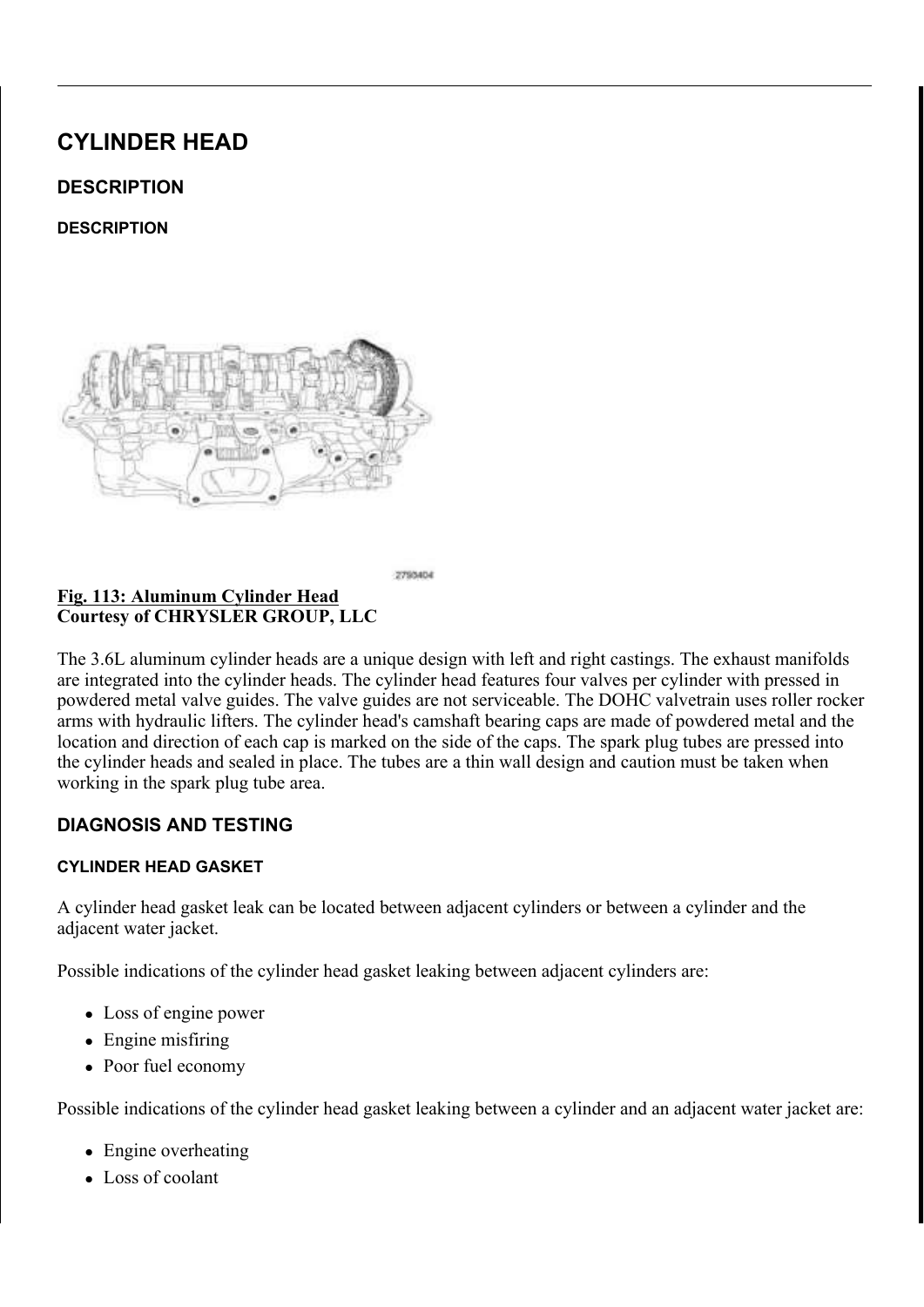### ) L J + \ G U D X O L F / L I W H U V & R X U W H V \ R | & + 5 < 6 / (5 \* 5 2 8 3 / / &

 $127($ 7 KH /+ F \ O L Q G H U K H D G K \ G UZO X Q D F L Q LOI XWH W UY D D WLH R Q H F\OLQGHU KHDG K\GUDXOLF OLKINGHUDW ODLLFHO ALLIFANDAUD UHXVHG UHDVVHPEOH WKHP LQWR WKHLU RULJLQDO

9 HULI\ WKDW WKH K\GUDUXYOLIDFOOLINXENDOVRDURHLODW7KOHKNODHYHWUKSR WUDYHO ZKHQ WKH K\GUDXOLF OLIWHU LV GHSUHVVHG QVWDOO WKH K\GUDXOLF OLIWHU V

I WKH URFNHU DUPV DUH EHLWOKHUPH XWAMOR WHABNU,  $127($ ORFDWLRQV

,QVWDOO WKH UR<u>5D&HJ5D\$J5P0V9\$*5*SH(IH,U6W1R//\$</u>7,21 .QVWDOO WKH FDPVKDIWRVYHUSKVDVDHQUGYXS\SOHLLQGGEWUDKNHHDOBDFO  $8$06+$)7$   $(1^*,1($ , 167\$//\$7, 21 & RQQHFW WKH QHJDWLYH WEDWWRWHU \PFDEO@IDOOEGY WLJKWHQ

 $528.(5 $50 9$/9)$ 

 $' (685, 37, 21)$ 

 $' (685, 37, 21)$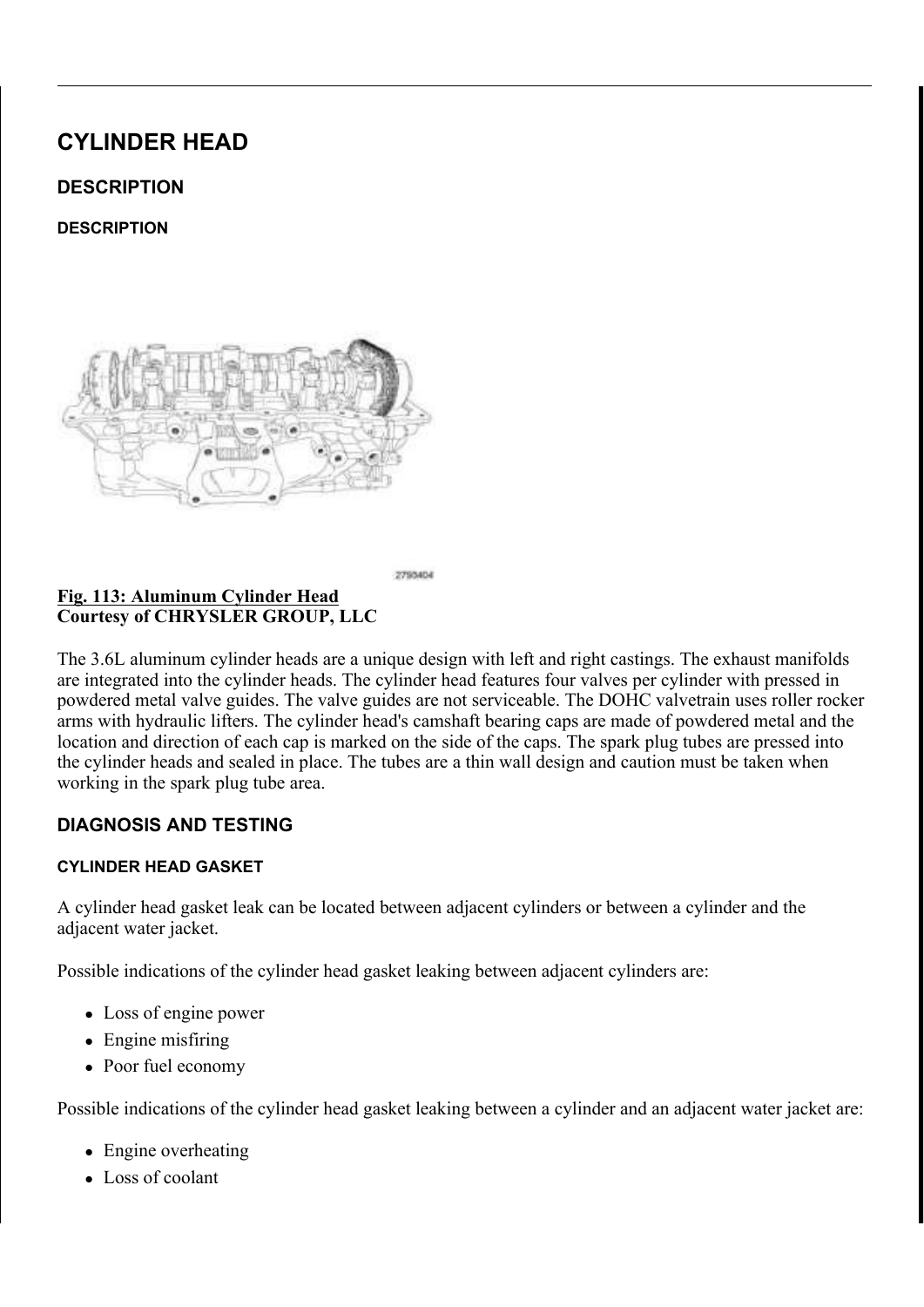**5HPRYH WKH URFNHU DUP V** 

'LVFRQQHFW DQG LVRODWH WKH QHJDWLYH EDWWHU\ FDE' 5 HPRYH WKH FDPV&K\$D016W-\$V17 5(HIIHNLY W5R029\$/

, I WKH URFNHU DUPV DUH WARHELH SURHVKLWHIGROLVG HYQE  $127($ FDQ EH UHDVVHPEOHG LQWR WKHLU RULJLQDO O

 $127($ 7 KH /+ F\OLQGHU KHDG URFNHQUODXWFPWUDWHLRVQKRWZQQHLQ KHDG URFNHU DUPV DUH VLPLODU

/RFDWLQJ 5RFNHU \$UPV  $LJ$  $\overline{8 R X U W H V} \overline{R}$   $\overline{R}$   $\overline{8 + 5}$   $\overline{6}$  / (5 \* 5283 / / &

 $5(029$  \$/

 $5(029$  \$/

7 KH URFNHU DUPV DUH VWHOHOU RVONODHPUSLEOHJDVU ZDWYK7DKOH LUORMPNHUUD RLO KROH LQ WKH ODVK D**GDMEXWANDHUW VORKEENUHLWFDIVEN URUQROOHU DQ** 

**SRFNHU \$UP** <u>) L J</u> &RXUWHV\RI &+5<6/(5 \*5283 //&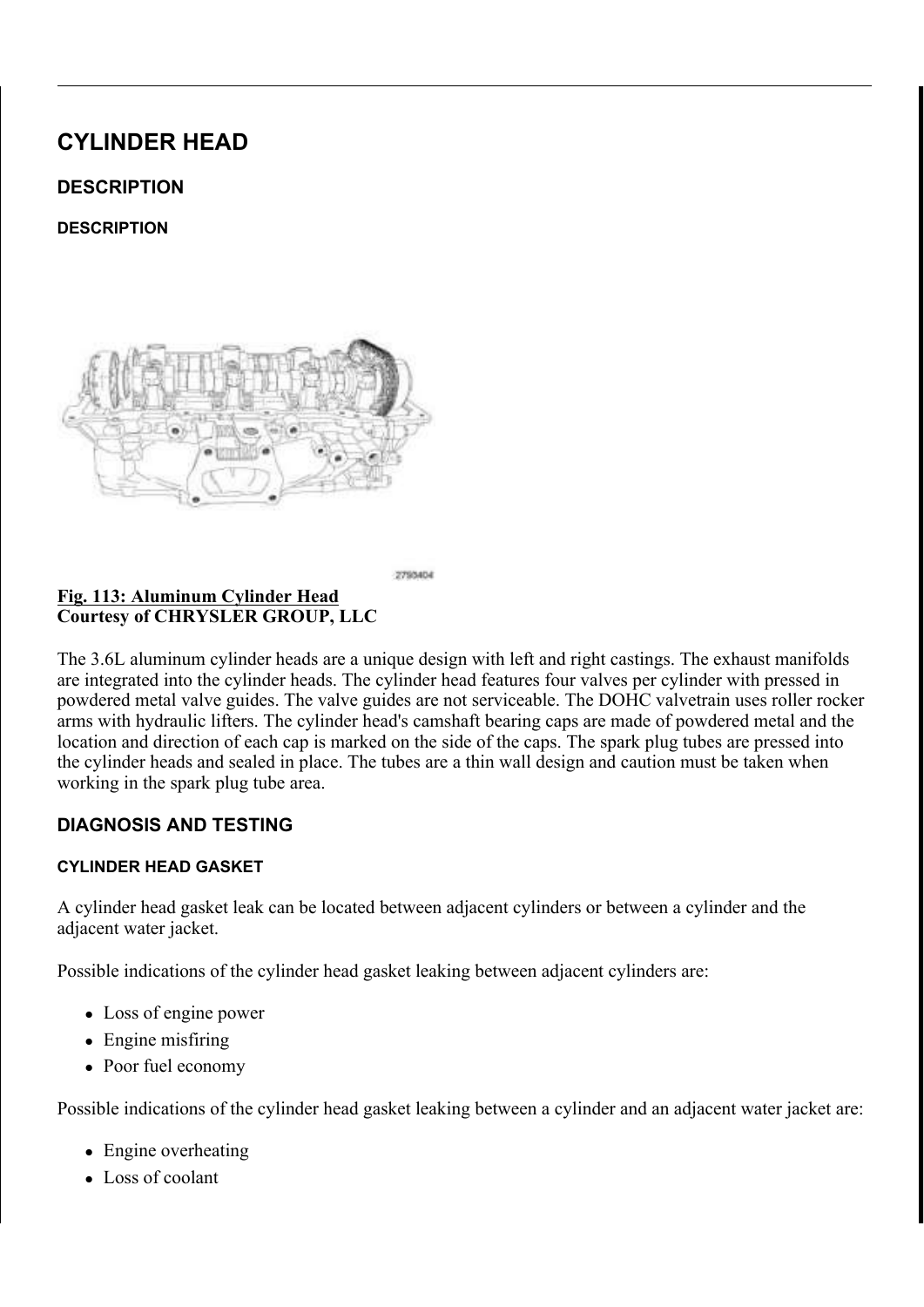QVWDOO WKH URFNHU DUP V, , QVWDOO WKH FDPVKDIWRWHUSKVDVDHQUGYXS\SOHLLQGGEWUDKNHHDOPDFO  $8$06+$)7$   $(1^*,1($ , 167\$//\$7, 21

/XEULFDWH WKH URFNHU DHUPRWHZLQWWWFDOOHODDQWHLQQQLQH RLO

7 KH /+ F\OLQGHU KHDG URFNHQUODXUY FWW DWHLRVQ KNZ QQHL (  $127($ KHDG URFNHU DUPV DUH VLPLODUHLQWWKHXWRHGNHU D UHDVVHPEOH WKHP LQWR WKHLU RULJLQDO ORFDWL

<u>/RFDWLQJ</u> 5RFNHU \$UPV & R X U W H V \ R I & + 5 < 6 / (5 \* 5 2 8 3 / / &

 $, 167\$ //\$7,21

 $.167$$ //\$7.21

, QVSHFW WKH FDP IROORZHUHD VSWHIHPLUEI ON RISPHUS ØIBIEND UR WOSHDFHDVJV

<u>) L J</u> 5 R F N H U \$ U P &RXUWHV\RI &+5<6/(5 \*5283 //&

 $, 163 (87, 21)$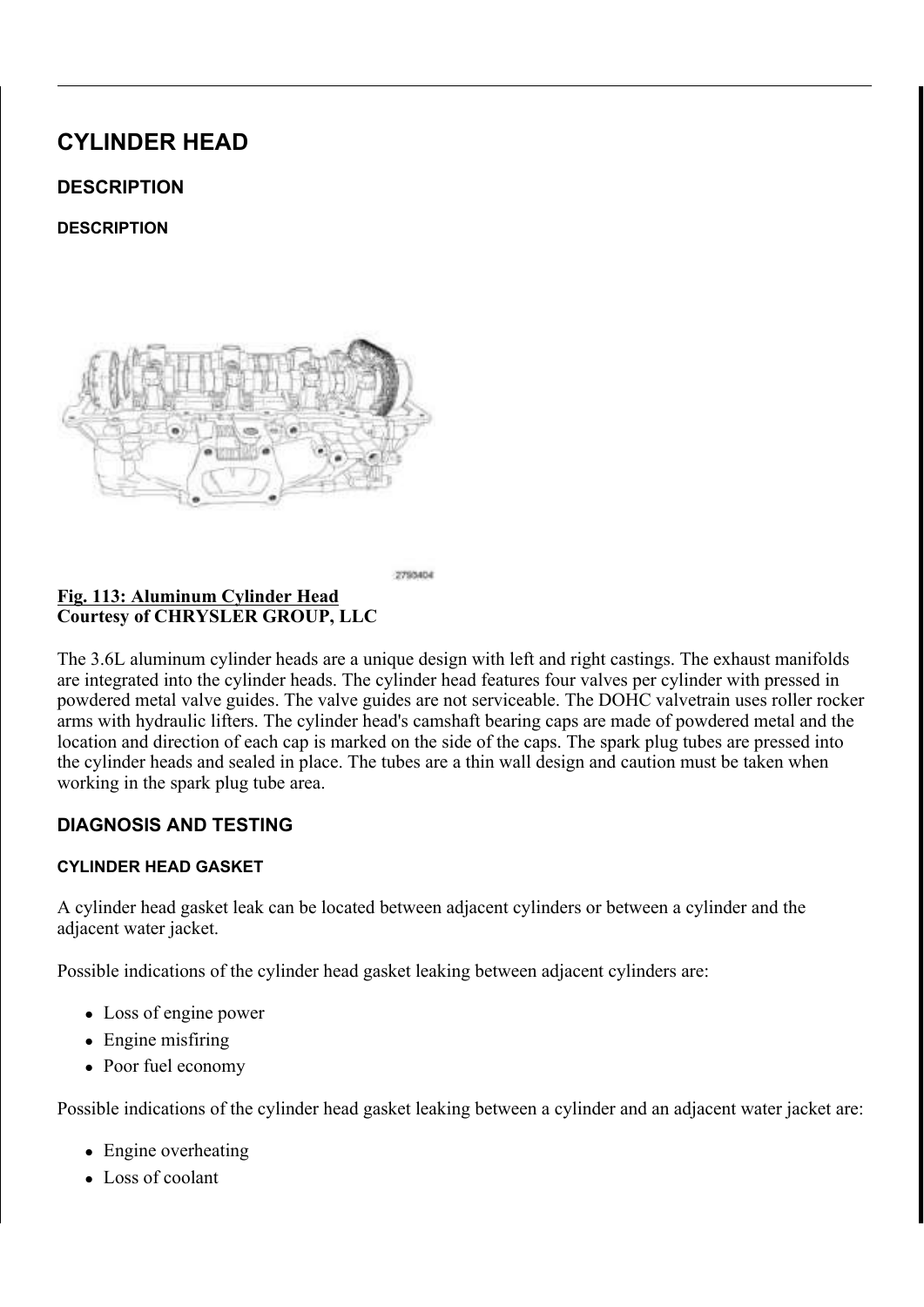& RQQHFW WKH QHJDWLYHWEDWWRWHU\PFDEOGH DOOEGY WLJKWHQ

 $6( $\frac{6}{9}$ )$  6 9\$/9( \*8, '(

 $' (685, 37, 21)$ 

 $' (685.37.21$ 

## 9DOYH 6WHP 2LO 6HDOXBOOYH 6SULQJ 9DOYH \* <u>) L J 9DOYH 6WHP 2LO 6HDOX</u><br>& R X U W H V \ R I & + 5 < 6 / (5 \* 5 2 8 3 / / &

7 KH YDOYH VWHP RLO VHDORVYHU DPURHODHOGHV WRHHHODL WWDRPANDWYHLO FRQILJXUDWLRQ 7KH VHDOYDVOXDFNWSKUHLQQG LQ STOKENFYHDVENOKUHNUH UHPRYHG IURP WKH YDOYH LOALIGHAY \$OZWOKHFRRXWWWEKHHUHHDSDLYOH EHIRUH LQVWDOOLQJ WKH YDOYHV

 $5(029$  \$/

 $5(029$  \$/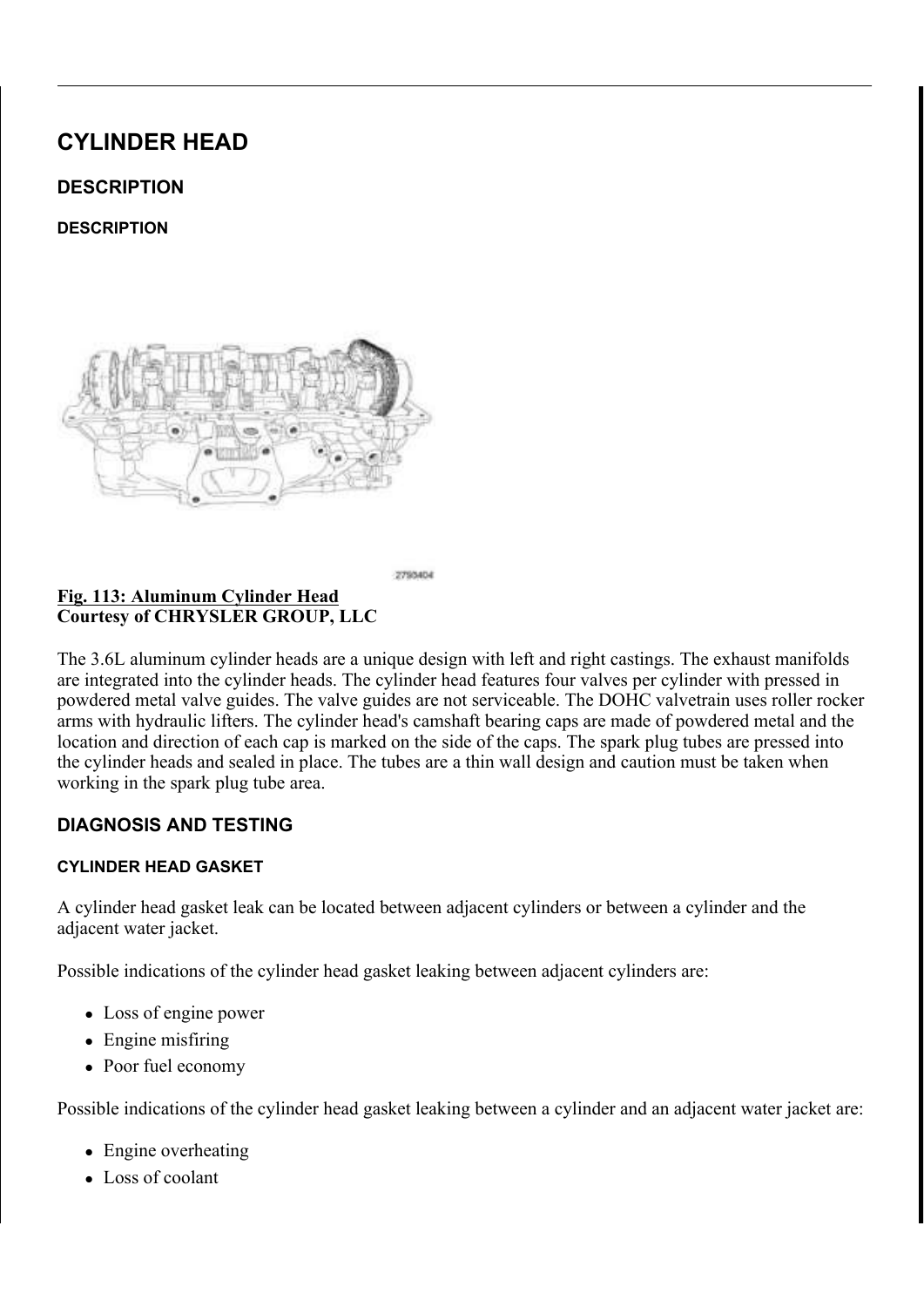# ) LJ 9DOYH 6SULQJ 9DOYH 6SULQJ 5HWDLQHU<br>& RXUWHV\RI & +5<6/(5 \*5283 //&

 $127($ I WKH VSULQJV DUH WR EHU **SJRX YLHAGRO GHORWWIKDWK M** UHDVVHPEOHG LQWR WKHLU RULJLQQLDQOGBBFHDIWDRQW VSULQJ VKRZQ LQ LOOXVWUDWIJRQLEDLOOODENWKHU YDO

5HPRYH WKH YDOYH V6S3U5LQ\*J6V 9\$/95HL5H02W9RV

### 9DOYH \*XLGH 6HDO 9DOYH 6HDO 7RRO  $R$ RXUWHV\RI & +5 < 6 / (5 \* 5 2 8 3 / / &

 $127($ 1 X PEHU F\OLQGHU H[KDXVW YODQQHLONOLXG/HIV NEDV RWKHU YDOYH JXLGH VHDOV VLPLODU

5 H P R Y H W K H Y D O Y H J X L G HO WHIR ROO X V L V B DDU OS DVOKYHH UVHHPDR

9 D O Y H 6 S U L Q J 6 H D W & R X U W H V \ R I & + 5 < 6 / (5 \* 5 2 8 3 / / &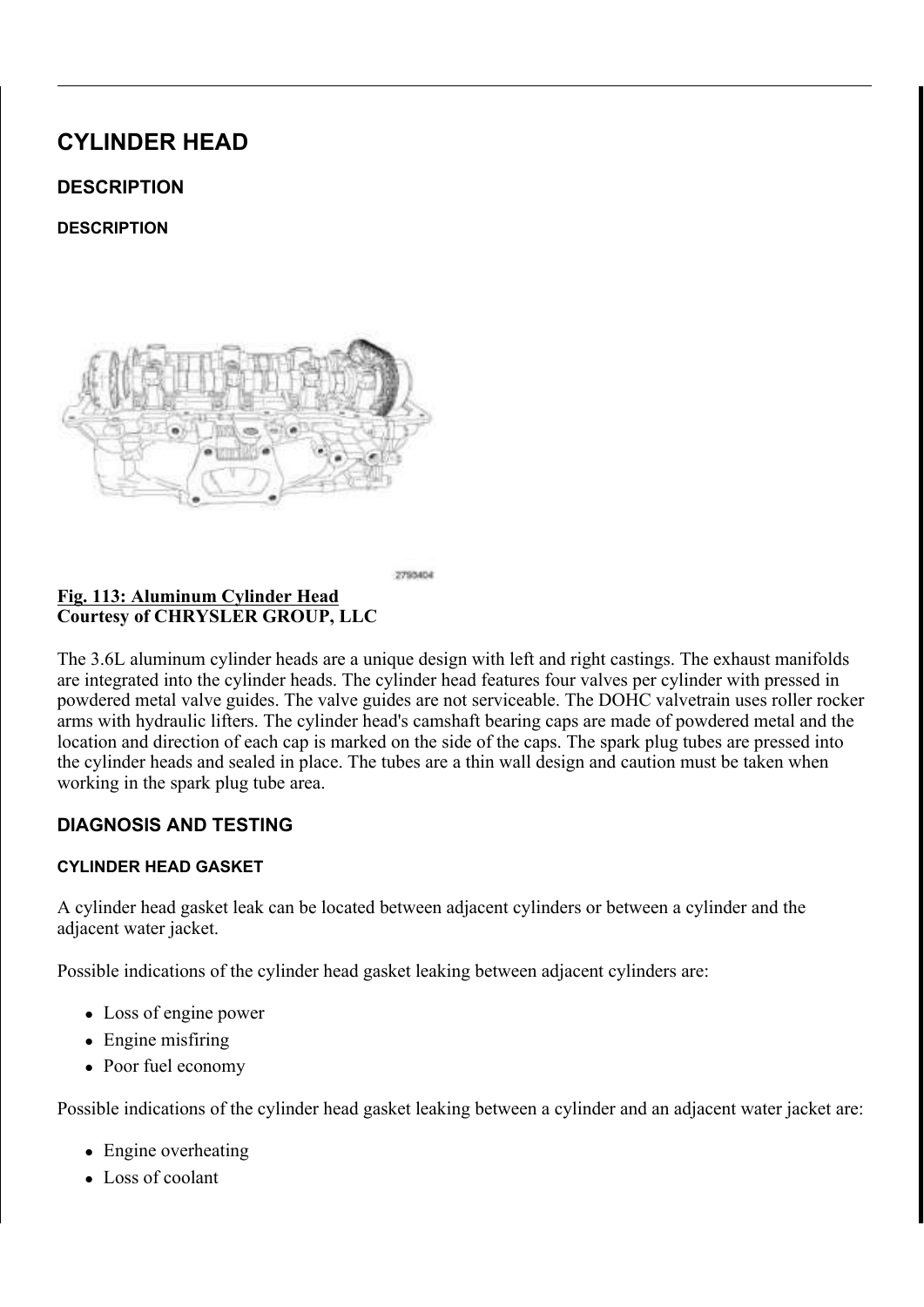1 X PEHU F\OLQGHU H[KDXVW YZDQLYOHLVOSOUXLVQWUVDHM  $127($ RWKHU YDOYH VSULQJ VHDWV VLPLODU

,I UHPRYHG LQVWDOOL\$W9K(BI Y,DTO\$Y.H, \$V1' (5,HI\$H8097WR167\$)//\$7,2

HIKDXVW YDOYH VKRZQ LQ LOOHWWUDMOURLQ

.IUHPRYHG LQVWDOO WK**@YYHSWXLQGH**VHDW RYHUWK

5 H D V V H P E O H W K H Y D O Y H V L Q RW Q V W K IH W UK HR U DJOLYOH

YDOYH VHDWV KDYH EHHQ UHILDOVKHNGW HYPHUNLLIS WA ZLWKLQ VSHFLILFDWLRQ6SSHIFHLULFWDRWLDREOLMOUH F\OL

 $DOO$ 

- I UHTXLUHG UHPRYH WKH YDOYH VSULQJ VHDW
- ,IUHTXLUHG UHPRYH9\\$VM9H{6YDO7^\$H(V\$1'5\H+H\$Y86W'R5(029\$/
- 

 $, 167$   $\frac{5}{18}$  7, 21

 $, 167$   $\frac{5}{18}$  7, 21

127(

) LJ 9DOYH 6SULQJ 6HDW

&RXUWHV\RI &+5<6/(5 \*5283 //&

- 
- 
- 
- 
- 
- 
- 
- 
-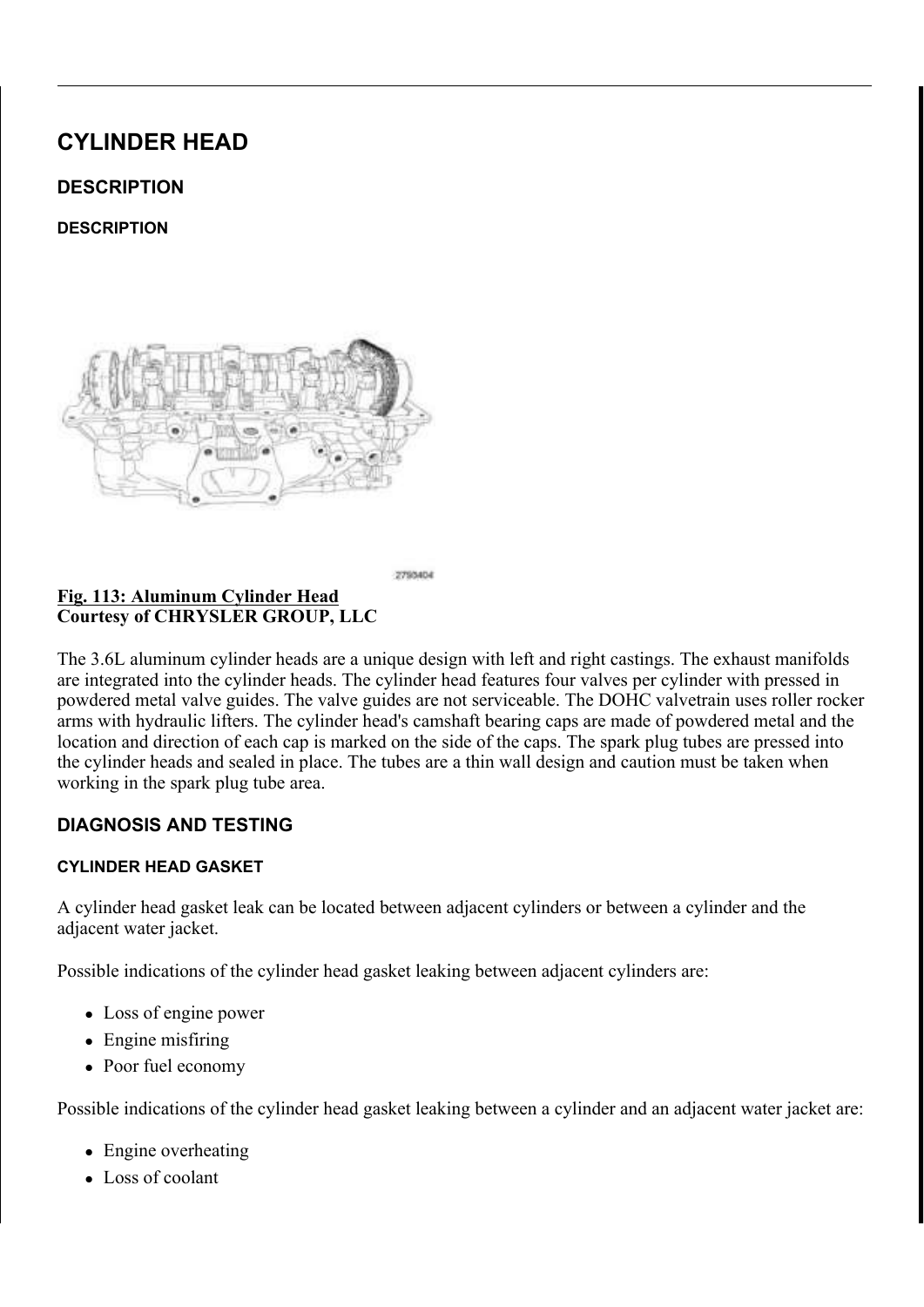) L J OVWDOOLQJ 9DOYH \*XLGH 6HDO  $R$ RXUWHV\RI & +5 < 6/(5 \* 5283 //&

\$SSO\HQJLQHRLOWRWDOODS, RONWDOOYDNOXYHHYJDXODOGHHYHUXHL VWHP 8VLQJDQDSSURSULODWLHUBOULDHQUGVTXSDXUNHO'NRKHNAHUH ) RUFWHKH VHDO DJDLQVW WKH WRS RI JXLGH

(QVXUH WKDW WKH JDUWHURX/CSGULWQKOH WRS RQWWDK)  $127($ JXLGH VHDO 1XPEHU F\OLQGHHUHD{BDVXKVRVZQYDLJ LOOXVWUDWLRQ DOO RWKHU YDOYHV VLPLODU

9DOYH 6SULQJ 9DOYH 6SULQJ 5HWDLQHU  $L$  L J &RXUWHV\RI &+5<6/(5 \*5283 //&

 $127($ ,I WKH YDOYH VSULQJV DUH EOHHLOWUKUHPIXLVOLNGER WHKD RULJLQDO ORFDWLRQV 1XPEHU VS\LQQQJGVHKUREQXD LOOXVWUDWLRQ DOO RWKHU YDOYHV VLPLODU

,QVWDOO WKH YDOYH63V5S,UILO6J V9\$/9(5,HI6H769/AV\$R,21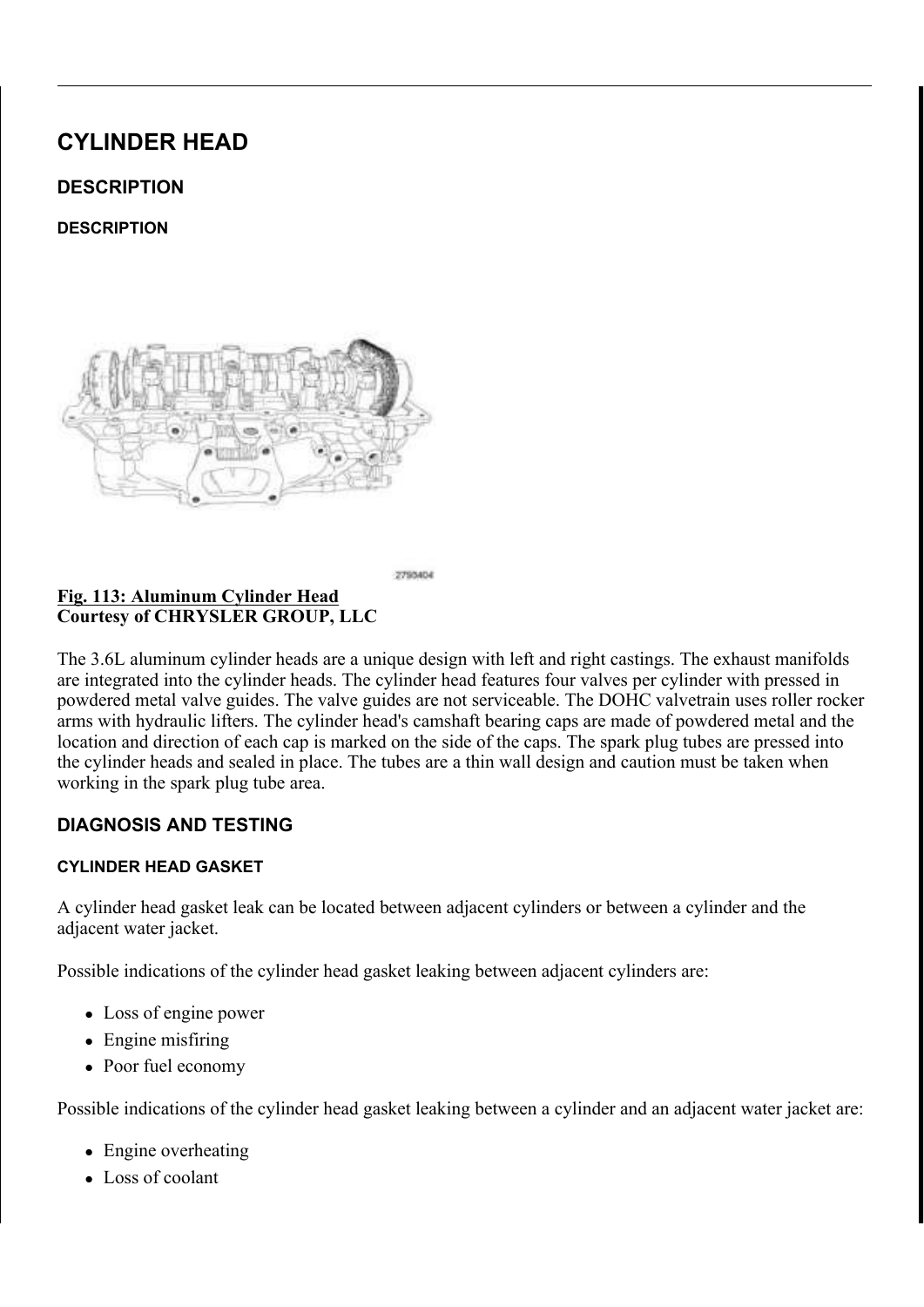635.1\*6 9\$/9(

 $' (685, 37, 21)$ 

 $' (685, 37, 21)$ 

### 9DOYH 6SULQJ &RPSRQHQWV <u>) L J</u> & R X U W H V \ R | & + 5 < 6 / (5 \* 5 2 8 3 / / &

7 KH YDOYH VSULQJV DUH D PHKHKIKYWNGHHNOLJWOKDFOKGUR PBHW HILONE F FRPPRQ IRU LQWDNH DQG HIKDOXNWHDDSGSVOLDFLDHWURQEHUSDFOYYHHUB F\OLQGHU ZLWK D JDUWHUH HUDSQUYLQDUB WQRWKHLQYWHBOUOD IN SHKOFH KOHIKOKHO VSULQJ VHDW LV D IODW VWSHUHLQO ZDYHAWHOLO ZHKUHV VOWU HHGOKHSYDDOYJHM DQG WKH YDOYH VSULQJ UGHWWDXLWQWHUW OSRHFNGWH VDLLUHQD WKUHH EH

 $5(029$  \$/

 $, 1 \ 9 (+, 8/$ 

### ODJQHWLF 7LPLQJ : KHHOV ) L J &RXUWHV\RI &+5<6/(5 \*5283 //&

& \$87.21 7KH PDJQHWLF WLPLQJ ZKHHOFVRQWEDXFWWVZQLRWK P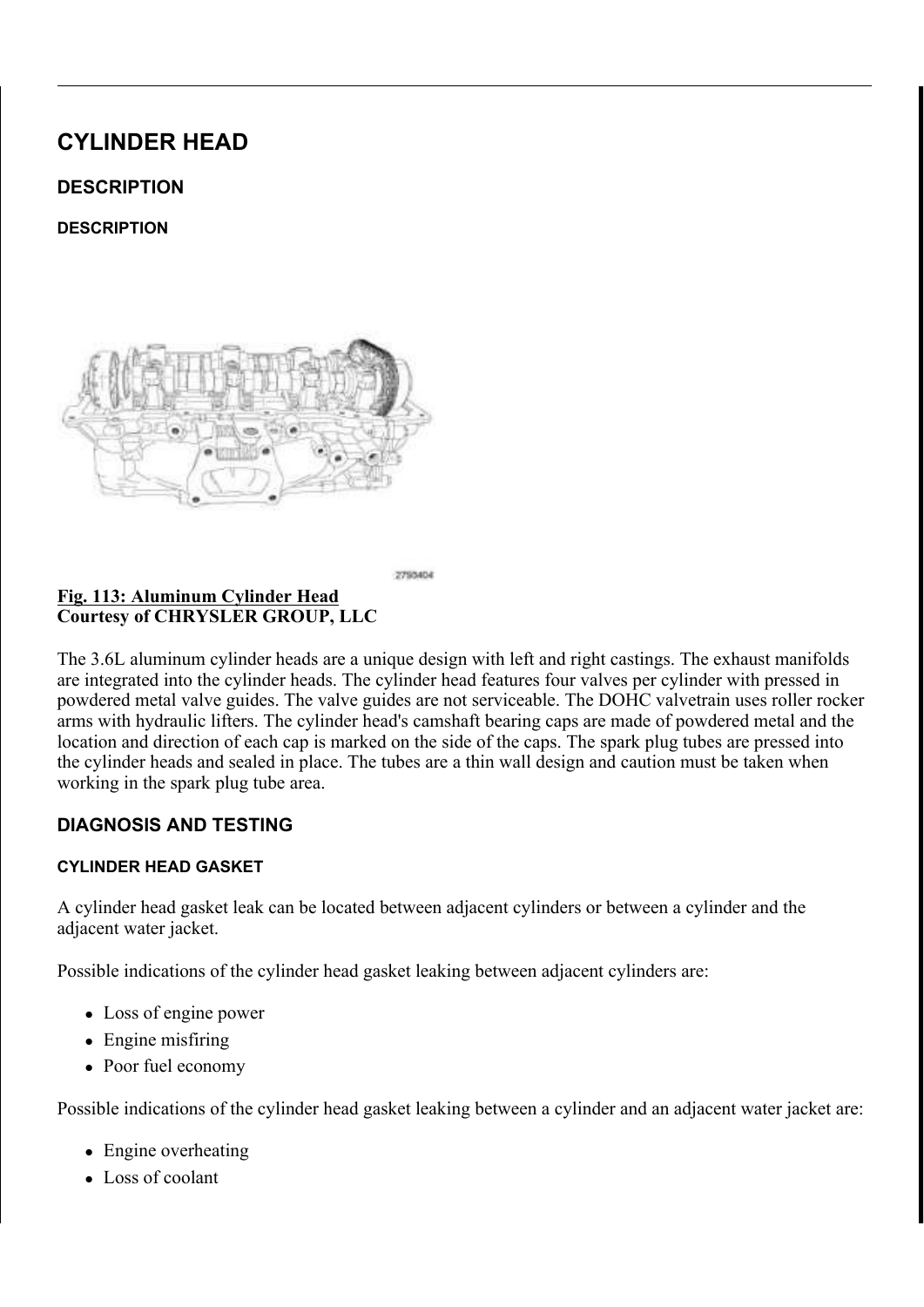### SLFNXS WRROV WUD\V HWF RHUWDQ\IRHWOKGHU7KLW GHVWUR\ WKH WLPLQJ ZKHHOV DEDLPOVLAWDIW PS R R LUN WKH FDPVKDIW SRVLWLRQ VHQVRU

<u>) LJ \$ & 6XFWLRQ /LT</u>XLG / LQH \$VVHPEO\ & R X U W H V \ R | & + 5 < 6 / (5 \* 5 2 8 3 / / &

'LVFRQQHFW DQG LVRODWH WKH QHJDWLYH EDWWHU\ FDE 5 HPRYH WKH FRZO H [WH @ R GR Q [ W L Q H L L L H & L H & L L S WR R O ( [ V 5HPRYDO

.IUHPRYLQJWKH /+ H[KDXWWKHIDLO-MHLVJSHUUDQQW IUURIFRWKHHUU UHPRYH WKH \$ & VXFWLRQ DQ5GHIGHLUT MALRES 80 6 Q & 17 D2VIV H5R ELD9 \$/

+HDWHU &RUH 5HWXUQ 7XEH 1XW %ROW  $\&$ RXUWHV\RI & +5 < 6 / (5 \* 5 2 8 3 / / &

3RZHU VWHHULQJ SXPS QRW VKRZQ LQ LOOXVWU  $127($ 

, I UHPRYLQJ WKH /+ H [KDXWWKHY LOXWH VSDUOL G JEVROLWHPRYHUR]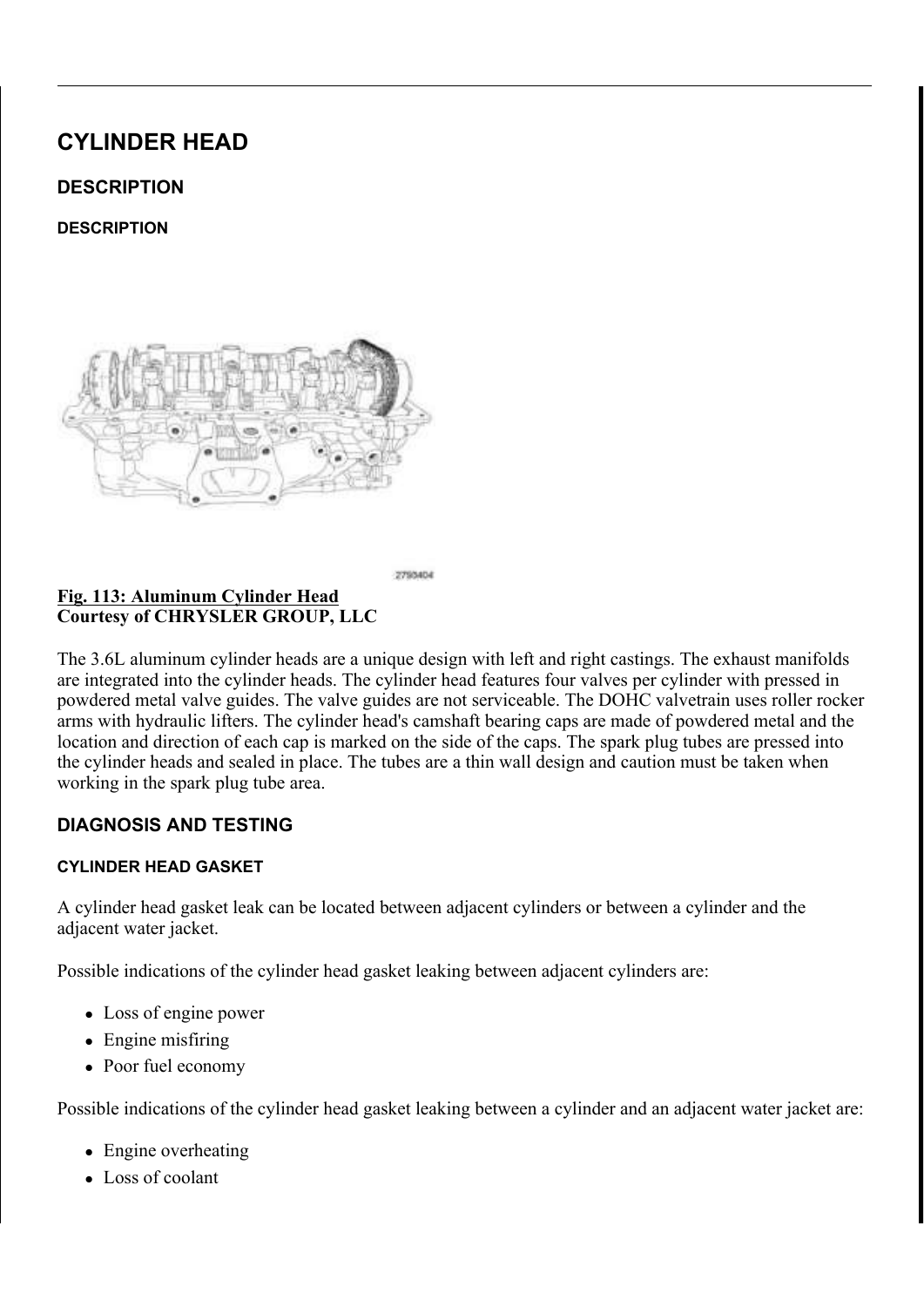- 7 UDQVPLVVLRQ ) OXLG V H P F @ \, Q GL F D W R U 7 X E H \$ V  $L$ &RXUWHV\RI &+5<6/(5 \*5283 //&
- , I UHPRYLQ J WKH 5+ YDOYNIPALS/UVILOR.QV IOUXHLPGR YO HH WAHICH LWQ UGID Q  $6($ \$/), // 78% (5(0296\$( $\frac{1}{96}$ ) 287387 6+\$)7 5(02D90\$6}\$/72548(  $8219(57(5 + 8\% - 5(029\%))$

5 H P R Y H E R W K F \ O L Q G H & 2KH D G F R \ K H U V ( 5 5 H ( SH U 5 WOR 2 9 \$ /

- /RFDWLQJ 5RFNHU \$UPV &RXUWHV\RI &+5<6/(5 \*5283 //&
- 7 KH /+ F\OLQGHU KHDG URFNHOLODXWFWWUDWHLRVOKRWZ  $127($ F\OLQGHU KHDG URFNHU DUPV DUH VLPLODU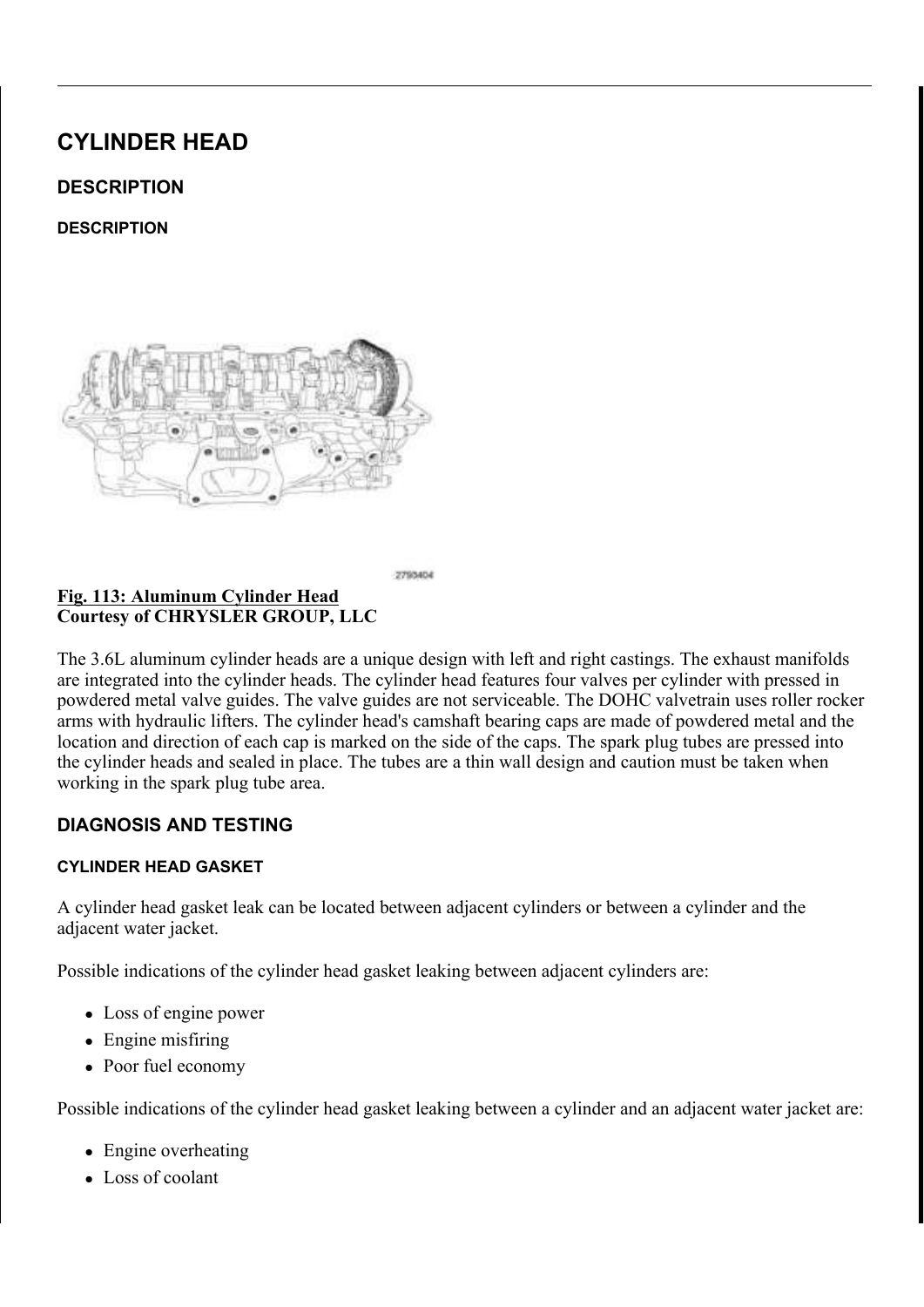2 Q O \ U H P R Y H W K H F D P V K D I W V I U R K HR KO SHS K HD K HD 127( PXVW UHPDLQ DVVHPEOHG LQ RUGHDUJDNLKR VOWR FUNR WY

5HPRYH WKH FDPV&K\$D016V4\$M7 5/H11:H1U W5R029\$/

127( I WKH URFNHU DUPV DUH WARHELH SURHVKLWHIGROLVG HYQE FDQ EH UHDVVHPEOHG LQWR WKHLU RULJLQDO O

5 H P R Y H W K H U R F N H U 5 20& U P 5 V \$ 5 0 95 SH 9 HH U 5 W O R 2 9 \$ /

### 3 KD V H U 7 L P L Q J 0 D U N V 2 L&OD B VRKQDN WR 30K D DY G N H V R F N 5 & R X U W H V \ R | & + 5 < 6 / (5 \* 5 2 8 3 / / &

5+ FDPVKDIW SKDVHU ORFN V/K+REQQPLVQKDLIONOSKNDVUH  $127($ ORFN VLPLODU

& \$87,21 \$LU SUHVVXUH DSSOLHG WWW.RHWYAOHO FFHO/LQQGHSUO DLU SUHVVXUH DOVR KDV D WHOQGEREQ WORGEN URWDWH WKH FUDQNVKDIW 'R QNREWUDROWODRWZHW & UDQNVKDIW URWDWLRQ PD\GDPD.CHWWWKLHPLWQ. FRYHU DQG DIIHFW FDPVKDIW WLPLQJ

.IUHPRYLQJWKH /+FDPVKBODWWW3LKODWWHDDO/ORFWNKHVSSHF&LDDFOVV & DPVKDIW 3KDVHU WR OBJRMW DWKLHRFQUDQNJMRPRMYLQDUDWLKQH /+ & DPVKDIW 3KDVHU /RFN VSH&FDLPDVOKDWIRWR\$OKDVHU /RWFRN@RF DJDLQVW URWDWLRQ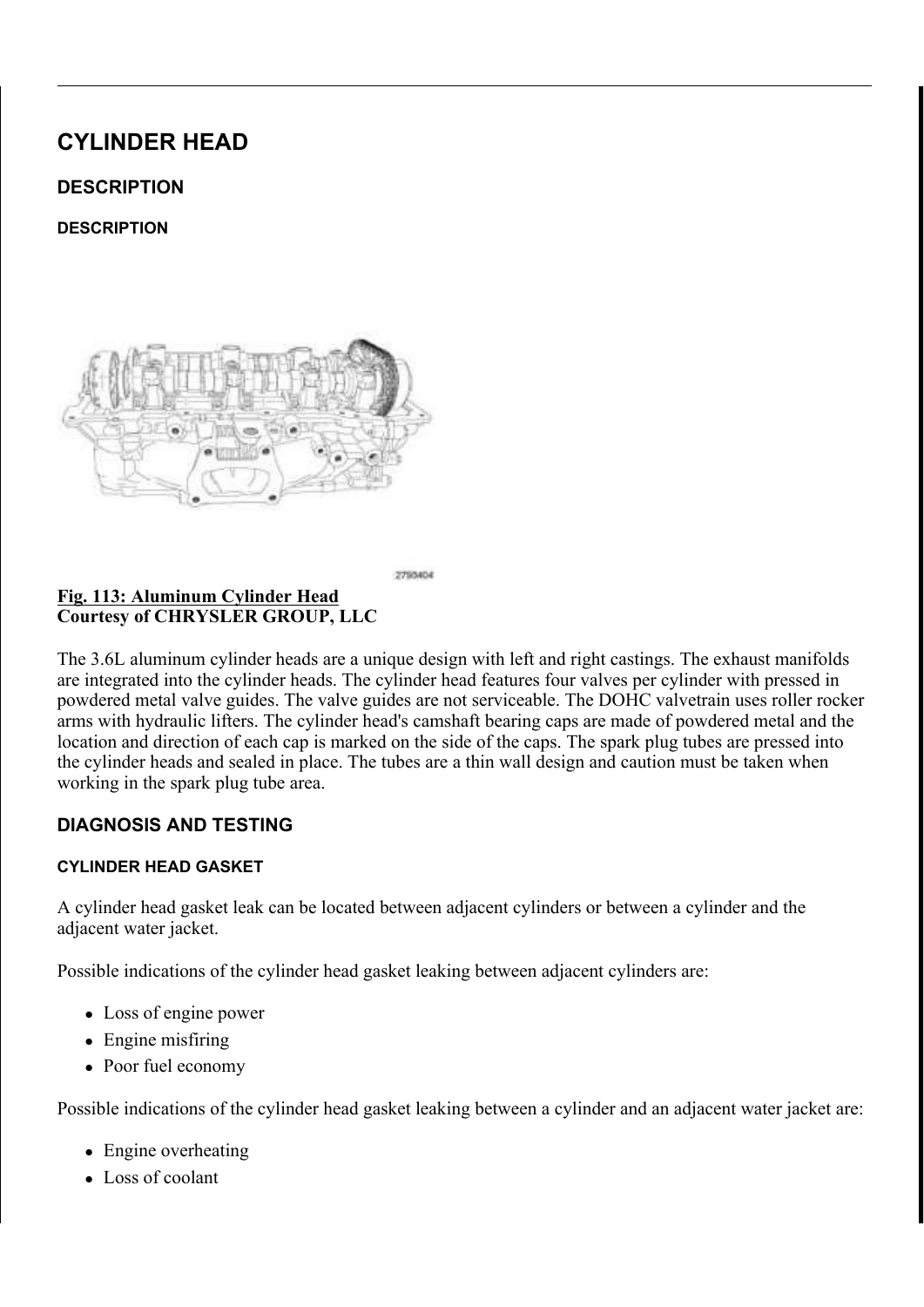) L J 6KRS \$LU 6XSSO\ 9DOYH 6SULQJ &RPSUHVVRU & R X U W H V \ R | & + 5 < 6 / (5 \* 5 2 8 3 / / &

 $127($ 1XPEHU F\OLQGHULQWDNHYDQOVKRNZSQULQJFRP LOOXVWUDWLRQ DOO RWKHU YDOYHV VLPLODU

 $5HPRYH WKH VSD6JN$5.03/J8*5H (B129 WR)$ 

- QVWDOO 9DOYH 6SULQJ & RPSU\$HV& RPSU/HSWHVFRDO 9WDRYE1 609
- FIOLQGHU KHDG
- .QVWDOO D VSDUN SOXJDDNGHDGSWKHRUSDDWLWUDVFXKSHSGOWRHDL30CUHHUW VHUYLFHG WR N 3 DW K H Y D O SY M V LVQR SKORD OF GH

& \$87,21 \$LU SUHVVXUH PXVW EH PDHQWDDDLYCHH CSDUVLODJI UHPRYHG WR SUHYHQW WKH YDOYFINOLLOPGEHIGS W

8 V L Q J 9 D O Y H 6 S U L Q J & R P SRU RIQY V R U \$ GENESOMS MUH U V SUHDFOLYDHO 6MS YDOYH VSULQJ DQG UHPRYH YDOYH UHWDLQLQJ ORFNV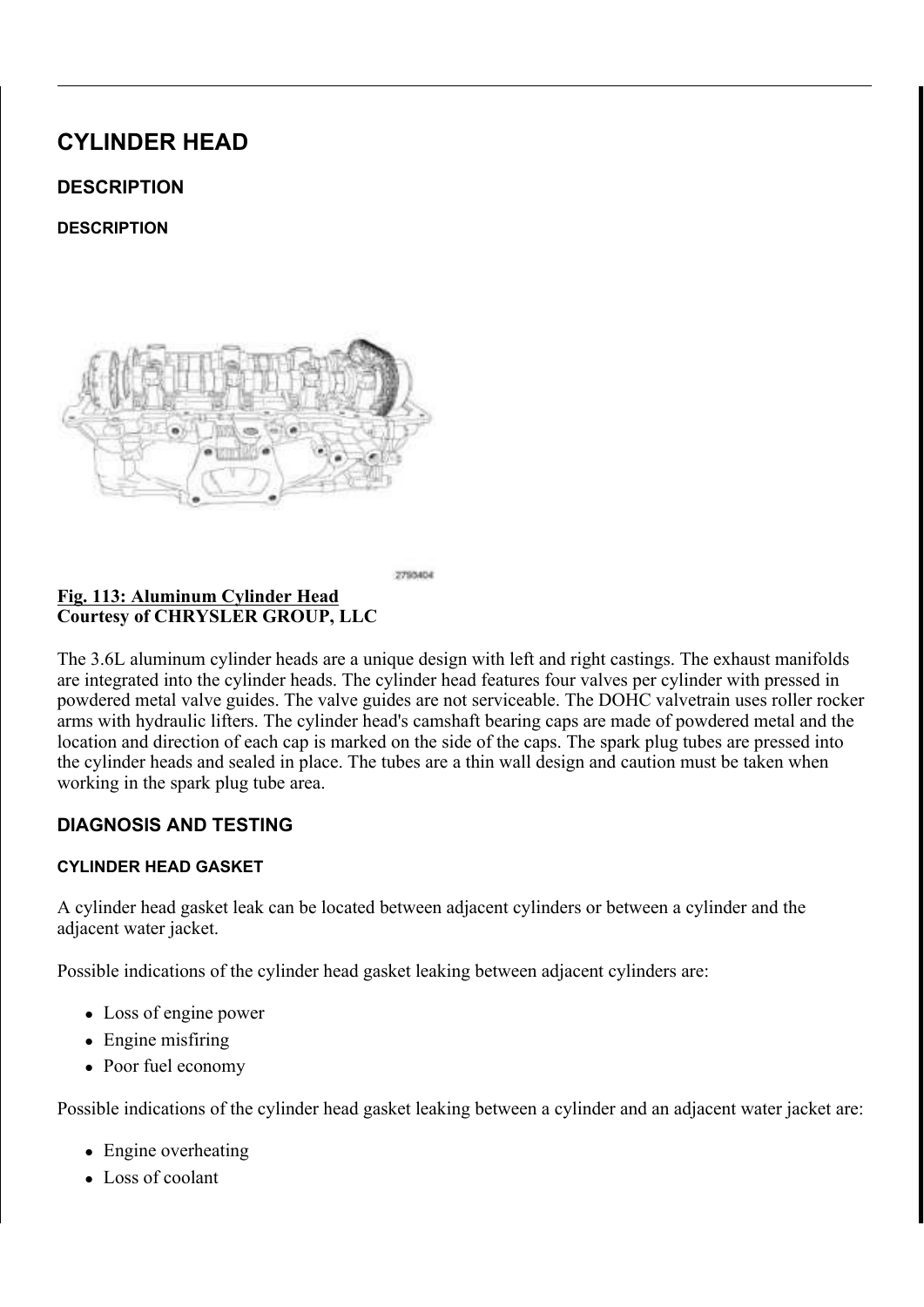# ) LJ 9DOYH 6SULQJ 9DOYH 6SULQJ 5HWDLQHU<br>& RXUWHV\RI & +5<6/(5 \*5283 //&

 $127($ I WKH VSULQJV DUH WR EHU **SSRXVH**WGR**QGHACRWWIKD** EH UHDVVHPEOHG LQWR WKHLU RULEJDQLOGHOLR FIDRO YDOYH VSULQJ VKRZQ LQ LOOXWWSUDQWJLVRQIEDLOOODE

5 HOHD VH WKH YDO YH VSULWOKHF RIP G WHWSLIRLOOD QUGH WU BILPOR AY LIH I UHTXLUHG UHPRYH WKLHQJYDVOHNWGJ(XSLHOLGHHUV9WSIBGQI D8QGI VSU  $5(029$  \$/

 $2)$ ) 9(+, & /(

9DOYH 6SULQJ &RPSUHVVRU &RPSRQHQWV 8 AXUWHV\ RI & +5 < 6 / (5 \* 5 2 8 3 / / 8 %)

5HPRYH WKH F\OLQG&HJ, KHDG-(\\$' 5HOB9U\$ WR 3RVLWLRQ WKH 9DOYH 6SULFQLDQ&RMPFSRUGHVVRU \$SGGDDSSWWHHUU W9\$ 9 DO YH 6 SULQ J & R P SU H V V R U R'SSU H L' DI B U W R B O Y B 6 SU L Q& R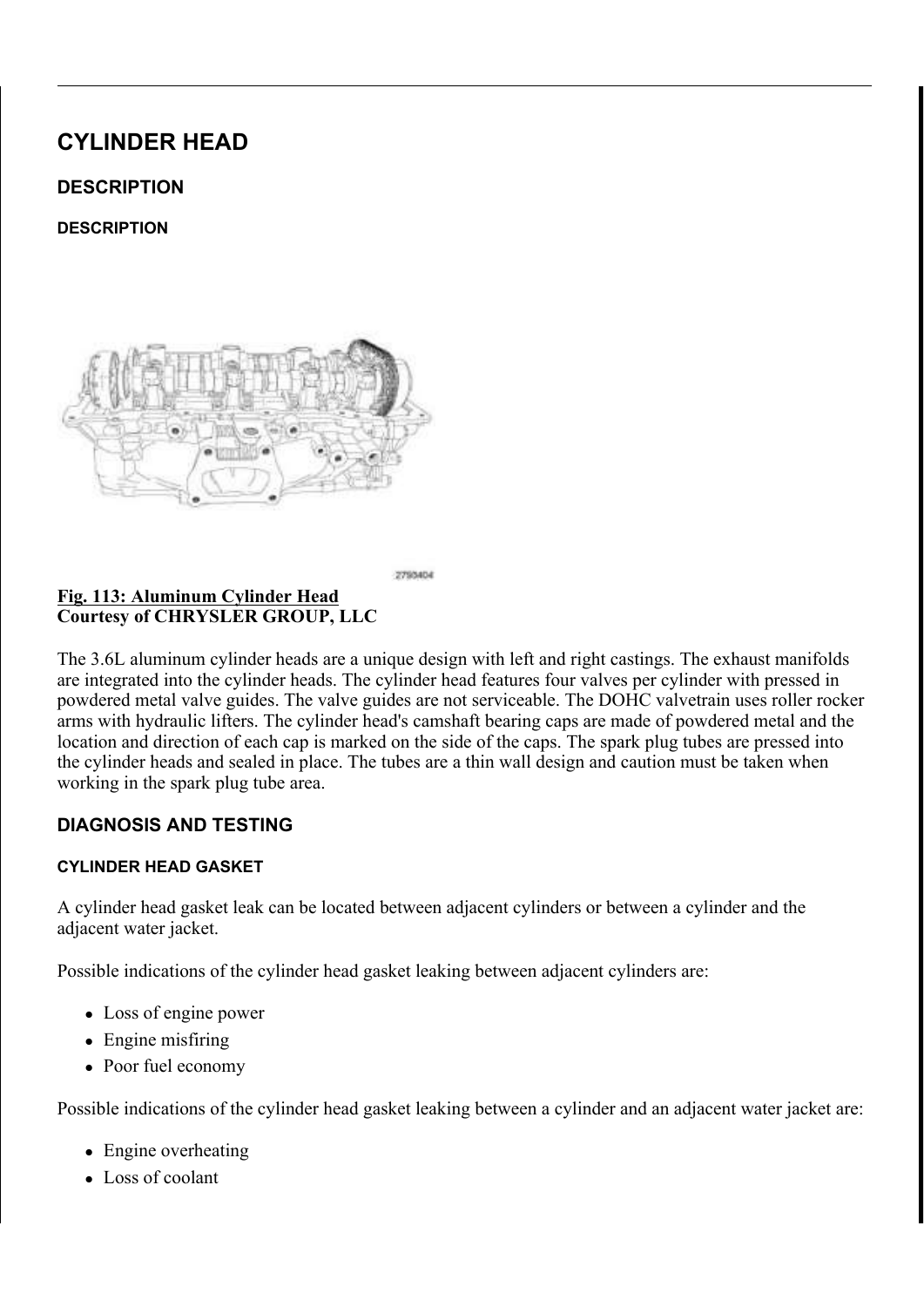$5(029$  \$/

- 5 HOHD VH WKH YDOYH VSULIQH FROSUHWSVULRQQJDQHGWDHQRNUH ,IUHTXLUHG UHPRYH<u>9WI/N9H6YDO7YSH(VS;1'5(HHSI86WIR5(0</u>29\$/ I UHTXLUHG UHPRYH WKQHJY10HODYWHO16AHLIOGHU WAARD9O1 D8QGI VSUL,
- $127($ I WKH VSULQJV DUH WR EHU **SEXYLHVGRQGHACRWWIKD** EH UHDVVHPEOHG LQWR WKHLU RULIDQQQGHOUR FIDK YDOYH VSULQJ VKRZQ LQ LOOXW WUPDWOLDRLQ DOO R

- ) LJ 9DOYH 6SULQJ 9DOYH 6SULQJ 5HWDLQHU<br>& RXUWHV\RI & +5<6/(5 \*5283 //&
- 
- & R P S U H V V W K H Y D O Y H V S UHLOUJH W D DOD LGO U HOPRRFYNHV W K H Y D O Y
- $127($ 1 X P E H U F \ O L Q G H U L Q W D N H Y DOO V K R V SOU L Q J F R P LOOXVWUDWLRQ DOO RWKHU YDOYHV VLPLODU
- <u>) LJ & RPSUHVVLQJ 9DOYH 6S**HW®L**Q K</u>RJDWENQV 9DOYH 5<br>& RXUWHV\RI & +5<6/(5 \*5283 //&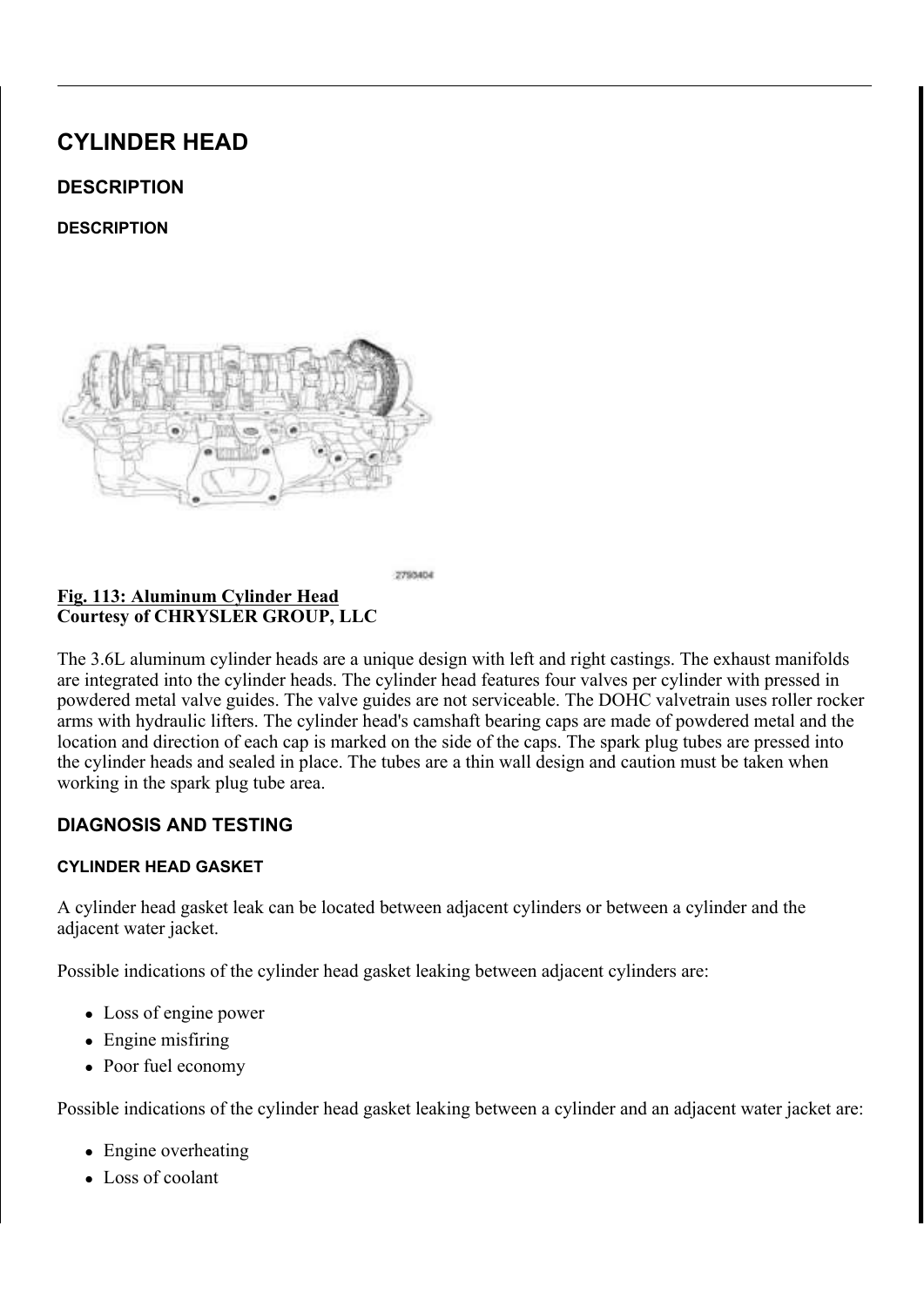$, 163 (87, 21)$ 

 $.163(87.21)$ 

 $L$   $J$ 7HVWLQJ 9DOYH 6SULQJ  $\overline{\&$  RXUWHV\RI  $\&$  +5 < 6/(5 \* 5283 // &

: KHQ YDOYHV KDYH EHHQ UH KBRWHLGRQRQJLRQNISLHFSWOLDRFOHPUHHQRWRQY FKHFNHG DJDLQVW VSHFLILQDWREIQH DROUGIWSHULQHQUQWIKWODHOSOUH 6SHFLILFDWLRQV

6 SULQ JIR UFH FDQ EH PHDVX URHOGO ZRIZWWKKDH WWHRVRWO IPLDNQ X BIDHFDVOX VU VSULQJV WKDW GR QRW PHHW VSHFLILFDWLRQV

& KHFNLQJ 9DOYH 6SULQJ, QVWDOOHG + HLJKW &RXUWHV\RI &+5<6/(5 \*5283 //&

,QVWDOOHG KHLJKW RIWKHGWZDLQWYKHWWYSHUMQDOPHXVDWVEHHP15HGHHHFONJH WGR35,1\*6 9\$/9(,167\$//\$7,21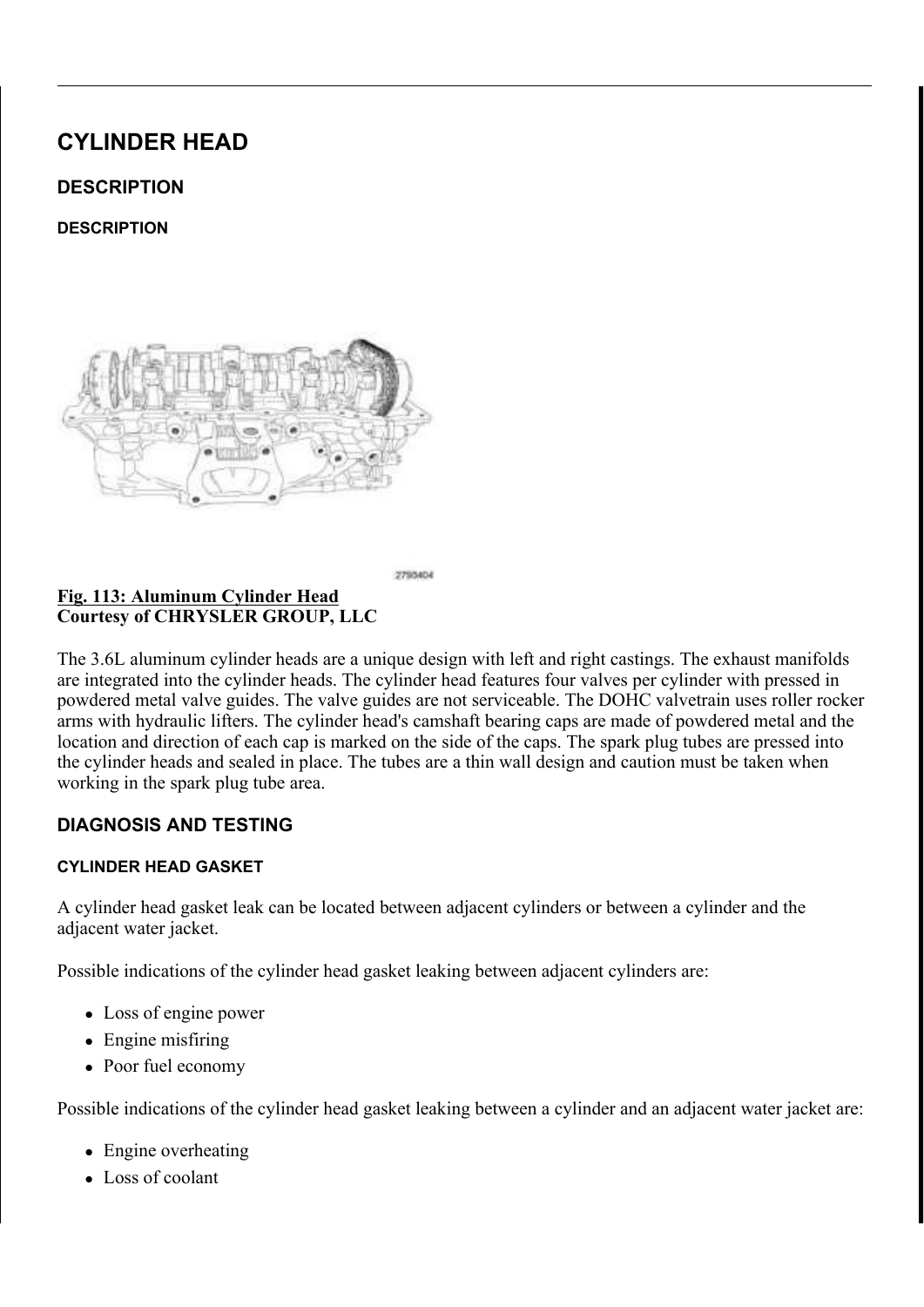I WKH YDOYHV RU YDOYH QISBDWWWHKLDQYHWEDHOHOQHGIHMIDQLYWHKWBGGUDQ LQ LQVWDOODQDQQGWWHRKGHDOGVFSRUALQWHAUHEDRWSHULXQQJO P<sub>P</sub> VHDW WR EULQJWKH VSFULLQFJDKWHLLRJQKWOEDDFINVXLJVNHKWLQGWAWHSHHIDV WRS RIVSULQJ VHDW WLRQJWKLH WEDRLWQWHRUP VXUIDFH RIVSU

 $, 167$   $\frac{5}{18}$  7, 21

 $, 1 \cdot 9 (+, 8/$ 

## 1 LJ 6SULQJ 6HDW 9DOYH LALGH 6HDO \*DUWHU 6SU &RXUWHV\RI &+5<6/(5 \*5283 //&

I UHPRYHG LQVWDOO WKJHXLVOSHULVOHDWRYHLODOWOK(HSDYODYOHY  $6$  9\$/9(  $*8$ , ( , 167\$//\$7, 21

 $127($ (QVXUH WKDW WKH JDUWHURXACSGLIMAKIH WIRSI ROLWOMEK) JXLGH VHDO 1XPEHU F\OLQGHHUHDIQDVKKVRVZQID LOOXVWUDWLRQ DOO RWKHU YDOYHV VLPLODU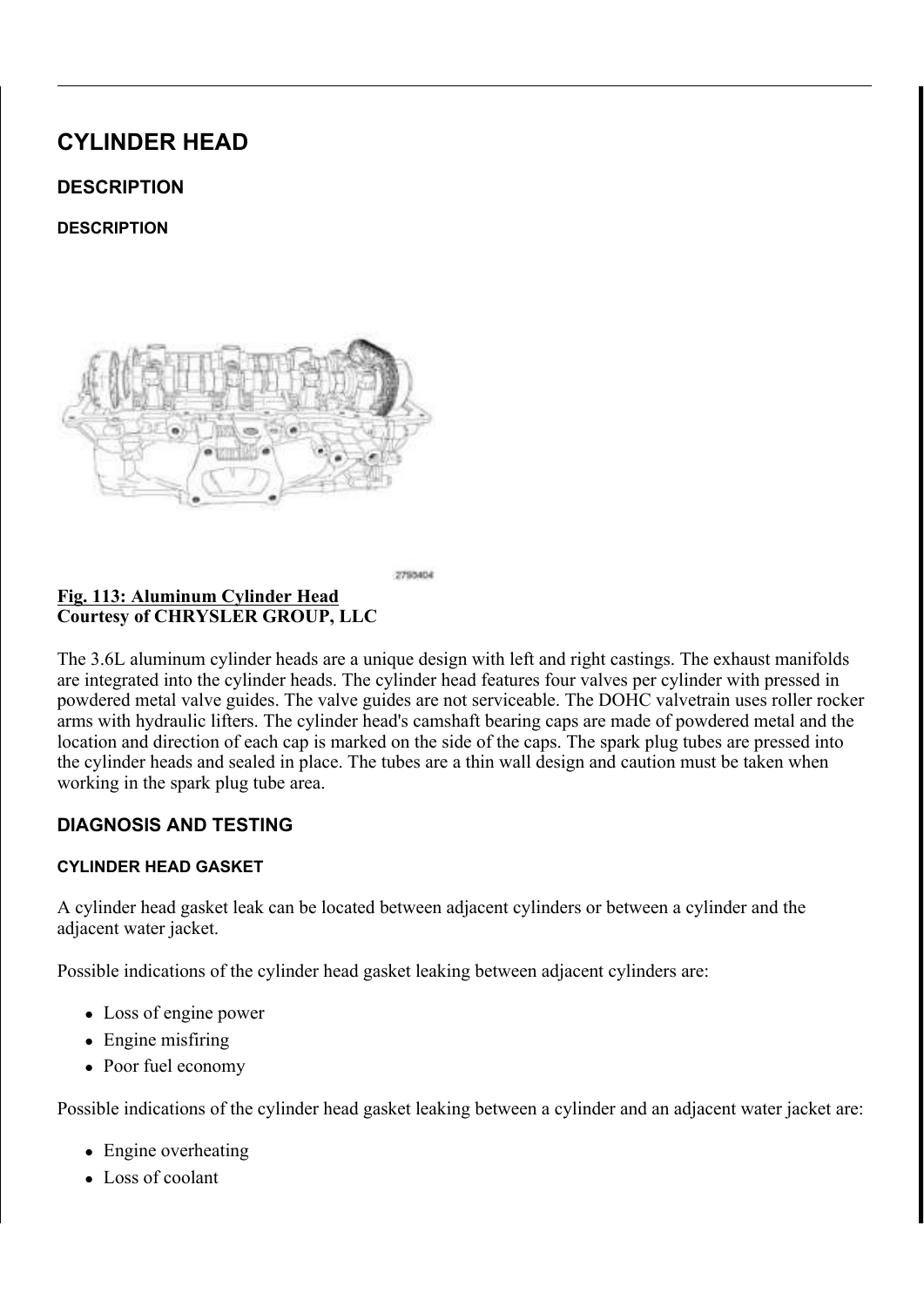& R X U W H V \ R | & + 5 < 6 / (5 \* 5 2 8 3 / / &

I WKH YDOYH VSULQJV DUH EOHHLOWIK**UHP**XLVOHMGRWHKO  $127($ RULJLQDO ORFDWLRQV 1XPEHU V**SVOLLOQUGWKUREICKD** LOOXVWUDWLRQ DOO RWKHU YDOYHV VLPLODU

OVWDOO WKH YDOYH VSDILQOHU DQG YDOYH VSULQJUHW.

 $L$  L J 6KRS \$LU 6XSSO\ 9DOYH 6SULQJ &RPSUHVVRU &RXUWHV\RI &+5<6/(5 \*5283 //&

1 X PEHU F\OLQ GHU LQ WDNH YDQO VKARVZSQULQU FR P  $127($ LOOXVWUDWLRQ DOO RWKHU YDOYHV VLPLODU

8 V L Q J 9 D O Y H 6 S U L Q J & R P S URHOV V R U \$ G G B S W M H U V S B H O K D O G S W 6 SULQ J & R P SUHVVRU V SH F L D O RWIR POD O O Y H 6 SUSLO& JR P SUHF VRWI VSULORIQO\ HOWREXJHQVWDOO WKH YDOYH UHWDLQLQJ ORFNV 5 HOLHYH WKH DLU SUHVVXJUDHGDIG OG HUUHPRYH WKH VSDUN SO , QVWDOO WKH VSDUN SOXJIWDQ**GEWL6KSWEHHOBU**&WARR  $1$  P  $, 167\$ //\$7,21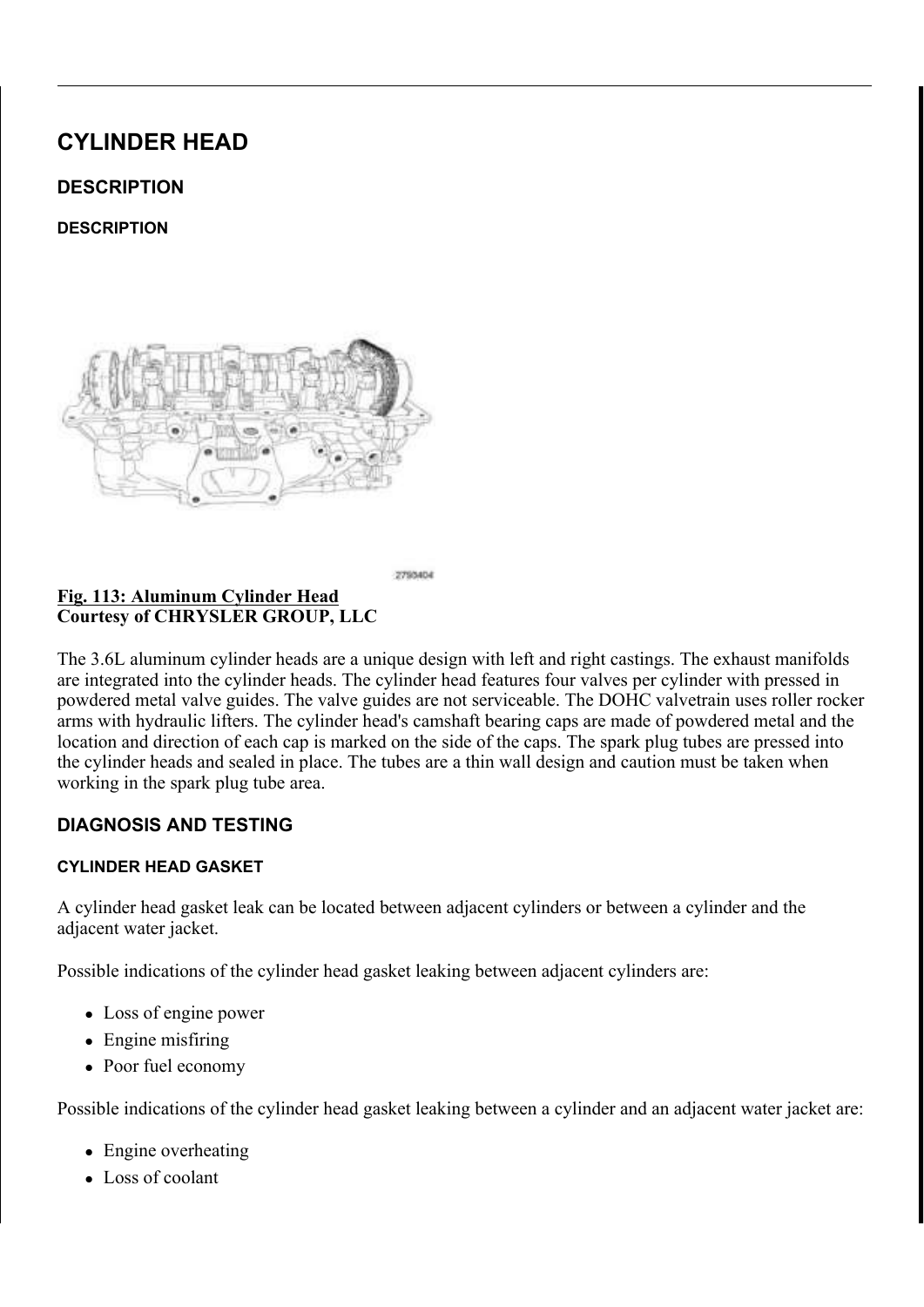<u>) L J /RFDW L Q J</u> 5 R F N H U \$ U P V<br>& R X U W H V \ R I & + 5 < 6 / (5 \* 5 2 8 3 / / &  $LJ$ 

 $127($ 7 KH / + F \ O L Q G H U K H D G U R F N HOU O D W W D W H RVO K R W O F\OLQGHU KHDG URFNHU DUPV DDUHPWLDU@DEUHLQJ UHXVHG UHDVVHPEOH WKHP LQWR WKHLU RULJL

, Q V W D O O W K H U R F NEH2L& D D D B 500 9 \$ / 95 (H I H1L6 7W R / \$ 7, 21

, Q V W D O O W K H F D P V K D I W R W H US K VD VDHOUGY X SYSCHLUQ G GEW DKNHHD OP DFO  $8$06+$)7$   $(1^*,1($ , 167\$//\$7, 21

) L J 7 U D Q V P L V V L R Q ) O X L G V H I P H @ \, Q G L F D W R U 7 X E H \$ V<br>& R X U W H V \ R I & + 5 < 6 / (5 \* 5 2 8 3 / / &

IUHPRYHG LQVWDOO WLKQHGWFUDDWQRYUPLWXSE\$74Q)I,0%SEB61%AQHWRIC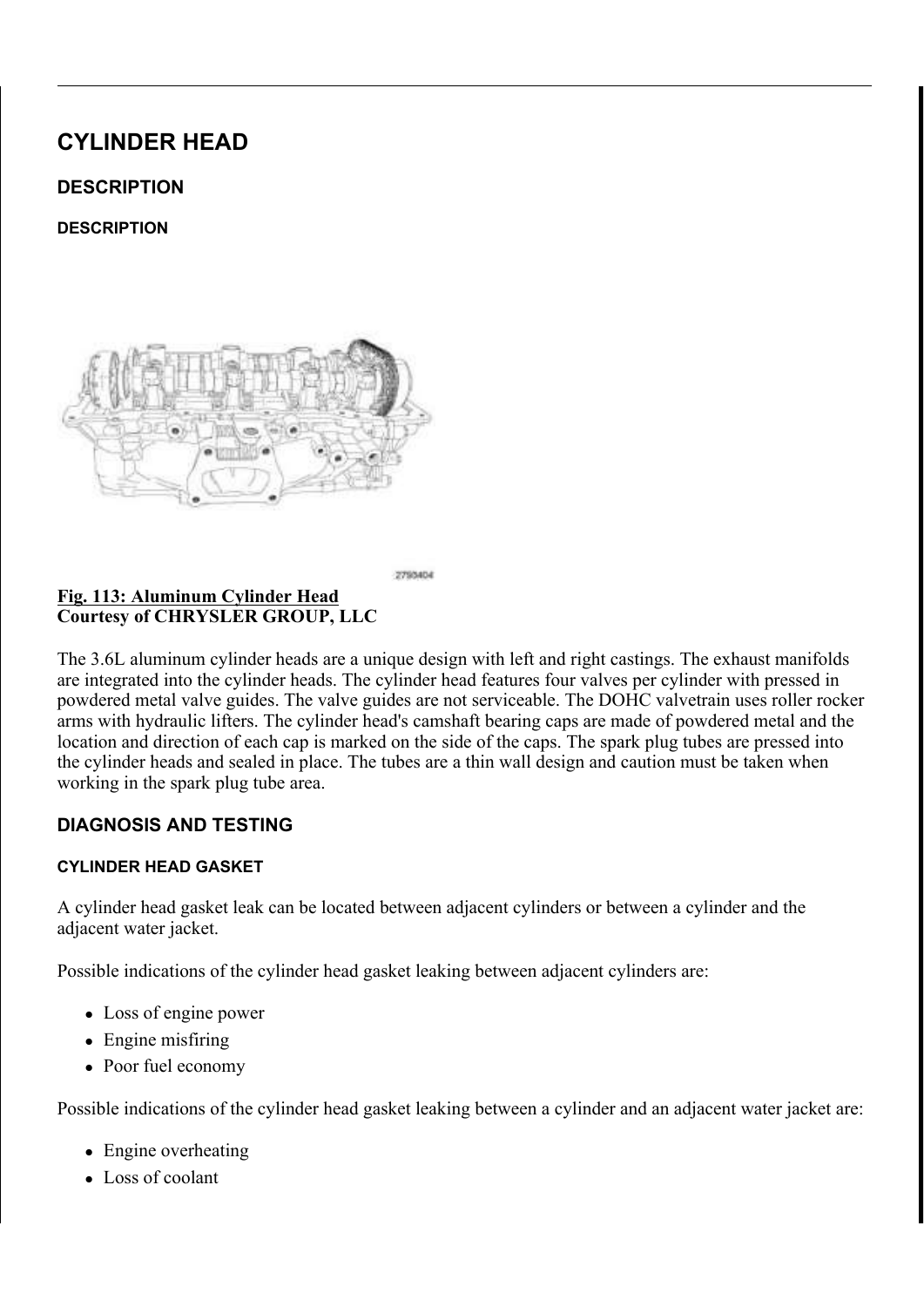## <u>,167\$//\$7,216(\$/ 287387 6+\$)7 ,167\$/</u>/\$PO<u>CCC\$1</u>8(<br>&219(57(5 +8% ,167\$//\$7,21  $8219(57(5 + 8\%)$

### <u>) L</u> J +HDWHU &RUH 5HWXUQ 7XEH 1XW %ROW &RXUWHV\RI &+5<6/(5 \*5283 //&

3RZHU VWHHULQJ SXPS QRW VKRZQ LQ LOOXVWU  $127($ 

I UHPRYHG LQVWDOO WKKHIHVQXSSURUWDEQUGDERIOHUV RIWWRKWH K 7LJKWHQ WKH IDVWHQHUV WR 1 PLQ OEV

\$ & 6XFWLRQ /LTXLG /LQH \$VVHPEO\  $\perp$  L J &RXUWHV\RI &+5<6/(5 \*5283 //&

,IUHPRYHG LQVWDOO WLKQHH\$D&YWHXFFEWOL\RQ(D\$QH6&H6OLB7WXR2G1O  $167\frac{1}{9}/\frac{21}{9}$ 

, QVWDOO WKH FRZO H[WKRQVL(RWQHVLLGRNUQGF, H(U & 55HIKSLR ZWOR(IW , Q V W D O O D W L R Q

& RQQHFW WKH QHJDWLYH EMDRWW HIUP\FDEQHODEOAG WLJKW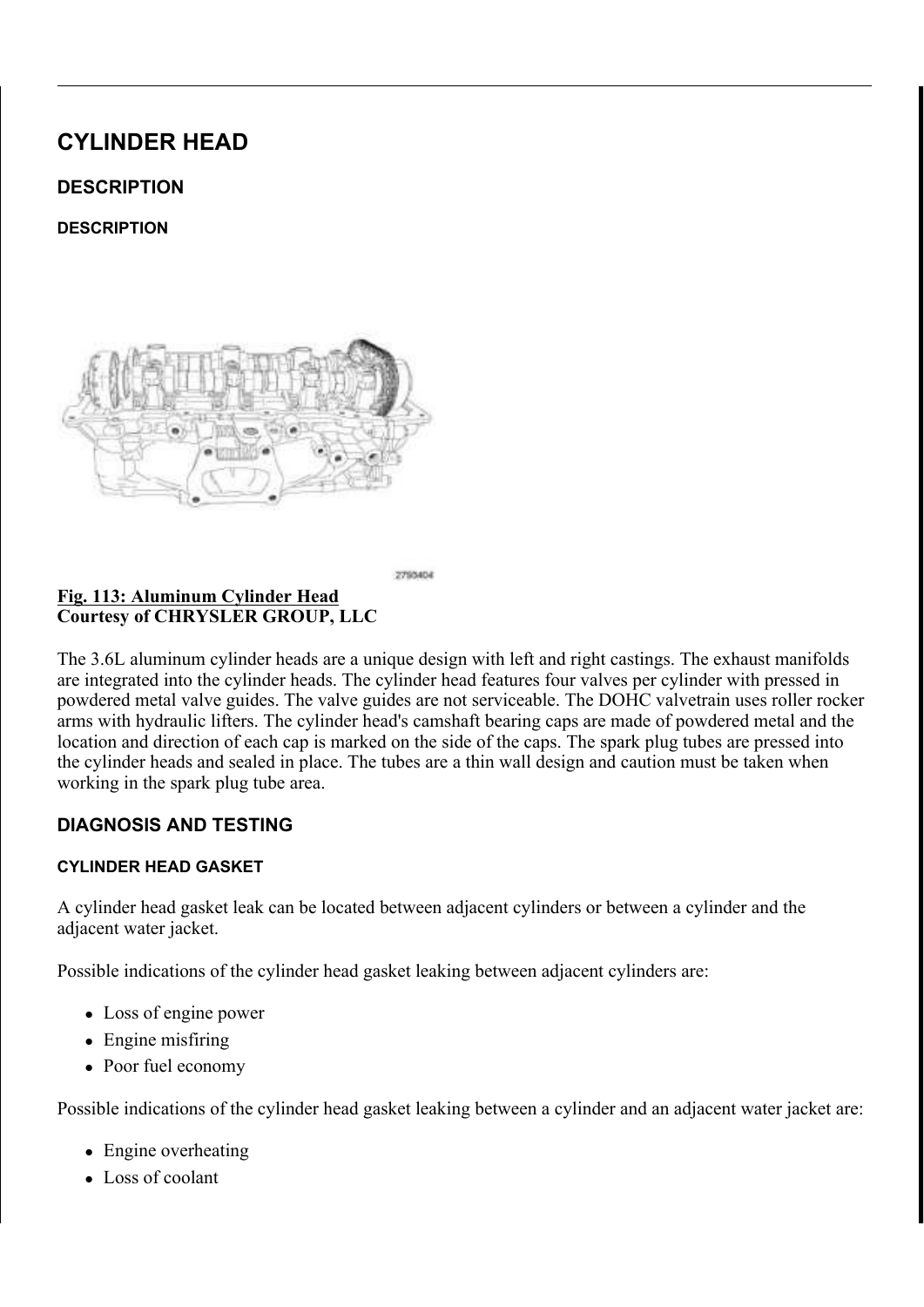### 6SULQJ 6HDW 9DOYH LXQLGH 6HDO \*DUWHU 6SU &RXUWHV\RI &+5<6/(5 \*5283 //&

### .I UHPRYHG LQVWDO**OSW9K6HY.DTOSY.HSM' (5.HSHSO**7WR167\$//\$7.2

- 5 HD V V H P E O H W K H Y D O Y H V L Q R W C V W K I H W W H & O D J Q H 127( YDOYH VHDWV KDYH EHHQ UHILDOVKHHGWHYPHUVLLUS WA ZLWKLQ VSHFLILFDWLRQ6SSHIFHLULFWDRWLDREIOLNOH FIOL HIKDXVW YDOYH VKRZQ LQ LOOHXWWUDMOLDRQ  $DOO$
- ,IUHPRYHG LQVWDOO WKJHXLVOSHULVOHDON-HDWRYHUDOWOK(H\$DYODYOHY  $6$  9\$/9(  $*8$ , ( , 167\$//\$7, 21
- $127($ (QVXUH WKDW WKH JDUWHURX/OSGUL) WOLKUH WRSI ROLWWIDKI JXLGH VHDO 1XPEHU F\OLQGHHUHDINODVKK/RWZQID LOOXVWUDWLRQ DOO RWKHU YDOYHV VLPLODU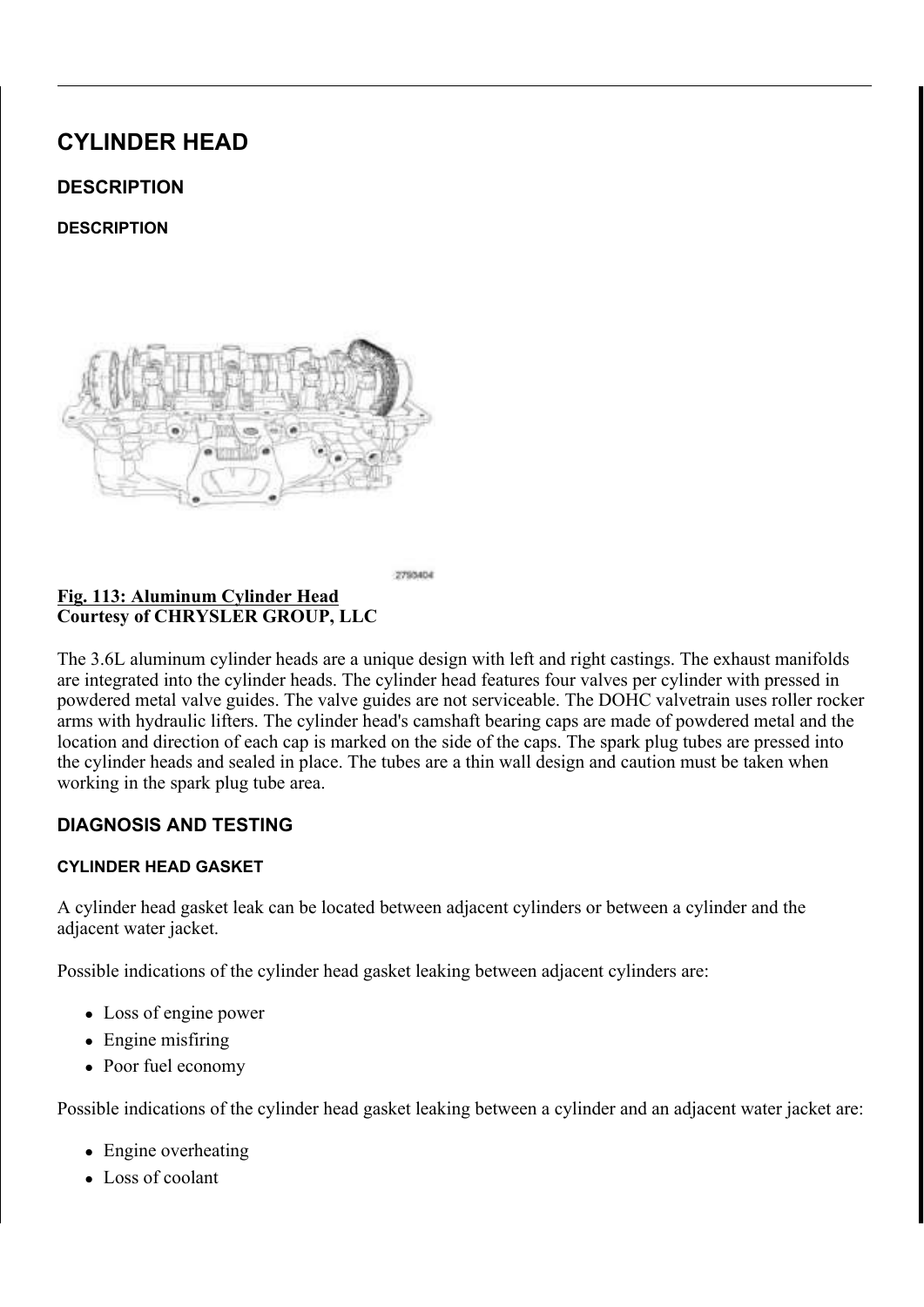& R X U W H V \ R I & + 5 < 6 / (5 \* 5 2 8 3 / / &

I WKH YDOYH VSULQJV DUH EOHHLOWK**UHPXLVOHMGRUM-KO**  $127($ RULJLQDO ORFDWLRQV 1XPEHU VSVOLLOOJGVHKUREICKD LOOXVWUDWLRQ DOO RWKHU YDOYHV VLPLODU

OVWDOO WKH YDOYH VSDILQHU DQG YDOYH VSULQJUHW.

## <u>) LJ & RPSUHVVLQJ 9DOYH 6SHWOLQ LEBED WENNY 9DOYH 5</u> &RXUWHV\RI &+5<6/(5 \*5283 //&

1XPEHU F\OLQGHULQWDNHYDQOVKRNZSQULQJFRP 127( LOOXVWUDWLRQ DOO RWKHU YDOYHV VLPLODU

& R P S U H V V Y D O Y H V S U L Q J V& R P SZU M VKV W K H G D O W HH L S V S Q F L I 9 DO YH 6 SULQ JERXOWHG HOUWRKUH VISHOFYLHDO SWIRORIO & RIPS 9 D O Y H 6 S U L Q J Q V W D D O O GWUKHHO UHD W D LV Q K B JY D Q R N V V S U L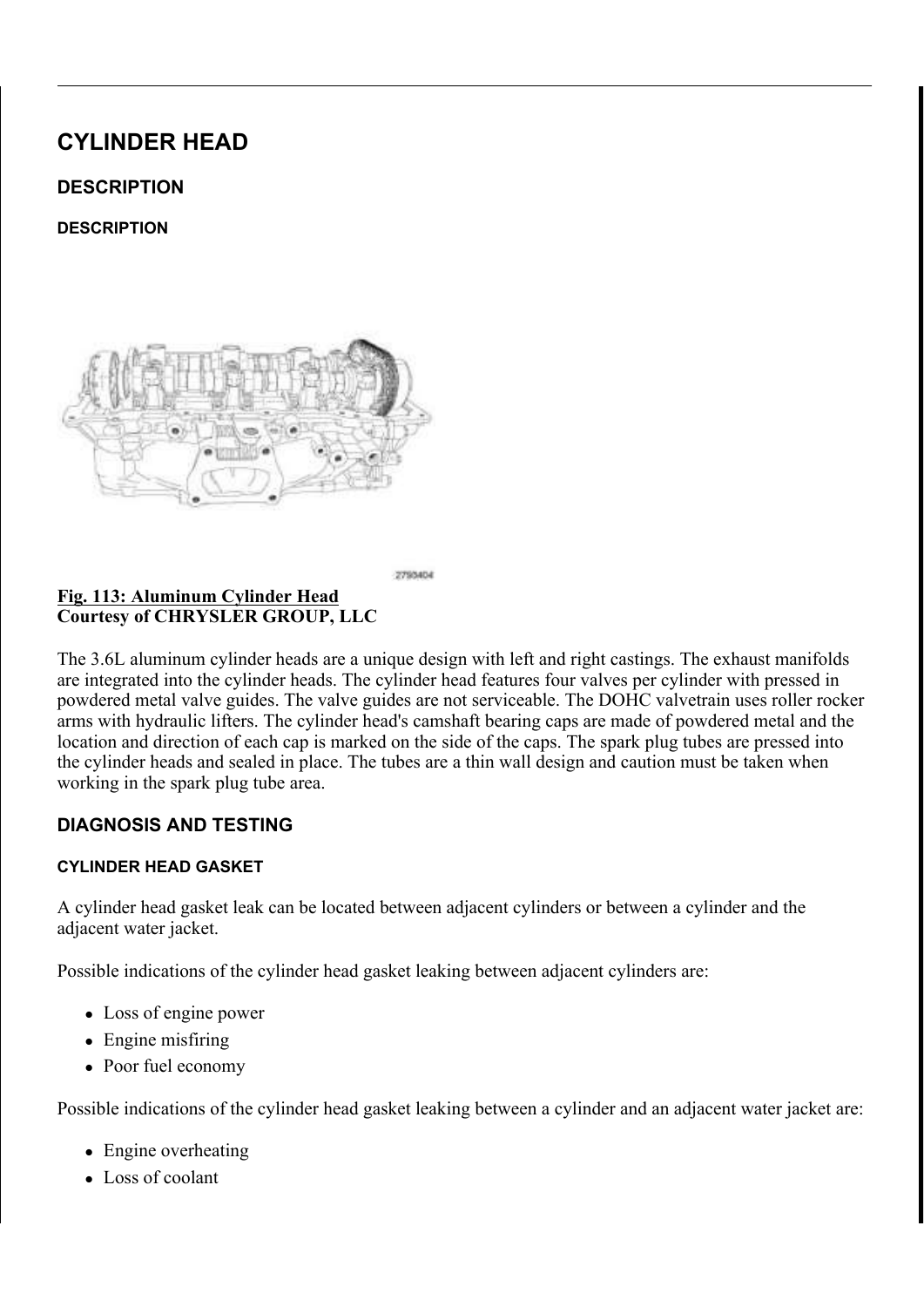& R X U W H V \ R | & + 5 < 6 / (5 \* 5 2 8 3 / / &

I WKH YDOYHV RU YDOYH FJKIBFANV WADHIL OE YHNIQOLOHIGO KLW. UKU HA WKH LQVWDOOHG YDOYH YOSULQJPKPHLJKWLQ LVLQNWHDWOHOUD VHDW LOWKH KHDG FRXQIQWOHYUHERVUSHULXQQJGVHHUDWWKH RAMDHENELLON ZLWKLQ VSHFLILFDWLRQ ODDNINHNOX**LU-RFWKN-KFHNDRYSXURHPM-BOLM**U VXUIDFH RI VSULQJ UHWDLQHU

, Q V W D O O W K H F \ O L & Q H1U ( K H + D & V, 1 657H\$ V H \$17, W 2 R

78% (63\$5. 3/8\*

 $5(029$ \$/

 $5(029$  \$/

#### ) L J ODJQHWLF 7LPLQJ :KHHOV &RXUWHV\RI &+5<6/(5 \*5283 //&

& \$87,21 7KH PDJQHWLF WLPLQJ ZKHHOFVRQWEDXFWWVZQLFAWAP SLFNXS WRROV WUD\V HWF RHUWDQ\IRHWOKGHU7KLW GHVWUR\WKH WLPLQJ ZKHHOV DEDLPOVLAWDIW PSRERUWL WKH FDPVKDIW SRVLWLRQ VHQVRU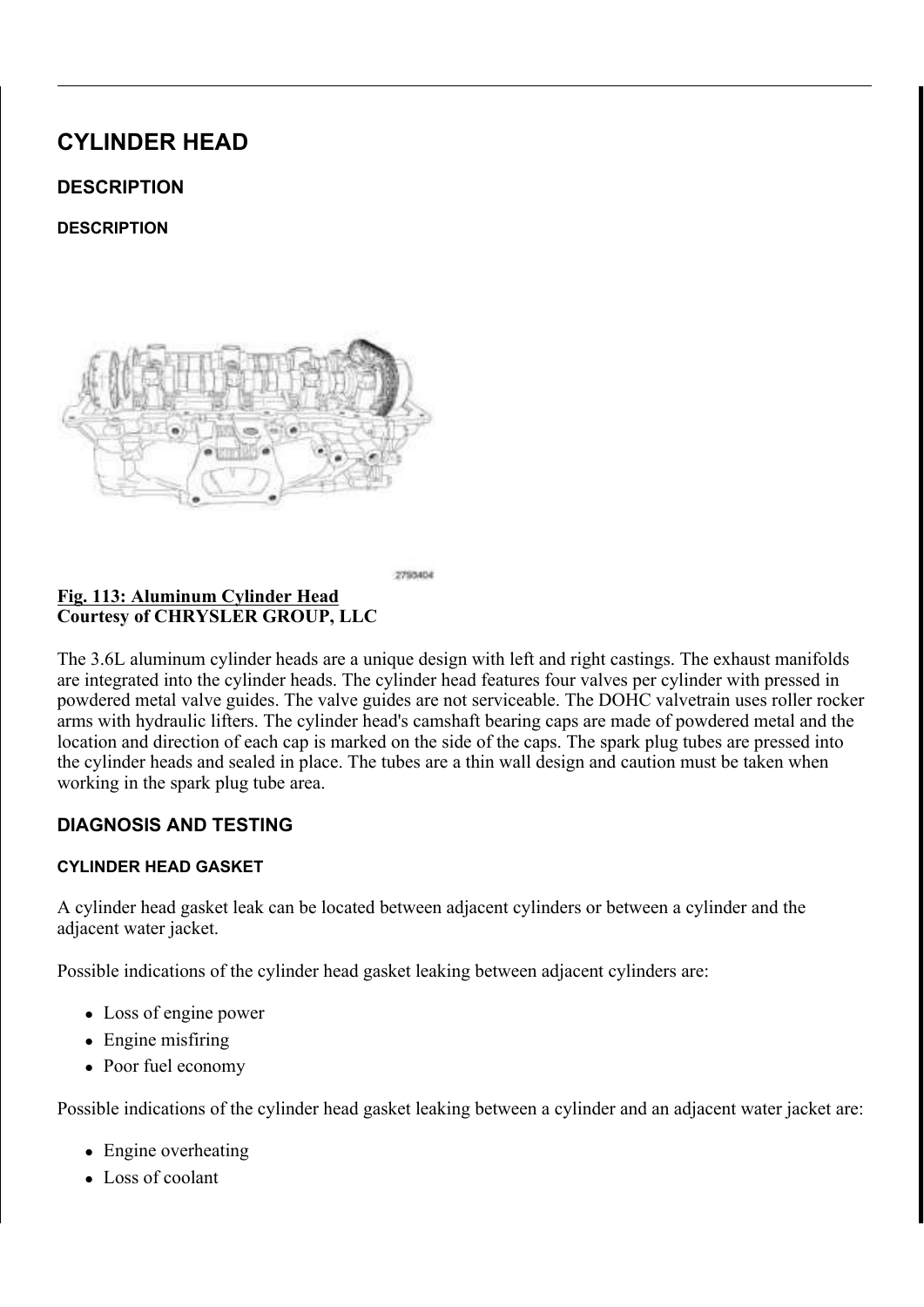) LJ 6SDUN 30XJ 7XEH , QVWDOOHU 6SDUN 30XJ 7XE<br>& RXUWHV\ RI & +5<6/(5 \*5283 //&

'LVFRQQHFW DQG LVRODWH WKH QHJDWLYH EDWWHU\ FDE 5HPRYH WKH LJQLW&2R/Q FRLTQ 21 55H(IOH2LO \$WR 8 V L Q J F R P S U H V V H G D L U ELOORDZWRHXW I UDROR O L UR W Q RGU WFKRHQ WW DRI 5 HPRYH WKH F\OLQGHU&Y2HDDSG FR \&H<br />U, 1V (5 5 HH SHU5 WOR2 9 \$ , QVWDOO WKH WRS KDOIRVISGHSFOLUDNO 3/00 RXEOYXEH, Q, YQW DVODOOHU LOWR WKH VSDUN SOXJ WXEH WR EH UHPRYHG

/RFNLQJ 3OLHUV 6SDUN 3OXJ 7XEH  $R$ RXUWHV\RI & +5 < 6 / (5 \* 5 2 8 3 / / &

8 V L Q J V X L W D E O H O R F N L QU NS G O B U W X E HU H P RUYRHP WWK KHH VFS DO WKH WXEH

& OHDQ WKH DUHD DURXQGJWZKLHW KYSOJRUSNO USŠO XSLOW WXYE H& OPIRQ PA

 $.167$$ //\$7.21

 $, 167$   $\frac{5}{18}$  7, 21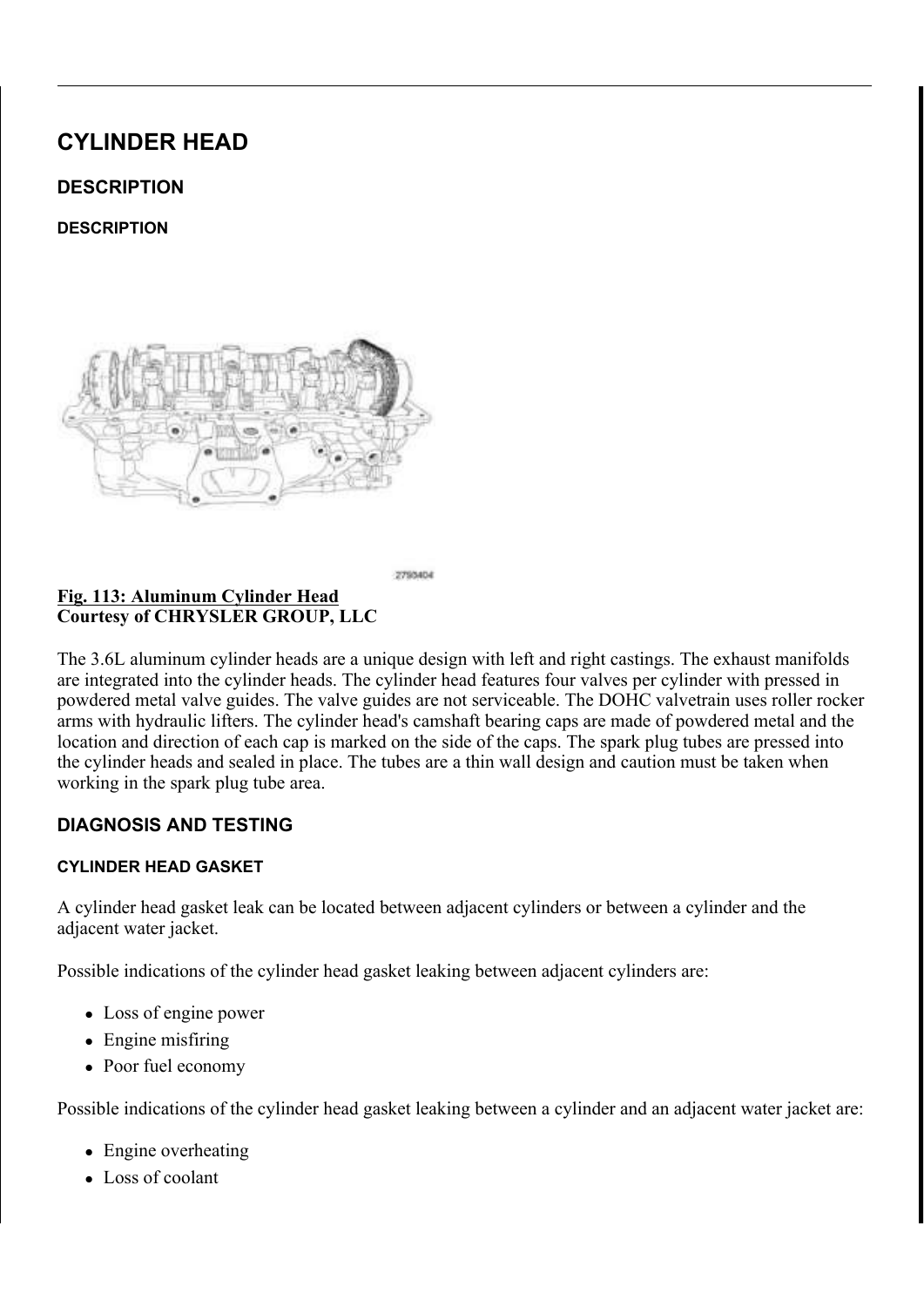& R X U W H V \ R | & + 5 < 6 / (5 \* 5 2 8 3 / / &

& \$87,21 7KH PDJQHWLF WLPLQJ ZKHHOFVRQWEDXFWWVZQLFAWAP SLFNXS WRROV WUD\V HWF RHWDQ\IRHWOKGHU7KLW GHVWUR\WKH WLPLQJ ZKHHOV DEDLPOVLAWDIWRSKERLUW WKH FDPVKDIW SRVLWLRQ VHQVRU

ILJ 6SDUN 30XJ 7XEH , QVWDOOHU & R X U W H V \ R | & + 5 < 6 / (5 \* 5 2 8 3 / / &

5 H P R Y H W K H V S D 6 3 5 0 3 / 18 \* 5 15 1 6 21 \$ 19 K / R

.QVWDOO WKH ORZHU KD@URNS8BDUDO30WXR0XEH, QVQWDVODO LQWR WKH F\OLQGHU KHDGIWQ©EWLJKWHQ WR  $1 P$ 

\$SSO\LQJ 6WXG %HDULNQJBORXXQWE%HDG 7R 6SDU &RXUWHV\RI &+5<6/(5 \*5283 //&

\$SSO\ 0RSDUŠ 6WXG DQG %HDNULSQ0LX 0RWXXQEWH WDBSWUKRHILQEHZUHV IURP WKH HQG RI WKH WXEH ELHODO PP L Q ZLG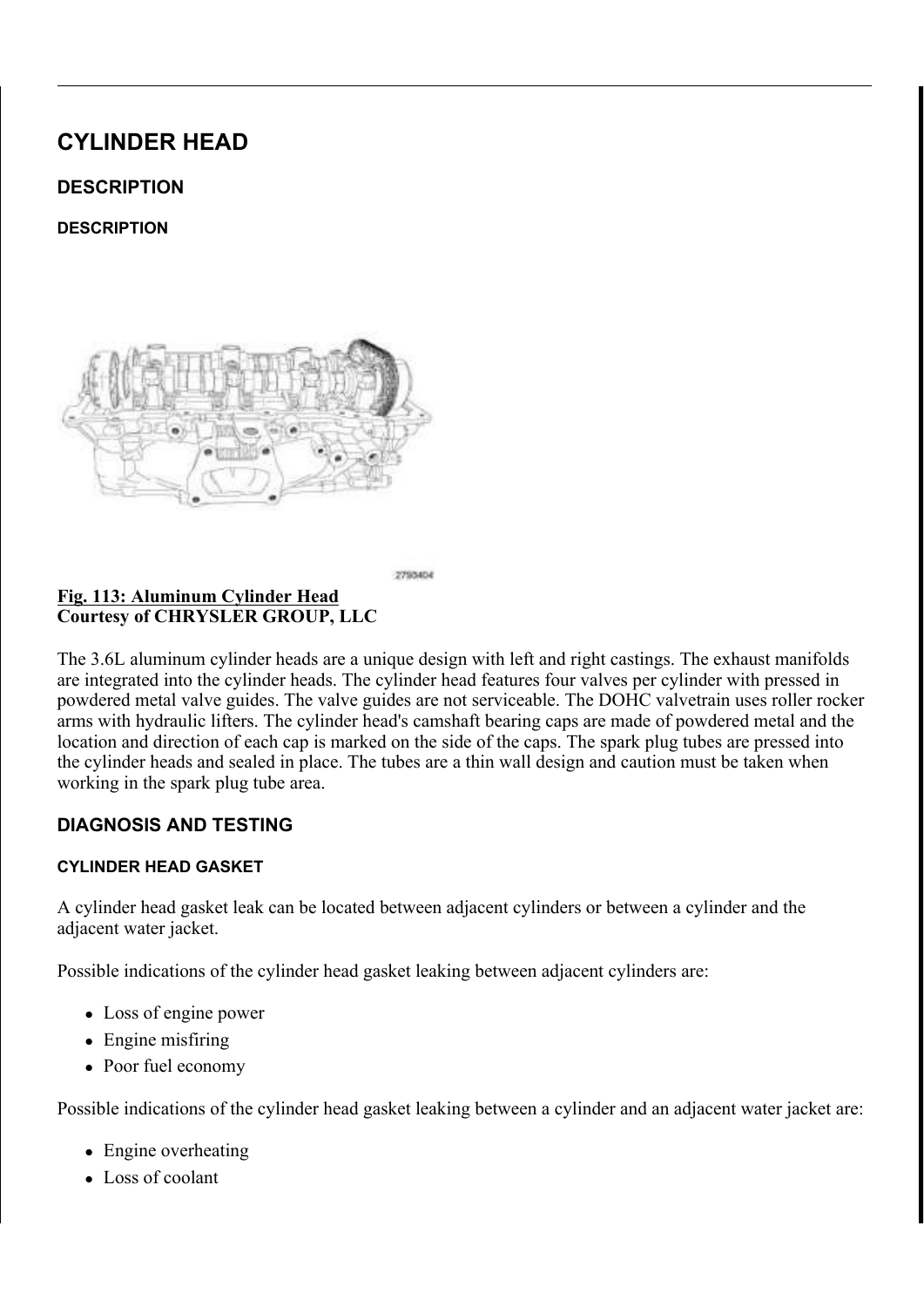<u>6SDUN 3OXJ7XEH 7KUXXJWXEDHVKOHVUW</u>DONSDHUUN 3%ORON <u>) L J</u>  $R$ RXUWHV\RI & +5 < 6/(5 \* 5283 //&

3RVLWLRQ WKH VSDUN SQRXJ6SNDXLENH3OXRIQ7XNEKHH, WYRWSDKODOOHU , QVWDOOHU 6SDUN 3OXJ 7 RIDHRQ WDXQHGFDOALVOHOPHELOHK HWDKOH WI WKUXVW ZDVKHUV LQVWDOOHG

& \$87,21 'R QRW RYHUWLJKWHQ WQSHQEJRFODWQ GDP2DYJHUW FIOLQGHU KHDG VSDUN SOXJ WKUHDGV

7 L J K W H Q W K H E R O W WLRQ QUURD SZRWK WY LVRSOD U. NK HSOD XWK WY XWERHS WKH ERWWRP KDOIRIWKH WRRO WKH WXEH LV LQVWDOO

&\OLQGHU +HDG &RYHU EBNWHDWOV 6SDUN 30XJ 7X ) L J & R X U W H V \ R | & + 5 < 6 / (5 \* 5 2 8 3 / / &

 $127($ /+ F\OLQGHU KHDG FRYHU VKSRZFQQLQQGGHOXKVHWDUGDF VLPLODU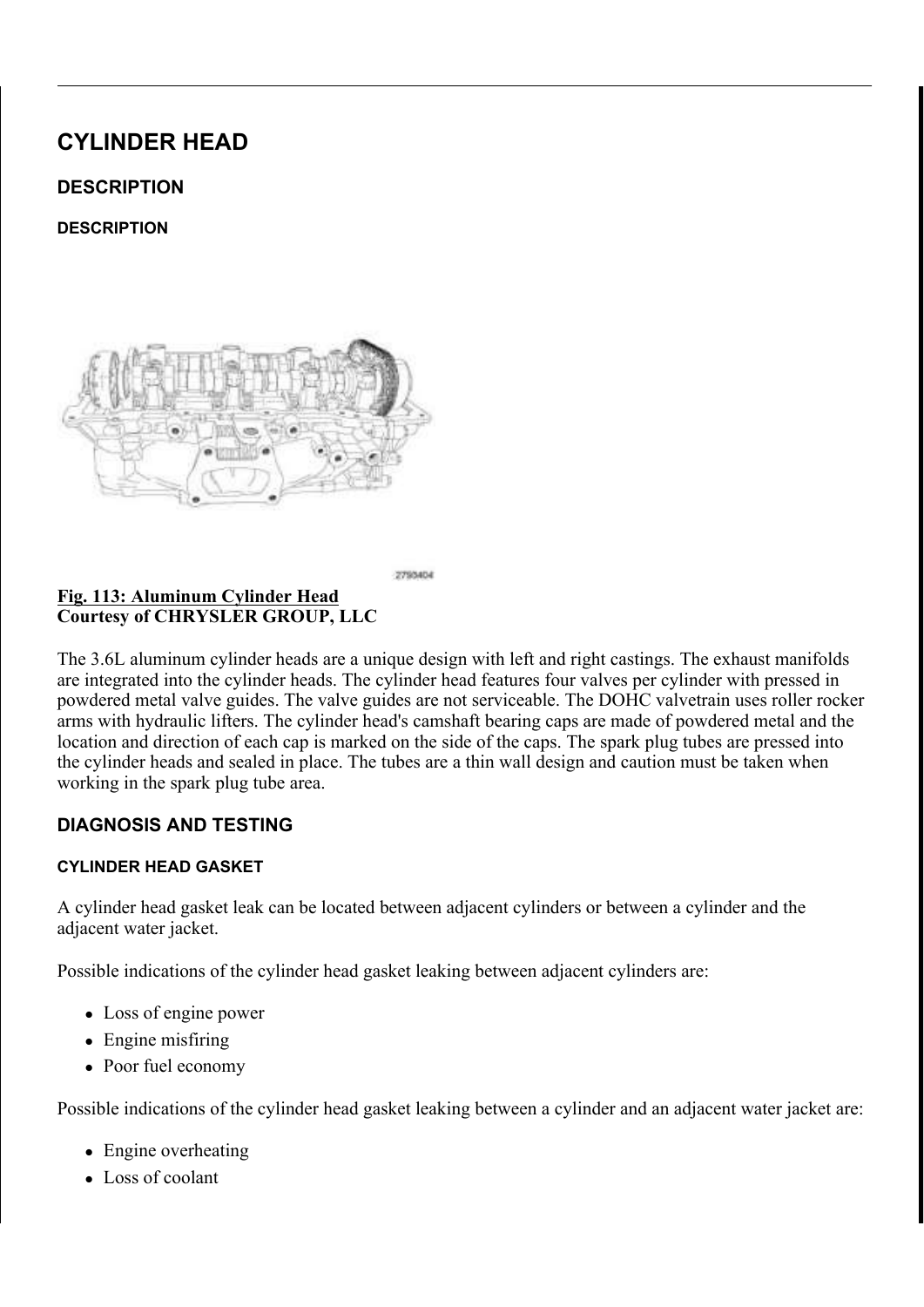& \$87,21 6 SDUN SOXJ WRUTXH LV F[UFLHMHIGF DUOKHD QIGHFFXLV YDOXH 2YHUWLJKWHQLQJVWUHWTRKHHGYXWIKGHJVI KHDW WUDQVIHU FDSDELOLW\WHWW.KROSWKILQEJHLQQU IDLOXUH

,QVWDOO WKH VSDUN SOXJIVOQ**GEWL6133WEHHGBU%WR**R  $1$  P  $, 167$  \$ / / \$ 7, 21

.I UHTXLUHG LQVWDOO D QH-ZIHUZGEDWERNS SO&X-J, W'XEEH (VSHDO  $.167$$ //\$7.21

.QVWDOO WKH F\OLQGB&D9KHDSG RRY, <u>HU(5V+(\$FHIHIU67N\$R</u>/\$7,21

& RQQHFW WKH QHJDWLYH EWDRWW HUP\FDEQHODECNG WLJKWHQ

 $9\frac{1}{9}\left(9\right)\left(6\right)$ , 17\$. (\$1'); +\$867

 $' (685.37.21$ 

 $' (685, 37, 21)$ 

7 KH LQWDNH YDOYH LV POD OK HHD WR UP HD / LR KOV HD SOLV HF PHD IURDAMOHY ROHV LV LV D WZR SLHFH FRQVWUX**EWLRQDZGLWKODGHRGUW-RGWEXWWMBTQWW**M KDYH D QLWULGHG VXUIDFGIJWHJFFENSWFHDQWWWKRHSWLHSYP**DQWGHVØFSXFINJ** F\OLQGHU DUH DFWXDWHG SELYURRWO @RQUVWRDFWNLHRUQDUP YODWZKWKLLHDHGM EHDG ORFN NHHSHUV WSRU**RRWDHQYDSUYLHQUR**WDWDLQRGQWR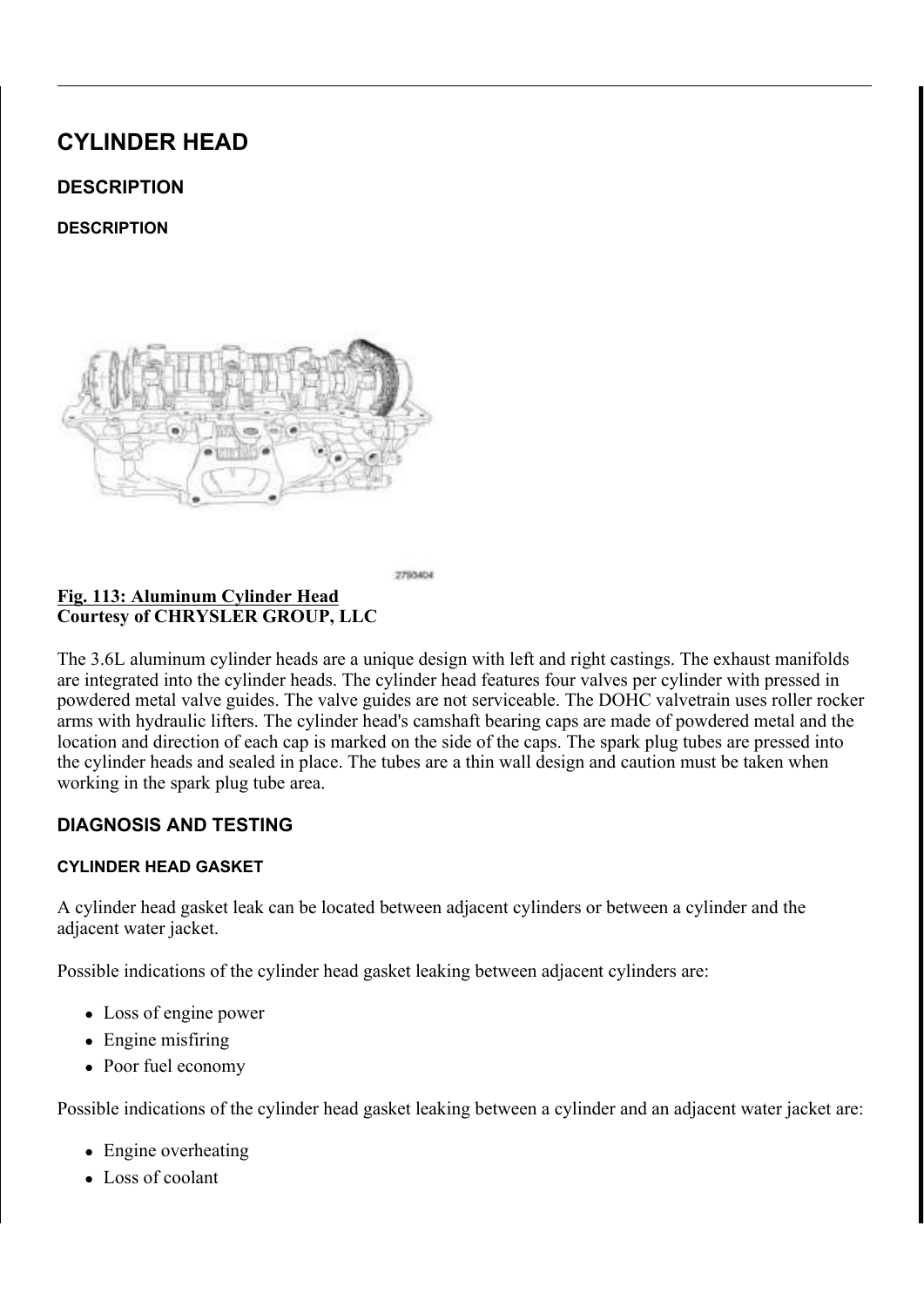### ) LJ 9DOYH ) DFH 6HDW<br>& RXUWHV\RI & +5<6/(5 \*5283 //&

| $6($ \$7 | $^7$ :, $^7$ +               |
|----------|------------------------------|
| 1\$&(    | $$1*/($                      |
| $6($ \$7 | $$1^{\ast}/$                 |
|          | $6 ($7 \& 217 $& 7 \& 5 ($)$ |

# 7 KH LQWDNH DQG H[KDXVW YJDUOHYHHMD KB YDHQDOH "7 KHGMD"OYH<br>GHJUHH IDFH DQJOH

 $9 $/9 (6)$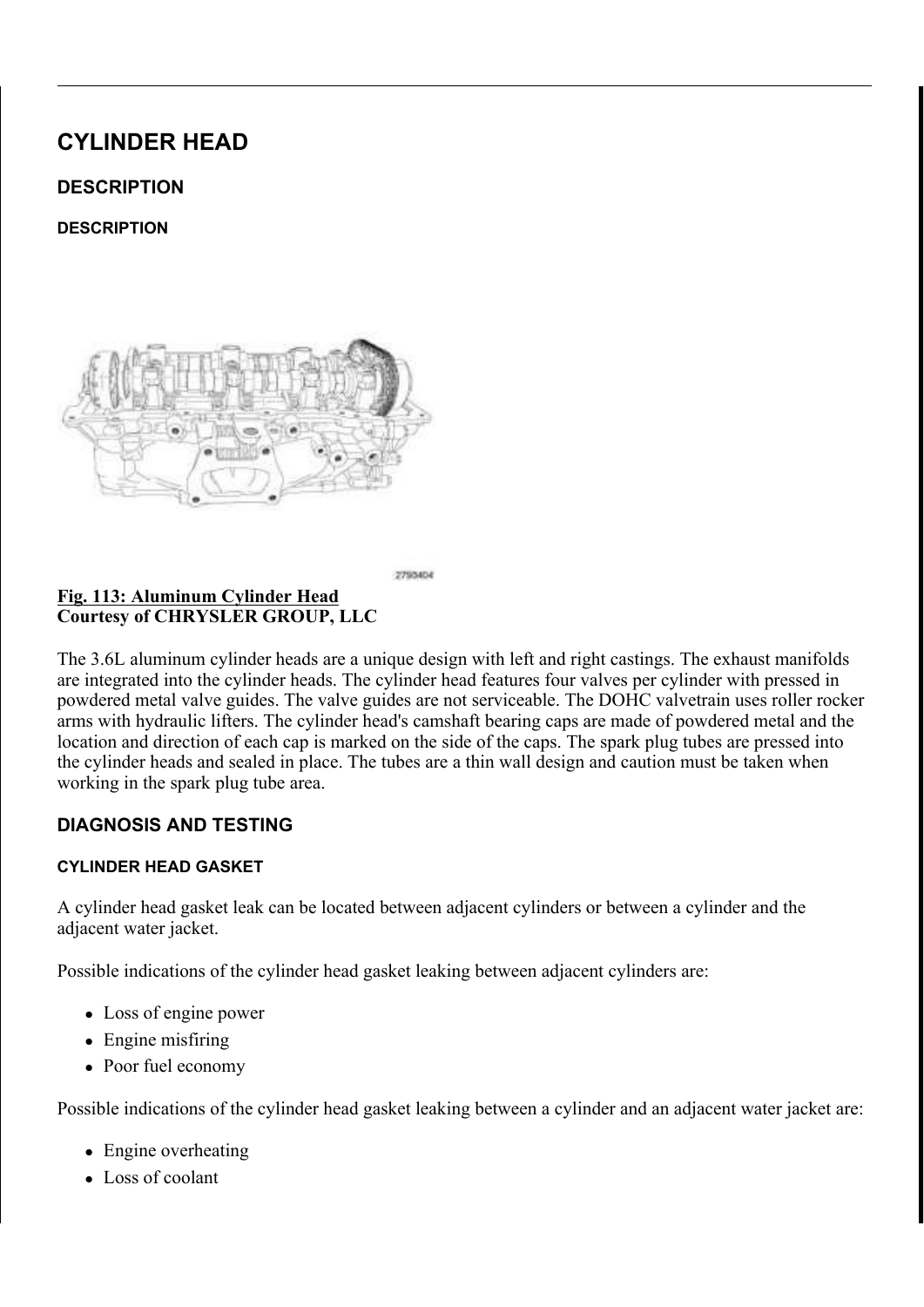,QVSHFW WKH UHPDLQLQJ PUDHU**UHQDFH@QVSLHQQSHSWKMHRLYFDOWYLHRVQD**7

9\$/9(6(\$76

9DOYH ) DFH 6HDW ) L J &RXUWHV\RI &+5<6/(5 \*5283 //&

| $6($ \$7<br>' 7 ⊥<br>۰.<br>$\mathfrak{P}$ (<br>$\cdot$ , |  |
|----------------------------------------------------------|--|
| $$1*/($<br>1\$&(                                         |  |
| $6($ \$7 \$1*/(                                          |  |
| & 217\$&7<br>55(<br>$6($ \$7                             |  |

:KHQ UHIDFLQJ WKH YDOYH WHKDDWWW KWH ERLLUPHSTRWU WD  $127($ JXLGH SLORW EH XVHG IRU WKHHUDHQ/GHDFWRPLOOPH/WWHRQYAYI PXVW EH REWDLQHG

OHDVXUH WKH FRQFHQWULDFLGWLDQBILKQIKGHLFYDDVORYUH VTRDAVDIOXWLXO LQFK WRWDO LQGLFDWRU UHDGLQJ P<sub>P</sub> .QVSHFW WKH YDO YH VHDOWN WHUZALWOWH3ZUXAHWUHLDWOKHEO YOHO WHR F WKLV FRDW WK. M+YD-OZYLHW WH3DUWX VVLDQ EOXH WKMWOD WHWW KWHK ZLWK OLJKW SUHVVXUH WWWHKFHEOOWXHHULRYIWW.KDHOOYBHAWNEOURVH , I WKH EOXH LV WUDQVIH**DONG WORFHVKMHKWHQSOFRGHHURWHKWHKHI** VWRQH .IWKH EOXH LV WHUDRQWIKHUM-DGOWHRINDIK**H** EVRKWHDWQRUPDI GHJUHH VWRQH

9 DO YH VHD WV ZKLFK DUH ZRUZOR URNUHEGXUSQUHRGY LFOEHQO 127( WKH FRUUHFW DQJOH DQG VHDW EZULGAWAHDWAKHPENG KHDG PXVW EH UHSODFHG

:KHQ WKH VHDW LV SURSHWOK\HSLRQ/WLWNNRQMHGDWWKWHKEXLGOBKEHN **PP** L Q DQG WKH HIKDXVW VHDWV VKRXOGLQH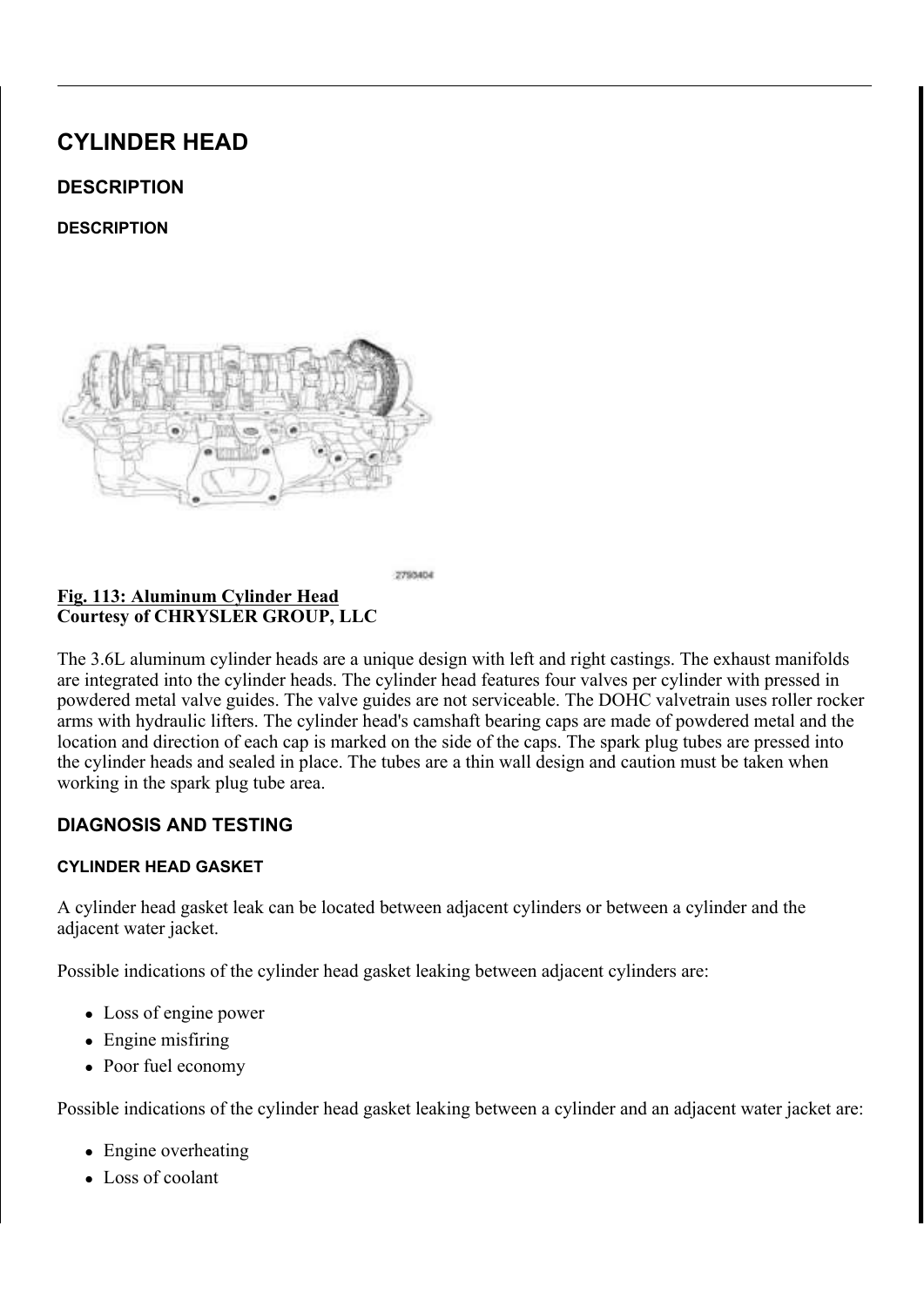& KHFNLQJ 9DOYH 6SULQJ, QVWDOOHG + HLJKW <u>) L J</u> & R X U W H V \ R | & + 5 < 6 / (5 \* 5 2 8 3 / / &

& R D W W K H Y D O Y H V W H P V G L Q N W N OF OO HAD KOHOLYOHHV RLLODW DROI

I WKH YDOYHV DUH EHLQJ UHKQWG WUKHDLVUV IR PUEO  $127($ ORFDWLRQV

, I WKH YDOYHV RU YDOYH FFKIBFANV WKIDNIHY LEGINHQ WLISLKGHULLUKKRWO HIFHHGV WKH VSHFLILFXDOWWLLROQLWULLQGZLWWKKHOYODWOSCHOFFILWLLFSI 6 SHFLILFD DWN RQ AXUH WKH PHD V X UHP HQ WK HLD GW DX WHIO HURP WKH YDOYH VWHP

6SULQJ 6HDW 9DOYH LACLUGH 6HDO \*DUWHU 6SU &RXUWHV\RI &+5<6/(5 \*5283 //&

,IUHPRYHG LQVWDOO WKJHXLVGSHULVOHJDOVHDWRYHUDOWOK(H\$DYODYOHY  $6$   $9\frac{1}{3}/9$  (  $*8$ , '( , 167\\$\end{s} //\\$7, 21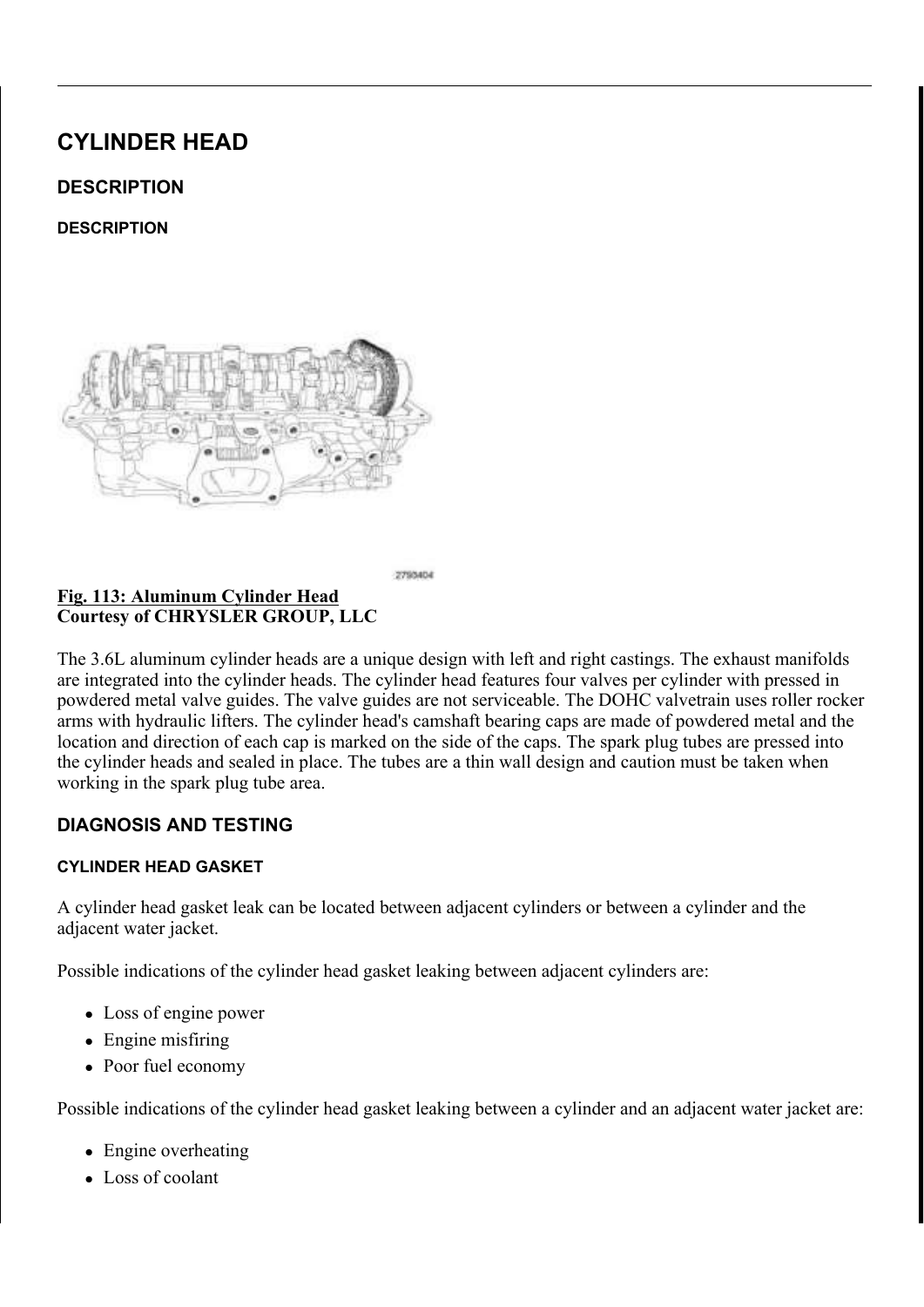(QVXUH WKDW WKH JDUWHURX/CSGULWOKJH WRSI RQWWDKI  $127($ JXLGH VHDO 1XPEHU F\OLQGHHUHDIQDVXKVRVZQID LOOXVWUDWLRQ DOO RWKHU YDOYHV VLPLODU

#### 9DOYH 6SULQJ 9DOYH 6SULQJ 5HWDLQHU  $LJ$ & R X U W H V \ R | & + 5 < 6 / (5 \* 5 2 8 3 / / &

 $127($ , I WKH YDOYH VSULQJV DUH EOHHLOWJKUHPRXLVOHWGR WHKD RULJLQDO ORFDWLRQV 1XPEHU VSVOLLOOJGVHKURELOKD LOOXVWUDWLRQ DOO RWKHU YDOYHV VLPLODU

QVWDOO WKH YDOYH VSDLQHU DQG YDOYH VSULQJUHW,

#### & R P S U H V V L Q J 9 D O Y H 6 S H W Q L Q L Q B F D' W E Q V 9 D O Y H 5 &RXUWHV\RI &+5<6/(5 \*5283 //&

 $127($ 1 X PEHU F\OLQ GHU LQ WD NH YDOO VKAR VZSOULQU FR P LOOXVWUDWLRQ DOO RWKHU YDOYHV VLPLODU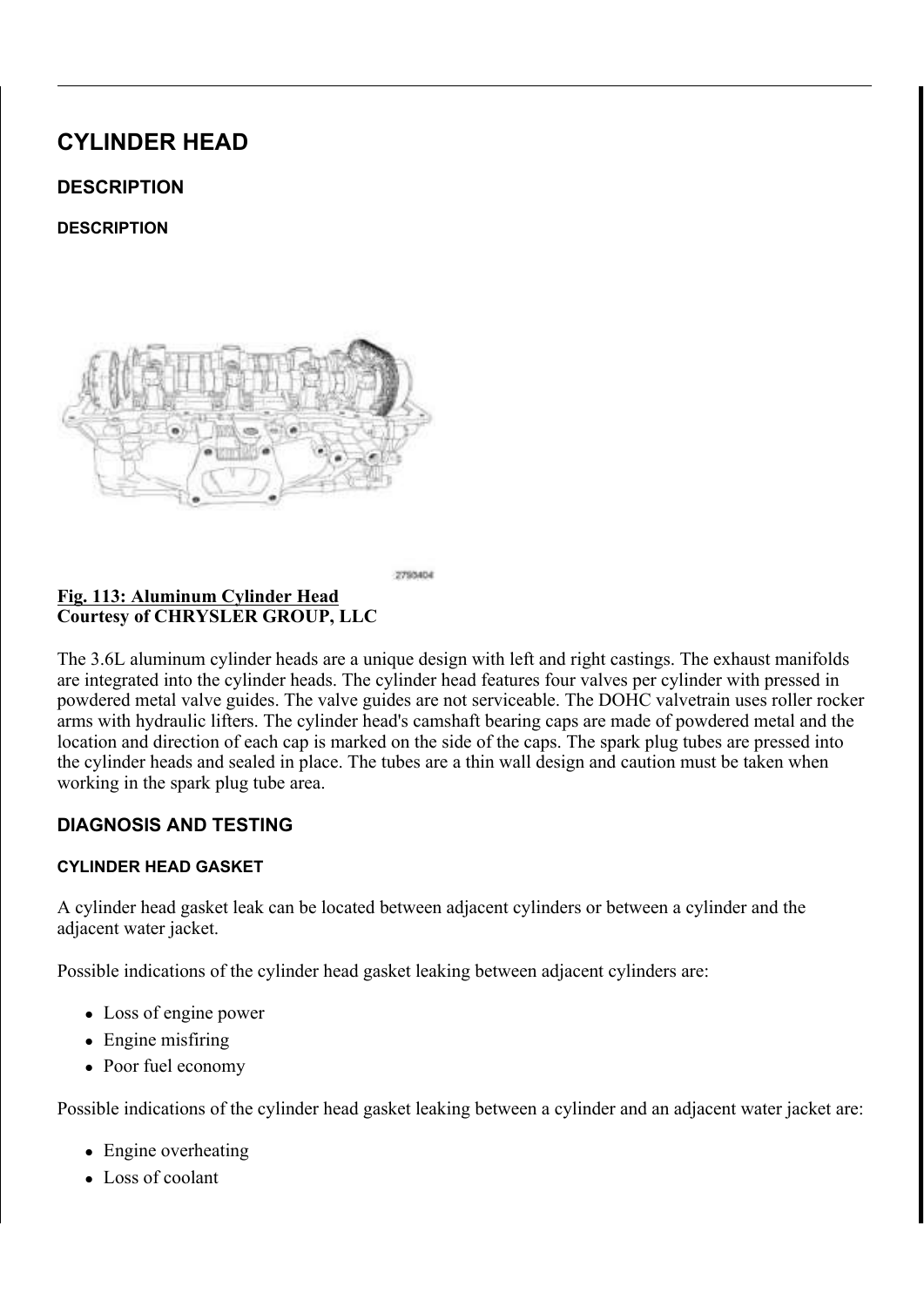& R P S U H V V Y D O Y H V S U L Q J V& R P SZ W M W V W K H G D O W HH L S V S Q F L I 9 DO Y H 6 SULQ J PRXQWHG HQWRKUH VISHOPYLHD OSWIRQRID & RPS 9DOYH 6SULQJ . Q V W D D OD G WUKHHO UH HD W D L V Q K Q J Y D Q F N V V S U L

# <u>) LJ & KHFNLQJ 9DOYH 6</u>SULQJ , QVWDOOHG +HLJKW<br>& RXUWHV\ RI & +5<6/(5 \*5283 //&

I WKH YDOYHV RU YDOYH FFAIDFWW WKIDNIHL OE YHWH QOLOHH GOKLHY, LKHA WKH LQVWDOOHG YDOYH WSQULQJPKPHLJKWLQ LVLQUMWDWOHOUD LQ WKH KHDG FRXQWHUERUH XWCGHELU MOKJHWYKOHO YYBUMSQUIL QCHIL VSHFLILFDWLRQ ODNH VXUHRWPKWHKPHNDRXSURHPVHSQUVLQUVWHDDNVH VXUIDEH RI VSULOJ UHWDLOHU

 $5(029$ \$/

 $5(029$  \$/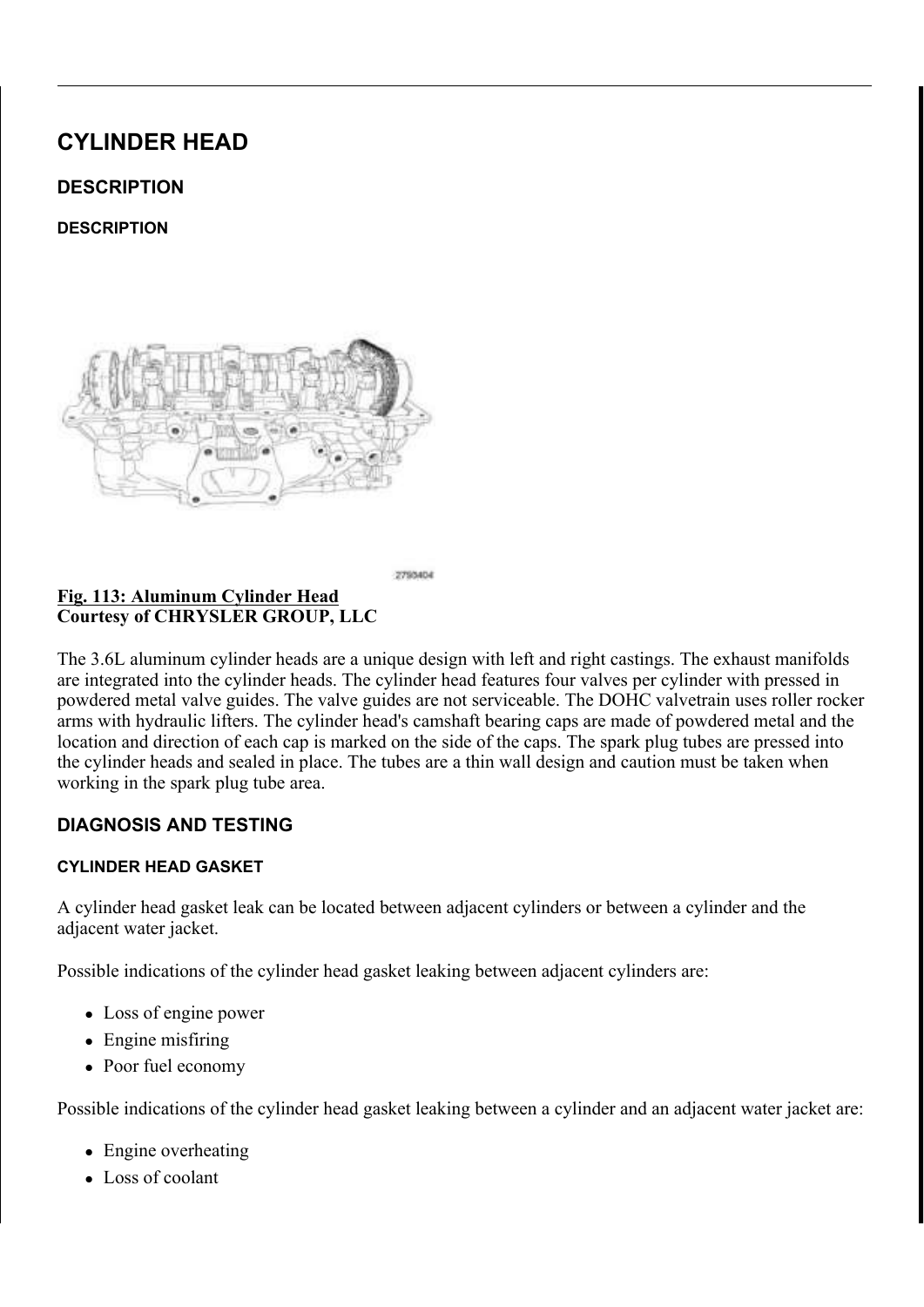5HPRYH WKH F\OLQG&HJ', KHDG-(\\$' 5HOB9U\$WR

127 (IWKH VSULQJV DUH WR EHJ **SEX YLHGRQGHARWWIKD** EH UHDVVHPEOHG LQWR WKHLU RULIDQQQGHOUR FIDK YDOYH VSULQJ VKRZQ LQ LOOXWWSUDQWLVRQIEDLOOODE

5HPRYH WKH YDOYH V6S3U5LQ\*J6V 9\$/95HL5H02W9R

<u>ILJ</u>, QVSHFWLQJ 9DOYH 0DUJLQ &RXUWHV\RI &+5<6/(5 \*5283 //&

> &\$87.21 %HIRUH UHPRYLQJ WKH YDONURVP WWHPRYYDHODYCH UHWDLQHU ORFN JURRYHV DONG GUNNPHDPJHWLWSR YDOYH JXLGHV

5 HPRYH WKH YDOYH V QVOXHUQHVLLQV WIDDIODYWORG LWORMHKH

6SULQJ 6HDW 9DOYH 1XQLGH 6HDO \*DUWHU 6SU & R X U W H V \ R | & + 5 < 6 / (5 \* 5 2 8 3 / / &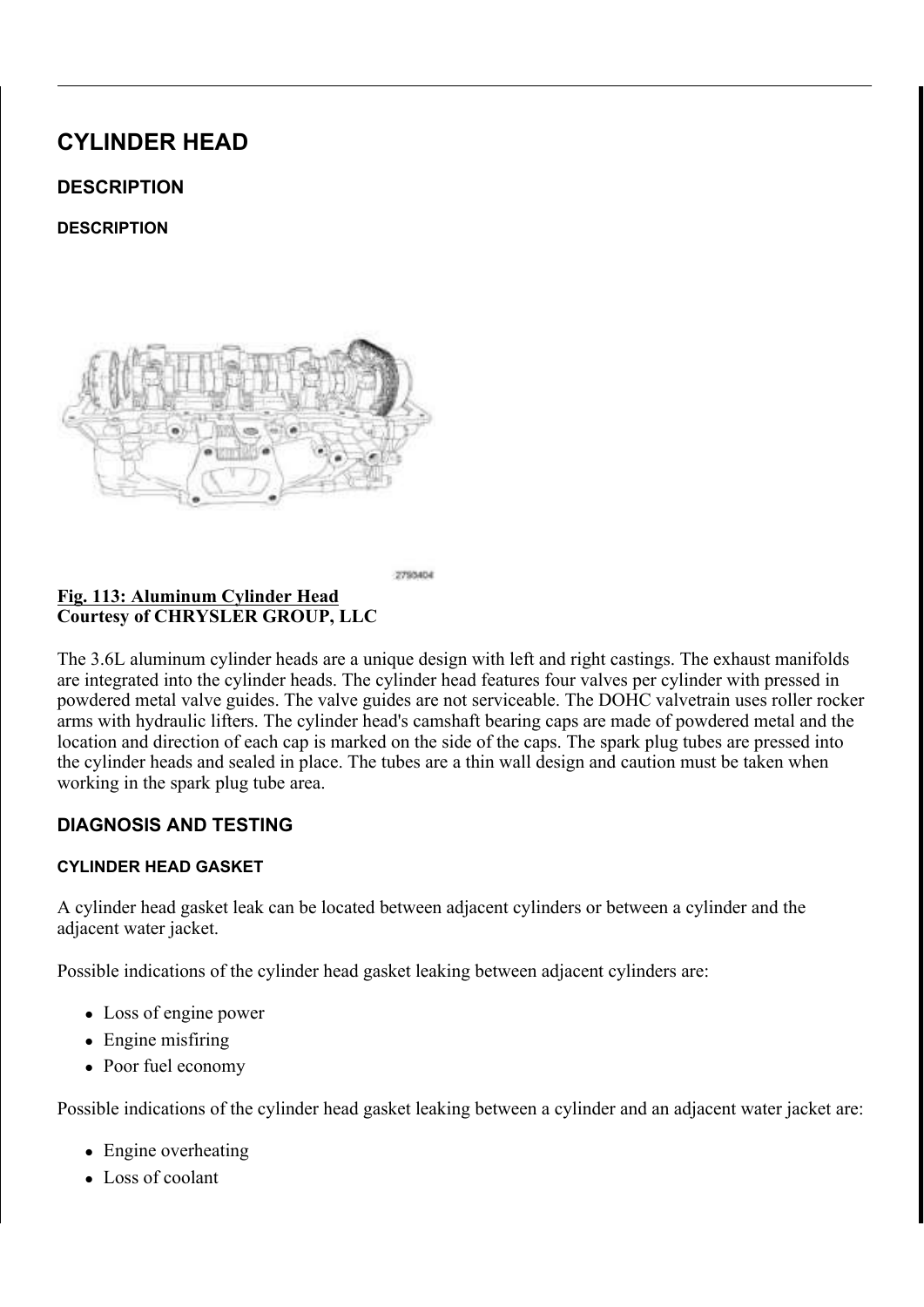I UHTXLUHG UHPRYH WKWHSVDQYHVHEMAG(H\$/V6H5DHOHSV9VDROSG)  $5(029$  \$/

 $.163(87.21)$ 

 $, 163(87, 21)$ 

 $9 $/9 (6)$ 

OVSHFWLQJ 9DOYH 0DUJLQ 8RXUWHV\RI & +5<6/(5 \*5283 //&

& OHDQ DQG LQVSHFW WKHEXNDQVHGV ZNDARSURGXJKQQG F5UHDSFONDHR , QVSHFW WKH UHWDLQHU DRFN JURRYHV IRU ZHDU RU GD .QVSHFW WKH YDOYH IDFH IRU ZHDU DQG SLWWLQJ OHDVXUH WKH YDOYH VWHPDVU 5 BIOGGULPOZOFRS HILFOLWER OZWH

 $9$/9($  \* 8, '(6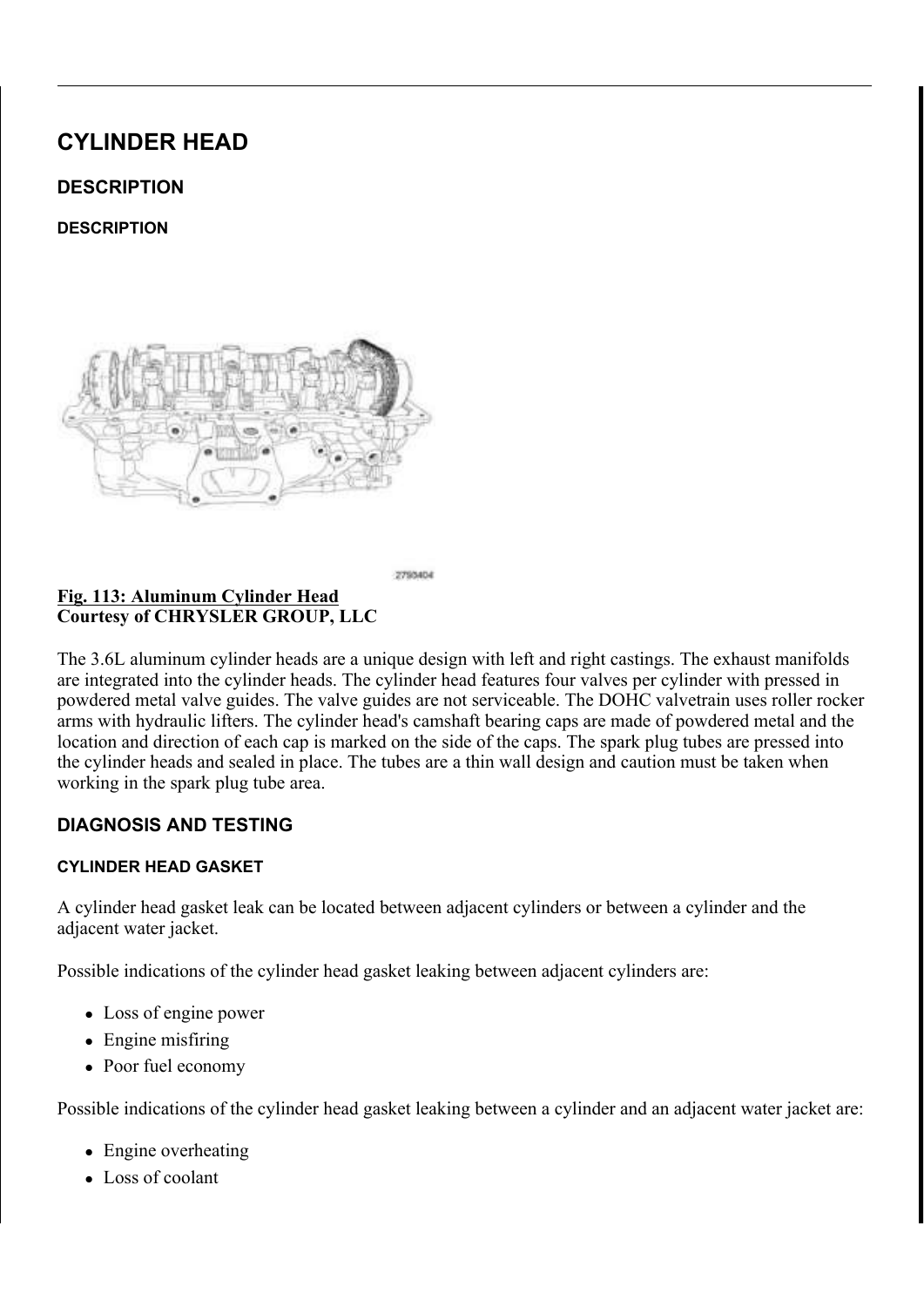#### )LJ0HDVXULQJ9DOYH\*XLGH:HDU  $\overline{\&$  RXUWHV\RI  $\&$  +5 < 6/(5 \* 5283 // &

5HPRYH FDUERQ DQG YDUQLW**KHGYISGRVHWXLIGRP ZDWKGDHUR**  0HDVXUHYDOYHVWHPWRJXLGHFOHDUDQFHDVIROORZV .QVWDOOWKH YDOYH KDOWWLRWWLKAH F\POPLQGHULKOHFDKGS\RRIME VPDOO SLHFH RI KRVH PD\ QHSXVHG WR KROG WKH YDOYH \$WWDFK WKH 'LDO, QGLFDW\$R L6H6WHW'LDOH, FQLODLOFDWARRNODO & GW VHW LW DW D ULJKW DQJOHXWRGWKH YDOYH VWHP EHLQJ 0RYH WKH YDOYH WR DQG IWNARP WWKHHDLGOLQUF WRWKHOR SRUSGSHFUL 6SHFLILFDWLRQV

127( .IVWHP WR JXLGH FOHDUDQRQQ VH [FRHXHOPXWWSHPTHLID MEXOU] YDOYH VWHP, IWKH YDOYH VWHRULVIZWWHKLYODOYSHFLU ORRVH LO WKH F\OLQGHU KHDGD@HSODFH WKH F\OL

,167\$//\$7,21

,167\$//\$7,21

### )LJ&KHFNLQJ9DOYH6SULQJ,QVWDOOHG+HLJKW &RXUWHV\RI&+5<6/(5\*5283//&

& R D W W K H Y D O Y H V W H P V G L Q I V WHO OF OO HANDAHO HOLDLO DHIV RILOD WIRCH

127( ,IWKH YDOYHV DUH EHLQJUHXQWHG WUKHDLVU/HRPLEO ORFDWLRQV

,IWKH YDOYHV RU YDOYH **FRIBFNV WKDHHY EE GIMEQ WHSLKGHLLWKKWO** H[FHHGVWKHVSHFLILFXDOWWLLROQLWULDQGZLWWKKHLOYDDWOSLYBOHFILWLLRSI 6 SHFLILF **DD WN ROWX UH** W KH PHDV X UHP **HOLWK HLDGWD XWHIOD FI BIR P** WKH YDOYH VWHP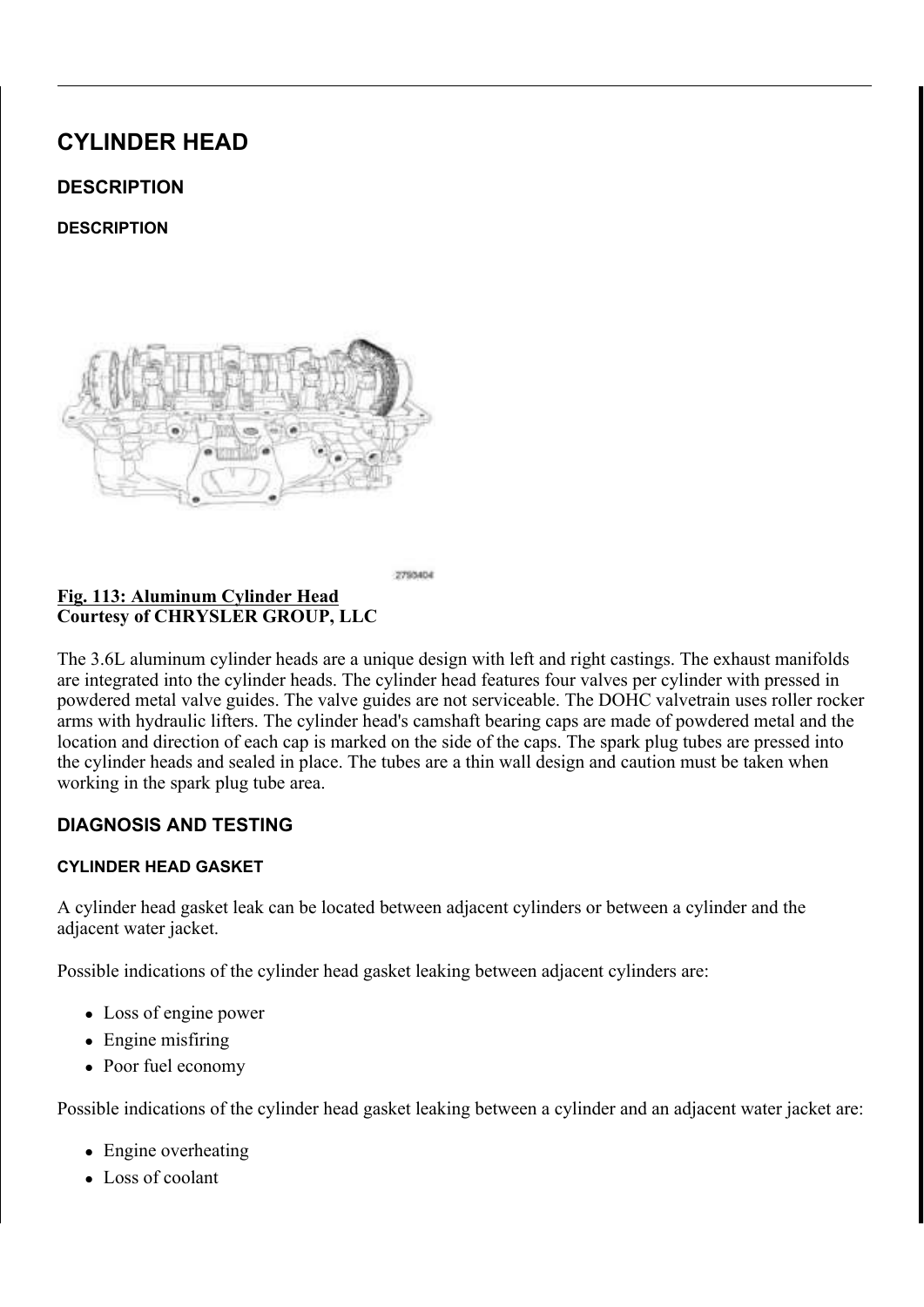6SULQJ 6HDW 9DOYH LXQLGH 6HDO \*DUWHU 6SU <u>) L J \_</u> &RXUWHV\RI &+5<6/(5 \*5283 //&

,IUHPRYHG LQVWDOO WKJHXLVOSHULVOHDON-HDWRYHUDOWOKKEYDYODYOHY  $6$  9\$/9(  $*8$ , '( , 167\$//\$7, 21

(QVXUH WKDW WKH JDUWHURXOSGULMOKUH WRSI ROLWODK  $127($ JXLGH VHDO 1XPEHU F\OLQGHHUHDINO DVKK/RWZQID LOOXVWUDWLRQ DOO RWKHU YDOYHV VLPLODU

<u>) L J 9DOYH 6SULQJ 9D</u>OYH 6SULQJ 5HWDLQHU<br>& R X U W H V \ R I & + 5 < 6 / (5 \* 5 2 8 3 / / &

,QVWDOO WKH YDOY16I3\%S1U\*L6QJ \\$\$/9(51H6I7H\$U/\$N7R,21

 $127($ 5HDVVHPEOH WKH YDOYHV VSDUQ QOJRVFDQWMURQWVKHL YDOYHV RU YDOYH VHDWV KDYHWEKHDHWQWUKHHLYQDLOXH LQVWDOOHG KHLJKW LV ZLWK<u>IQULSCHHBFSLHEEDLW</u>FDRWQ FIOLQGHU HIKDXVW YDOWWHUNDSWULFQQ VDKOR 1XPEHU